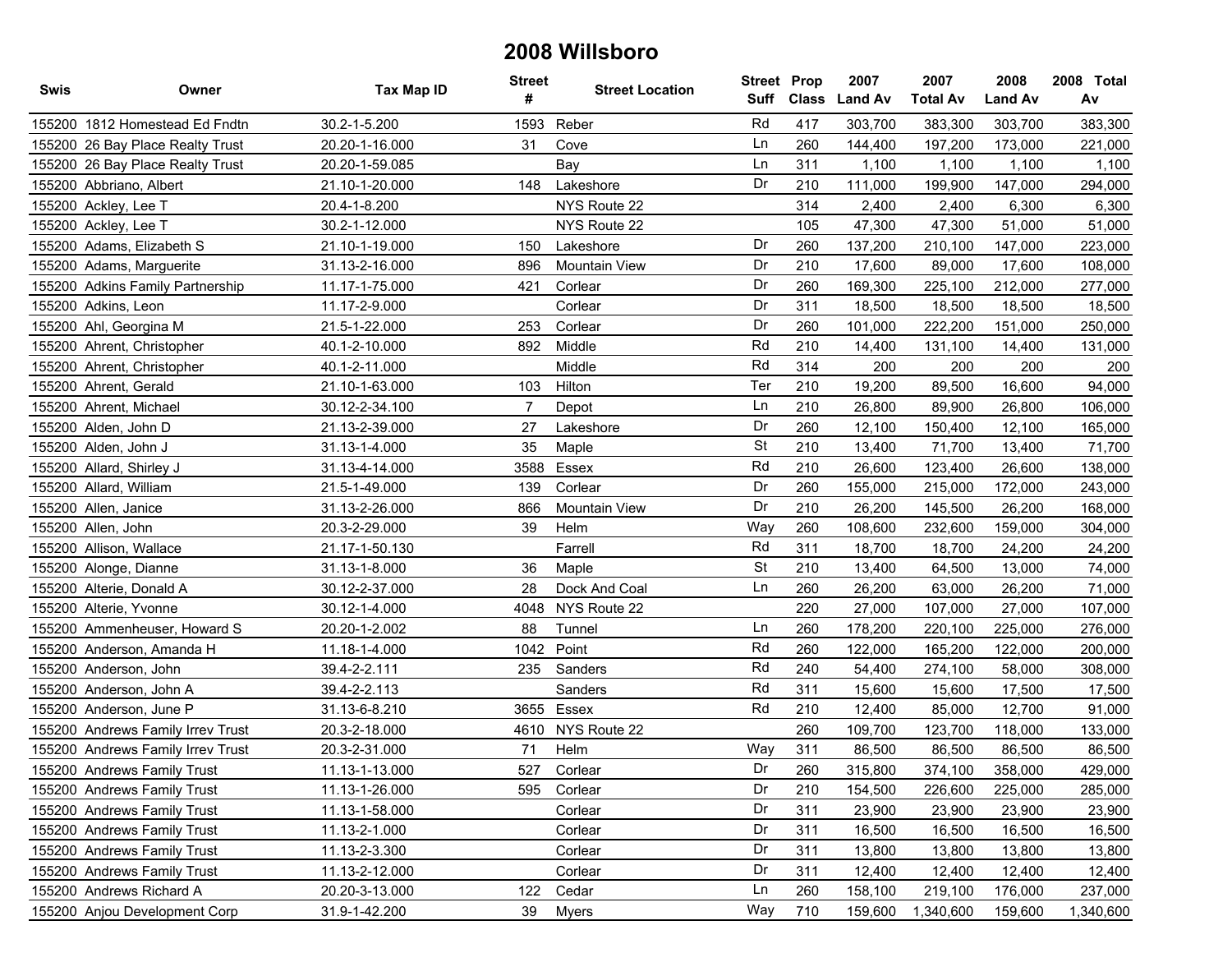| Swis | Owner                            | <b>Tax Map ID</b>      | <b>Street</b><br># | <b>Street Location</b> | <b>Street Prop</b><br>Suff | <b>Class</b> | 2007<br><b>Land Av</b> | 2007<br><b>Total Av</b> | 2008<br><b>Land Av</b> | 2008 Total<br>Av |
|------|----------------------------------|------------------------|--------------------|------------------------|----------------------------|--------------|------------------------|-------------------------|------------------------|------------------|
|      | 155200 Antrim, Donald A          | 40.7-1-4.220           | 82                 | Elizabeth              | Way                        | 260          | 531,400                | 551,900                 | 574,000                | 618,000          |
|      | 155200 Antrim, Richard D         | 20.20-1-58.000         | 379                | Bay                    | Ln                         | 260          | 19,300                 | 56,300                  | 19,300                 | 56,300           |
|      | 155200 Apostles Infinitelove Inc | 39.2-1-44.000          | 213                | Mountain View          | Dr                         | 260          | 171,800                | 201,500                 | 190,000                | 227,000          |
|      | 155200 Argyle Trust              | 21.10-1-5.100          | 767                | Point                  | Rd                         | 210          |                        |                         | 51,000                 | 107,000          |
|      | 155200 Arnold Robert L           | 20.20-1-80.001         | 326                | Bay                    | Ln                         | 210          | 29,300                 | 29,300                  | 50,000                 | 226,000          |
|      | 155200 Arnold William S          | 11.17-1-62.000         | 363                | Corlear                | Dr                         | 260          | 132,400                | 194,700                 | 160,000                | 215,000          |
|      | 155200 Arnold, Dean H            | 20.20-1-30.000         | 5                  | Blueberry              | Way                        | 260          | 116,400                | 233,400                 | 116,000                | 233,000          |
|      | 155200 Arnold, Eric J            | 30.3-1-27.000          | 605                | Reber                  | Rd                         | 240          | 57,600                 | 217,600                 | 63,000                 | 235,000          |
|      | 155200 Arnold, John              | 21.10-1-21.200         |                    | Lakeshore              | Dr                         | 311          | 1,100                  | 1,100                   | 1,100                  | 1,100            |
|      | 155200 Arnold, Paul M            | 20.20-1-55.400         | 370                | Bay                    | Ln                         | 210          | 22,700                 | 134,200                 | 29,900                 | 205,000          |
|      | 155200 Arsenault, Philip         | 21.9-9-8.000           |                    | Grove                  | Ave                        | 311          | 3,000                  | 3,000                   | 3,000                  | 3,000            |
|      | 155200 Arsenault, Philip         | 21.9-10-3.000          |                    | <b>Birch</b>           | Ave                        | 311          | 18,500                 | 18,500                  | 18,500                 | 18,500           |
|      | 155200 Arsenault, Philip         | 30.8-3-6.000           |                    | Bay                    | Ln                         | 311          |                        |                         | 17,600                 | 17,600           |
|      | 155200 Ashline, David            | 31.13-6-12.000         | 3639               | Essex                  | Rd                         | 270          | 13,400                 | 62,800                  | 13,400                 | 56,000           |
|      | 155200 Ashline, David            | 31.13-6-33.000         | 3629               | Essex                  | Rd                         | 270          | 14,300                 | 14,300                  | 14,300                 | 24,000           |
|      | 155200 Ashline, James G          | 31.9-1-51.000          | 3937               | NYS Route 22           |                            | 210          | 22,500                 | 72,300                  | 22,500                 | 72,300           |
|      | 155200 Ashline, Michael J        | 30.12-2-14.015         | 3984               | NYS Route 22           |                            | 210          | 26,400                 | 82,900                  | 26,400                 | 109,000          |
|      | 155200 Ashline, Randy M          | 31.13-6-25.200         | 29                 | Woodlawn               | Ln                         | 210          | 25,900                 | 127,700                 | 25,900                 | 136,000          |
|      | 155200 Ashline, Robert A         | 30.12-2-42.000         | 14                 | Depot                  | Ln                         | 210          | 19,400                 | 115,900                 | 19,400                 | 122,000          |
|      | 155200 Ashline, Robert J         | 30.8-3-3.000           | 57                 | Bay                    | Ln                         | 270          |                        |                         | 19,600                 | 35,000           |
|      | 155200 Ashline, Ward             | 21.9-10-16.000         |                    | Pine                   | Ave                        | 311          | 6,300                  | 6,300                   | 6,300                  | 6,300            |
|      | 155200 Ashline, Ward D           | 21.9-10-15.000         | $\overline{4}$     | Pine                   | Ave                        | 270          | 15,300                 | 38,100                  | 15,700                 | 38,000           |
|      | 155200 Assoc Comm Adk Region Inc | 31.9-1-6.112           | 39                 | Farrell                | Rd                         | 642          | 45,300                 | 418,800                 | 56,000                 | 430,000          |
|      | 155200 AT&T Communications Inc   | 652.-9999-601.700/1881 |                    | Outside Plant          |                            | 836          | 0                      | 221,310                 | 0                      | 189,812          |
|      | 155200 AT&T Communications Inc   | 652.-9999-601.700/1882 |                    | Outside Plant          |                            | 836          | 0                      | 21,514                  | 0                      | 18,452           |
|      | 155200 Atkinson, Donald J        | 31.13-5-14.100         |                    | 1255 Middle            | Rd                         | 210          | 16,100                 | 83,500                  | 16,100                 | 83,500           |
|      | 155200 Atkinson, William         | 21.10-1-72.000         |                    | Vista                  | Dr                         | 311          | 16,500                 | 16,500                  | 16,500                 | 16,500           |
|      | 155200 Aubin, Miles E            | 21.10-1-58.000         | 704                | Point                  | Rd                         | 210          | 25,700                 | 81,300                  | 25,700                 | 85,000           |
|      | 155200 Auch, Arthur A            | 21.13-3-7.000          | 514                | Point                  | Rd                         | 313          | 102,100                | 108,400                 | 111,000                | 113,000          |
|      | 155200 Auch, Arthur A            | 21.13-3-8.000          | 510                | Point                  | Rd                         | 260          | 178,100                | 213,400                 | 192,000                | 227,000          |
|      | 155200 Ausable Valley Tel Co     | 652.-9999-602.500/1881 |                    | <b>Outside Plant</b>   |                            | 836          | 0                      | 1,203                   | 0                      | 1,239            |
|      | 155200 Backman, David            | 30.12-2-12.120         | 15                 | Forster                | Way                        | 210          | 15,300                 | 83,300                  | 15,300                 | 83,300           |
|      | 155200 Badgley, Linda T          | 21.14-2-12.000         | 84                 | Lakeshore              | Dr                         | 260          | 150,400                | 209,600                 | 167,000                | 227,000          |
|      | 155200 Bahner, Florence S        | 30.2-1-9.000           |                    | 1545 Reber             | Rd                         | 260          | 71,700                 | 128,900                 | 71,700                 | 128,900          |
|      | 155200 Bahnsen, Ralph            | 20.20-1-40.000         | 390                | Bay                    | Ln                         | 210          | 148,300                | 208,900                 | 161,000                | 222,000          |
|      | 155200 Bailey, Wayne R           | 21.5-1-11.200          | 271                | Corlear                | Dr                         | 260          | 117,600                | 156,000                 | 121,000                | 165,000          |
|      | 155200 Baker, Allen W            | 31.13-6-8.100          |                    | Essex                  | Rd                         | 311          | 400                    | 400                     | 400                    | 400              |
|      | 155200 Baker, Evelyn             | 31.18-1-4.000          |                    | 3405 Essex             | Rd                         | 270          | 13,400                 | 29,200                  | 13,400                 | 25,000           |
|      | 155200 Baker, John W             | 31.9-2-5.000           | 16                 | Stower                 | Ln                         | 210          | 13,400                 | 64,800                  | 13,400                 | 64,800           |
|      | 155200 Baker, Michelle K         | 21.9-12-11.000         | 40                 | Spruce                 | Ave                        | 270          | 11,900                 | 16,500                  | 18,500                 | 18,600           |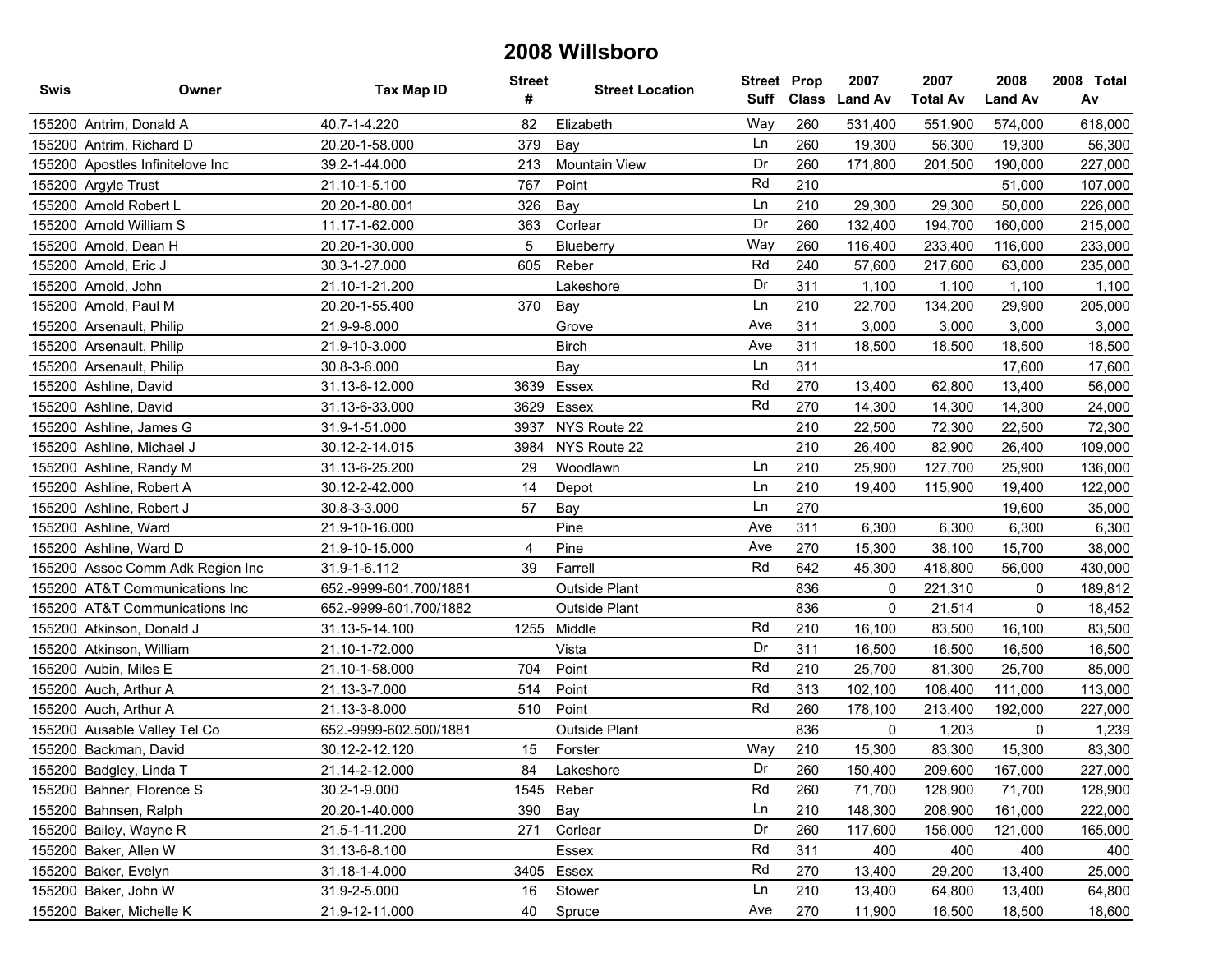| Swis | Owner                        | Tax Map ID     | <b>Street</b><br># | <b>Street Location</b> | <b>Street Prop</b> |     | 2007<br>Suff Class Land Av | 2007<br><b>Total Av</b> | 2008<br><b>Land Av</b> | 2008 Total<br>Av |
|------|------------------------------|----------------|--------------------|------------------------|--------------------|-----|----------------------------|-------------------------|------------------------|------------------|
|      | 155200 Baker, Ronald J Jr    | 31.9-1-13.000  | 27                 | Point                  | Rd                 | 220 | 19,600                     | 84,200                  | 19,600                 | 98,000           |
|      | 155200 Baker, Ruth B         | 11.17-1-17.000 | 28                 | Hatch                  | Way                | 210 | 22,100                     | 47,600                  | 22,300                 | 68,000           |
|      | 155200 Ball Wendy L          | 21.14-1-4.053  | 40                 | Hilton                 | Ter                | 210 | 21,700                     | 78,500                  | 22,300                 | 79,000           |
|      | 155200 Ball, John            | 31.13-7-3.000  | 30                 | Woodlawn               | Ln                 | 210 | 17,600                     | 98,000                  | 17,600                 | 128,000          |
|      | 155200 Ball, Terry           | 31.14-1-7.000  | 3476               | Essex                  | Rd                 | 210 | 30,500                     | 119,600                 | 30,500                 | 128,000          |
|      | 155200 Ball, Wendy           | 31.17-3-20.400 |                    | Middle                 | Rd                 | 311 | 24,500                     | 24,500                  | 24,500                 | 24,500           |
|      | 155200 Banker, Ronald        | 21.13-2-4.001  |                    | Point                  | Rd                 | 311 | 3,000                      | 3,000                   | 3,000                  | 3,000            |
|      | 155200 Banshee Holdings LLC  | 31.9-1-60.000  |                    | Point                  | Rd                 | 311 | 22,300                     | 22,300                  | 22,300                 | 22,300           |
|      | 155200 Barber Matthew F      | 31.13-6-24.100 | 51                 | Woodlawn               | Ln                 | 210 | 16,000                     | 16,000                  | 20,000                 | 78,000           |
|      | 155200 Barber, David         | 21.9-9-24.000  | 24                 | Grove                  | Ave                | 210 | 15,500                     | 47,300                  | 15,700                 | 51,000           |
|      | 155200 Barber, Matthew F     | 30.3-1-22.000  |                    | Reber                  | Rd                 | 322 | 54,000                     | 54,000                  | 57,000                 | 57,000           |
|      | 155200 Bardeen, William L    | 21.9-2-9.000   | 71                 | Corlear                | Dr                 | 260 | 131,900                    | 331,000                 | 177,000                | 350,000          |
|      | 155200 Baribeau, Rolland     | 31.5-1-9.200   | 274                | Point                  | Rd                 | 250 | 676,400                    | 1,080,800               | 719,000                | 1,265,000        |
|      | 155200 Baribeau, Rolland     | 31.6-1-1.200   |                    | Dugan                  | Way                | 311 | 348,700                    | 348,700                 | 376,000                | 376,000          |
|      | 155200 Barnaby, Joseph       | 40.1-2-18.000  | 3033               | Essex                  | Rd                 | 210 | 19,600                     | 105,900                 | 19,600                 | 117,000          |
|      | 155200 Barnaby, Ronald J     | 30.20-3-18.000 | 1030               | Sunset                 | Dr                 | 210 | 25,800                     | 182,600                 | 25,800                 | 203,000          |
|      | 155200 Barnes, John A        | 11.17-2-20.000 | 372                | Corlear                | Dr                 | 260 | 16,700                     | 56,900                  | 24,200                 | 62,000           |
|      | 155200 Barone, Peter C       | 21.13-3-5.000  | 532                | Point                  | Rd                 | 260 | 113,500                    | 236,600                 | 153,000                | 252,000          |
|      | 155200 Barrett, James P Jr   | 39.3-2-14.000  |                    | Reber                  | Rd                 | 105 | 58,600                     | 58,600                  | 65,000                 | 65,000           |
|      | 155200 Barron, Joseph G      | 39.2-1-6.100   | 30                 | Nolette                | Ln                 | 210 | 31,000                     | 107,800                 | 31,000                 | 107,000          |
|      | 155200 Barton, Cornelia J    | 31.10-1-3.000  | 101                | Perrys Point           | Way                | 210 | 103,900                    | 216,700                 | 116,000                | 219,000          |
|      | 155200 Barton, Elton         | 31.17-3-5.100  | 1201               | Middle                 | Rd                 | 270 | 22,500                     | 47,000                  | 22,500                 | 45,000           |
|      | 155200 Barwood, Anthony G Jr | 21.10-1-74.000 |                    | Vista                  | Dr                 | 311 | 20,500                     | 20,500                  | 20,500                 | 20,500           |
|      | 155200 Bashaw, Jane          | 30.20-1-1.300  | 576                | <b>Mountain View</b>   | Dr                 | 270 | 26,700                     | 63,300                  | 26,700                 | 63,300           |
|      | 155200 Bates, Richard        | 20.20-1-8.000  | 72                 | Tunnel                 | Ln                 | 260 | 125,100                    | 165,000                 | 133,000                | 162,000          |
|      | 155200 Bates, Richard J      | 20.20-1-9.000  | 70                 | Tunnel                 | Ln                 | 210 | 129,400                    | 129,400                 | 135,000                | 176,000          |
|      | 155200 Battaline, Robert     | 21.9-2-10.200  | 65                 | Corlear                | Dr                 | 260 | 163,600                    | 173,600                 | 192,000                | 214,000          |
|      | 155200 Battle, Johnny C      | 21.9-13-16.000 | 697                | Point                  | Rd                 | 270 | 24,100                     | 51,500                  | 26,800                 | 51,000           |
|      | 155200 Bauer, Ronald R       | 39.2-1-34.000  | 753                | Sunset                 | Dr                 | 210 | 89,500                     | 257,800                 | 99,000                 | 308,000          |
|      | 155200 Baumann, Walter       | 39.3-2-23.000  | 168                | Spear                  | Rd                 | 210 | 29,600                     | 174,000                 | 29,600                 | 190,000          |
|      | 155200 Beardsley, Rudolph    | 11.17-1-74.000 | 419                | Corlear                | Dr                 | 260 | 224,400                    | 286,300                 | 273,000                | 335,000          |
|      | 155200 Beardsley, Rudolph    | 11.17-2-10.000 |                    | Corlear                | Dr                 | 311 | 26,600                     | 26,600                  | 26,600                 | 26,600           |
|      | 155200 Beardslev. Rudolph    | 31.13-3-15.200 |                    | 3719 Main              | <b>St</b>          | 484 | 20,300                     | 45,800                  | 11,100                 | 46,000           |
|      | 155200 Beardsley, Rudolph G  | 31.13-5-5.000  |                    | 1236 Sunset            | Dr                 | 210 | 15,500                     | 71,300                  | 15,500                 | 86,000           |
|      | 155200 Beardsley, Rudolph G  | 39.2-1-27.000  |                    | Coonrod                | Rd                 | 312 | 56,000                     | 56,000                  | 56,000                 | 56,000           |
|      | 155200 Beardsley, Rudolph G  | 39.2-1-30.000  |                    | Coonrod                | Rd                 | 311 | 8,400                      | 8,400                   | 8,400                  | 8,400            |
|      | 155200 Becker Henry J III    | 21.14-2-16.000 |                    | Lakeshore              | Dr                 | 311 | 100,400                    | 100,400                 | 100,400                | 100,400          |
|      | 155200 Becker Henry J III    | 21.14-2-33.000 | 67                 | Lakeshore              | Dr                 | 210 | 24,000                     | 86,600                  | 24,000                 | 86,600           |
|      | 155200 Becker, Lorraine B    | 21.14-2-34.000 | 71                 | Lakeshore              | Dr                 | 260 | 23,200                     | 60,600                  | 23,200                 | 68,000           |
|      | 155200 Becker, Lorraine B    | 21.14-2-35.000 |                    | Lakeshore              | Dr                 | 311 | 3,000                      | 3,000                   | 3,000                  | 3,000            |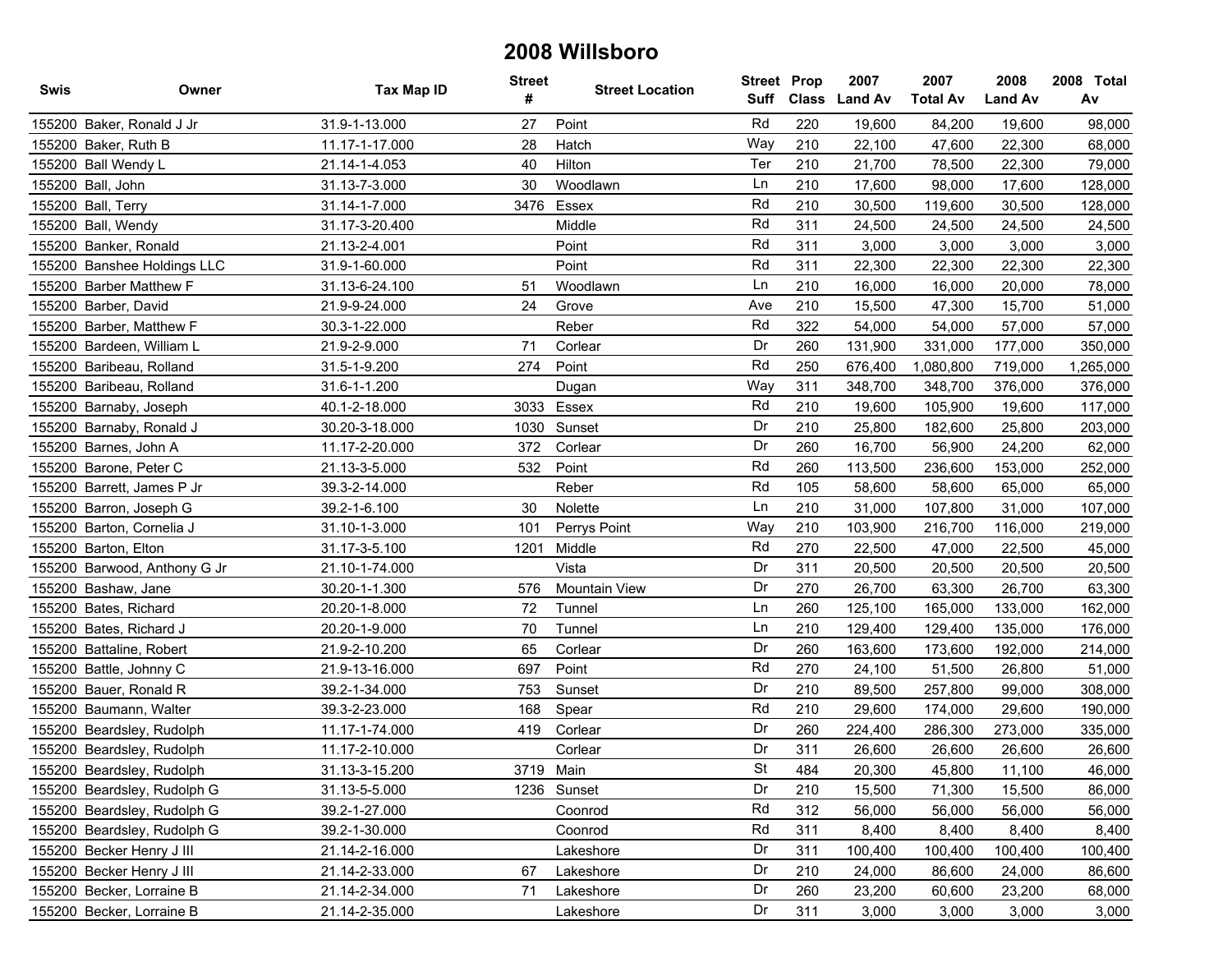| Swis | Owner                         | Tax Map ID     | <b>Street</b><br># | <b>Street Location</b> | <b>Street Prop</b> |     | 2007<br>Suff Class Land Av | 2007<br><b>Total Av</b> | 2008<br><b>Land Av</b> | 2008 Total<br>Av |
|------|-------------------------------|----------------|--------------------|------------------------|--------------------|-----|----------------------------|-------------------------|------------------------|------------------|
|      | 155200 Bedell, Reginald       | 31.18-1-10.110 | 3311               | Essex                  | Rd                 | 322 | 189,700                    | 235,700                 | 242,000                | 265,000          |
|      | 155200 Bedoian, Michael       | 21.9-7-3.200   | 733                | Point                  | Rd                 | 240 | 42,500                     | 123,500                 | 48,000                 | 153,000          |
|      | 155200 Begley, Phebe          | 21.9-12-1.000  | 22                 | Oak                    | Ave                | 270 | 18,100                     | 41,100                  | 18,500                 | 41,000           |
|      | 155200 Belanger, Winfield L   | 40.1-2-8.120   | 908                | Middle                 | Rd                 | 210 | 29,000                     | 105,300                 | 29,000                 | 105,300          |
|      | 155200 Bell, Christopher Na   | 21.5-1-54.200  | 148                | Corlear                | Dr                 | 210 | 22,300                     | 84,500                  | 22,300                 | 117,000          |
|      | 155200 Belzile, Daniel        | 31.13-4-37.000 | 3744               | Main                   | <b>St</b>          | 411 | 19,600                     | 38,600                  | 19,600                 | 40,000           |
|      | 155200 Belzile, Daniel        | 31.13-7-1.000  | 18                 | Woodlawn               | Ln                 | 210 | 21,700                     | 191,800                 | 21,700                 | 220,000          |
|      | 155200 Belzile, Daniel J Jr   | 31.17-4-13.000 | 115                | Woodlawn               | Ln                 | 210 |                            |                         | 16,100                 | 133,000          |
|      | 155200 Belzile, Daniel J Sr   | 31.9-1-29.000  | 45                 | Maple                  | <b>St</b>          | 210 | 13,400                     | 96,300                  | 13,400                 | 96,300           |
|      | 155200 Belzile, Daniel J Sr   | 31.13-4-4.001  | 3756               | Main                   | <b>St</b>          | 210 | 11,400                     | 93,700                  | 11,400                 | 112,000          |
|      | 155200 Belzile, Daniel J Sr   | 31.17-4-11.000 | 109                | Woodlawn               | Ln                 | 311 |                            |                         | 27,600                 | 27,600           |
|      | 155200 Belzile, Evan L        | 21.13-1-4.000  | 635                | Point                  | Rd                 | 210 | 16,600                     | 43,700                  | 16,600                 | 48,000           |
|      | 155200 Belzile, Gilbert       | 30.12-1-13.100 | 163                | Fish And Game          | Dr                 | 240 | 43,100                     | 48,700                  | 44,000                 | 292,000          |
|      | 155200 Belzile, Joanne L      | 30.12-1-14.200 |                    | Fish And Game          | Dr                 | 311 | 2,500                      | 2,500                   | 2,500                  | 2,500            |
|      | 155200 Belzile, Maurice       | 40.1-2-26.002  | 791                | Middle                 | Rd                 | 210 | 37,500                     | 110,500                 | 37,500                 | 110,500          |
|      | 155200 Belzile, Robin         | 31.13-2-7.002  | 3791               | Main                   | <b>St</b>          | 210 | 7,000                      | 82,100                  | 10,000                 | 107,000          |
|      | 155200 Belzile, Roger         | 30.16-1-13.000 | 145                | Fish And Game          | Dr                 | 210 | 23,100                     | 140,400                 | 23,100                 | 140,400          |
|      | 155200 Benedict, Marshall C   | 39.2-1-12.300  | 905                | Sunset                 | Dr                 | 210 | 29,800                     | 49,900                  | 29,800                 | 98,000           |
|      | 155200 Benedict, Rita         | 31.17-3-3.110  | 1229               | Middle                 | Rd                 | 210 | 26,300                     | 125,000                 | 26,300                 | 132,000          |
|      | 155200 Benedict, Rita         | 31.17-3-3.200  |                    | Middle                 | Rd                 | 311 | 19,600                     | 19,600                  | 19,600                 | 19,600           |
|      | 155200 Benedict, Rita G       | 31.13-5-17.002 | 1237               | Middle                 | Rd                 | 270 | 25,800                     | 45,100                  | 25,800                 | 53,000           |
|      | 155200 Benedict, Robert R     | 21.17-1-51.210 |                    | Cedar                  | Ln                 | 322 | 52,900                     | 52,900                  | 83,000                 | 83,000           |
|      | 155200 Benedict, Robert R     | 21.17-1-58.000 |                    | Cedar                  | Ln                 | 311 | 4,800                      | 4,800                   | 4,800                  | 4,800            |
|      | 155200 Benedict, Robert R     | 31.5-1-2.000   | 225                | Farrell                | Rd                 | 210 | 30,600                     | 179,600                 | 30,600                 | 225,000          |
|      | 155200 Bennett, Christopher S | 31.13-6-19.000 | 3591               | Essex                  | Rd                 | 210 | 26,200                     | 89,500                  | 26,200                 | 107,000          |
|      | 155200 Benning, Ruth H        | 11.18-1-9.000  | 1026               | Point                  | Rd                 | 260 | 191,000                    | 336,300                 | 272,000                | 450,000          |
|      | 155200 Benway, Jessie C       | 40.1-2-33.200  | 1089               | Middle                 | Rd                 | 210 | 0                          | 0                       | 23,600                 | 167,000          |
|      | 155200 Benway, Joanne L       | 39.2-1-10.000  | 408                | Mountain View          | Dr                 | 210 | 23,700                     | 66,800                  | 23,700                 | 66,000           |
|      | 155200 Benway, Patricia       | 30.20-1-2.000  | 24                 | Joe Rivers             | Ln                 | 210 | 36,600                     | 121,500                 | 36,600                 | 121,500          |
|      | 155200 Benway, Steven         | 30.16-1-12.000 |                    | Fish And Game          | Dr                 | 322 | 12,100                     | 12,100                  | 13,600                 | 13,600           |
|      | 155200 Benway, Steven         | 30.20-1-1.400  |                    | Joe Rivers             | Ln                 | 322 | 44,700                     | 44,700                  | 50,000                 | 50,000           |
|      | 155200 Benway, Steven K       | 21.9-10-6.000  | 21                 | <b>Birch</b>           | Ave                | 210 | 15,300                     | 37,700                  | 15,700                 | 39,600           |
|      | 155200 Benway, Steven K       | 30.12-1-6.000  | 316                | Fish And Game          | Dr                 | 210 | 25.800                     | 67,300                  | 25,800                 | 65,000           |
|      | 155200 Benway, Steven K       | 40.1-2-33.100  |                    | 1105 Middle            | Rd                 | 240 | 83,200                     | 157,200                 | 83,200                 | 157,200          |
|      | 155200 Benway, Timothy        | 30.12-2-24.000 |                    | 3973 NYS Route 22      |                    | 210 | 26,800                     | 73,500                  | 26,800                 | 97,000           |
|      | 155200 Bergin, Kathleen       | 21.9-11-6.000  | 24                 | Birch                  | Ave                | 270 | 12,300                     | 32,900                  | 12,300                 | 32,900           |
|      | 155200 Berman, William F      | 21.10-1-12.000 | 185                | Lakeshore              | Dr                 | 260 | 148,600                    | 265,700                 | 222,000                | 304,000          |
|      | 155200 Bernald, Barbara E     | 30.1-2-9.000   |                    | Beaver                 | Way                | 910 | 75,900                     | 75,900                  | 75,900                 | 75,900           |
|      | 155200 Bernald, Edward A      | 30.1-1-24.000  |                    | Reber                  | Rd                 | 912 | 40,000                     | 40,000                  | 40,000                 | 40,000           |
|      | 155200 Bernald, Edward A      | 30.1-1-25.000  |                    | 1250 Reber             | Rd                 | 240 | 160,300                    | 254,300                 | 163,000                | 254,000          |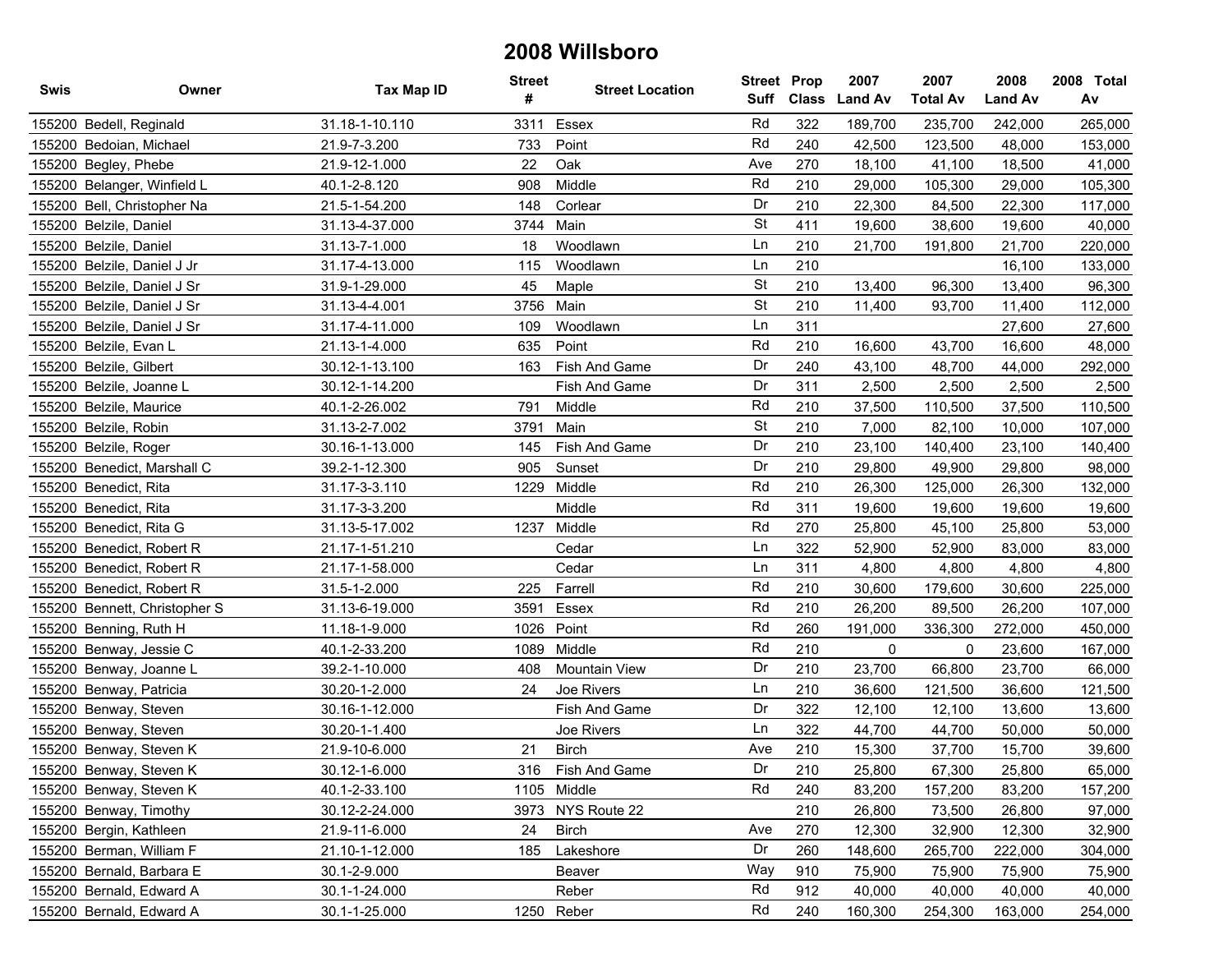| Swis | Owner                           | <b>Tax Map ID</b> | <b>Street</b><br># | <b>Street Location</b> | <b>Street Prop</b><br>Suff |     | 2007<br>Class Land Av | 2007<br><b>Total Av</b> | 2008<br><b>Land Av</b> | 2008 Total<br>Av |
|------|---------------------------------|-------------------|--------------------|------------------------|----------------------------|-----|-----------------------|-------------------------|------------------------|------------------|
|      | 155200 Bernald, Edward A        | 30.3-1-9.000      |                    | Reber                  | Rd                         | 912 | 62,200                | 62,200                  | 62,200                 | 62,200           |
|      | 155200 Bernard, Jessica         | 21.17-1-38.200    |                    | Point                  | Rd                         | 311 | 29,300                | 29,300                  | 29,300                 | 29,300           |
|      | 155200 Besaw, Cindy M           | 30.20-3-13.110    | 1106               | Sunset                 | Dr                         | 210 | 20,800                | 20,800                  | 20,800                 | 86,000           |
|      | 155200 Besaw, Walter A Jr       | 31.13-2-8.000     | 3795               | Main                   | <b>St</b>                  | 210 | 8,300                 | 100,000                 | 10,000                 | 126,000          |
|      | 155200 Bethka, Paul L           | 21.9-12-14.000    | 13                 | Cyprus                 | Ave                        | 270 | 16,000                | 23,000                  | 16,000                 | 23,000           |
|      | 155200 Betters, George          | 31.9-2-1.000      | 22                 | Gilliland              | Ln                         | 210 | 8,300                 | 73,200                  | 8,300                  | 73,200           |
|      | 155200 Bieck, Trudy AW          | 11.18-1-11.200    | 1020               | Point                  | Rd                         | 210 | 164,200               | 211,600                 | 199,000                | 246,000          |
|      | 155200 Bierce, George R         | 11.17-1-41.000    | 326                | Corlear                | Dr                         | 210 | 33,000                | 112,300                 | 33,000                 | 115,000          |
|      | 155200 Bierce, George R         | 11.17-1-43.000    |                    | Corlear                | Dr                         | 311 | 18,000                | 18,000                  | 18,000                 | 18,000           |
|      | 155200 Bierce, George R         | 11.17-1-49.000    | 313                | Corlear                | Dr                         | 260 | 121,200               | 159,900                 | 124,000                | 163,000          |
|      | 155200 Bierce, Marcia           | 21.9-7-3.100      | 743                | Point                  | Rd                         | 210 | 33,400                | 111,900                 | 35,700                 | 134,000          |
|      | 155200 Bigelow, Catherine       | 31.13-4-26.000    | 3692               | Main                   | <b>St</b>                  | 210 | 26,000                | 110,700                 | 26,000                 | 110,700          |
|      | 155200 Bigelow, Dale            | 40.1-1-6.002      | 149                | Coonrod                | Rd                         | 112 | 115,400               | 322,000                 | 133,000                | 327,000          |
|      | 155200 Bigelow, Debra M         | 39.2-1-21.200     | 876                | Sunset                 | Dr                         | 210 | 25,000                | 108,500                 | 25,000                 | 123,000          |
|      | 155200 Bigelow, Gregg           | 40.1-1-4.000      |                    | Coonrod                | Rd                         | 322 | 54,000                | 54,000                  | 63,000                 | 63,000           |
|      | 155200 Bigelow, Gregory         | 40.1-1-2.000      |                    | Coonrod                | Rd                         | 105 | 27,200                | 27,200                  | 27,200                 | 27,200           |
|      | 155200 Bigelow, Gregory         | 40.1-2-31.200     |                    | Coonrod                | Rd                         | 311 | 23,100                | 23,100                  | 23,100                 | 23,100           |
|      | 155200 Bigelow, Keith           | 31.13-6-25.100    | 37                 | Woodlawn               | Ln                         | 210 | 26,000                | 127,200                 | 26,000                 | 133,000          |
|      | 155200 Bigelow, Sarah T         | 11.17-1-59.000    | 349                | Corlear                | Dr                         | 260 | 103,300               | 194,700                 | 155,000                | 224,000          |
|      | 155200 Birden, Larsh A          | 11.13-2-6.120     |                    | Cayuga                 | P                          | 311 | 22,300                | 22,300                  | 22,300                 | 22,300           |
|      | 155200 Blaauboer, Jane A        | 21.9-12-7.000     | 22                 | Spruce                 | Ave                        | 270 | 11,600                | 34,600                  | 11,600                 | 34,600           |
|      | 155200 Blaauboer, Matthew J     | 21.9-12-6.000     | 18                 | Spruce                 | Ave                        | 270 | 12,000                | 17,300                  | 12,000                 | 17,300           |
|      | 155200 Black, Thomas            | 30.1-1-1.000      |                    | Reber                  | Rd                         | 912 | 103,400               | 103,400                 | 103,400                | 103,400          |
|      | 155200 Blaise, Genevieve        | 31.13-3-27.000    | 1271               | Sunset                 | Dr                         | 210 | 24,600                | 87,800                  | 24,600                 | 88,000           |
|      | 155200 Blaise, Steven           | 31.13-6-8.220     | 3653               | Essex                  | Rd                         | 210 | 14,300                | 14,300                  | 14,300                 | 85,000           |
|      | 155200 Blanchard, Gordon R      | 31.13-6-22.000    | 57                 | Woodlawn               | Ln                         | 210 | 26,800                | 133,800                 | 26,800                 | 155,000          |
|      | 155200 Blanchard, Kathaleen A   | 30.12-2-18.000    |                    | 3968 NYS Route 22      |                            | 210 | 17,600                | 85,000                  | 17,600                 | 85,000           |
|      | 155200 Blanchard, Kathleen A    | 31.17-4-5.000     |                    | Woodlawn               | Ln                         | 311 |                       |                         | 20,000                 | 20,000           |
|      | 155200 Blanchard, Kathryn S     | 31.13-5-6.000     | 1240               | Sunset                 | Dr                         | 210 | 13,400                | 104,300                 | 13,400                 | 157,000          |
|      | 155200 Blanchard, Lawrence C Jr | 21.9-2-1.000      | 119                | Corlear                | Dr                         | 312 | 148,800               | 150,000                 | 166,000                | 168,000          |
|      | 155200 Blanchard, Lawrence C Jr | 30.12-2-4.000     | 38                 | Bay                    | Ln                         | 210 | 23,700                | 124,300                 | 23,700                 | 131,000          |
|      | 155200 Blanchard, Richard       | 39.1-1-35.000     | 261                | Reber                  | Rd                         | 270 | 25,400                | 47,100                  | 25,400                 | 45,000           |
|      | 155200 Blanchard, Robin         | 31.13-3-33.000    |                    | 1237 Sunset            | Dr                         | 210 | 25,800                | 87,000                  | 25,800                 | 87,000           |
|      | 155200 Blanchard, Roger         | 31.13-3-32.000    |                    | 1241 Sunset            | Dr                         | 210 | 25,800                | 198,400                 | 25,800                 | 198,000          |
|      | 155200 Blanchard, Samuel M      | 31.13-2-9.000     | 3787               | Main                   | <b>St</b>                  | 411 | 37,700                | 104,800                 | 49,000                 | 182,000          |
|      | 155200 Blanchard, Samuel M      | 39.1-1-17.200     | 335                | Sunset                 | Dr                         | 210 | 25,000                | 157,400                 | 25,000                 | 186,000          |
|      | 155200 Blanchard, Samuel M      | 39.1-1-18.000     | 349                | Sunset                 | Dr                         | 483 | 23,600                | 36,300                  | 23,600                 | 36,300           |
|      | 155200 Blanchard, Scott E       | 31.13-6-20.000    | 69                 | Woodlawn               | Ln                         | 210 | 16,300                | 107,000                 | 16,300                 | 140,000          |
|      | 155200 Blanchard, Scott E       | 31.17-4-2.000     |                    | Woodlawn               | Ln                         | 311 |                       |                         | 15,500                 | 15,500           |
|      | 155200 Bliss, Lawrence M        | 40.1-2-4.100      | 955                | Middle                 | Rd                         | 240 | 37,400                | 119,100                 | 37,400                 | 129,000          |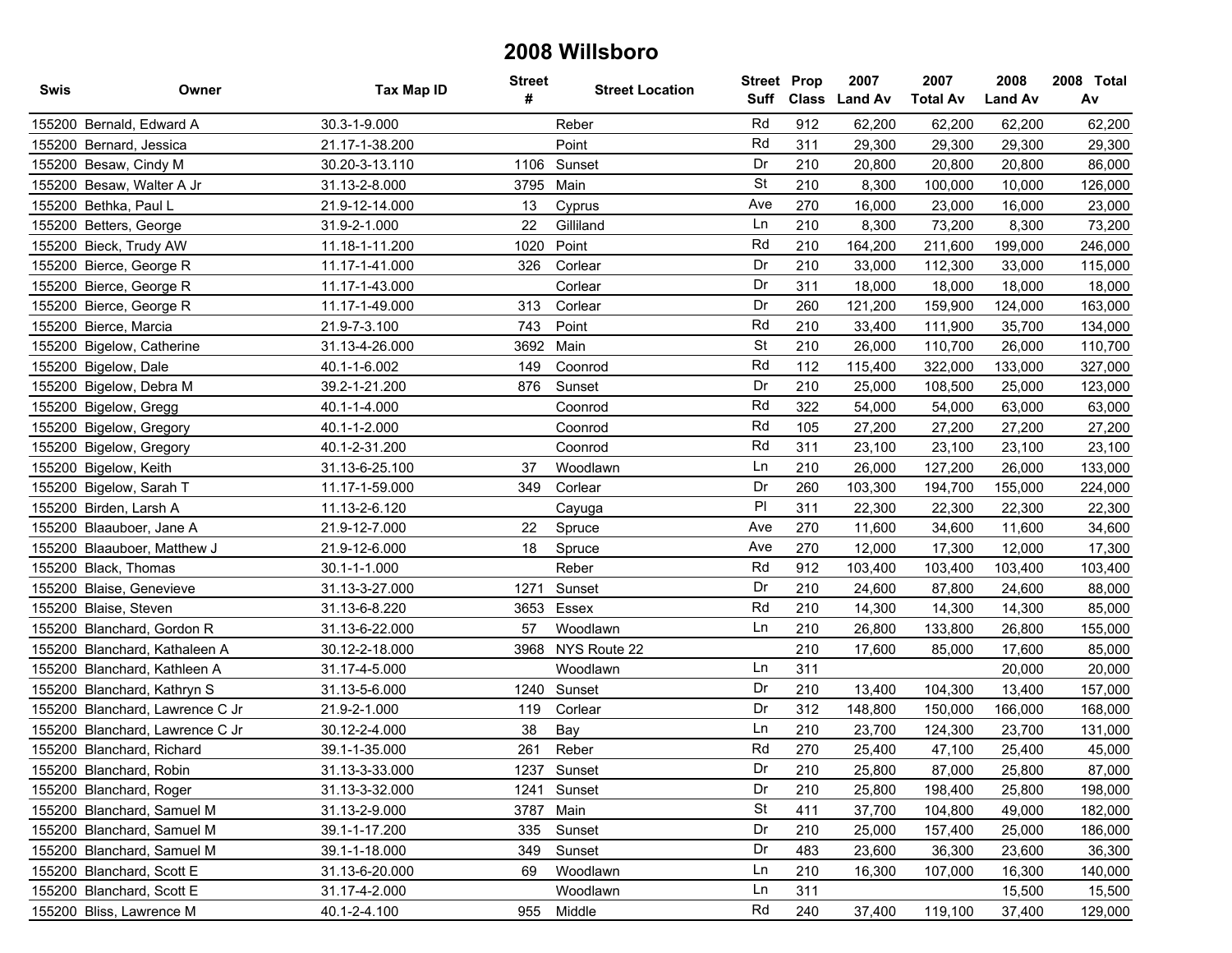| Swis | Owner                              | Tax Map ID     | <b>Street</b><br># | <b>Street Location</b> | <b>Street Prop</b><br>Suff | <b>Class</b> | 2007<br><b>Land Av</b> | 2007<br><b>Total Av</b> | 2008<br><b>Land Av</b> | 2008 Total<br>Av |
|------|------------------------------------|----------------|--------------------|------------------------|----------------------------|--------------|------------------------|-------------------------|------------------------|------------------|
|      | 155200 Bliss, Lawrence M           | 40.1-2-4.200   |                    | Middle                 | Rd                         | 314          | 22.700                 | 22,700                  | 22.700                 | 22,700           |
|      | 155200 Boardman Cemetery           | 30.1-1-28.000  | 1044               | Reber                  | Rd                         | 695          | 15,400                 | 15,400                  | 15,400                 | 15,400           |
|      | 155200 Boardman, Curtis E          | 31.13-2-15.000 | 900                | <b>Mountain View</b>   | Dr                         | 210          | 24,600                 | 109,100                 | 24,600                 | 109,000          |
|      | 155200 Boardman, Dale              | 11.13-2-11.000 |                    | Corlear                | Dr                         | 311          | 15,200                 | 15,200                  | 15,200                 | 15,200           |
|      | 155200 Boardman, Dale              | 31.17-5-11.000 |                    | 1058 Middle            | Rd                         | 240          |                        |                         | 42,600                 | 169,000          |
|      | 155200 Boardman, Gretchen F        | 20.20-1-28.001 |                    | Bay                    | Ln                         | 311          | 108,100                | 108,100                 | 108,100                | 108,100          |
|      | 155200 Boardman, Gretchen F        | 20.20-1-52.200 |                    | Bay                    | Ln                         | 311          | 34,200                 | 34,200                  | 34,200                 | 34,200           |
|      | 155200 Boardman, Gretchen F        | 20.20-1-77.000 | 430                | Bay                    | Ln                         | 260          | 25,300                 | 63,000                  | 27,900                 | 65,000           |
|      | 155200 Boardman, Rae               | 31.13-2-3.000  | 9                  | Mill                   | Ln                         | 210          | 8,300                  | 67,500                  | 10,000                 | 68,000           |
|      | 155200 Bogue, Robert L             | 11.17-1-64.000 | 373                | Corlear                | Dr                         | 260          | 117,800                | 143,100                 | 121,000                | 146,000          |
|      | 155200 Boisen, Eldo J              | 31.13-1-7.000  | 42                 | Maple                  | <b>St</b>                  | 210          | 15,500                 | 79,800                  | 15,500                 | 79,800           |
|      | 155200 Boney, Eugene D             | 20.4-1-10.000  |                    | NYS Route 22           |                            | 322          | 82,700                 | 82,700                  | 87,000                 | 87,000           |
|      | 155200 Boney, Eugene D             | 21.9-2-13.000  | 51                 | Corlear                | Dr                         | 260          | 105,800                | 151,700                 | 109,000                | 163,000          |
|      | 155200 Bonfante, David             | 21.9-4-4.100   | 16                 | Elm                    | Ave                        | 311          | 900                    | 900                     | 900                    | 900              |
|      | 155200 Bonfante, David             | 21.13-1-3.000  | 643                | Point                  | Rd                         | 210          | 36,000                 | 195,100                 | 36,000                 | 195,000          |
|      | 155200 Bonfey, Mark C              | 31.13-3-8.000  | 3745               | Main                   | <b>St</b>                  | 422          | 24,600                 | 82,700                  | 24,600                 | 82,700           |
|      | 155200 Bonfey, Mark C              | 40.1-2-9.000   | 882                | Middle                 | Rd                         | 240          | 36,900                 | 133,000                 | 38,000                 | 174,000          |
|      | 155200 Bonnier, Lucia A            | 30.20-1-4.006  | 583                | <b>Mountain View</b>   | Dr                         | 240          | 49,000                 | 179,000                 | 51,000                 | 220,000          |
|      | 155200 Bonnycastle, Dale           | 21.9-12-20.000 | 27                 | Elm                    | Ave                        | 270          | 15,800                 | 20,200                  | 15,800                 | 20,200           |
|      | 155200 Boquette Farm Partners      | 31.9-1-10.000  | 86                 | Point                  | Rd                         | 322          | 11,000                 | 11,000                  | 12,300                 | 12,300           |
|      | 155200 Boquette Farm Partners      | 31.9-1-55.110  |                    | Point                  | Rd                         | 322          | 57,400                 | 57,400                  | 59,000                 | 59,000           |
|      | 155200 Boquette Farm Partners      | 31.14-1-1.100  |                    | Essex                  | Rd                         | 311          | 9,800                  | 9,800                   | 18,500                 | 18,500           |
|      | 155200 Boquette Farm Partners      | 31.14-2-1.002  | 326                | River                  | Ln                         | 240          | 1,161,500              | 1,200,000               | 1,190,000              | 1,537,850        |
|      | 155200 Bothwell, Peter T           | 21.9-2-5.000   | 93                 | Corlear                | Dr                         | 260          | 155,000                | 219,900                 | 172,000                | 237,000          |
|      | 155200 Bouyea, Robert K            | 21.17-1-25.000 | 353                | Farrell                | Rd                         | 210          | 119,400                | 193,200                 | 153,000                | 292,000          |
|      | 155200 Bowen, Roswell O            | 31.13-6-10.000 | 3625               | Essex                  | Rd                         | 210          | 13,400                 | 68,300                  | 13,400                 | 79,000           |
|      | 155200 Bradt, George M III         | 11.17-1-66.100 | 381                | Corlear                | Dr                         | 210          | 126,600                | 325,200                 | 169,000                | 389,000          |
|      | 155200 Braidlea Farms Ltd Prtnrshp | 40.1-2-20.000  | 35                 | <b>Braidlea Farm</b>   | Way                        | 250          | 288,700                | 1,305,700               | 289,000                | 1,550,000        |
|      | 155200 Braidlea Farms Ltd Prtnrshp | 40.11-2-6.000  | 2972               | Essex                  | Rd                         | 260          | 973,800                | 1,032,200               | 1,016,000              | 1,086,000        |
|      | 155200 Brandolino, Gina M          | 31.9-3-5.000   | 38                 | Gilliland              | Ln                         | 210          | 17,600                 | 80,900                  | 17,600                 | 80,900           |
|      | 155200 Brandywine Builders LLC     | 31.13-11-5.000 | 3526               | Essex                  | Rd                         | 311          | 22,700                 | 22,700                  | 22,700                 | 22,700           |
|      | 155200 Brant, Shirley C            | 40.1-2-1.242   |                    | Middle                 | Rd                         | 314          | 24,100                 | 24,100                  | 24,100                 | 24,100           |
|      | 155200 Brant, Shirley C            | 40.1-2-1.251   | 987                | Middle                 | Rd                         | 210          | 29,300                 | 124,400                 | 29.300                 | 125,000          |
|      | 155200 Brayden, David J            | 21.13-2-23.112 |                    | Hilton                 | Ter                        | 311          | 16,800                 | 16,800                  | 16,800                 | 16,800           |
|      | 155200 Brayden, David J            | 21.13-2-40.000 |                    | Lakeshore              | Dr                         | 311          | 5,900                  | 5,900                   | 8,300                  | 8,300            |
|      | 155200 Brayden, David J            | 21.13-2-87.111 |                    | Hilton                 | Ter                        | 311          | 25,600                 | 25,600                  | 25,600                 | 25,600           |
|      | 155200 Brayden, William C          | 21.13-2-41.042 | 13                 | Lakeshore              | Dr                         | 260          | 21,300                 | 121,200                 | 21,300                 | 153,000          |
|      | 155200 Brayden, William C          | 21.13-2-50.000 | 16                 | Lakeshore              | Dr                         | 260          | 140,200                | 179,800                 | 155,000                | 198,000          |
|      | 155200 Brennan, Denise J           | 11.13-1-34.100 |                    | Corlear                | Dr                         | 311          | 151,900                | 151,900                 | 169,000                | 169,000          |
|      | 155200 Brennan, Denise J           | 11.13-1-34.200 | 625                | Corlear                | Dr                         | 260          | 173,300                | 324,000                 | 251,000                | 399,000          |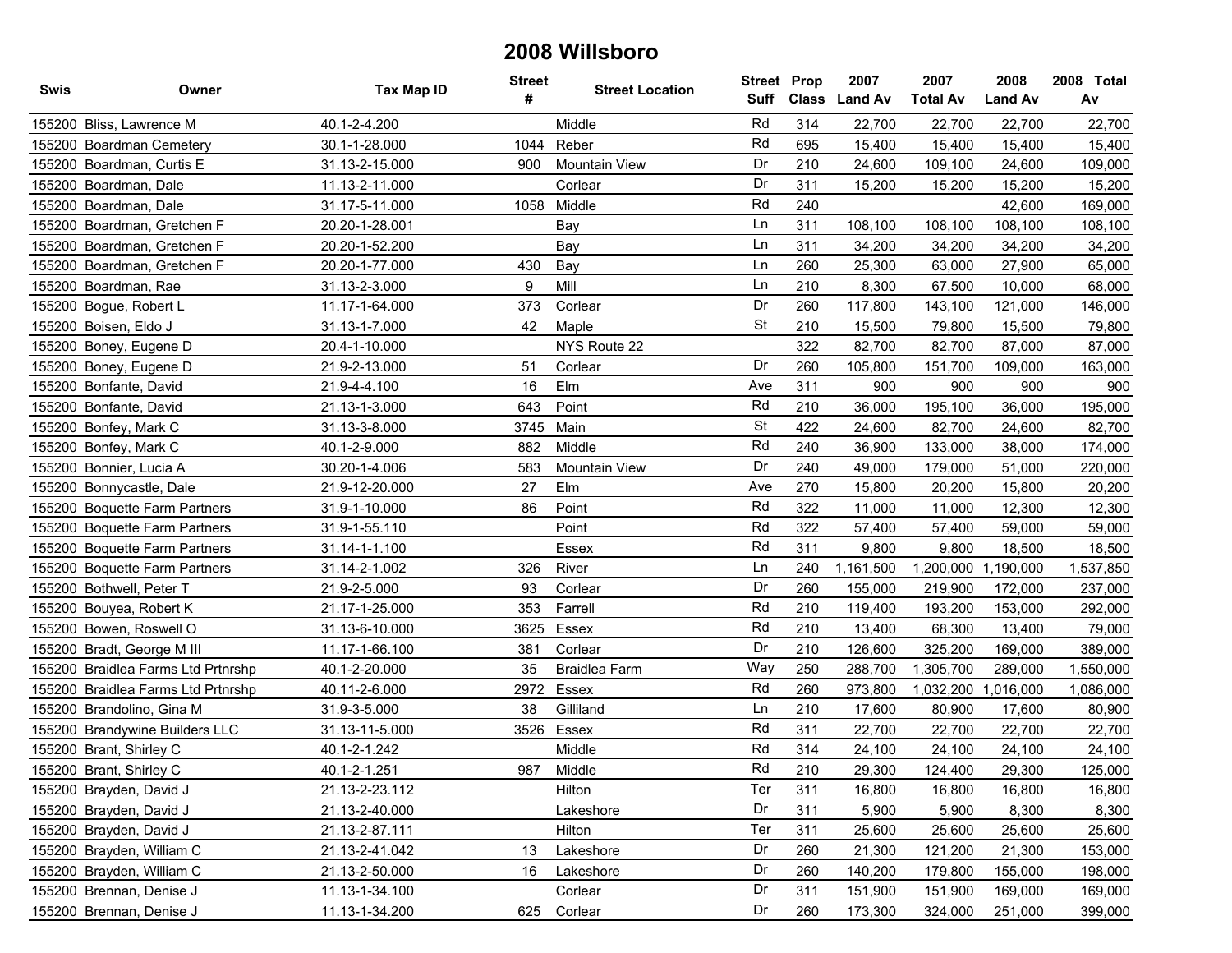| Swis | Owner                            | Tax Map ID     | <b>Street</b><br># | <b>Street Location</b> | <b>Street Prop</b><br>Suff |     | 2007<br>Class Land Av | 2007<br><b>Total Av</b> | 2008<br><b>Land Av</b> | 2008 Total<br>Av |
|------|----------------------------------|----------------|--------------------|------------------------|----------------------------|-----|-----------------------|-------------------------|------------------------|------------------|
|      | 155200 Brennan, Denise J         | 11.13-2-3.100  |                    | Corlear                | Dr                         | 311 | 16,500                | 16,500                  | 16,500                 | 16,500           |
|      | 155200 Bridge, Gayle A           | 31.13-3-2.001  | 1227               | Sunset                 | Dr                         | 210 | 25,800                | 90,300                  | 25,800                 | 107,000          |
|      | 155200 Bridge, Lawrence E        | 30.20-3-3.000  |                    | 1166 Sunset            | Dr                         | 210 | 23,700                | 92,500                  | 23,700                 | 92,500           |
|      | 155200 Bridge, Michael R         | 31.13-3-14.000 | 1203               | Sunset                 | Dr                         | 210 | 26,500                | 109,400                 | 26,500                 | 109,000          |
|      | 155200 Bridge, Robert            | 31.13-4-15.000 | 3598               | Essex                  | Rd                         | 210 | 25,800                | 121,300                 | 25,800                 | 143,000          |
|      | 155200 Britain, Susan D          | 40.11-2-2.000  |                    | 3046 Essex             | Rd                         | 210 | 143,200               | 261,700                 | 189,000                | 375,000          |
|      | 155200 Brock Timothy J           | 21.5-1-14.000  | 267                | Corlear                | Dr                         | 260 | 106,800               | 138,600                 | 110,000                | 143,000          |
|      | 155200 Brockney, Barbara M       | 30.20-3-9.000  | 1142               | Sunset                 | Dr                         | 210 | 8,300                 | 72,200                  | 8,300                  | 72,200           |
|      | 155200 Brookes, Roxanna G        | 21.5-1-38.000  |                    | Corlear                | Dr                         | 311 | 109,900               | 109,900                 | 140,000                | 140,000          |
|      | 155200 Brown Patsy A             | 31.9-1-17.000  | 20                 | Farrell                | Rd                         | 210 | 22,300                | 83,500                  | 22,300                 | 83,500           |
|      | 155200 Brown, Linda S            | 39.1-1-26.120  | 280                | Reber                  | Rd                         | 210 | 28,800                | 177,000                 | 28,800                 | 177,000          |
|      | 155200 Brown, Patsy A            | 39.1-1-39.113  | 738                | Deerhead               | Rd                         | 311 | 28,500                | 28,500                  | 28,500                 | 28,500           |
|      | 155200 Brown, Richard F          | 21.9-2-10.100  | 63                 | Corlear                | Dr                         | 260 | 134,900               | 350,500                 | 194,000                | 382,000          |
|      | 155200 Brown, Shane T            | 20.3-2-13.000  | 4688               | NYS Route 22           |                            | 210 | 29,200                | 72,900                  | 29,200                 | 73,000           |
|      | 155200 Brugger, Fay V            | 39.2-1-17.120  | 986                | Sunset                 | Dr                         | 240 | 25,400                | 123,300                 | 30,400                 | 123,000          |
|      | 155200 Brunini, WJ Howard        | 21.13-2-13.000 |                    | Point                  | Rd                         | 311 | 3,000                 | 3,000                   | 3,000                  | 3,000            |
|      | 155200 Brunk, Max L              | 31.9-1-34.000  | 3853               | NYS Route 22           |                            | 210 | 10,300                | 61,400                  | 10,300                 | 61,400           |
|      | 155200 Bruno, Joseph             | 11.17-2-3.000  | 450                | Corlear                | Dr                         | 210 | 24,400                | 107,600                 | 24,400                 | 116,000          |
|      | 155200 Bruno, Robert A           | 21.17-1-48.000 | 268                | Farrell                | Rd                         | 311 | 29,400                | 29,400                  | 31,000                 | 31,000           |
|      | 155200 Bruno, Ronald C           | 31.5-1-4.100   | 205                | Farrell                | Rd                         | 210 | 28,200                | 277,300                 | 28,200                 | 281,000          |
|      | 155200 Bruno, Ronald C Jr        | 30.16-1-9.000  | 1179               | Sunset                 | Dr                         | 210 | 25,800                | 107,100                 | 25,800                 | 120,000          |
|      | 155200 Bruno, Ronald C Sr        | 31.13-3-7.000  | 3749               | Main                   | <b>St</b>                  | 230 | 26,900                | 157,500                 | 26,900                 | 192,000          |
|      | 155200 Buck, Walter Jr           | 30.16-2-3.000  | 3                  | <b>Clarence Oliver</b> | Ln                         | 210 | 21,700                | 105,900                 | 21,700                 | 105,900          |
|      | 155200 Buckley, Mark             | 31.9-3-15.000  | 3804               | Main                   | <b>St</b>                  | 210 | 23,700                | 102,800                 | 23,700                 | 112,000          |
|      | 155200 Buena Vista Park Cottages | 21.14-2-9.000  | 98                 | Lakeshore              | Dr                         | 311 | 1,500                 | 1,500                   | 3,400                  | 3,400            |
|      | 155200 Burns, Roger V Jr         | 21.5-1-59.000  |                    | Corlear                | Dr                         | 311 | 20,500                | 20,500                  | 20,500                 | 20,500           |
|      | 155200 Burt-Santillo, Rebecca A  | 31.13-9-1.000  | 3563               | Essex                  | Rd                         | 210 | 17,600                | 87,600                  | 17,600                 | 87,600           |
|      | 155200 Burt, Corey M             | 30.12-1-7.000  | 312                | Fish And Game          | Dr                         | 210 | 19,600                | 41,600                  | 19,600                 | 49,000           |
|      | 155200 Burt, James               | 31.18-1-12.000 | 3421               | Essex                  | Rd                         | 270 | 8,700                 | 31,800                  | 8,700                  | 28,000           |
|      | 155200 Burt, Robert              | 31.17-3-1.111  | 16                 | <b>Burt</b>            | Way                        | 210 | 27,000                | 143,900                 | 27,000                 | 182,000          |
|      | 155200 Burt, Steven N            | 21.14-1-14.000 | 76                 | Hilton                 | Ter                        | 260 | 22,600                | 70,600                  | 22,600                 | 81,000           |
|      | 155200 Busone, Michael J         | 20.20-1-60.000 |                    | Bay                    | Ln                         | 312 | 6,500                 | 6,500                   | 6,500                  | 6,500            |
|      | 155200 Busone, Michael J         | 20.20-1-62.000 | 391                | Bay                    | Ln                         | 260 | 22,700                | 117,300                 | 22,700                 | 192,000          |
|      | 155200 Busone, Vincent E Jr      | 20.20-1-73.000 | 440                | Bay                    | Ln                         | 260 | 21,100                | 49,500                  | 21,100                 | 57,000           |
|      | 155200 Busone, Vincent Jr        | 20.20-1-61.000 | 381                | Bay                    | Ln                         | 260 | 28,100                | 72,000                  | 28,000                 | 86,000           |
|      | 155200 Butler-Wilke, Bonnie L    | 11.17-1-55.000 | 339                | Corlear                | Dr                         | 260 | 128,000               | 177,800                 | 132,000                | 199,000          |
|      | 155200 Buyer, Richard            | 20.20-1-31.000 | 3                  | Blueberry              | Way                        | 260 | 8,400                 | 53,800                  | 14,000                 | 54,000           |
|      | 155200 Buyer, Richard            | 20.20-1-33.002 | 400                | Bay                    | Ln                         | 260 | 16,600                | 55,200                  | 16,600                 | 55,200           |
|      | 155200 Byers, Natalee L          | 30.8-1-3.122   | 4086               | NYS Route 22           |                            | 210 | 16,200                | 124,500                 | 16,200                 | 134,000          |
|      | 155200 Byers, Natalee L          | 30.8-1-9.000   |                    | 4092 NYS Route 22      |                            | 210 | 26,500                | 32,700                  | 26,500                 | 84,000           |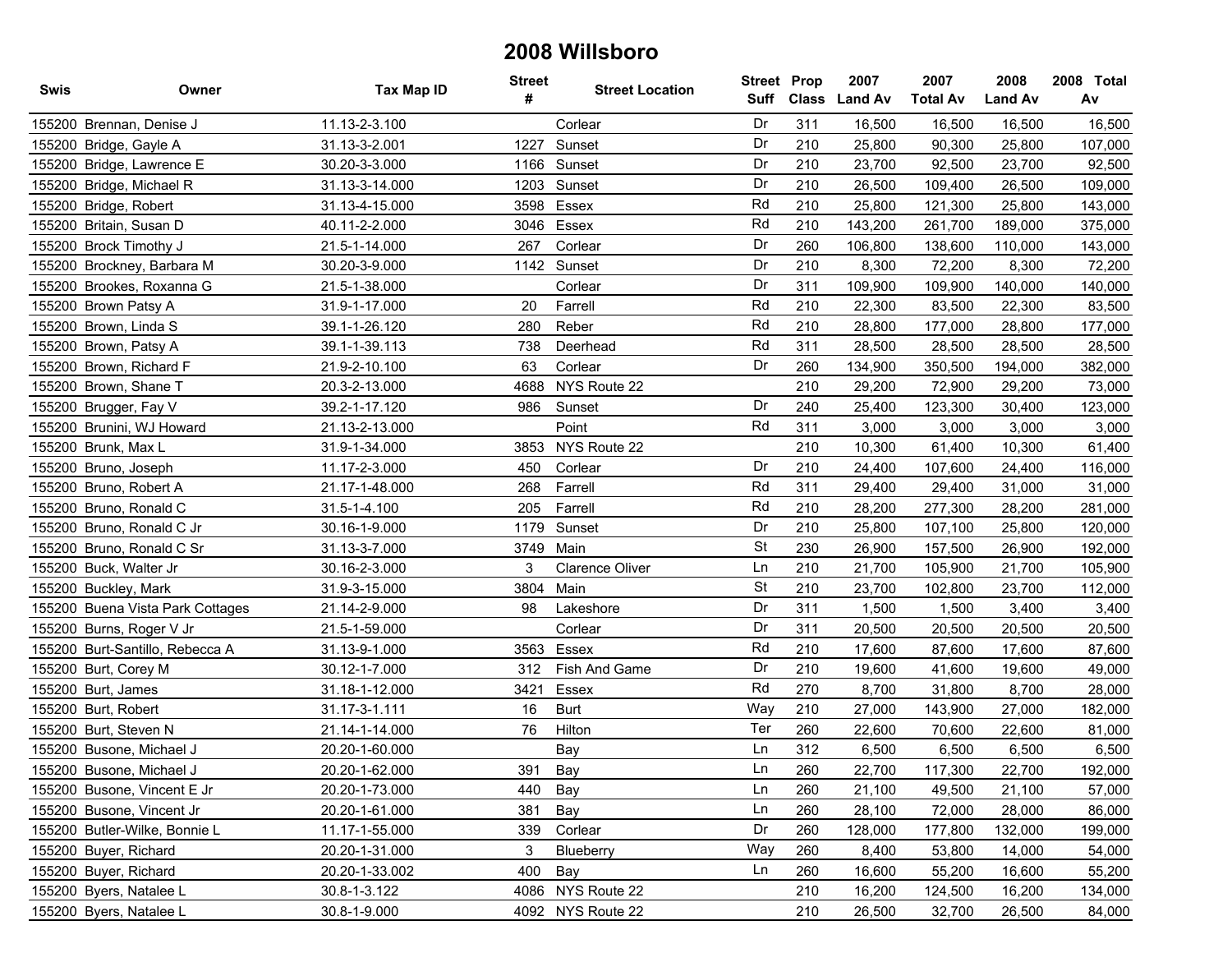| <b>Swis</b> | Owner                              | <b>Tax Map ID</b> | <b>Street</b><br># | <b>Street Location</b> | <b>Street Prop</b><br>Suff | <b>Class</b> | 2007<br><b>Land Av</b> | 2007<br><b>Total Av</b> | 2008<br><b>Land Av</b> | 2008 Total<br>Av |
|-------------|------------------------------------|-------------------|--------------------|------------------------|----------------------------|--------------|------------------------|-------------------------|------------------------|------------------|
|             | 155200 C&C Associates LLC          | 31.6-1-1.100      |                    | Dugan                  | Way                        | 311          | 501,600                | 501,600                 | 600,000                | 600,000          |
|             | 155200 C&C Associates LLC          | 31.6-1-2.210      |                    | Dugan                  | Way                        | 311          | 383,400                | 383,400                 | 411,000                | 411,000          |
|             | 155200 C&C Associates LLC          | 31.13-4-1.001     |                    | Main                   | <b>St</b>                  | 330          | 64,800                 | 64,800                  | 64,800                 | 64,800           |
|             | 155200 Cabelus, Barbara            | 31.17-3-13.000    | 1204               | Middle                 | Rd                         | 210          | 25,800                 | 84,800                  | 25,800                 | 84,000           |
|             | 155200 Cable Comm Of Willsboro Inc | 31.9-1-58.000     | 46                 | Library                | Ln                         | 835          | 21,000                 | 57,000                  | 21,000                 | 57,000           |
| 155200      | Cadmus, Leslie W                   | 30.2-1-11.000     | 4394               | NYS Route 22           |                            | 312          | 27,100                 | 31,100                  | 27,100                 | 31,100           |
|             | 155200 Cadmus, Marie L             | 21.17-1-50.110    | 257                | Farrell                | Rd                         | 210          | 163,700                | 163,700                 | 39,800                 | 169,000          |
| 155200      | Cahill, Stephen                    | 30.20-2-1.200     | 9                  | Gal                    | Way                        | 210          | 27,600                 | 69,400                  | 27,600                 | 69,000           |
| 155200      | Calkins, Dan A                     | 31.13-2-11.000    | 924                | <b>Mountain View</b>   | Dr                         | 210          | 41,300                 | 100,200                 | 50,000                 | 100,000          |
| 155200      | Calkins, John H                    | 30.12-2-41.000    | 10                 | Depot                  | Ln                         | 210          | 13,400                 | 110,800                 | 13,400                 | 137,000          |
| 155200      | Calkins, Paula J                   | 31.17-3-17.000    | 1220               | Middle                 | Rd                         | 210          | 15,500                 | 89,400                  | 15,500                 | 91,000           |
|             | 155200 Calkins, Richard            | 31.17-3-11.000    |                    | 1192 Middle            | Rd                         | 210          | 15,500                 | 97,300                  | 15,500                 | 105,000          |
| 155200      | Callaghan, Jerome R                | 21.13-1-22.100    | 21                 | Boat Launch            | Ln                         | 210          | 37,100                 | 112,400                 | 37,100                 | 128,000          |
|             | 155200 Callaghan, Jerome R         | 21.13-1-23.000    |                    | Boat Launch            | Ln                         | 311          | 25,700                 | 25,700                  | 25,700                 | 25,700           |
|             | 155200 Callahan, Steve             | 31.13-4-8.112     |                    | 3608 Essex             | Rd                         | 210          | 31,500                 | 124,200                 | 31,500                 | 124,000          |
| 155200      | Callahan, Steven                   | 30.8-1-7.009      |                    | 4115 NYS Route 22      |                            | 312          | 19,600                 | 23,300                  | 19,600                 | 23,300           |
| 155200      | Callahan, Steven Jr                | 30.12-1-2.000     |                    | 4073 NYS Route 22      |                            | 210          | 13,400                 | 49,800                  | 13,400                 | 37,000           |
|             | 155200 Callahan, Steven Jr         | 30.16-1-11.100    |                    | Sunset                 | Dr                         | 311          | 33,500                 | 62,000                  | 33,500                 | 33,500           |
| 155200      | Callahan, Steven Jr                | 30.16-1-11.200    |                    | 1183 Sunset            | Dr                         | 210          | 12,400                 | 85,000                  | 12,400                 | 30,000           |
| 155200      | Callanan, Helen T                  | 21.9-4-4.200      | 12                 | Elm                    | Ave                        | 270          | 15,500                 | 21,900                  | 15,700                 | 25,300           |
| 155200      | <b>Calvary Cemetery Assoc</b>      | 31.14-1-3.000     |                    | Essex                  | Rd                         | 695          | 6,400                  | 7,600                   | 6,400                  | 7,600            |
| 155200      | <b>Calvary Cemetery Assoc</b>      | 31.14-1-8.000     |                    | Essex                  | Rd                         | 695          | 5,800                  | 5,800                   | 5,800                  | 5,800            |
| 155200      | Campanozzi, Ralph G Jr             | 20.3-2-7.000      |                    | NYS Route 22           |                            | 322          | 15,000                 | 15,000                  | 17,800                 | 17,800           |
| 155200      | Campanozzi, Ralph G Jr             | 20.3-2-8.100      |                    | NYS Route 22           |                            | 311          | 1,400                  | 1,400                   | 1,400                  | 1,400            |
|             | 155200 Campanozzi, Ralph G Jr      | 20.3-2-8.200      |                    | NYS Route 22           |                            | 311          | 7,200                  | 7,200                   | 8,100                  | 8,100            |
|             | 155200 Capen, Rita                 | 21.9-4-24.000     | 52                 | Frisbie                | Rd                         | 270          | 17,700                 | 21,600                  | 18,500                 | 28,000           |
|             | 155200 Capkovitz, Stephan          | 21.10-1-14.000    | 170                | Lakeshore              | Dr                         | 260          | 136,200                | 243,200                 | 209,000                | 303,000          |
|             | 155200 Capuano, Louis              | 21.5-1-71.200     |                    | Corlear                | Dr                         | 311          | 20,700                 | 20,700                  | 20,700                 | 20,700           |
|             | 155200 Cardarelli, Justin          | 11.17-4-2.000     | 106                | Sabousin               | Dr                         | 210          | 154,100                | 206,500                 | 179,000                | 269,000          |
|             | 155200 Cardarelli, Justin          | 11.17-4-4.000     |                    | Sabousin               | Dr                         | 311          | 2,500                  | 2,500                   | 9,600                  | 9,600            |
|             | 155200 Cardarelli, Justin          | 11.17-4-5.000     |                    | Sabousin               | Dr                         | 311          | 14,900                 | 14,900                  | 9,700                  | 9,700            |
|             | 155200 Cardarelli, Lori            | 30.20-3-15.112    |                    | Sunset                 | Dr                         | 311          | 20,000                 | 20,000                  | 20,000                 | 20,000           |
|             | 155200 Cardinale, Joseph P         | 11.17-1-51.000    | 321                | Corlear                | Dr                         | 210          | 130,500                | 226,300                 | 174,000                | 243,000          |
|             | 155200 Cardinale, Joseph P         | 11.17-1-52.000    | 323                | Corlear                | Dr                         | 312          | 17,400                 | 49,700                  | 17,400                 | 49,700           |
|             | 155200 Carle, Scott                | 21.13-1-12.000    | 54                 | Boat Launch            | Ln                         | 311          | 319,000                | 319,000                 | 346,000                | 346,000          |
|             | 155200 Carle, Scott                | 21.13-2-54.000    | 22                 | Ryan                   | Dr                         | 210          | 102,500                | 241,900                 | 137,000                | 256,000          |
|             | 155200 Carleu, George              | 21.9-6-2.000      | 46                 | Lilly                  | Ln                         | 210          | 214,400                | 353,900                 | 262,000                | 416,000          |
|             | 155200 Caron, Anne M               | 21.9-2-14.000     | 49                 | Corlear                | Dr                         | 260          | 117,600                | 159,900                 | 121,000                | 163,000          |
|             | 155200 Caron, Issie                | 21.17-1-31.000    | 391                | Farrell                | Rd                         | 210          | 360,300                | 527,700                 | 403,000                | 571,000          |
|             | 155200 Carpenter, Paul             | 21.9-2-7.000      | 79                 | Corlear                | Dr                         | 260          | 156,600                | 270,800                 | 174,000                | 287,000          |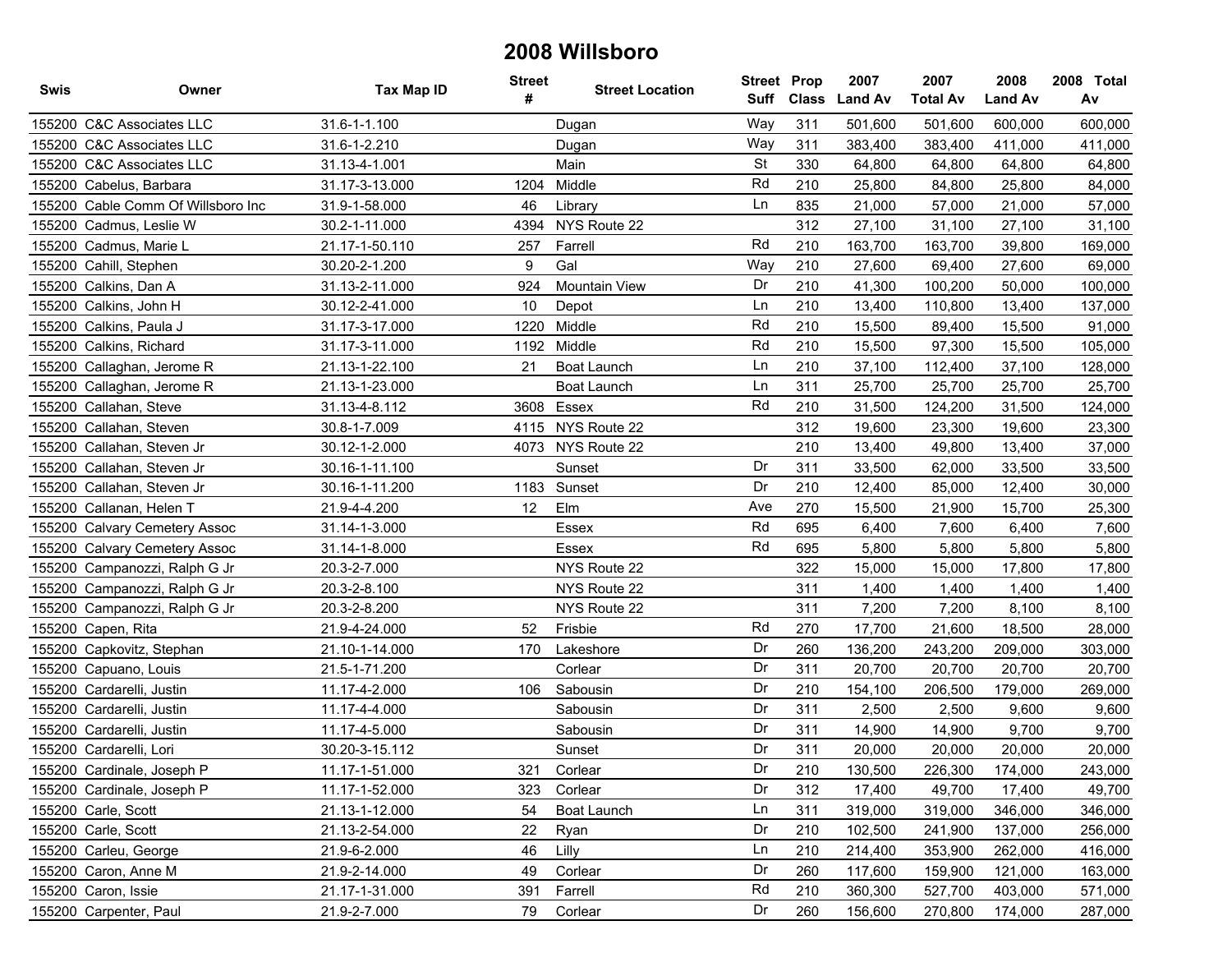| Swis   | Owner                          | Tax Map ID     | <b>Street</b><br># | <b>Street Location</b> | <b>Street Prop</b><br>Suff |     | 2007<br>Class Land Av | 2007<br><b>Total Av</b> | 2008<br><b>Land Av</b> | 2008 Total<br>Av |
|--------|--------------------------------|----------------|--------------------|------------------------|----------------------------|-----|-----------------------|-------------------------|------------------------|------------------|
|        | 155200 Carson, Donald          | 30.20-3-19.200 | 1006               | Sunset                 | Dr                         | 210 | 26,400                | 92,200                  | 26,400                 | 92,000           |
|        | 155200 Carson, Ellen           | 20.3-2-17.000  | 4599               | NYS Route 22           |                            | 210 | 12,000                | 46,200                  | 103,000                | 216,000          |
|        | 155200 Carson, Lorri           | 31.13-6-18.000 | 3595               | Essex                  | Rd                         | 210 | 19,600                | 71,900                  | 19,600                 | 92,000           |
|        | 155200 Carson, Michael Jr      | 31.13-4-8.111  | 3644               | Essex                  | Rd                         | 210 | 66,800                | 159,500                 | 72,000                 | 164,000          |
|        | 155200 Carson, Ross P Jr       | 30.20-3-14.000 |                    | 1090 Sunset            | Dr                         | 270 | 19,600                | 50,300                  | 19,600                 | 50,300           |
|        | 155200 Carver, Jerry R         | 39.2-1-17.400  |                    | Sunset                 | Dr                         | 311 | 20,100                | 20,100                  | 20,100                 | 20,100           |
|        | 155200 Carver, John W          | 39.2-1-17.300  | 968                | Sunset                 | Dr                         | 270 | 25,100                | 25,100                  | 25,100                 | 30,000           |
|        | 155200 Carver, Kim M           | 30.20-3-15.120 | 1052               | Sunset                 | Dr                         | 210 | 25,800                | 25,800                  | 25,800                 | 25,800           |
|        | 155200 Carver, Reginald        | 39.2-1-45.000  | 503                | Sunset                 | Dr                         | 105 | 45,600                | 60,100                  | 47,000                 | 63,000           |
|        | 155200 Carver, Reginald        | 39.4-2-1.000   | 442                | Sunset                 | Dr                         | 112 | 203,100               | 450,800                 | 225,000                | 315,000          |
|        | 155200 Casamento, Peter        | 20.3-2-23.000  |                    | 4629 NYS Route 22      |                            | 418 | 109,200               | 182,200                 | 109,200                | 182,200          |
|        | 155200 Cassavaugh, Greg        | 30.3-1-21.000  |                    | Reber                  | Rd                         | 240 | 16,600                | 16,600                  | 16,600                 | 16,600           |
| 155200 | Cassavaugh, Greg               | 30.3-1-25.000  | 656                | Reber                  | Rd                         | 240 | 40,400                | 56,000                  | 43,000                 | 60,000           |
|        | 155200 Catania, Thomas F       | 31.5-1-10.000  | 249                | Point                  | Rd                         | 210 | 28,100                | 137,600                 | 28,100                 | 185,000          |
|        | 155200 Cauley, Kent            | 40.1-2-21.000  | 782                | Middle                 | Rd                         | 210 | 58,000                | 235,000                 | 58,000                 | 243,000          |
|        | 155200 Caveney, Dean R         | 11.13-1-36.000 | 637                | Corlear                | Dr                         | 260 | 246,800               | 304,600                 | 293,000                | 382,000          |
|        | 155200 Caveney, Dean R         | 11.13-2-5.000  |                    | Sabousin               | Dr                         | 311 | 25,500                | 25,500                  | 25,500                 | 25,500           |
|        | 155200 Cayouette, Michael      | 21.9-4-6.001   | 68                 | Frisbie                | Rd                         | 270 | 15,900                | 25,300                  | 16,600                 | 26,000           |
|        | 155200 Cayouette, Michael      | 21.9-4-28.000  |                    | Frisbie                | Rd                         | 311 | 1,200                 | 1,200                   | 1,200                  | 1,200            |
|        | 155200 Cedar Lodge Trust       | 21.10-1-8.000  | 43                 | Ligonier               | Way                        | 260 | 529,900               | 585,700                 | 488,000                | 529,000          |
|        | 155200 Cedar Lodge Trust       | 21.10-1-9.000  | 47                 | Ligonier               | Way                        | 260 | 28,900                | 94,500                  | 29,800                 | 141,000          |
|        | 155200 Cemetery                | 39.1-1-8.000   |                    | Reber                  | Rd                         | 695 | 9,000                 | 9,000                   | 200                    | 200              |
|        | 155200 Champagne, Neil         | 39.2-1-39.000  |                    | Sunset                 | Dr                         | 105 | 40,200                | 72,200                  | 51,000                 | 70,000           |
|        | 155200 Champine, John E Sr     | 11.17-1-39.000 | 360                | Corlear                | Dr                         | 260 | 19,500                | 62,800                  | 19,500                 | 94,000           |
|        | 155200 Champlain National Bank | 31.9-1-18.000  | 3900               | NYS Route 22           |                            | 462 | 72,900                | 942,700                 | 73,000                 | 940,000          |
|        | 155200 Chapman, Christopher N  | 20.20-1-17.181 | 35                 | Cove                   | Ln                         | 210 | 165,800               | 326,400                 | 199,000                | 402,500          |
|        | 155200 Chartrand, Joseph O Jr  | 31.13-1-5.000  | 37                 | Maple                  | St                         | 210 | 15,500                | 92,600                  | 15,500                 | 160,000          |
|        | 155200 Chaucer, Harry V        | 11.13-1-27.000 | 599                | Corlear                | Dr                         | 210 | 175,400               | 264,900                 | 224,000                | 314,000          |
|        | 155200 Chauvin, Ernest C       | 21.13-2-73.000 | 10                 | Park                   | PI                         | 260 | 34,600                | 58,700                  | 34,600                 | 58,700           |
|        | 155200 Chauvin, Ernest C       | 21.13-2-74.000 |                    | Park                   | P                          | 311 | 3,000                 | 3,000                   | 3,000                  | 3,000            |
|        | 155200 Chauvin, Stephen P      | 11.13-1-47.200 | 116                | Sabousin               | Dr                         | 210 | 132,100               | 237,200                 | 197,000                | 310,000          |
|        | 155200 Chesanek, Dennis        | 11.17-1-56.000 | 341                | Corlear                | Dr                         | 260 | 121,500               | 149,300                 | 124,000                | 159,000          |
|        | 155200 Chesebro, Richard       | 21.13-2-26.000 | 16                 | Hilton                 | Ter                        | 260 | 14.900                | 38,100                  | 14.900                 | 38,100           |
|        | 155200 Choate, Ann             | 20.20-3-8.000  |                    | Cedar                  | Ln                         | 311 | 117,900               | 117,900                 | 133,000                | 133,000          |
|        | 155200 Choate, Ann             | 20.20-3-12.100 | 124                | Cedar                  | Ln                         | 312 | 148,800               | 150,600                 | 166,000                | 168,000          |
|        | 155200 Choate, John            | 20.20-3-12.200 |                    | Cedar                  | Ln                         | 210 | 156,600               | 241,600                 | 174,000                | 286,000          |
|        | 155200 Choate, Lauren          | 31.13-2-28.000 | 856                | <b>Mountain View</b>   | Dr                         | 210 | 28,200                | 160,600                 | 28,200                 | 235,000          |
|        | 155200 Choate, Lauren          | 31.13-2-29.000 |                    | Mountain View          | Dr                         | 311 | 21,200                | 21,200                  | 21,200                 | 21,200           |
|        | 155200 Choate, Lauren W        | 21.17-1-67.000 |                    | Cedar                  | Ln                         | 311 | 26,000                | 26,000                  | 26,000                 | 26,000           |
|        | 155200 Christian, Francis      | 21.10-1-69.000 |                    | Vista                  | Dr                         | 311 | 1,300                 | 1,300                   | 1,300                  | 1,300            |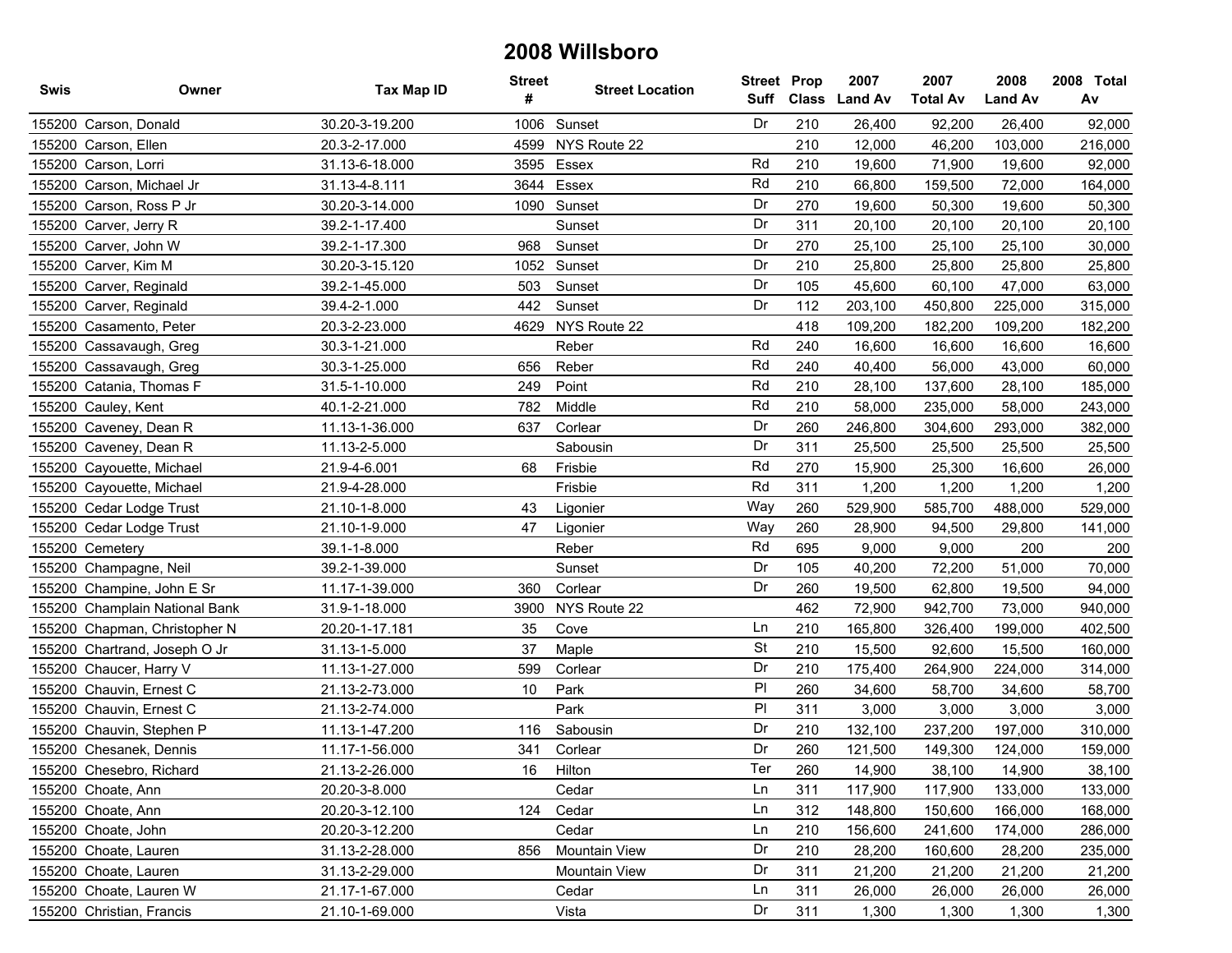| Swis   | Owner                         | <b>Tax Map ID</b> | <b>Street</b><br># | <b>Street Location</b> | <b>Street Prop</b><br>Suff |     | 2007<br>Class Land Av | 2007<br><b>Total Av</b> | 2008<br><b>Land Av</b> | 2008 Total<br>Av |
|--------|-------------------------------|-------------------|--------------------|------------------------|----------------------------|-----|-----------------------|-------------------------|------------------------|------------------|
|        | 155200 Christian, Francis A   | 21.10-1-68.000    |                    | Vista                  | Dr                         | 311 | 1,300                 | 1,300                   | 1,300                  | 1,300            |
|        | 155200 Christiano, Cynthia A  | 21.9-10-1.300     | 44                 | Pine                   | Ave                        | 270 | 14,700                | 14,700                  | 14,700                 | 37,000           |
|        | 155200 Christiano, William M  | 21.9-10-1.200     |                    | Pine                   | Ave                        | 311 | 14,700                | 14,700                  | 14,700                 | 14,700           |
|        | 155200 Christiano, William M  | 21.9-10-1.600     |                    | Pine                   | Ave                        | 311 | 11,900                | 11,900                  | 11,900                 | 11,900           |
|        | 155200 Cioppa Tracey M        | 30.16-1-8.000     | 1182               | Sunset                 | Dr                         | 210 | 26,000                | 142,500                 | 26,000                 | 142,000          |
|        | 155200 Clark, Darwin P III    | 31.13-3-22.002    | 10                 | Staya                  | Way                        | 210 | 27,000                | 66,300                  | 27,000                 | 66,300           |
|        | 155200 Clark, Joseph          | 21.13-3-4.002     | 540                | Point                  | Rd                         | 260 | 145,200               | 198,800                 | 185,000                | 238,000          |
|        | 155200 Clark, Pricilla        | 21.10-1-1.000     |                    | Point                  | Rd                         | 311 | 22,700                | 22,700                  | 22,700                 | 22,700           |
|        | 155200 Clarke, Marie J        | 21.13-2-66.000    | 36                 | Ryan                   | Dr                         | 260 | 16,500                | 59,400                  | 16,500                 | 59,400           |
|        | 155200 Clarke, Thurston       | 21.6-2-4.111      | 854                | Point                  | Rd                         | 210 | 36,700                | 206,900                 | 37,000                 | 326,000          |
|        | 155200 Clarke, Thurston       | 21.6-2-4.120      |                    | Point                  | Rd                         | 312 | 231,500               | 232,700                 | 265,000                | 265,000          |
|        | 155200 Cleveland, Louise B    | 21.9-11-22.000    | 15                 | Spruce                 | Ave                        | 270 | 15,300                | 35,800                  | 15,300                 | 35,800           |
|        | 155200 Clock, Jeffrey         | 21.14-2-22.100    |                    | Lakeshore              | Dr                         | 312 | 48,800                | 48,800                  | 70,000                 | 71,000           |
|        | 155200 Clock, Jeffrey A       | 21.13-2-76.000    |                    | Park                   | PI                         | 311 | 3,000                 | 3,000                   | 3,000                  | 3,000            |
|        | 155200 Clock, Jeffrey A       | 21.13-2-77.000    |                    | Park                   | PI                         | 311 | 13,000                | 13,000                  | 3,300                  | 3,300            |
|        | 155200 Clock, Jeffrey A       | 21.13-2-83.200    |                    | Park                   | PI                         | 311 | 3,000                 | 3,000                   | 3,000                  | 3,000            |
|        | 155200 Clock, Jeffrey A       | 21.14-2-21.000    | 54                 | Lakeshore              | Dr                         | 260 | 135,300               | 176,900                 | 149,000                | 208,000          |
|        | 155200 Clock, Jeffrey A       | 21.14-2-29.000    | 53                 | Lakeshore              | Dr                         | 260 | 20,600                | 86,800                  | 20,600                 | 70,000           |
|        | 155200 Cohen, Jay I           | 11.13-1-23.000    | 579                | Corlear                | Dr                         | 260 | 125,700               | 174,700                 | 139,000                | 182,000          |
|        | 155200 Colangione, Nancy L    | 11.13-1-10.000    | 513                | Corlear                | Dr                         | 260 | 172,100               | 225,100                 | 216,000                | 293,000          |
|        | 155200 Colangione, Nancy L    | 11.13-1-59.000    |                    | Corlear                | Dr                         | 311 | 18,500                | 18,500                  | 18,500                 | 18,500           |
|        | 155200 Cole, Marilyn          | 11.17-1-14.002    | 48                 | Sabousin               | Dr                         | 210 | 189,900               | 476,700                 | 238,000                | 554,000          |
|        | 155200 Cole, Wallace          | 31.5-1-18.004/2   | 91                 | <b>Flat Rock</b>       | Way                        | 210 | 5,300                 | 225,000                 | 5,300                  | 294,000          |
| 155200 | Collins, Benjamin N           | 30.12-2-34.200    | 8                  | Dock And Coal          | Ln                         | 484 | 30,200                | 38,600                  | 30,200                 | 40,000           |
| 155200 | Collins, Edward J Jr          | 31.13-4-23.102    | 3670               | Essex                  | Rd                         | 210 | 25,900                | 91,600                  | 25,900                 | 103,000          |
|        | 155200 Comithier, Barbara     | 39.3-2-18.111     |                    | Reber                  | Rd                         | 311 | 14,000                | 14,000                  | 14,000                 | 14,000           |
|        | 155200 Comithier, Barbara     | 39.3-2-18.200     | 153                | Reber                  | Rd                         | 210 | 25,800                | 103,900                 | 25,800                 | 89,000           |
|        | 155200 Condon, Edward J       | 30.3-1-2.000      |                    | Reber                  | Rd                         | 312 | 20,000                | 24,200                  | 20,000                 | 24,200           |
|        | 155200 Congregational Society | 31.13-1-10.002    | 3799               | Main                   | <b>St</b>                  | 620 | 60,900                | 135,600                 | 65,000                 | 266,000          |
|        | 155200 Connor, Col Richard    | 21.9-2-11.000     | 59                 | Corlear                | Dr                         | 210 | 164,200               | 252,000                 | 194,000                | 282,000          |
|        | 155200 Connor, Richard        | 30.1-1-27.000     |                    | Reber                  | Rd                         | 322 | 117,900               | 117,900                 | 141,000                | 141,000          |
|        | 155200 Converse, James L      | 40.7-1-4.213      |                    | Elizabeth              | Way                        | 311 | 234,100               | 234,100                 | 266,000                | 266,000          |
|        | 155200 Conway, James J        | 39.4-2-4.000      |                    | 300 Sanders            | Rd                         | 112 | 119.500               | 399,500                 | 130.000                | 399,000          |
|        | 155200 Conway, James J        | 39.4-2-5.000      |                    | Sanders                | Rd                         | 105 | 90,000                | 90,000                  | 97,000                 | 97,000           |
|        | 155200 Conway, William M      | 39.2-1-28.100     |                    | Coonrod                | Rd                         | 105 | 52,000                | 52,000                  | 61,000                 | 61,000           |
|        | 155200 Cook, Barry            | 31.18-1-10.130    | 3                  | Owens                  | Way                        | 210 | 244,000               | 629,300                 | 290,000                | 685,000          |
|        | 155200 Cooley, William E      | 30.4-1-14.000     |                    | Joe Rivers             | Ln                         | 105 | 50,900                | 50,900                  | 57,000                 | 57,000           |
|        | 155200 Cooley, William E      | 30.20-1-5.100     | 484                | Mountain View          | Dr                         | 270 | 107,700               | 137,900                 | 110,000                | 129,000          |
|        | 155200 Coonrod, Gordon        | 21.17-1-49.000    | 293                | Farrell                | Rd                         | 210 | 31,100                | 89,000                  | 32,000                 | 106,000          |
|        | 155200 Coonrod, Keith K       | 21.13-3-6.200     |                    | Point                  | Rd                         | 311 |                       |                         | 149,000                | 149,000          |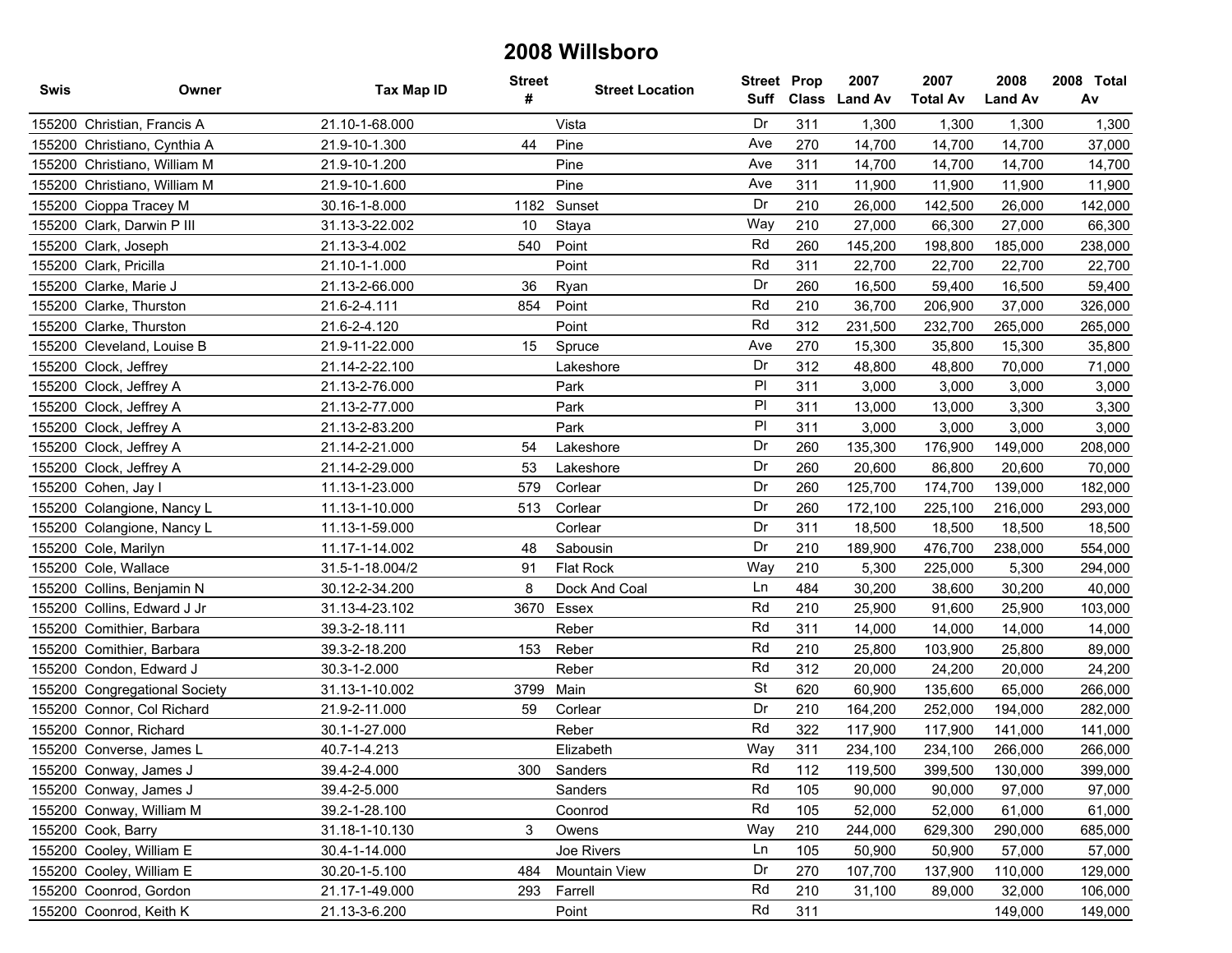| Swis   | Owner                              | Tax Map ID     | <b>Street</b><br># | <b>Street Location</b> | <b>Street Prop</b> |     | 2007<br>Suff Class Land Av | 2007<br><b>Total Av</b> | 2008<br><b>Land Av</b> | 2008 Total<br>Av |
|--------|------------------------------------|----------------|--------------------|------------------------|--------------------|-----|----------------------------|-------------------------|------------------------|------------------|
|        | 155200 Coonrod, Kenneth            | 21.13-3-6.100  | 522                | Point                  | Rd                 | 210 |                            |                         | 223,000                | 365,000          |
|        | 155200 Coonrod, Matthew T          | 31.13-11-4.000 | 3538               | Essex                  | Rd                 | 210 | 27,000                     | 118,900                 | 27,000                 | 125,000          |
|        | 155200 Corell, Philip B            | 30.1-2-7.000   | 50                 | Beaver                 | Way                | 210 | 76,600                     | 208,200                 | 77,000                 | 224,000          |
|        | 155200 Cornell University          | 21.17-1-45.100 |                    | Point                  | Rd                 | 322 | 33,600                     | 33,600                  | 33,600                 | 33,600           |
|        | 155200 Cornell University          | 31.5-1-7.000   |                    | Point                  | Rd                 | 105 | 104,900                    | 104,900                 | 125,000                | 125,000          |
| 155200 | <b>Cornell University</b>          | 31.5-1-9.100   | 285                | Point                  | Rd                 | 105 | 138,500                    | 166,400                 | 273,000                | 294,000          |
|        | 155200 Cornell University          | 31.5-1-11.000  | 31                 | Sayward                | Ln                 | 105 | 187,200                    | 246,200                 | 223,000                | 280,000          |
|        | 155200 Cornell University          | 31.5-1-12.000  |                    | Sayward                | Ln                 | 105 | 10,500                     | 10,500                  | 12,800                 | 12,800           |
|        | 155200 Cornell University          | 31.5-1-13.000  | 48                 | Sayward                | Ln                 | 210 | 13,400                     | 78,100                  | 13,400                 | 78,100           |
|        | 155200 Cornell University          | 31.5-1-15.000  | 21                 | Sayward                | Ln                 | 210 | 25,800                     | 97,000                  | 25,800                 | 97,000           |
|        | 155200 Cornell University          | 31.6-1-2.100   |                    | Dugan                  | Way                | 105 | 387,100                    | 387,100                 | 415,000                | 415,000          |
|        | 155200 Cornell University          | 31.6-1-4.000   | 74                 | Dugan                  | Way                | 210 | 146,800                    | 240,600                 | 225,000                | 288,000          |
| 155200 | Cornerstone Alliance Church        | 21.13-2-79.000 |                    | Ryan                   | Dr                 | 311 | 3,000                      | 3,000                   | 3,000                  | 3,000            |
|        | 155200 Cornerstone Alliance Church | 21.13-2-80.000 |                    | Ryan                   | Dr                 | 311 | 3,000                      | 3,000                   | 3,000                  | 3,000            |
|        | 155200 Cornwright, William         | 21.5-1-15.000  | 264                | Corlear                | Dr                 | 260 | 117,600                    | 149,400                 | 121,000                | 153,000          |
|        | 155200 Cosgrove, Darren T          | 30.1-1-26.001  |                    | Reber                  | Rd                 | 322 | 40,000                     | 40,000                  | 45,000                 | 45,000           |
|        | 155200 Costin, Noma                | 31.9-1-48.000  |                    | NYS Route 22           |                    | 311 | 22,800                     | 22,800                  | 22,800                 | 22,800           |
|        | 155200 Couling, Sylvia H           | 31.14-2-3.000  | 297                | River                  | Ln                 | 260 | 525,300                    | 580,200                 | 568,000                | 627,000          |
|        | 155200 Courtney, Cindy L           | 31.9-2-2.001   | 2                  | Stower                 | Ln                 | 210 | 11,400                     | 50,800                  | 11,400                 | 50,800           |
|        | 155200 Cousineau, Barbara J        | 21.5-1-57.000  |                    | Corlear                | Dr                 | 311 | 20,500                     | 20,500                  | 20,500                 | 20,500           |
|        | 155200 Cousineau, Joseph E         | 21.5-1-56.000  | 168                | Corlear                | Dr                 | 210 | 22,600                     | 108,500                 | 22,600                 | 132,000          |
|        | 155200 Cox, William                | 21.9-4-11.000  | 38                 | Elm                    | Ave                | 270 | 12,000                     | 19,400                  | 12,600                 | 24,000           |
|        | 155200 Cramer, William H III       | 21.14-1-2.000  | 65                 | Hilton                 | Ter                | 260 | 20,400                     | 54,700                  | 20,400                 | 54,700           |
|        | 155200 Crance Living Trust         | 21.10-1-13.000 | 172                | Lakeshore              | Dr                 | 260 | 183,800                    | 241,400                 | 232,000                | 288,000          |
|        | 155200 Croll, Lionel               | 11.13-1-46.000 | 124                | Sabousin               | Dr                 | 260 | 165,600                    | 224,900                 | 201,000                | 263,000          |
|        | 155200 Cromie, William J           | 21.6-2-4.112   |                    | Point                  | Rd                 | 311 | 20,000                     | 20,000                  | 20,000                 | 20,000           |
|        | 155200 Cromie, William J           | 21.6-2-6.100   |                    | Point                  | Rd                 | 312 | 149,300                    | 220,800                 | 211,000                | 253,000          |
|        | 155200 Cromie, William J           | 21.6-2-6.200   | 832                | Point                  | Rd                 | 210 | 185,600                    | 351,600                 | 267,000                | 403,000          |
|        | 155200 Cross, Donald L             | 31.13-6-23.000 | 55                 | Woodlawn               | Ln                 | 210 | 19,600                     | 134,300                 | 19,600                 | 130,000          |
|        | 155200 Cross, Gifford A            | 31.13-5-14.200 | 1249               | Middle                 | Rd                 | 270 | 17,200                     | 49,200                  | 17,200                 | 49,000           |
|        | 155200 Cross, Jack L               | 30.12-2-15.200 | 3                  | Industrial             | Ln                 | 270 | 11,400                     | 43,400                  | 11,400                 | 43,000           |
|        | 155200 Cross, Jeffrey              | 30.8-1-3.111   | 16                 | Dane                   | Ln                 | 210 | 26,000                     | 26,000                  | 26,000                 | 26,000           |
|        | 155200 Cross. John L               | 21.17-1-53.000 | 5                  | Cedar                  | Ln                 | 210 | 20,300                     | 80.400                  | 30,800                 | 81,000           |
|        | 155200 Cross, Lonnie R             | 31.17-1-1.120  |                    | 3553 Essex             | Rd                 | 210 | 27,300                     | 105,300                 | 27,300                 | 105,000          |
|        | 155200 Cross, Terry B              | 31.17-1-1.112  |                    | 3543 Essex             | Rd                 | 210 | 26,800                     | 54,400                  | 26,800                 | 59,000           |
|        | 155200 Crowningshield, Craig A     | 21.17-1-59.000 | 59                 | Cedar                  | Ln                 | 210 | 25,800                     | 111,800                 | 33,000                 | 110,000          |
|        | 155200 Crowningshield, Dereck L    | 31.13-3-20.001 |                    | 1215 Sunset            | Dr                 | 210 | 26,400                     | 94,000                  | 26,400                 | 94,000           |
|        | 155200 Crowningshield, Donalda     | 40.1-2-24.100  | 855                | Middle                 | Rd                 | 210 | 24,800                     | 56,500                  | 24,800                 | 85,000           |
|        | 155200 Crowningshield, Leroy       | 31.17-3-42.000 | 1131               | Middle                 | Rd                 | 210 | 27,200                     | 143,200                 | 27,200                 | 143,000          |
|        | 155200 Crowningshield, Martin A    | 39.1-2-5.000   | 97                 | Mountain View          | Dr                 | 210 | 25,700                     | 71,600                  | 25,700                 | 71,000           |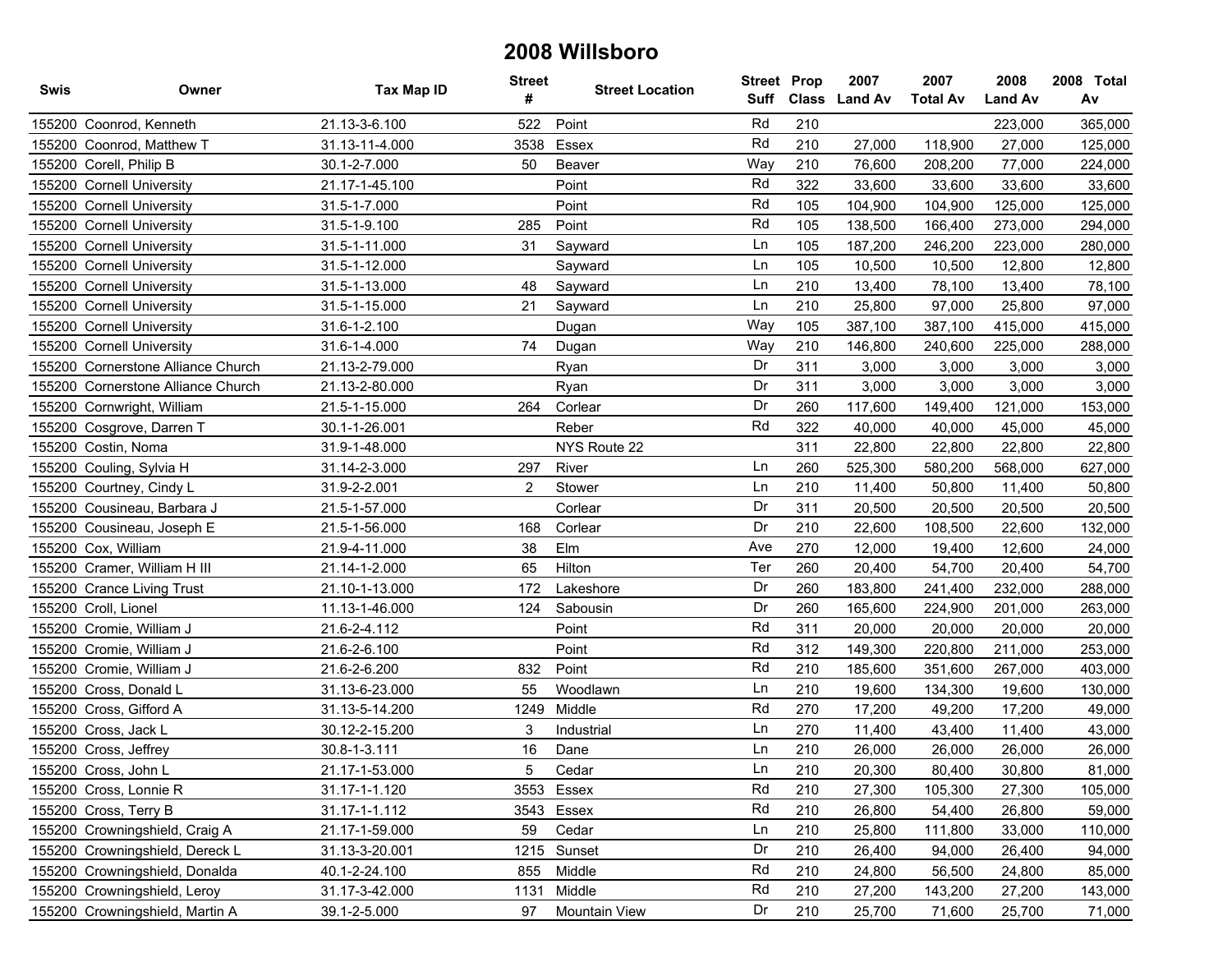| <b>Swis</b> | Owner                         | <b>Tax Map ID</b> | <b>Street</b><br># | <b>Street Location</b> | Suff      | <b>Street Prop</b><br>Class | 2007<br><b>Land Av</b> | 2007<br><b>Total Av</b> | 2008<br><b>Land Av</b> | 2008 Total<br>Av |
|-------------|-------------------------------|-------------------|--------------------|------------------------|-----------|-----------------------------|------------------------|-------------------------|------------------------|------------------|
|             | 155200 Crowningshield, Roger  | 30.20-2-12.000    | 1101               | Sunset                 | Dr        | 210                         | 4,100                  | 20,000                  | 26,000                 | 65,000           |
|             | 155200 Crowningshield, Travis | 31.13-5-15.000    | 1245               | Middle                 | Rd        | 270                         | 15,500                 | 49,300                  | 15,500                 | 49,300           |
|             | 155200 Cullum, Creig          | 21.9-13-17.000    | 707                | Point                  | Rd        | 210                         | 22,800                 | 52,800                  | 22,800                 | 46,000           |
|             | 155200 Cullum, Todd M         | 21.14-1-26.000    | 89                 | Lakeshore              | Dr        | 260                         | 18,400                 | 59,400                  | 18,400                 | 59,400           |
|             | 155200 Cumbo, Frank           | 21.6-3-4.200      |                    | Point                  | Rd        | 311                         |                        |                         | 261,000                | 261,000          |
|             | 155200 Cummings, Craig A      | 31.13-1-12.000    | 22                 | Maple                  | <b>St</b> | 210                         | 8,300                  | 96,400                  | 10,000                 | 102,000          |
|             | 155200 Curley, John Jr        | 30.2-1-6.000      | 1529               | Reber                  | Rd        | 312                         | 74,000                 | 77,400                  | 74,000                 | 77,400           |
|             | 155200 Currier, Ralph Jr      | 20.3-2-39.000     | 43                 | Carver                 | Ln        | 210                         | 26,800                 | 65,700                  | 26,800                 | 89,000           |
|             | 155200 Curtis, Paul H         | 21.5-1-34.000     | 219                | Corlear                | Dr        | 210                         | 141,400                | 316,900                 | 216,000                | 377,000          |
|             | 155200 Cushing, Catherine D   | 30.20-3-16.000    | 1044               | Sunset                 | Dr        | 210                         | 12,600                 | 106,100                 | 12,600                 | 113,000          |
|             | 155200 Cushing, Edward        | 20.20-1-54.100    |                    | Bay                    | Ln        | 311                         |                        |                         | 1,700                  | 1,700            |
|             | 155200 Cushing, Edward        | 30.8-3-11.100     | 143                | Bay                    | Ln        | 112                         |                        |                         | 128,000                | 270,000          |
|             | 155200 Cushing, Edward        | 30.8-3-11.200     |                    | Bay                    | Ln        | 112                         |                        |                         | 24,100                 | 24,100           |
|             | 155200 Cushing, Edward Jr     | 30.12-1-1.100     |                    | NYS Route 22           |           | 105                         | 88,300                 | 88,300                  | 108,000                | 108,000          |
|             | 155200 Cushing, Tammy L       | 30.8-3-8.000      | 62                 | Bay                    | Ln        | 270                         |                        |                         | 27,900                 | 27,900           |
|             | 155200 Cushing, Thomas        | 30.8-3-10.000     | 102                | Bay                    | Ln        | 270                         |                        |                         | 29,700                 | 66,000           |
|             | 155200 Cutting, Lawrence A    | 21.9-11-4.000     | 20                 | <b>Birch</b>           | Ave       | 270                         | 16,000                 | 27,300                  | 16,000                 | 27,300           |
|             | 155200 Cutting, Marne K       | 31.9-3-14.000     | 15                 | Mill                   | Ln        | 210                         | 23,700                 | 94,200                  | 23,700                 | 98,000           |
|             | 155200 D&H Railway Co         | 30.12-2-38.000    | 21                 | Depot                  | Ln        | 842                         | 85,307                 | 974,913                 | 85,307                 | 1,004,625        |
|             | 155200 Dalbec, Yvon           | 21.9-9-6.000      |                    | Grove                  | Ave       | 311                         | 3,000                  | 3,000                   | 3,000                  | 3,000            |
|             | 155200 Dalbec, Yvon           | 21.9-9-7.000      |                    | Grove                  | Ave       | 311                         | 3,000                  | 3,000                   | 3,000                  | 3,000            |
|             | 155200 Dalton, Herbert F Jr   | 40.7-1-4.110      | 31                 | Dalton                 | Way       | 240                         | 32,000                 | 140,300                 | 32,000                 | 165,000          |
|             | 155200 Dalton, John J         | 21.9-11-21.024    | 9                  | Spruce                 | Ave       | 270                         | 15,900                 | 24,600                  | 15,900                 | 24,600           |
|             | 155200 Damico, Barbara        | 21.5-1-33.000     | 227                | Corlear                | Dr        | 260                         | 130,900                | 180,500                 | 141,000                | 192,000          |
|             | 155200 Danforth, Ronald       | 21.9-13-23.000    | 5                  | Beach                  | Dr        | 260                         | 22,500                 | 60,300                  | 22,500                 | 78,000           |
|             | 155200 Danforth, Ronald       | 21.10-1-53.000    |                    | Targhee                | Way       | 311                         | 3,100                  | 3,100                   | 3,100                  | 3,100            |
|             | 155200 Danforth, Ronald       | 21.10-1-54.000    |                    | Targhee                | Way       | 311                         | 3,100                  | 3,100                   | 3,100                  | 3,100            |
|             | 155200 DAngelo, Anthony       | 21.6-1-6.162      | 952                | Point                  | Rd        | 260                         | 162,800                | 192,200                 | 181,000                | 211,000          |
|             | 155200 DAngelo, Anthony       | 31.9-3-16.000     | 3832               | NYS Route 22           |           | 210                         | 23,700                 | 140,500                 | 23,700                 | 192,000          |
|             | 155200 DAngelo, Anthony J     | 21.6-1-2.007      | 950                | Point                  | Rd        | 260                         | 160,000                | 185,300                 | 184,000                | 213,000          |
|             | 155200 DAngelo, Anthony R     | 21.17-1-16.000    | 309                | Farrell                | Rd        | 260                         | 294,400                | 307,600                 | 337,000                | 366,000          |
|             | 155200 DAngelo, Christopher A | 21.9-9-18.000     | 42                 | Grove                  | Ave       | 270                         | 16,000                 | 25,100                  | 15,700                 | 26,300           |
|             | 155200 DAngelo, Irene V       | 31.9-1-47.000     |                    | 3925 NYS Route 22      |           | 425                         | 25,900                 | 75,300                  | 25,900                 | 75,300           |
|             | 155200 Davey, Laurie A        | 21.9-12-3.001     | 3                  | Elm                    | Ave       | 270                         | 15,600                 | 21,300                  | 15,600                 | 21,300           |
|             | 155200 Davis, Michael H       | 39.2-1-35.200     | 691                | Sunset                 | Dr        | 240                         | 50,900                 | 132,700                 | 56,000                 | 125,000          |
|             | 155200 Davis, Willis J        | 39.3-2-9.100      | 205                | Spear                  | Rd        | 270                         | 65,800                 | 70,400                  | 70,000                 | 75,000           |
|             | 155200 Dawson, Carl A         | 21.9-12-9.000     |                    | Spruce                 | Ave       | 270                         | 11,900                 | 11,900                  | 12,600                 | 15,000           |
|             | 155200 Day, Bradley           | 21.13-2-78.000    |                    | Ryan                   | Dr        | 311                         | 22,400                 | 22,400                  | 22,400                 | 22,400           |
|             | 155200 Day, Winifred          | 21.13-2-6.000     |                    | Point                  | Rd        | 311                         | 22,400                 | 22,400                  | 24,200                 | 24,200           |
|             | 155200 Dayton, Stephen R      | 39.1-1-33.000     | 36                 | Sunset                 | Dr        | 210                         | 27,500                 | 175,200                 | 27,500                 | 175,000          |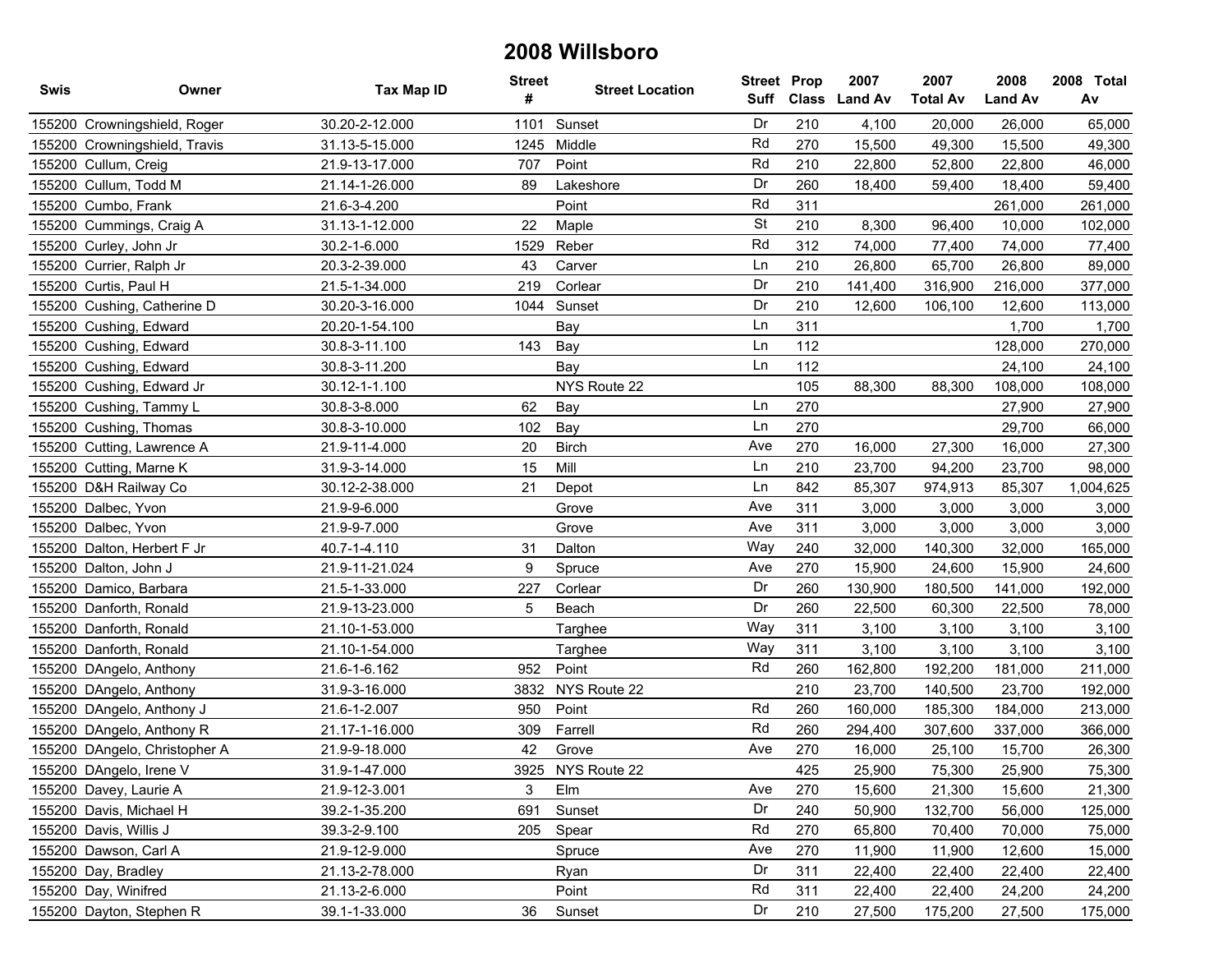| Swis | Owner                       | <b>Tax Map ID</b> | <b>Street</b><br># | <b>Street Location</b> | <b>Street Prop</b><br>Suff |     | 2007<br>Class Land Av | 2007<br><b>Total Av</b> | 2008<br><b>Land Av</b> | 2008 Total<br>Av |
|------|-----------------------------|-------------------|--------------------|------------------------|----------------------------|-----|-----------------------|-------------------------|------------------------|------------------|
|      | 155200 Decker, Robert H     | 21.9-4-14.100     | 48                 | Elm                    | Ave                        | 270 | 16,500                | 19,600                  | 16,500                 | 19,600           |
|      | 155200 DeFanti, Stephanie M | 20.3-2-15.120     | 4563               | NYS Route 22           |                            | 210 | 78,600                | 191,100                 | 126,000                | 238,000          |
|      | 155200 DeGilio, Eileen      | 21.9-11-12.000    | 46                 | <b>Birch</b>           | Ave                        | 270 | 15,900                | 21,400                  | 15,900                 | 21,400           |
|      | 155200 Degon, Fern A        | 21.9-12-24.000    | 13                 | Elm                    | Ave                        | 270 | 800                   | 800                     | 12,100                 | 12,100           |
|      | 155200 Delaney, Sandra L    | 21.10-1-37.000    |                    | Vista                  | Dr                         | 311 | 3,100                 | 3,100                   | 3,100                  | 3,100            |
|      | 155200 Delaney, Thomas J    | 21.10-1-23.000    | 128                | Lakeshore              | Dr                         | 260 | 139,000               | 257,800                 | 213,000                | 296,000          |
|      | 155200 Delaney, Thomas J Jr | 21.10-1-28.110    | 129                | Lakeshore              | Dr                         | 210 | 20,200                | 143,100                 | 16,500                 | 164,000          |
|      | 155200 DelGiacco, Betsy M   | 20.20-3-10.000    | 134                | Cedar                  | Ln                         | 260 | 155,300               | 206,800                 | 172,000                | 224,000          |
|      | 155200 DelGiacco, Betsy M   | 30.1-1-19.000     |                    | Reber                  | Rd                         | 910 | 66,900                | 66,900                  | 66,900                 | 66,900           |
|      | 155200 DelGiacco, Maria     | 21.17-1-66.000    |                    | Cedar                  | Ln                         | 311 | 26,300                | 26,300                  | 26,300                 | 26,300           |
|      | 155200 DeLise, Charles T    | 21.5-1-66.000     | 215                | Corlear                | Dr                         | 260 | 156,100               | 213,000                 | 173,000                | 230,000          |
|      | 155200 Dellea Linda A       | 21.9-10-2.000     |                    | Pine                   | Ave                        | 311 | 3,000                 | 3,000                   | 3,000                  | 3,000            |
|      | 155200 DeLuca, Helen        | 21.9-12-25.001    | 14                 | Oak                    | Ave                        | 270 | 15,900                | 28,700                  | 15,900                 | 28,700           |
|      | 155200 deMello, Carol       | 21.5-1-5.000      | 289                | Corlear                | Dr                         | 210 | 155,200               | 155,200                 | 173,000                | 280,000          |
|      | 155200 Demello, Robert W    | 11.17-1-70.000    | 405                | Corlear                | Dr                         | 260 | 155,600               | 194,800                 | 174,000                | 212,000          |
|      | 155200 Demetros, Robert P   | 21.9-10-10.000    | 9                  | <b>Birch</b>           | Ave                        | 270 | 15,300                | 34,400                  | 15,700                 | 30,000           |
|      | 155200 Demoree, Arthur      | 21.17-1-24.000    | 347                | Farrell                | Rd                         | 210 | 175,600               | 360,100                 | 223,000                | 407,000          |
|      | 155200 DeNeale, Leanna L    | 31.9-3-13.000     | 19                 | Mill                   | Ln                         | 220 | 17,600                | 74,700                  | 17,600                 | 96,000           |
|      | 155200 DeNeale, Richard J   | 31.9-1-1.120      |                    | NYS Route 22           |                            | 330 | 25,800                | 25,800                  | 25,800                 | 25,800           |
|      | 155200 DeNeale, Richard J   | 31.9-1-1.130      |                    | NYS Route 22           |                            | 330 | 26,200                | 26,200                  | 26,200                 | 26,200           |
|      | 155200 DeNeale, Richard J   | 31.18-1-10.150    |                    | Essex                  | Rd                         | 311 | 233,200               | 233,200                 | 275,000                | 275,000          |
|      | 155200 DeNeale, Richard J   | 40.1-2-34.018     | 3221               | Essex                  | Rd                         | 240 | 284,400               | 468,700                 | 285,000                | 539,000          |
|      | 155200 Denison, Claudia C   | 20.20-1-19.000    | 426                | Bay                    | Ln                         | 260 | 73,700                | 146,700                 | 91,000                 | 147,000          |
|      | 155200 Denison, Lester E    | 20.20-2-4.002     | 183                | Cedar                  | Ln                         | 270 | 93,000                | 99,800                  | 93,000                 | 99,800           |
|      | 155200 Dennett, Paul F      | 31.13-6-29.000    | 1252               | Middle                 | Rd                         | 210 | 25,800                | 90,000                  | 25,800                 | 90,000           |
|      | 155200 Denton, William A    | 21.9-2-20.000     | 31                 | Corlear                | Dr                         | 260 | 84,000                | 122,900                 | 87,000                 | 130,000          |
|      | 155200 DePatto, Dennis      | 21.13-2-33.000    |                    | Lakeshore              | Dr                         | 311 | 3,000                 | 3,000                   | 3,000                  | 3,000            |
|      | 155200 Desautels, Joseph J  | 31.13-3-21.000    | 3697               | Main                   | <b>St</b>                  | 210 | 19,600                | 60,400                  | 19,600                 | 60,400           |
|      | 155200 Desko, Gerald J      | 20.3-2-40.000     | 85                 | Carver                 | Ln                         | 210 | 28,600                | 155,200                 | 28,600                 | 159,000          |
|      | 155200 deSlosser, Hada L    | 40.1-2-32.000     | 3269               | Essex                  | Rd                         | 210 | 114,300               | 222,400                 | 125,000                | 281,000          |
|      | 155200 DesMarais, Albertine | 21.9-4-9.000      | 32                 | Elm                    | Ave                        | 270 | 13,500                | 17,500                  | 13,500                 | 17,500           |
|      | 155200 DeZalia, Bernard     | 21.9-9-2.000      |                    | Grove                  | Ave                        | 311 | 3,000                 | 3,000                   | 3,000                  | 3,000            |
|      | 155200 DeZalia, Bernard     | 21.9-9-3.000      | 3                  | Grove                  | Ave                        | 311 | 11,900                | 11,900                  | 11.900                 | 11,900           |
|      | 155200 DeZalia, Bernard     | 21.9-9-25.000     | 11                 | Grove                  | Ave                        | 270 | 19,200                | 59,000                  | 19,100                 | 59,000           |
|      | 155200 DeZalia, Bernard P   | 21.9-9-4.000      |                    | Grove                  | Ave                        | 311 | 12,400                | 12,400                  | 12,400                 | 12,400           |
|      | 155200 DeZalia, Bernard P   | 21.9-9-5.000      |                    | Grove                  | Ave                        | 311 | 3,000                 | 3,000                   | 3,000                  | 3,000            |
|      | 155200 DiCarlo, Michael     | 31.13-1-1.200     | 13                 | Maple                  | <b>St</b>                  | 210 | 28,700                | 112,400                 | 28,700                 | 122,000          |
|      | 155200 DiCarlo, Michael L   | 30.12-1-5.000     | 322                | Fish And Game          | Dr                         | 210 | 15,500                | 84,700                  | 15,500                 | 84,700           |
|      | 155200 Dicenzo, William     | 31.13-4-41.000    | 3754               | Main                   | <b>St</b>                  | 432 | 12,200                | 16,600                  | 12,200                 | 16,600           |
|      | 155200 Dicesare, Catherine  | 11.13-1-51.100    | 158                | Sabousin               | Dr                         | 260 | 102,800               | 222,600                 | 103,000                | 222,000          |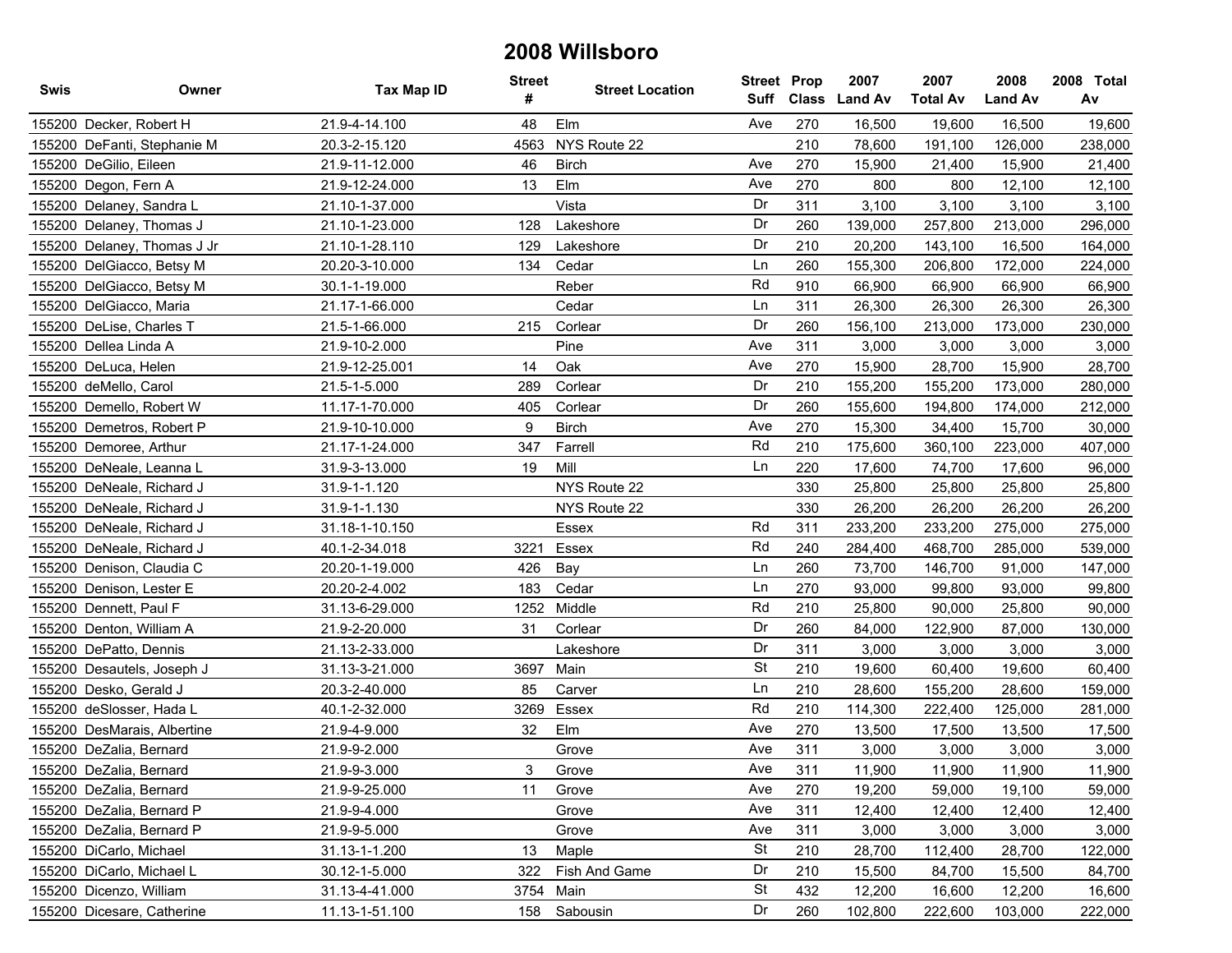| Swis | Owner                         | <b>Tax Map ID</b> | <b>Street</b><br># | <b>Street Location</b> | <b>Street Prop</b> |     | 2007<br>Suff Class Land Av | 2007<br><b>Total Av</b> | 2008<br><b>Land Av</b> | 2008 Total<br>Av |
|------|-------------------------------|-------------------|--------------------|------------------------|--------------------|-----|----------------------------|-------------------------|------------------------|------------------|
|      | 155200 Dicesare, Gerald P     | 21.13-2-60.000    | 31                 | Ryan                   | Dr                 | 260 | 16.000                     | 61,300                  | 16.000                 | 61,300           |
|      | 155200 Dicesare, Gerald P     | 21.13-2-62.000    |                    | Park                   | PI                 | 311 | 11,800                     | 11,800                  | 11,800                 | 11,800           |
|      | 155200 Dickerson, Audrey E    | 40.1-2-27.001     |                    | 3103 Essex             | Rd                 | 210 | 26,200                     | 84,600                  | 26,200                 | 87,000           |
|      | 155200 Dickerson, Darren      | 39.1-1-26.111     |                    | Reber                  | Rd                 | 105 | 38,600                     | 38,600                  | 41,000                 | 41,000           |
|      | 155200 Dickerson, Darren      | 39.1-1-38.000     | 755                | Deerhead               | Rd                 | 534 | 8,300                      | 11,000                  | 18,000                 | 40,000           |
|      | 155200 Dickerson, Darren      | 39.3-2-7.000      | 174                | Reber                  | Rd                 | 112 | 101,500                    | 186,800                 | 113,000                | 213,000          |
|      | 155200 Dickerson, Darren      | 39.3-2-15.100     |                    | Reber                  | Rd                 | 314 | 345                        | 345                     | 400                    | 400              |
|      | 155200 Dickerson, Darren      | 39.3-2-18.112     |                    | Reber                  | Rd                 | 105 | 36,400                     | 36,400                  | 40,000                 | 40,000           |
|      | 155200 Dickerson, Duane       | 39.3-2-18.120     |                    | Reber                  | Rd                 | 105 | 36,200                     | 36,200                  | 24,000                 | 24,000           |
|      | 155200 Dickerson, Duane P     | 39.3-2-16.000     | 105                | Reber                  | Rd                 | 210 | 22,000                     | 110,000                 | 22,000                 | 133,000          |
|      | 155200 Dickerson, Edrie       | 21.13-2-10.002    | 592                | Point                  | Rd                 | 260 | 22,600                     | 39,200                  | 23,400                 | 37,000           |
|      | 155200 Dickerson, Edrie       | 30.3-1-31.000     | 616                | Reber                  | Rd                 | 210 | 26,800                     | 132,800                 | 26,800                 | 132,800          |
|      | 155200 Dickerson, Glenn O     | 30.3-1-29.000     | 621                | Reber                  | Rd                 | 260 | 41,600                     | 126,900                 | 46,000                 | 139,000          |
|      | 155200 Dickerson, Gregg S     | 39.3-2-15.200     |                    | Reber                  | Rd                 | 314 | 200                        | 200                     | 200                    | 200              |
|      | 155200 Dickerson, Gregg S     | 39.3-2-19.000     | 90                 | Reber                  | Rd                 | 240 | 12,500                     | 147,500                 | 44,000                 | 285,000          |
|      | 155200 Dickerson, Jerri       | 30.20-2-10.000    | 1121               | Sunset                 | Dr                 | 210 | 26,000                     | 79,700                  | 26,000                 | 106,000          |
|      | 155200 Dickerson, Judith M    | 30.3-1-24.000     | 661                | Reber                  | Rd                 | 210 | 33,400                     | 68,000                  | 33,400                 | 68,000           |
|      | 155200 Dickerson, Judith M    | 40.1-2-8.200/1    | 273                | Coonrod                | Rd                 | 270 | 0                          | 27,200                  | 0                      | 21,000           |
|      | 155200 Dickerson, Philip D    | 39.1-1-26.202     | 303                | Reber                  | Rd                 | 210 | 34,100                     | 108,900                 | 34,300                 | 114,000          |
|      | 155200 Dickerson, Philip D    | 39.3-2-17.000     | 135                | Reber                  | Rd                 | 210 | 14,400                     | 64,900                  | 14,400                 | 65,000           |
|      | 155200 Dickerson, Randy C     | 31.17-3-41.200    | 1173               | Middle                 | Rd                 | 210 | 26,100                     | 125,300                 | 26,100                 | 140,000          |
|      | 155200 Dickerson, Vicki       | 31.17-3-41.110    | 1177               | Middle                 | Rd                 | 210 | 52,600                     | 149,900                 | 55,000                 | 189,000          |
|      | 155200 Dickerson, William     | 21.14-2-22.200    | 50                 | Lakeshore              | Dr                 | 260 | 134,100                    | 197,700                 | 147,000                | 225,000          |
|      | 155200 Dickerson, William     | 30.3-1-23.202     |                    | Reber                  | Rd                 | 311 | 47,600                     | 47,600                  | 54,000                 | 54,000           |
|      | 155200 Dickinson, Barbara E   | 21.5-1-60.000     | 188                | Corlear                | Dr                 | 260 | 22,000                     | 86,200                  | 22,000                 | 93,000           |
|      | 155200 Dickinson, Stanley J   | 31.13-2-1.200     |                    | Main                   | <b>St</b>          | 311 | 700                        | 700                     | 700                    | 700              |
|      | 155200 Dickinson, Stanley J   | 31.13-2-2.000     | 11                 | Mill                   | Ln                 | 210 | 11,400                     | 49,800                  | 11,400                 | 63,000           |
|      | 155200 Dietz, Grace P         | 21.17-1-11.000    | 84                 | Cedar                  | Ln                 | 260 | 157,400                    | 218,100                 | 179,000                | 247,000          |
|      | 155200 Disogra, Beatrice A    | 31.13-5-11.000    | 1266               | Sunset                 | Dr                 | 210 | 24,600                     | 92,000                  | 24,600                 | 92,000           |
|      | 155200 Divalerio, Christina M | 21.10-1-38.001    |                    | Vista                  | Dr                 | 311 | 16,200                     | 16,200                  | 16,200                 | 16,200           |
|      | 155200 DiValerio, Paul        | 21.10-1-33.003    | 21                 | Targhee                | Way                | 312 | 34,100                     | 74,100                  | 34,000                 | 74,000           |
|      | 155200 DiValerio, Paul        | 21.10-1-61.001    |                    | Club                   | Dr                 | 311 | 16,500                     | 16,500                  | 16,500                 | 16,500           |
|      | 155200 Dixon. David M         | 21.10-1-55.002    | 3                  | Targhee                | Way                | 260 | 18,200                     | 57,000                  | 17,400                 | 79,000           |
|      | 155200 Dodd-Davis, Irene      | 20.3-2-32.000     | 60                 | Helm                   | Way                | 260 | 276,400                    | 330,000                 | 386,000                | 458,000          |
|      | 155200 Dodds, Douglas         | 31.13-2-13.000    | 906                | <b>Mountain View</b>   | Dr                 | 210 | 29,500                     | 124,500                 | 29,500                 | 136,000          |
|      | 155200 Dombrowski, Anthony S  | 21.9-9-28.000     | 34                 | Grove                  | Ave                | 210 | 9,500                      | 9,500                   | 9,500                  | 90,000           |
|      | 155200 Dombrowski, Anthony S  | 21.9-9-29.000     | 33                 | Pine                   | Ave                | 210 | 9,500                      | 9,500                   | 9,500                  | 90,000           |
|      | 155200 Dombrowski, Stan       | 21.9-9-14.200     | 23                 | Pine                   | Ave                | 311 | 22,300                     | 22,300                  | 22,300                 | 22,300           |
|      | 155200 Dombrowski, Stan A     | 21.9-9-23.000     | 26                 | Grove                  | Ave                | 210 | 15,300                     | 38,200                  | 15,700                 | 96,000           |
|      | 155200 Dombrowski, Timothy    | 21.9-11-9.000     | 36                 | <b>Birch</b>           | Ave                | 270 | 14,200                     | 24,700                  | 16,600                 | 30,000           |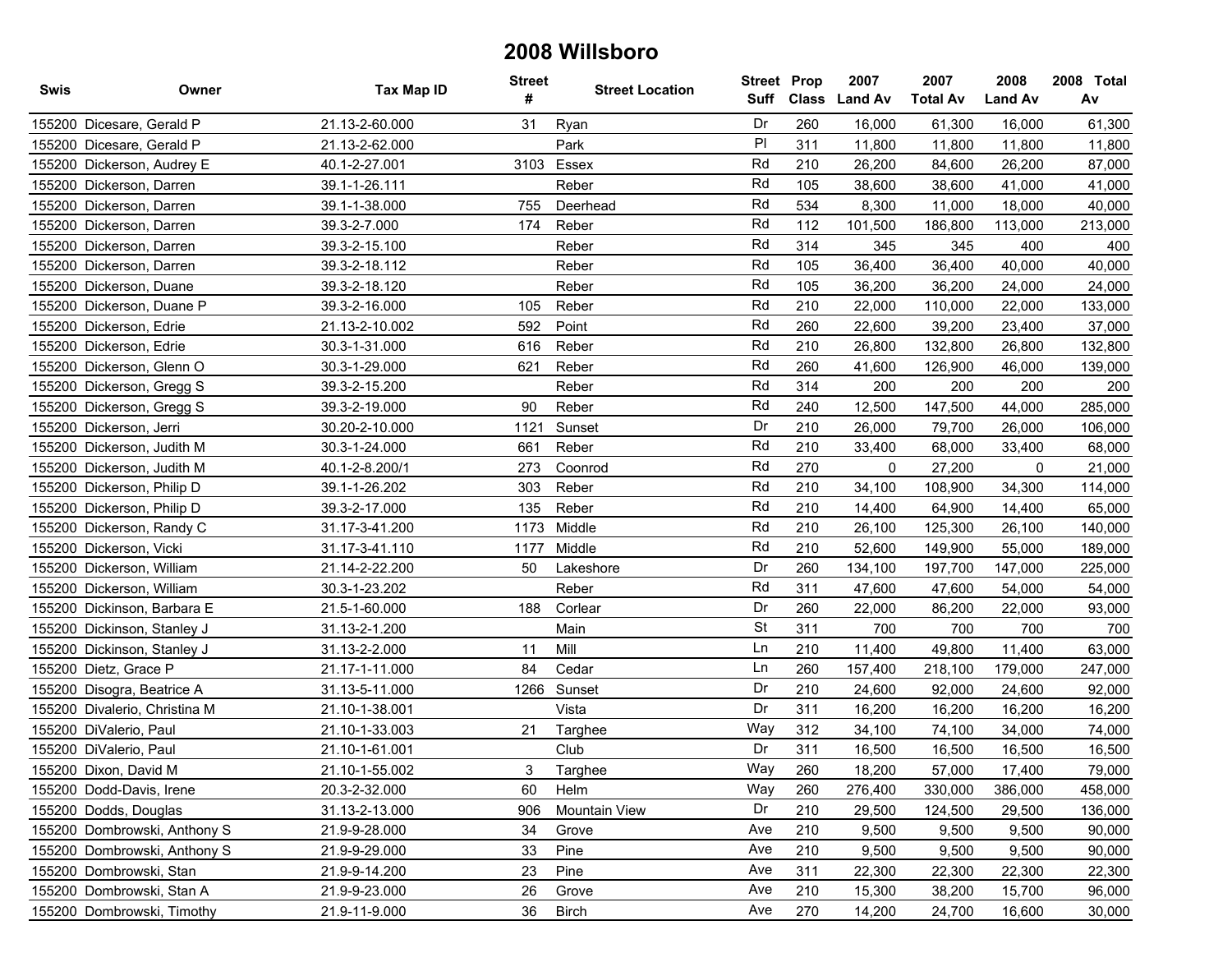| <b>Swis</b> | Owner                        | <b>Tax Map ID</b> | <b>Street</b><br># | <b>Street Location</b> | Suff | <b>Street Prop</b><br><b>Class</b> | 2007<br><b>Land Av</b> | 2007<br><b>Total Av</b> | 2008<br><b>Land Av</b> | 2008 Total<br>Av |
|-------------|------------------------------|-------------------|--------------------|------------------------|------|------------------------------------|------------------------|-------------------------|------------------------|------------------|
|             | 155200 Dombrowski, Timothy L | 21.9-9-22.000     | 30                 | Grove                  | Ave  | 311                                | 12,400                 | 12,400                  | 12,400                 | 12,400           |
|             | 155200 Donnelly, Evelyn C    | 21.17-1-10.000    | 90                 | Cedar                  | Ln   | 260                                | 158,100                | 222,800                 | 176,000                | 253,000          |
|             | 155200 Donnelly, Karen M     | 21.17-1-62.000    |                    | Cedar                  | Ln   | 311                                | 14,400                 | 14,400                  | 19,400                 | 19,400           |
|             | 155200 Donovan, Daniel       | 21.9-11-3.000     | 16                 | <b>Birch</b>           | Ave  | 270                                | 12,200                 | 24,500                  | 12,200                 | 24,500           |
|             | 155200 Doody, John A         | 11.13-1-7.001     |                    | Corlear                | Dr   | 311                                | 18,500                 | 18,500                  | 18,500                 | 18,500           |
|             | 155200 Doody, John A         | 11.13-1-12.000    | 521                | Corlear                | Dr   | 210                                | 153,700                | 446,000                 | 230,000                | 580,000          |
|             | 155200 Doolittle, Thomas     | 21.9-6-1.000      | 62                 | Lilly                  | Ln   | 260                                | 278,100                | 584,000                 | 391,000                | 627,000          |
|             | 155200 Dorsman, Neil W       | 21.13-2-59.000    | 9                  | Ryan                   | Dr   | 260                                | 17,400                 | 95,000                  | 17,400                 | 95,000           |
|             | 155200 Doshna, Ronald        | 20.4-1-6.000      |                    | NYS Route 22           |      | 322                                | 28,400                 | 28,400                  | 60,000                 | 60,000           |
|             | 155200 Doshna, Ronald        | 20.20-1-66.001    | 241                | Bay                    | Ln   | 210                                | 38,200                 | 152,200                 | 38,200                 | 190,000          |
|             | 155200 Doty, Gary R          | 31.13-11-2.000    | 3554               | Essex                  | Rd   | 210                                | 29,000                 | 271,900                 | 29,000                 | 344,000          |
|             | 155200 Doty, Thelma          | 31.13-11-1.000    |                    | 3544 Essex             | Rd   | 240                                | 38,700                 | 111,300                 | 38,700                 | 110,000          |
|             | 155200 Doxtater George H     | 21.17-1-44.000    | 345                | Point                  | Rd   | 210                                | 24,900                 | 64,400                  | 26,000                 | 76,000           |
|             | 155200 Doyle, Douglas A Sr   | 31.9-1-7.000      | 62                 | Farrell                | Rd   | 210                                | 15,500                 | 87,700                  | 15,500                 | 87,700           |
|             | 155200 Doyle, James          | 20.3-2-20.000     | 5                  | Weigands               | Way  | 210                                | 52,900                 | 210,400                 | 78,000                 | 238,000          |
|             | 155200 Doyle, John H         | 20.20-1-43.000    | 382                | Bay                    | Ln   | 260                                | 153,800                | 208,500                 | 170,000                | 225,000          |
|             | 155200 Dragon, Rosaline E    | 20.3-2-2.320      |                    | Reber                  | Rd   | 311                                | 13,600                 | 13,600                  | 17,600                 | 17,600           |
|             | 155200 Draper, Mary T        | 21.5-1-46.000     | 159                | Corlear                | Dr   | 260                                | 158,100                | 218,500                 | 176,000                | 242,000          |
|             | 155200 Drengberg, Larry      | 21.13-1-1.160     | 17                 | Ledge                  | Ln   | 210                                | 222,500                | 455,100                 | 272,000                | 590,000          |
|             | 155200 Dresden, Jacob A      | 31.18-1-8.120     | 3338               | Essex                  | Rd   | 260                                | 232,600                | 304,100                 | 280,000                | 351,000          |
|             | 155200 Drinkwine John Jr     | 31.13-1-21.000    | 897                | <b>Mountain View</b>   | Dr   | 210                                | 15,500                 | 88,500                  | 15,500                 | 128,000          |
|             | 155200 Drinkwine, John       | 39.2-1-19.000     | 926                | Sunset                 | Dr   | 210                                | 26,100                 | 104,000                 | 26,100                 | 104,000          |
|             | 155200 Drinkwine, Leo F      | 39.2-1-17.200     | 984                | Sunset                 | Dr   | 210                                | 26,300                 | 122,000                 | 26,300                 | 145,000          |
|             | 155200 Drollette, Richard L  | 21.9-14-11.000    | 70                 | Corlear                | Dr   | 210                                | 17,800                 | 17,800                  | 17,800                 | 17,800           |
|             | 155200 Drollette, Richard L  | 21.9-14-12.000    |                    | Corlear                | Dr   | 311                                | 21,300                 | 21,300                  | 21,300                 | 21,300           |
|             | 155200 Duffy, James T        | 11.17-2-1.000     | 454                | Corlear                | Dr   | 210                                | 16,200                 | 100,500                 | 16,600                 | 145,000          |
|             | 155200 Duffy, Joan           | 11.17-2-2.000     |                    | Corlear                | Dr   | 311                                | 4,400                  | 4,400                   | 4,400                  | 4,400            |
|             | 155200 Dugan, Brian G Sr     | 11.18-1-10.000    | 1024               | Point                  | Rd   | 260                                | 173,400                | 196,100                 | 222,000                | 266,000          |
|             | 155200 Dugan, Penelope       | 31.6-1-3.002      | 96                 | Dugan                  | Way  | 260                                | 285,200                | 346,300                 | 329,000                | 390,000          |
|             | 155200 Dunn, Robert B        | 21.5-1-6.000      | 285                | Corlear                | Dr   | 260                                | 116,400                | 163,900                 | 120,000                | 179,000          |
|             | 155200 Duprey, Janet L       | 20.20-1-26.000    | 408                | Bay                    | Ln   | 260                                | 98,300                 | 164,200                 | 98,000                 | 168,000          |
|             | 155200 Duquette, Teddi L     | 39.2-1-40.000     |                    | Sunset                 | Dr   | 322                                | 64,200                 | 64,200                  | 75,000                 | 75,000           |
|             | 155200 Dursema, Judith C     | 11.13-1-8.002     | 503                | Corlear                | Dr   | 260                                | 163,200                | 254,900                 | 208.000                | 338,000          |
|             | 155200 Duval, Jean-Audoin    | 31.5-1-3.000      | 219                | Farrell                | Rd   | 210                                | 26,800                 | 104,600                 | 26,800                 | 130,000          |
|             | 155200 Dwyer, Susan G        | 11.13-1-24.000    | 585                | Corlear                | Dr   | 260                                | 126,500                | 213,500                 | 140,000                | 235,000          |
|             | 155200 Dwyer, Thomas J       | 11.13-1-42.000    | 142                | Sabousin               | Dr   | 210                                | 148,300                | 223,000                 | 173,000                | 240,000          |
|             | 155200 Dwyer, Thomas J       | 11.13-1-49.000    |                    | Sabousin               | Dr   | 311                                | 16,700                 | 16,700                  | 16,700                 | 16,700           |
|             | 155200 Dybas, Allen J        | 39.2-1-17.110     |                    | Sunset                 | Dr   | 322                                | 116,700                | 116,700                 | 124,000                | 124,000          |
|             | 155200 Dybas, Allen J        | 39.2-1-22.100     | 860                | Sunset                 | Dr   | 240                                | 83,100                 | 399,000                 | 92,000                 | 505,000          |
|             | 155200 Dye, Sean             | 21.14-1-18.000    |                    | Lakeshore              | Dr   | 311                                | 3,000                  | 3,000                   | 3,000                  | 3,000            |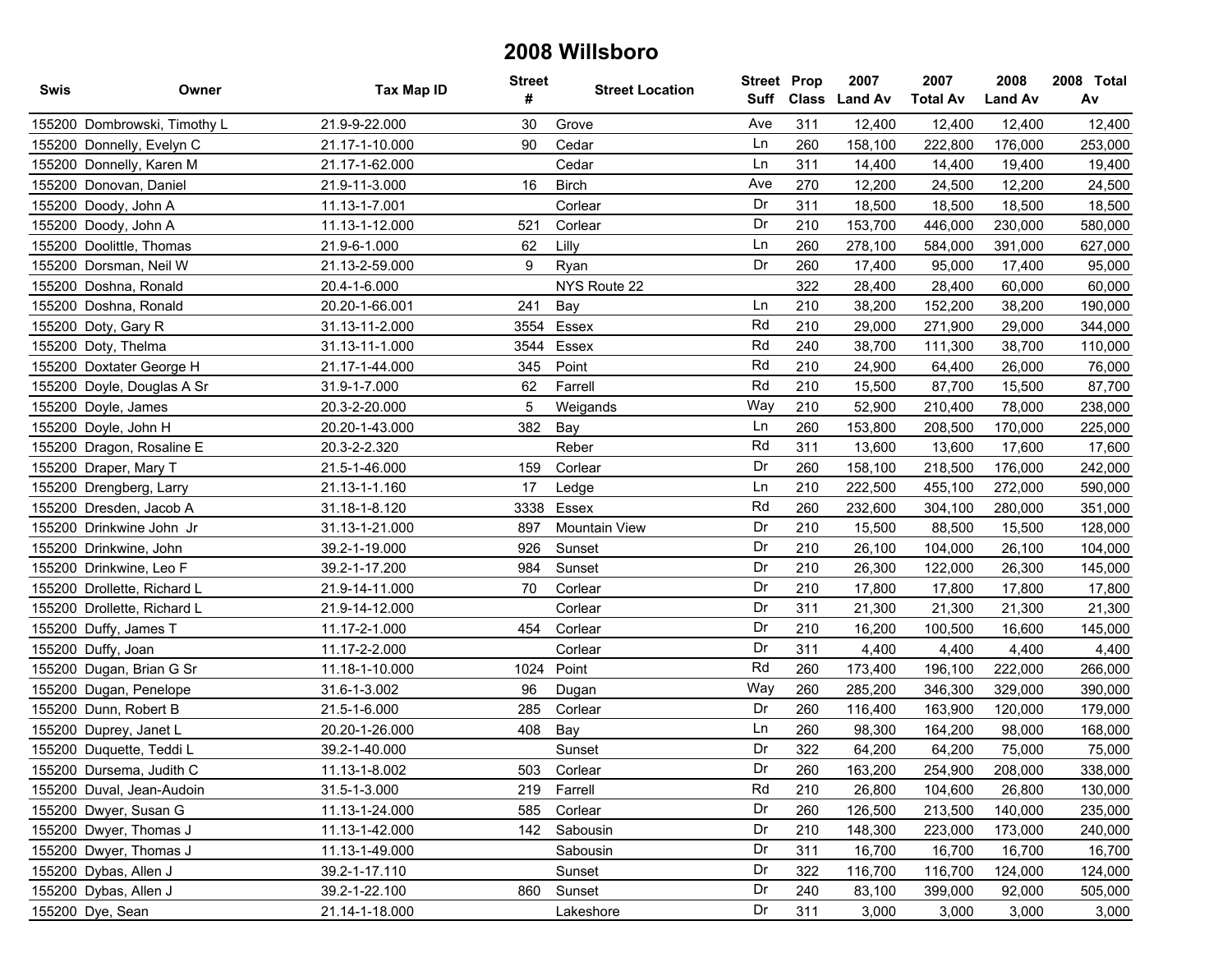| Swis | Owner                                 | <b>Tax Map ID</b> | <b>Street</b><br># | <b>Street Location</b> | <b>Street Prop</b><br>Suff |     | 2007<br>Class Land Av | 2007<br><b>Total Av</b> | 2008<br><b>Land Av</b> | 2008 Total<br>Av |
|------|---------------------------------------|-------------------|--------------------|------------------------|----------------------------|-----|-----------------------|-------------------------|------------------------|------------------|
|      | 155200 Dye, Sean                      | 21.14-1-19.000    | 107                | Lakeshore              | Dr                         | 260 | 9,000                 | 42,700                  | 9,000                  | 51,000           |
|      | 155200 Dynia, Michael                 | 21.9-13-11.000    | 12                 | Frisbie                | Rd                         | 270 | 14,400                | 16,400                  | 16,600                 | 21,000           |
|      | 155200 Eagle Eye Partners             | 31.5-1-18.004     | 106                | Flat Rock              | Way                        | 311 | 1,150,000             | 1,150,000               | 1,357,000              | 1,357,000        |
|      | 155200 Eaton Charles H II             | 20.20-2-2.000     | 192                | Cedar                  | Ln                         | 260 | 128,600               | 174,900                 | 141,000                | 199,000          |
|      | 155200 Eddy, Condit Jr                | 30.1-1-8.000      | 365                | Carver                 | Ln                         | 312 | 27,800                | 65,700                  | 27,800                 | 65,700           |
|      | 155200 Edgewater Farm Corp            | 21.13-1-11.111    | 553                | Point                  | Rd                         | 210 | 211,900               | 354,600                 | 252,000                | 472,000          |
|      | 155200 Egglefield, Ellen F            | 11.13-1-21.000    | 565                | Corlear                | Dr                         | 260 | 95,500                | 174,800                 | 132,000                | 203,000          |
|      | 155200 Eickhoff Trust                 | 11.17-4-3.000     | 98                 | Sabousin               | Dr                         | 210 | 270,800               | 345,500                 | 311,000                | 412,000          |
|      | 155200 Eisenhardt, Constance M        | 11.13-1-1.000     | 487                | Corlear                | Dr                         | 260 | 211,200               | 294,000                 | 256,000                | 338,000          |
|      | 155200 Elizabeth Ann Prop Inc         | 21.9-13-21.002    | 676                | Point                  | Rd                         | 210 | 16,900                | 74,000                  | 17,400                 | 74,000           |
|      | 155200 Elliot, Stephen P              | 30.1-1-15.320     |                    | Reber                  | Rd                         | 313 | 42,000                | 42,000                  | 66,000                 | 66,000           |
|      | 155200 Elliott, Denton W              | 21.17-1-22.053    | 70                 | Champine               | Way                        | 260 | 312,200               | 468,300                 | 354,000                | 512,000          |
|      | 155200 Elliott, George Jr             | 21.10-1-51.000    | 77                 | Hilton                 | Ter                        | 260 | 19,100                | 72,800                  | 16,600                 | 83,000           |
|      | 155200 Elliott, Stephen P             | 30.1-1-9.400      |                    | Carver                 | Ln                         | 322 | 38,400                | 38,400                  | 40,000                 | 40,000           |
|      | 155200 Elliott, Stephen P             | 30.1-1-15.310     |                    | Reber                  | Rd                         | 311 | 4,000                 | 4,000                   | 4,400                  | 4,400            |
|      | 155200 Elliott, Stephen P             | 30.1-1-17.000     | 1437               | Reber                  | Rd                         | 260 | 103,000               | 141,500                 | 129,000                | 155,000          |
|      | 155200 Ellis, Francis G               | 21.9-8-5.000      | 15                 | Oak                    | Ave                        | 270 | 15,900                | 25,300                  | 16,600                 | 26,700           |
|      | 155200 Ellis, Renee                   | 11.17-1-84.000    | 9                  | <b>Brothers</b>        | Way                        | 210 | 21,700                | 101,700                 | 21,700                 | 151,000          |
|      | 155200 Ellis, Robert                  | 21.13-2-11.010    |                    | Point                  | Rd                         | 311 | 8,800                 | 8,800                   | 8,800                  | 8,800            |
|      | 155200 Erikson, Judith J              | 11.17-1-38.000    | 364                | Corlear                | Dr                         | 312 | 20,900                | 37,500                  | 20,400                 | 35,000           |
|      | 155200 Errico, Margaret M             | 21.14-2-31.032    | 63                 | Lakeshore              | Dr                         | 260 | 22,300                | 55,200                  | 22,300                 | 55,200           |
|      | 155200 Essex Co ARC Facilities Inc    | 21.9-13-12.000    | 665                | Point                  | Rd                         | 210 | 30,800                | 98,200                  | 30,900                 | 144,000          |
|      | 155200 Essex Co ARC Facilities Inc    | 21.13-3-3.002     | 536                | Point                  | Rd                         | 210 | 19,200                | 99,300                  | 19,200                 | 99,300           |
|      | 155200 Essex Co Facilities Inc        | 40.1-2-2.200      | 937                | Middle                 | Rd                         | 210 | 28,300                | 154,800                 | 28,300                 | 154,800          |
|      | 155200 Essex Co IDA                   | 30.12-2-15.100    |                    | NYS Route 22           |                            | 311 | 600                   | 600                     | 600                    | 600              |
|      | 155200 Essex Co IDA                   | 30.12-3-1.000     |                    | NYS Route 22           |                            | 330 | 24,800                | 24,800                  | 24,800                 | 24,800           |
|      | 155200 Essex Co IDA                   | 31.9-1-42.100     | 19                 | Myers                  | Way                        | 330 | 99,700                | 693,000                 | 99,700                 | 693,000          |
|      | 155200 Essex Co IDA                   | 31.9-1-42.100/1   | 19                 | Myers                  | Way                        | 330 | 99,700                | 462,000                 | 99,700                 | 462,000          |
|      | 155200 Essex Co IDA                   | 31.13-1-1.100     |                    | Maple                  | <b>St</b>                  | 322 | 72,700                | 72,700                  | 81,000                 | 81,000           |
|      | 155200 Essex County                   | 39.4-2-2.120      |                    | Sanders                | Rd                         | 311 | 29,800                | 29,800                  | 31,000                 | 31,000           |
|      | 155200 Essex County ARC Facilities In | 21.13-1-11.112    | 529                | Point                  | Rd                         | 210 | 35,600                | 154,800                 | 35,800                 | 223,000          |
|      | 155200 Essex County Facilities Inc    | 30.16-2-1.120     | 39                 | <b>Clarence Oliver</b> | Ln                         | 642 | 64,200                | 247,000                 | 80,000                 | 410,000          |
|      | 155200 Essex County Facilities Inc    | 31.13-2-25.000    | 870                | <b>Mountain View</b>   | Dr                         | 210 | 27,000                | 111,300                 | 26.900                 | 172,000          |
|      | 155200 Essex County IDA               | 30.12-2-20.001    |                    | NYS Route 22           |                            | 311 | 26,000                | 26,000                  | 26,000                 | 26,000           |
|      | 155200 Estus, Shirley                 | 31.13-6-13.000    |                    | 3619 Essex             | Rd                         | 210 | 21,700                | 81,200                  | 21,700                 | 81,200           |
|      | 155200 Eton Centers Co                | 31.13-4-7.000     |                    | 3766 Main              | <b>St</b>                  | 454 | 65,400                | 359,100                 | 84,000                 | 415,000          |
|      | 155200 Evens, Maria                   | 21.9-13-3.002     | 40                 | Cyprus                 | Ave                        | 270 | 18,800                | 37,500                  | 18,800                 | 37,500           |
|      | 155200 Everhart, Frederick            | 21.14-1-1.000     | 69                 | Hilton                 | Ter                        | 260 | 14,000                | 57,400                  | 14,000                 | 57,400           |
|      | 155200 Everhart, Frederick            | 21.14-1-12.000    |                    | Hilton                 | Ter                        | 311 | 3,000                 | 3,000                   | 3,000                  | 3,000            |
|      | 155200 Farrara, Raymond R             | 11.13-1-30.000    | 609                | Corlear                | Dr                         | 260 | 151,100               | 204,100                 | 181,000                | 237,000          |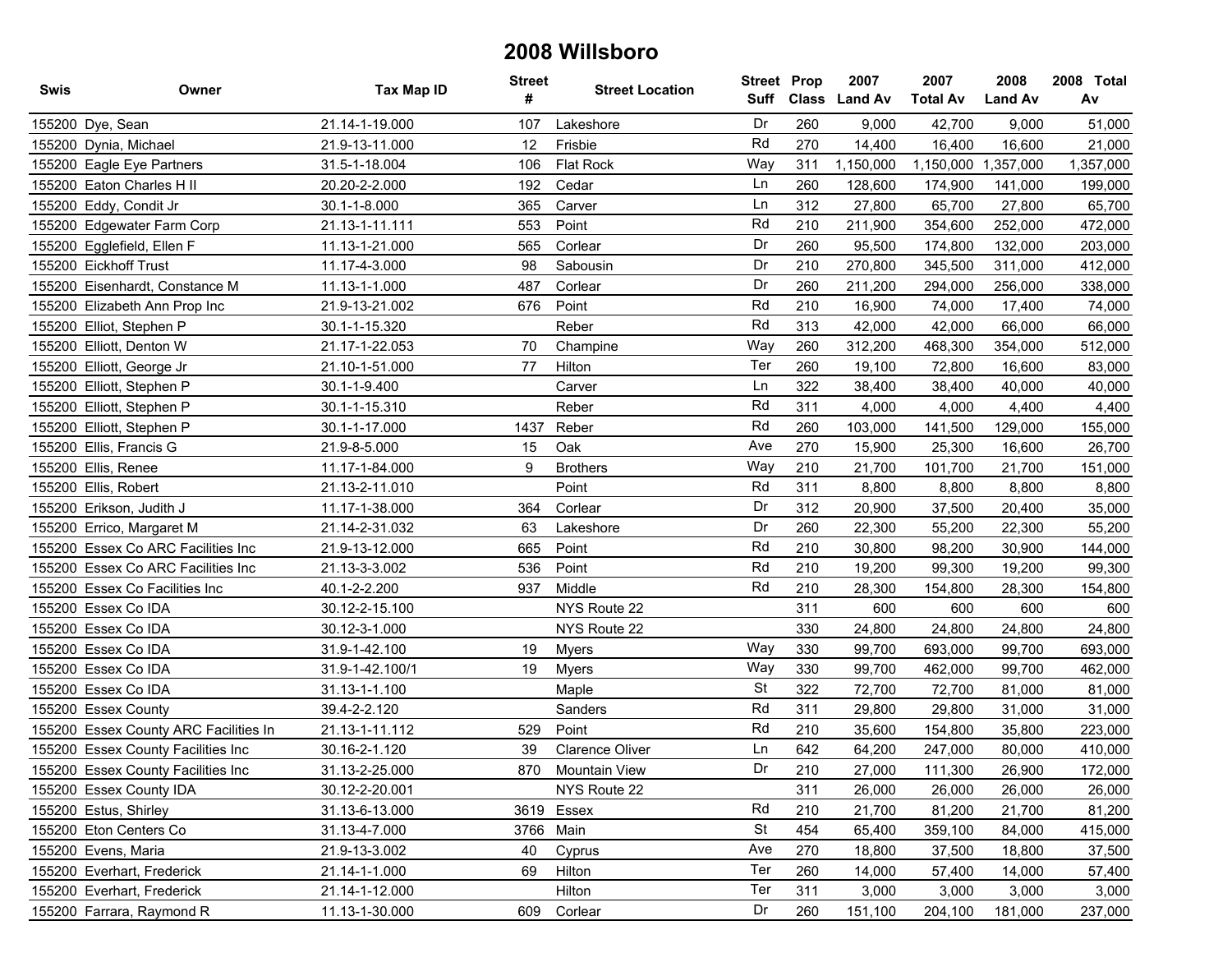| <b>Swis</b> | Owner                           | <b>Tax Map ID</b> | <b>Street</b><br># | <b>Street Location</b> | <b>Street Prop</b><br>Suff | Class | 2007<br><b>Land Av</b> | 2007<br><b>Total Av</b> | 2008<br><b>Land Av</b> | 2008 Total<br>Av |
|-------------|---------------------------------|-------------------|--------------------|------------------------|----------------------------|-------|------------------------|-------------------------|------------------------|------------------|
|             | 155200 Farrell, Rita            | 21.17-1-17.000    | 321                | Farrell                | Rd                         | 210   | 284,200                | 367,100                 | 329,000                | 424,000          |
|             | 155200 Faruolo, Alarik          | 20.20-1-11.001    |                    | Tunnel                 | Ln                         | 322   | 95,700                 | 95,700                  | 95,700                 | 95,700           |
|             | 155200 Faruolo, Alarik          | 31.5-1-1.000      |                    | Farrell                | Rd                         | 311   | 82,400                 | 82,400                  | 82,000                 | 82,000           |
|             | 155200 Feeley Wayne A           | 39.1-1-5.000      |                    | Reber                  | Rd                         | 321   | 28,600                 | 28,600                  | 42,000                 | 42,000           |
|             | 155200 Feeley Wayne A           | 39.1-1-6.000      |                    | Reber                  | Rd                         | 322   | 52,000                 | 52,000                  | 63,000                 | 63,000           |
|             | 155200 Feeley, Peter A          | 39.1-1-39.200     | 330                | Reber                  | Rd                         | 210   | 27,600                 | 109,500                 | 27,600                 | 130,000          |
|             | 155200 Feeley, Wayne A          | 31.13-6-1.000     | 1290               | Middle                 | Rd                         | 210   | 19,600                 | 119,300                 | 19,600                 | 119,000          |
|             | 155200 Feltt, Carlos            | 21.10-1-48.050    | 85                 | Hilton                 | Ter                        | 210   | 24,500                 | 101,400                 | 24,700                 | 119,000          |
|             | 155200 Feltt, William           | 21.5-1-21.000     | 255                | Corlear                | Dr                         | 260   | 111,200                | 198,400                 | 134,000                | 213,000          |
|             | 155200 Fensterer, Ruth L        | 11.13-1-45.000    | 128                | Sabousin               | Dr                         | 260   | 164,500                | 225,500                 | 195,000                | 256,000          |
|             | 155200 Ferrando, Dr Denise      | 21.13-1-2.410     | 633                | Point                  | Rd                         | 210   | 44,600                 | 169,500                 | 45,000                 | 169,000          |
|             | 155200 Ferris, Charles          | 30.12-1-3.000     | 3                  | Dane                   | Ln                         | 210   | 25,800                 | 56,200                  | 25,800                 | 56,200           |
|             | 155200 Ferris, Mary Ellen White | 30.4-1-13.000     | 141                | Joe Rivers             | Ln                         | 312   | 63,700                 | 71,000                  | 69,000                 | 71,000           |
|             | 155200 Ferris, Mary Ellen White | 31.9-1-11.000     | 15                 | Point                  | Rd                         | 210   | 17,600                 | 96,900                  | 17,600                 | 96,900           |
|             | 155200 Feuerle, Alexandra       | 39.2-1-37.000     | 686                | Sunset                 | Dr                         | 240   | 98,700                 | 207,100                 | 107,000                | 237,000          |
|             | 155200 Finley, Maurice          | 39.1-2-8.000      | 53                 | <b>Mountain View</b>   | Dr                         | 270   | 34,200                 | 58,600                  | 34,200                 | 47,000           |
|             | 155200 Fisher, William C        | 21.9-12-2.000     | 8                  | Spruce                 | Ave                        | 270   | 14,300                 | 21,100                  | 14,300                 | 21,100           |
|             | 155200 Fitzgerald, Elizabeth    | 11.17-1-69.000    | 393                | Corlear                | Dr                         | 260   | 226,400                | 377,400                 | 315,000                | 450,000          |
|             | 155200 Fitzgerald, Elizabeth    | 11.17-2-13.000    |                    | Corlear                | Dr                         | 311   | 20,700                 | 20,700                  | 20,700                 | 20,700           |
|             | 155200 Fitzgibbon, James S      | 30.3-1-23.110     | 755                | Reber                  | Rd                         | 312   | 40,000                 | 44,200                  | 45,000                 | 49,000           |
|             | 155200 Fitzmaurice, Anne M      | 20.3-2-21.000     | $\overline{7}$     | Weigands               | Way                        | 260   | 41,900                 | 84,600                  | 62,000                 | 99,000           |
|             | 155200 Fiust, Peter V           | 40.6-1-3.000      | 3262               | Essex                  | Rd                         | 260   | 136,000                | 160,000                 | 180,000                | 204,000          |
|             | 155200 Flanagan, Cynthia A      | 20.20-1-13.000    | 23                 | Cove                   | Ln                         | 260   | 129,300                | 154,400                 | 133,000                | 158,000          |
|             | 155200 Flat Rock Partners       | 31.5-1-18.004/1   | 212                | Flat Rock              | Way                        | 250   | 36,000                 | 335,700                 | 36,000                 | 394,000          |
|             | 155200 Flesher, Roberta B       | 21.14-2-10.037    | 92                 | Lakeshore              | Dr                         | 260   | 144,400                | 227,600                 | 160,000                | 244,000          |
|             | 155200 Flora, Augustus          | 31.13-1-6.000     | 41                 | Maple                  | <b>St</b>                  | 210   | 11,400                 | 44,500                  | 11,400                 | 44,500           |
|             | 155200 Flora, Claudia R         | 31.9-1-35.000     | 3855               | NYS Route 22           |                            | 210   | 9,900                  | 53,200                  | 9,900                  | 53,200           |
|             | 155200 Flora, Glen              | 31.9-1-32.000     |                    | 3835 NYS Route 22      |                            | 210   | 15,100                 | 81,000                  | 15,100                 | 96,000           |
|             | 155200 Flora, Halsey            | 30.8-3-4.000      | 53                 | Bay                    | Ln                         | 270   |                        |                         | 8,300                  | 16,800           |
|             | 155200 Flora, Stanley           | 21.17-1-32.200    | 427                | Point                  | Rd                         | 210   | 34,800                 | 115,900                 | 35,600                 | 133,000          |
|             | 155200 Flora, Tammy             | 39.2-1-38.000     | 559                | Sunset                 | Dr                         | 270   | 19,200                 | 42,400                  | 19,200                 | 42,000           |
|             | 155200 Foley, Carrie B          | 21.10-1-24.200    | 121                | Lakeshore              | Dr                         | 260   | 14,200                 | 61,100                  | 14,200                 | 61,100           |
|             | 155200 Foley, Richard           | 21.14-2-3.000     | 118                | Lakeshore              | Dr                         | 260   | 158,100                | 240,300                 | 176,000                | 284,000          |
|             | 155200 Foley, Richard A         | 21.14-1-15.000    |                    | Lakeshore              | Dr                         | 311   | 16,500                 | 16,500                  | 16,500                 | 16,500           |
|             | 155200 Foley, Richard A         | 21.14-1-16.000    |                    | Lakeshore              | Dr                         | 312   | 9,000                  | 20,200                  | 9,000                  | 20,200           |
|             | 155200 Foote, Yvonne J          | 21.9-9-14.112     | 37                 | Pine                   | Ave                        | 270   | 15,000                 | 20,500                  | 15,000                 | 20,500           |
|             | 155200 Forgea, Michael          | 21.5-1-69.200     | 286                | Corlear                | Dr                         | 311   |                        |                         | 23,100                 | 23,100           |
|             | 155200 Forgenie, Alan P         | 31.17-5-1.000     |                    | 1146 Middle            | Rd                         | 210   |                        |                         | 17,600                 | 82,000           |
|             | 155200 Fosse, Nicole R          | 21.9-4-8.000      | 30                 | Elm                    | Ave                        | 270   | 12,000                 | 18,600                  | 12,000                 | 18,600           |
|             | 155200 Foster, Marshall S Jr    | 39.2-1-3.200      | 17                 | Nolette                | Ln                         | 210   | 34,000                 | 96,800                  | 34,000                 | 96,800           |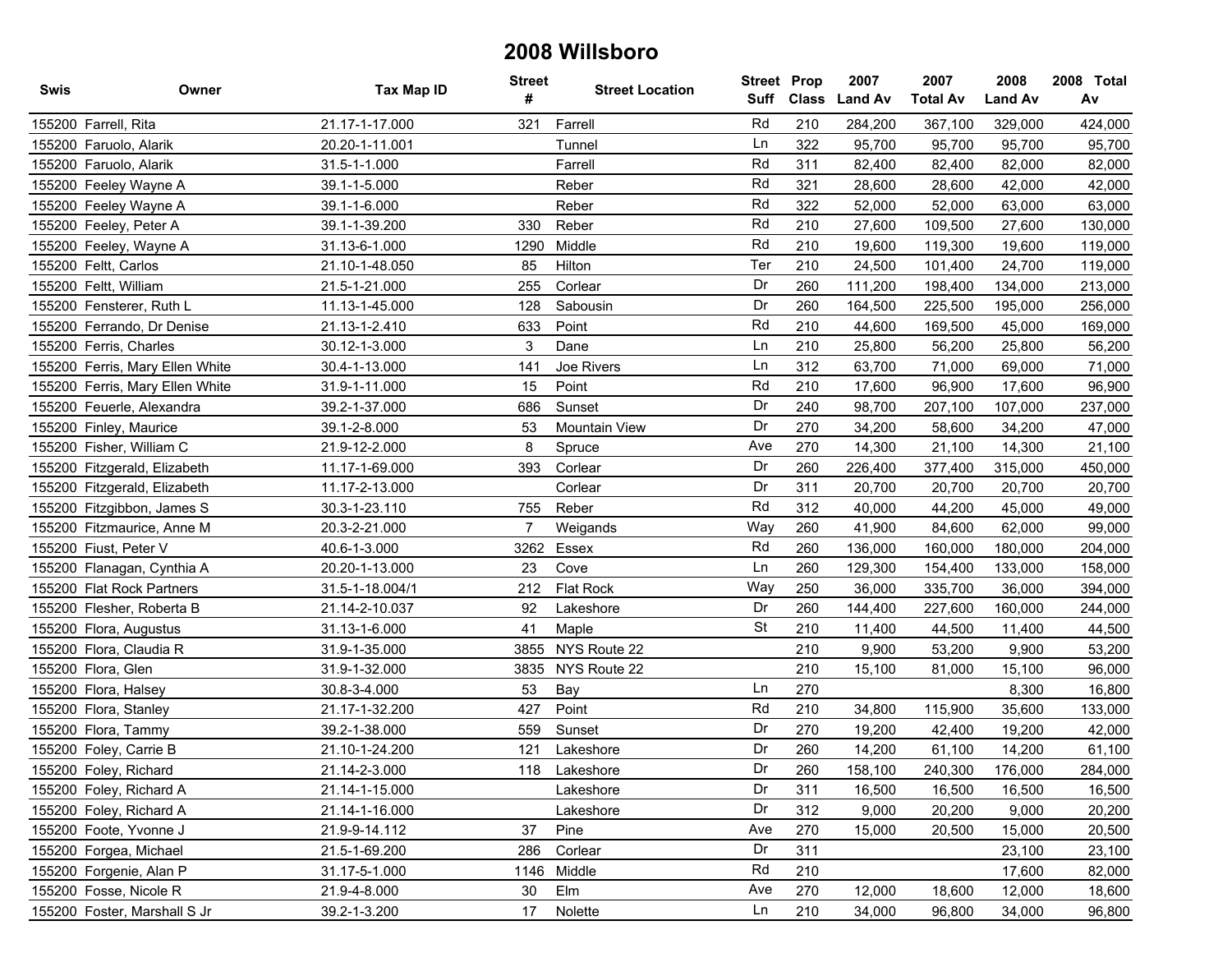| <b>Swis</b> | Owner                            | <b>Tax Map ID</b> | <b>Street</b><br># | <b>Street Location</b> | <b>Street Prop</b><br>Suff | <b>Class</b> | 2007<br><b>Land Av</b> | 2007<br><b>Total Av</b> | 2008<br><b>Land Av</b> | 2008 Total<br>Av |
|-------------|----------------------------------|-------------------|--------------------|------------------------|----------------------------|--------------|------------------------|-------------------------|------------------------|------------------|
|             | 155200 Foster, Robert G          | 39.2-1-6.200      | 50                 | Nolette                | Ln                         | 240          | 42,400                 | 135,100                 | 44,000                 | 135,000          |
|             | 155200 Foster, Wallace W         | 11.17-1-37.000    | 369                | Corlear                | Dr                         | 260          | 110,200                | 192,800                 | 153,000                | 213,000          |
|             | 155200 Fox, Thomas               | 30.1-1-18.200     |                    | Reber                  | Rd                         | 311          | 515,300                | 515,300                 | 308,000                | 308,000          |
|             | 155200 Frances, Leonard W        | 21.9-4-27.000     | 62                 | Frisbie                | Rd                         | 270          | 17,800                 | 23,700                  | 18,500                 | 25,000           |
|             | 155200 Frankel Julius            | 21.9-2-24.300     | 19                 | Corlear                | Dr                         | 260          | 159,000                | 257,400                 | 177,000                | 276,000          |
|             | 155200 Frankel, Julius           | 21.9-14-14.110    |                    | Corlear                | Dr                         | 311          | 21,100                 | 21,100                  | 21,100                 | 21,100           |
|             | 155200 Frederick Living Trust    | 21.13-1-20.000    | 41                 | Rowley                 | Way                        | 260          | 266,800                | 322,200                 | 309,000                | 366,000          |
|             | 155200 French, Brian C           | 21.5-1-20.000     | 257                | Corlear                | Dr                         | 260          | 117,100                | 177,000                 | 120,000                | 340,000          |
|             | 155200 French, Ethel             | 31.9-1-53.000     | 3941               | NYS Route 22           |                            | 210          | 15,500                 | 77,300                  | 15,500                 | 77,300           |
|             | 155200 Frenier, Kevin W Sr       | 31.13-2-12.000    | 922                | Mountain View          | Dr                         | 210          | 8,300                  | 60,500                  | 10,000                 | 60,000           |
|             | 155200 Friday, James A           | 11.17-1-81.000    | 453                | Corlear                | Dr                         | 260          | 141,100                | 184,600                 | 157,000                | 202,000          |
|             | 155200 Frisbie, Ross A           | 21.10-1-67.000    |                    | Vista                  | Dr                         | 311          | 18,500                 | 18,500                  | 18,500                 | 18,500           |
|             | 155200 Fuller, James B           | 21.10-1-6.000     |                    | Ligonier               | Way                        | 311          | 21,200                 | 21,200                  | 204,000                | 204,000          |
|             | 155200 Fuller, James B           | 21.10-1-7.000     | 37                 | Ligonier               | Way                        | 260          | 145,900                | 211,100                 | 158,000                | 223,000          |
|             | 155200 Gagnon, Marie             | 21.9-11-1.000     | 8                  | <b>Birch</b>           | Ave                        | 270          | 24,300                 | 35,900                  | 27,500                 | 35,000           |
|             | 155200 Galanopoulos, Dimitrios G | 21.5-1-37.000     | 199                | Corlear                | Dr                         | 210          | 196,300                | 337,400                 | 248,000                | 414,000          |
|             | 155200 Galdieri, Marcia          | 21.14-2-20.000    | 56                 | Lakeshore              | Dr                         | 260          | 128,500                | 176,700                 | 140,000                | 183,000          |
|             | 155200 Gardner, Faith B          | 20.20-1-35.000    | 9                  | Blueberry              | Way                        | 260          | 108,900                | 205,200                 | 152,000                | 227,000          |
|             | 155200 Garland, Benjamin Jr      | 21.13-2-22.000    | 45                 | Hilton                 | Ter                        | 260          | 13,900                 | 50,700                  | 13,900                 | 50,000           |
|             | 155200 Garvey, Carl R            | 31.13-1-18.000    | 6                  | Maple                  | <b>St</b>                  | 210          | 13,400                 | 87,100                  | 13,400                 | 121,000          |
|             | 155200 Garvey, Carl R            | 39.1-1-4.200      |                    | Reber                  | Rd                         | 311          | 25,900                 | 25,900                  | 25,900                 | 25,900           |
|             | 155200 Garvey, Wayne             | 39.2-1-42.000     | 495                | Sunset                 | Dr                         | 210          | 55,300                 | 132,300                 | 61,000                 | 136,000          |
|             | 155200 Garvey, Wayne             | 39.2-1-43.000     | 425                | Sunset                 | Dr                         | 105          | 120,000                | 243,100                 | 120,000                | 240,000          |
|             | 155200 Garvey, Wayne             | 39.3-2-11.000     |                    | Spear                  | Rd                         | 105          | 82,700                 | 82,700                  | 91,000                 | 91,000           |
|             | 155200 Gay Jane M                | 30.20-3-1.000     | 1176               | Sunset                 | Dr                         | 210          | 21,700                 | 58,900                  | 21,700                 | 58,900           |
|             | 155200 Gay, Jane                 | 39.1-1-28.000     | 55                 | Sunset                 | Dr                         | 210          | 25,100                 | 113,800                 | 26,200                 | 126,000          |
|             | 155200 Gay, Jane S               | 30.3-1-13.300     |                    | Reber                  | Rd                         | 322          | 25,800                 | 25,800                  | 25,800                 | 25,800           |
|             | 155200 Gay, Kellyann H           | 39.1-2-4.000      | 13                 | Ellsberry              | Ln                         | 210          | 11,200                 | 70,600                  | 11,200                 | 71,000           |
|             | 155200 Gay, Timothy D Sr         | 39.2-1-36.000     | 627                | Sunset                 | Dr                         | 210          | 34,800                 | 116,700                 | 22,800                 | 117,000          |
|             | 155200 Gay, William E            | 31.17-5-2.000     | 1142               | Middle                 | Rd                         | 270          |                        |                         | 26,000                 | 60,000           |
|             | 155200 Gentile, Annette L        | 21.9-2-18.000     | 35                 | Corlear                | Dr                         | 260          | 95,000                 | 144,300                 | 97,000                 | 146,000          |
|             | 155200 Gentile, Donald           | 21.9-2-19.000     | 33                 | Corlear                | Dr                         | 260          | 120,000                | 149,000                 | 123,000                | 152,000          |
|             | 155200 Gentile, Donald           | 21.13-2-55.000    | 562                | Point                  | Rd                         | 260          | 139,500                | 189,200                 | 173,000                | 223,000          |
|             | 155200 Gerard, Joseph P          | 21.14-1-9.100     | 53                 | Hilton                 | Ter                        | 260          | 20,200                 | 61,400                  | 20,200                 | 61,400           |
|             | 155200 Germain-Ford, Anita       | 21.5-1-3.002      | 295                | Corlear                | Dr                         | 270          | 121,200                | 131,200                 | 121,200                | 131,200          |
|             | 155200 Germain, Raymond S        | 21.5-1-50.000     | 135                | Corlear                | Dr                         | 260          | 155,000                | 209,500                 | 172,000                | 268,000          |
|             | 155200 GH Essex Properties LLC   | 31.13-8-1.000     |                    | 3575 Essex             | Rd                         | 210          | 31,300                 | 120,000                 | 31,300                 | 120,000          |
|             | 155200 Giancola, Allan           | 31.5-1-16.000     | 173                | Farrell                | Rd                         | 210          | 25,900                 | 175,000                 | 25,900                 | 197,000          |
|             | 155200 Giancola, Allan           | 31.5-1-17.000     |                    | Farrell                | Rd                         | 311          | 17,600                 | 17,600                  | 17,600                 | 17,600           |
|             | 155200 Gibbons, Phyllis W        | 39.1-1-4.120      |                    | Reber                  | Rd                         | 311          | 22,400                 | 22,400                  | 22,400                 | 22,400           |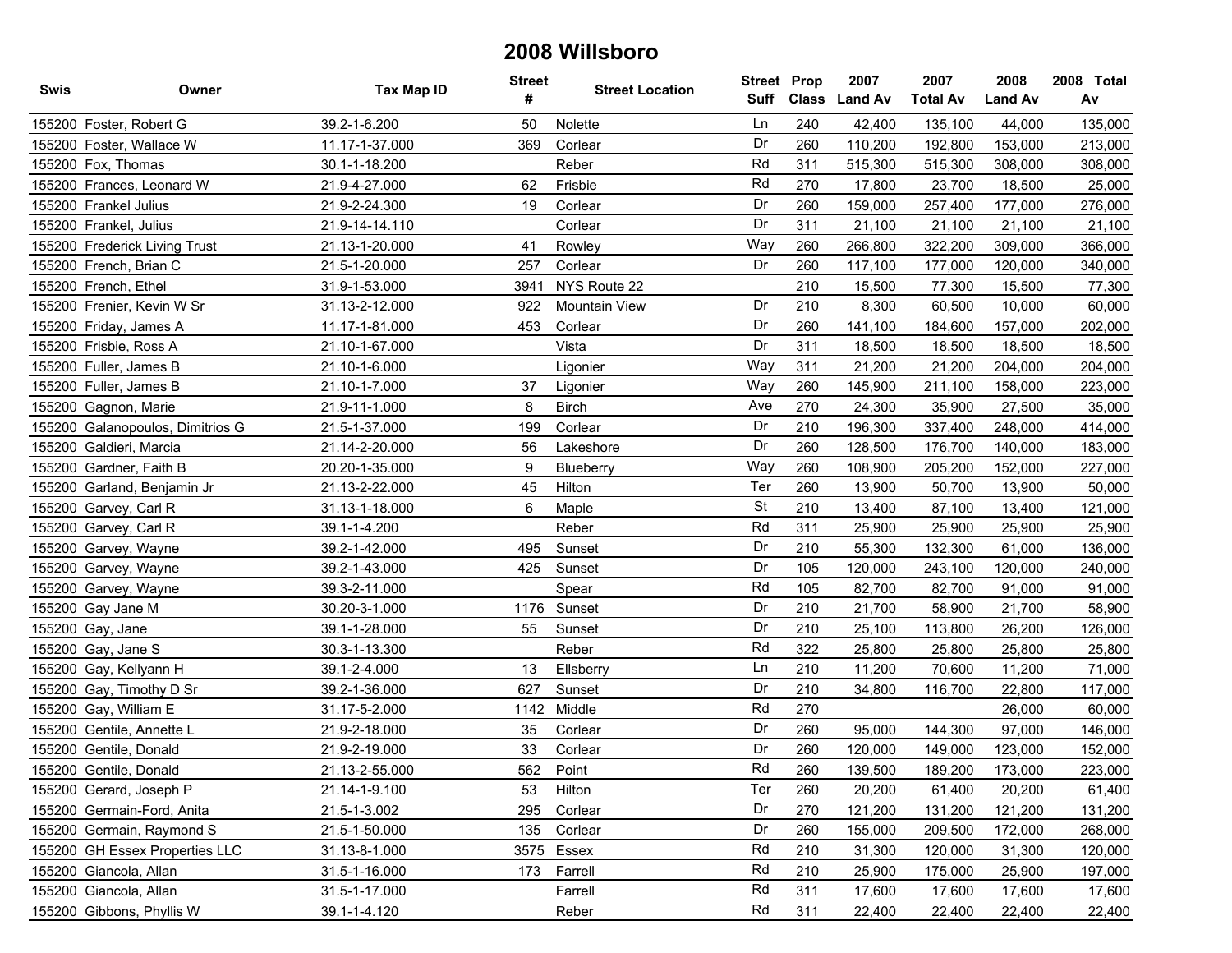| <b>Swis</b> | Owner                          | <b>Tax Map ID</b> | <b>Street</b><br># | <b>Street Location</b> | <b>Street Prop</b><br>Suff |     | 2007<br>Class Land Av | 2007<br><b>Total Av</b> | 2008<br><b>Land Av</b> | 2008 Total<br>Av |
|-------------|--------------------------------|-------------------|--------------------|------------------------|----------------------------|-----|-----------------------|-------------------------|------------------------|------------------|
|             | 155200 Gifford, Gary G         | 20.20-1-57.001    |                    | Bay                    | Ln                         | 311 | 16,400                | 16,400                  | 16,400                 | 16,400           |
|             | 155200 Gifford, Ralph W        | 20.20-1-79.112    | 24                 | Cove                   | Ln                         | 210 | 17,800                | 55,900                  | 17,800                 | 55,900           |
|             | 155200 Gifford, Raymond H      | 20.20-1-6.000     | 78                 | Tunnel                 | Ln                         | 210 | 129,600               | 225,600                 | 134,000                | 244,000          |
| 155200      | Gifford, Richard D             | 21.13-2-56.000    | 560                | Point                  | Rd                         | 260 | 164,200               | 216,300                 | 194,000                | 225,000          |
|             | 155200 Gilbert, A Donald Jr    | 11.13-2-2.000     |                    | Sabousin               | Dr                         | 311 | 16,500                | 16,500                  | 16,500                 | 16,500           |
|             | 155200 Gilbert, A Donald Jr    | 11.13-1-31.000    | 613                | Corlear                | Dr                         | 260 | 141,100               | 217,000                 | 157,000                | 222,000          |
| 155200      | Gilbert, A Donald Jr           | 11.13-1-32.000    |                    | Corlear                | Dr                         | 311 | 109,200               | 109,200                 | 109,200                | 109,200          |
|             | 155200 Gilbert, A Donald Jr    | 11.13-2-3.200     |                    | Sabousin               | Dr                         | 311 | 16,500                | 16,500                  | 16,500                 | 16,500           |
|             | 155200 Gilbo, Darcy L          | 21.5-1-27.000     | 243                | Corlear                | Dr                         | 260 | 122,400               | 150,000                 | 128,000                | 160,000          |
| 155200      | Gill, Joan                     | 11.17-1-57.000    | 343                | Corlear                | Dr                         | 260 | 120,300               | 151,800                 | 124,000                | 186,000          |
| 155200      | Gilligan Michel                | 21.9-4-12.000     | 40                 | Elm                    | Ave                        | 270 | 12,000                | 18,400                  | 12,000                 | 18,400           |
|             | 155200 Gilligan, Edward        | 21.17-1-13.000    | 78                 | Cedar                  | Ln                         | 260 | 158,100               | 231,300                 | 176,000                | 249,000          |
| 155200      | Gilligan, Michael              | 21.9-4-13.000     | 42                 | Elm                    | Ave                        | 270 | 14,300                | 17,300                  | 14,300                 | 17,300           |
|             | 155200 Gilliland Cemetery      | 31.9-1-19.000     | 3882               | NYS Route 22           |                            | 695 | 6,300                 | 7,000                   | 6,300                  | 7,000            |
|             | 155200 Gillilland Family Trust | 39.2-1-11.200     | 444                | Mountain View          | Dr                         | 240 | 65,600                | 222,700                 | 65,000                 | 249,000          |
| 155200      | Giltner, Philip W Jr           | 11.13-1-15.000    | 539                | Corlear                | Dr                         | 260 | 119,500               | 170,800                 | 135,000                | 188,000          |
|             | 155200 Giltner, Philip W Jr    | 11.13-1-57.000    |                    | Corlear                | Dr                         | 311 | 8,800                 | 8,800                   | 8,800                  | 8,800            |
|             | 155200 Gladding, Augusta J     | 20.3-2-30.000     | 53                 | Helm                   | Way                        | 210 | 78,900                | 278,500                 | 118,000                | 323,000          |
| 155200      | Glodich, Mark R                | 31.9-1-52.000     | 3939               | NYS Route 22           |                            | 270 | 8,300                 | 25,500                  | 8,300                  | 20,000           |
| 155200      | Goedewaagen, Anne              | 21.9-7-5.000      | 829                | Point                  | Rd                         | 210 | 28,900                | 124,400                 | 30,100                 | 136,000          |
| 155200      | Goedtel, Marie C               | 21.14-2-13.000    | 80                 | Lakeshore              | Dr                         | 260 | 150,400               | 193,100                 | 167,000                | 213,000          |
| 155200      | Goepper, Carl E                | 20.20-1-29.002    | 404                | Bay                    | Ln                         | 210 | 131,400               | 335,200                 | 131,000                | 376,000          |
|             | 155200 Gohlke, Harold R        | 11.17-2-4.000     | 444                | Corlear                | Dr                         | 210 | 19,000                | 88,700                  | 19,000                 | 89,000           |
| 155200      | Gohlke, Harold R               | 11.17-2-5.000     |                    | Corlear                | Dr                         | 311 | 4,300                 | 4,300                   | 4,300                  | 4,300            |
| 155200      | Golden, Michael C              | 11.17-1-78.000    | 443                | Corlear                | Dr                         | 210 | 137,600               | 349,300                 | 211,000                | 396,000          |
| 155200      | Gosson, Robert C               | 21.9-4-2.000      | 6                  | Elm                    | Ave                        | 311 | 3,000                 | 3,000                   | 3,000                  | 3,000            |
|             | 155200 Gosson, Robert C        | 21.9-5-1.000      | 55                 | Frisbie                | Rd                         | 210 | 25,600                | 148,500                 | 27,900                 | 199,000          |
|             | 155200 Gough Carla L           | 39.3-2-3.000      | 252                | Reber                  | Rd                         | 210 | 27,100                | 81,100                  | 27,100                 | 75,000           |
|             | 155200 Gough, Dwight           | 39.1-1-27.000     | 67                 | Sunset                 | Dr                         | 210 | 15,200                | 83,300                  | 19,200                 | 83,000           |
|             | 155200 Gould, Thomas F         | 20.20-1-70.000    | 419                | Bay                    | Ln                         | 260 | 28,800                | 69,800                  | 30,000                 | 76,000           |
|             | 155200 Gowans, David W         | 20.20-3-4.000     | 158                | Cedar                  | Ln                         | 210 | 159,700               | 222,300                 | 178,000                | 242,000          |
|             | 155200 Gowin, Stanley L        | 31.13-1-9.000     | 30                 | Maple                  | <b>St</b>                  | 210 | 23,700                | 136,100                 | 23,700                 | 158,000          |
|             | 155200 Grady Robert J          | 11.18-1-6.000     |                    | 1038 Point             | Rd                         | 260 | 127.500               | 160,300                 | 132,000                | 167.000          |
|             | 155200 Grady, Bruce R          | 40.7-1-4.120      |                    | 3132 Essex             | Rd                         | 210 | 231,400               | 468,100                 | 279,000                | 577,000          |
|             | 155200 Grady, Edward           | 21.6-1-1.002      | 980                | Point                  | Rd                         | 260 | 219,600               | 340,100                 | 277,000                | 513,000          |
|             | 155200 Graffunder, John E      | 11.13-1-20.000    | 557                | Corlear                | Dr                         | 260 | 106,100               | 224,900                 | 150,000                | 246,000          |
|             | 155200 Grandy, James M         | 20.20-1-78.002    | 30                 | Cove                   | Ln                         | 260 | 27,100                | 60,100                  | 27,100                 | 60,100           |
|             | 155200 Grant, Cathie           | 20.20-3-7.000     | 140                | Cedar                  | Ln                         | 260 | 158,100               | 253,700                 | 176,000                | 272,000          |
|             | 155200 Grant, Kenneth E        | 30.1-2-5.000      |                    | Beaver                 | Way                        | 311 | 115,400               | 115,400                 | 115,400                | 115,400          |
|             | 155200 Green, Justin           | 21.10-1-50.000    | 720                | Point                  | Rd                         | 210 | 13,600                | 68,100                  | 13,600                 | 68,100           |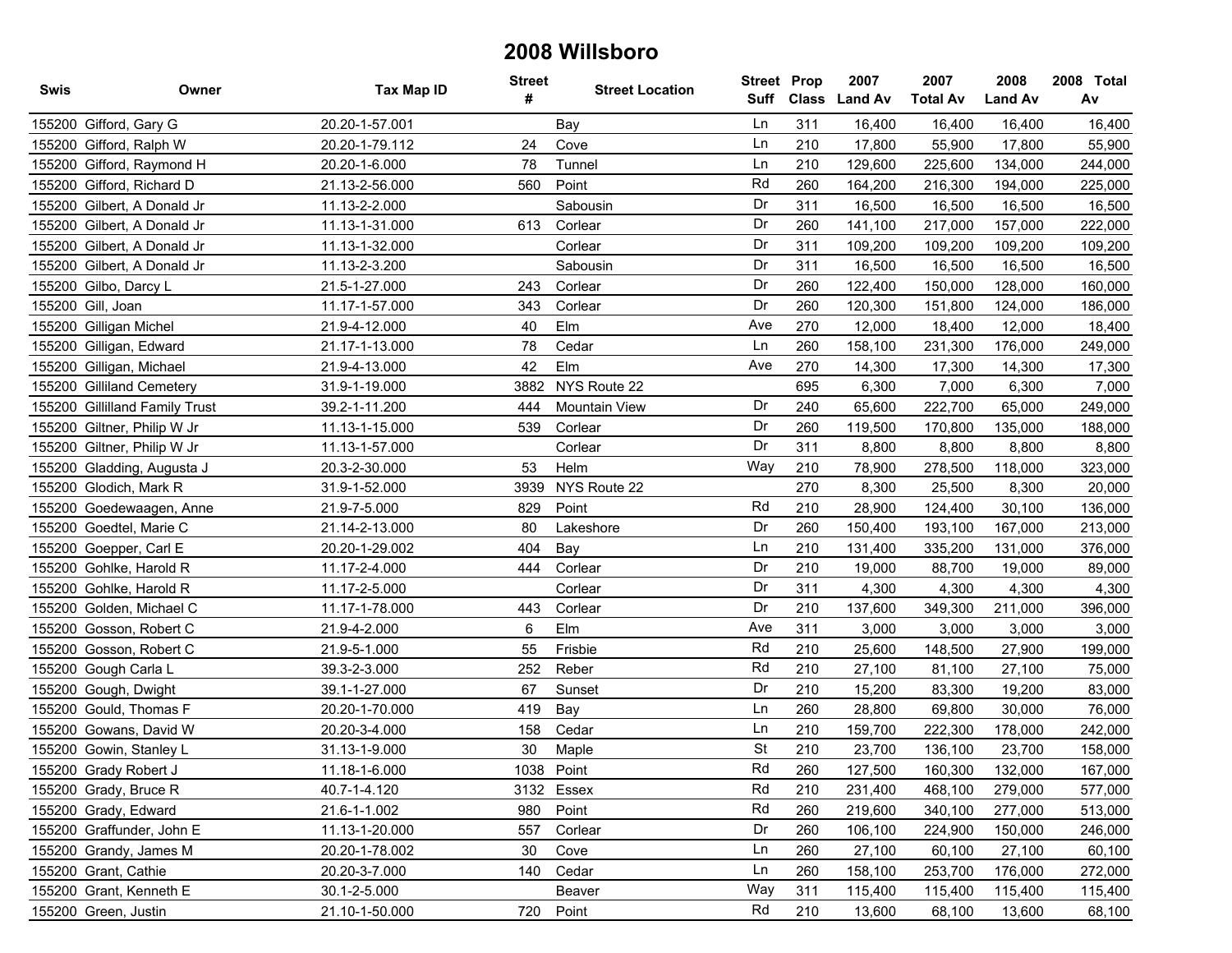| Swis   | Owner                        | Tax Map ID     | <b>Street</b><br># | <b>Street Location</b> | <b>Street Prop</b><br><b>Suff</b> |     | 2007<br>Class Land Av | 2007<br><b>Total Av</b> | 2008<br><b>Land Av</b> | 2008 Total<br>Av |
|--------|------------------------------|----------------|--------------------|------------------------|-----------------------------------|-----|-----------------------|-------------------------|------------------------|------------------|
|        | 155200 Green, Wayne H        | 20.20-1-76.000 | 428                | Bay                    | Ln                                | 260 | 30,800                | 88,600                  | 30,800                 | 96,000           |
|        | 155200 Greene, Herman P      | 21.13-2-42.093 |                    | Lakeshore              | Dr                                | 311 | 3,000                 | 3,000                   | 3,000                  | 3,000            |
|        | 155200 Greenman, Nathaniel M | 21.14-1-6.002  | 48                 | Hilton                 | Ter                               | 210 | 20,000                | 71,000                  | 20,000                 | 71,000           |
|        | 155200 Grenthal, Jane E      | 21.14-2-19.000 | 60                 | Lakeshore              | Dr                                | 260 | 129,900               | 185,400                 | 141,000                | 199,000          |
|        | 155200 Grignon, Michel       | 21.9-12-22.000 | 19                 | Elm                    | Ave                               | 270 | 15,700                | 17,500                  | 16,600                 | 22,000           |
| 155200 | Gross, Richard J             | 21.9-13-2.100  | 46                 | Cyprus                 | Ave                               | 270 | 18,200                | 24,900                  | 18,900                 | 38,000           |
|        | 155200 Grosse, Roland R      | 39.1-1-17.100  |                    | Sunset                 | Dr                                | 311 | 112,900               | 112,900                 | 121,000                | 121,000          |
|        | 155200 Groves, Shari W       | 30.8-1-5.007   | 17                 | Dane                   | Ln                                | 210 | 25,800                | 90,800                  | 25,800                 | 98,000           |
|        | 155200 Grube, Carol R        | 21.13-2-70.000 | 4                  | Lakeshore              | Dr                                | 260 | 16,000                | 52,000                  | 16,000                 | 52,000           |
|        | 155200 Gruendling, Hilmar M  | 21.13-2-36.000 | 35                 | Lakeshore              | Dr                                | 260 | 19,200                | 82,500                  | 19,200                 | 96,000           |
|        | 155200 Gruendling, Hilmar M  | 21.13-2-37.000 |                    | Lakeshore              | Dr                                | 210 | 3,000                 | 3,000                   | 3,000                  | 3,000            |
|        | 155200 Gruendling, Hilmar M  | 21.13-2-46.000 |                    | Lakeshore              | Dr                                | 311 | 138,700               | 138,700                 | 138,000                | 138,000          |
|        | 155200 Gruendling, Sharon L  | 21.14-2-24.000 | 40                 | Lakeshore              | Dr                                | 260 | 123,500               | 324,500                 | 165,000                | 340,000          |
|        | 155200 Gruendling, Sharon L  | 21.14-2-27.000 |                    | Lakeshore              | Dr                                | 312 | 2,800                 | 22,000                  | 2,800                  | 22,000           |
|        | 155200 Guba, Alexander G     | 11.13-1-19.000 | 553                | Corlear                | Dr                                | 260 | 133,300               | 180,300                 | 148,000                | 206,000          |
|        | 155200 Gusberti, Loretta     | 20.3-2-34.000  | 4713               | NYS Route 22           |                                   | 260 | 26,400                | 61,300                  | 26,400                 | 65,000           |
|        | 155200 Hahn, Robert L        | 20.20-1-65.002 | 405                | Bay                    | Ln                                | 260 | 17,500                | 44,700                  | 17,500                 | 44,700           |
|        | 155200 Hale, Bruce E         | 21.10-1-10.200 | 55                 | Ligonier               | Way                               | 260 | 338,500               | 586,000                 | 360,000                | 687,000          |
|        | 155200 Halfyard, William     | 21.9-12-4.002  | 14                 | Spruce                 | Ave                               | 270 | 22,900                | 24,200                  | 15,700                 | 24,200           |
|        | 155200 Hall, Brian           | 21.13-2-49.000 | 22                 | Lakeshore              | Dr                                | 260 | 171,100               | 243,900                 | 215,000                | 299,000          |
|        | 155200 Hall, Dorothy G       | 40.6-1-4.000   | 3242               | Essex                  | Rd                                | 210 | 403,700               | 561,300                 | 446,000                | 651,000          |
|        | 155200 Hall, Marie S         | 21.9-9-11.016  | 721                | Point                  | Rd                                | 210 | 26,500                | 86,500                  | 27,400                 | 116,000          |
|        | 155200 Hallstead, Candice R  | 30.8-1-1.000   | 4154               | NYS Route 22           |                                   | 210 | 28,000                | 69,200                  | 41,000                 | 79,000           |
|        | 155200 Hamel, Ronnie S       | 31.13-2-14.000 | 904                | <b>Mountain View</b>   | Dr                                | 210 | 13,600                | 80,100                  | 13,600                 | 100,000          |
|        | 155200 Hamms, Jeffrey G      | 31.17-5-4.000  | 1122               | Middle                 | Rd                                | 210 |                       |                         | 26,300                 | 106,000          |
|        | 155200 Hamms, John           | 31.13-4-28.002 |                    | 3700 Main              | <b>St</b>                         | 210 | 26,800                | 130,900                 | 26,800                 | 130,000          |
|        | 155200 Hamms, John E         | 31.13-6-21.000 |                    | Woodlawn               | Ln                                | 311 | 21,700                | 21,700                  | 21,700                 | 21,700           |
|        | 155200 Hamms, Nicholas R     | 30.12-1-11.100 | 22                 | Joyce                  | Ln                                | 210 | 26,700                | 95,600                  | 26,700                 | 99,000           |
|        | 155200 Hamms, Russell        | 30.12-2-12.110 | 2                  | Forster                | Way                               | 210 | 26,600                | 113,500                 | 26,600                 | 128,000          |
|        | 155200 Hamms, Sandra J       | 30.12-2-12.200 | 23                 | Forster                | Way                               | 210 | 21,500                | 76,000                  | 21,500                 | 76,000           |
|        | 155200 Hanna, Lorena A       | 31.13-1-30.000 | 845                | <b>Mountain View</b>   | Dr                                | 210 | 21,700                | 39,700                  | 21,700                 | 39,000           |
|        | 155200 Hannan Robert M       | 20.3-2-16.000  |                    | 4583 NYS Route 22      |                                   | 260 | 119,800               | 156,700                 | 140,000                | 177,000          |
|        | 155200 Hanrahan, Leo         | 20.20-3-11.000 |                    | 132 Cedar              | Ln                                | 260 | 156,600               | 206,900                 | 174,000                | 224,000          |
|        | 155200 Harbison, Marsha      | 21.6-2-1.000   | 888                | Point                  | Rd                                | 210 | 361,400               | 439,000                 | 404,000                | 484,000          |
|        | 155200 Harbison, Marsha      | 21.6-3-2.000   |                    | Point                  | Rd                                | 311 | 229,200               | 229,200                 | 264,000                | 264,000          |
|        | 155200 Harbison, Marsha      | 21.9-7-2.000   |                    | Point                  | Rd                                | 322 | 96,200                | 96,200                  | 122,000                | 122,000          |
|        | 155200 Harbison, Ralph W     | 21.6-2-2.000   | 886                | Point                  | Rd                                | 210 | 347,000               | 515,200                 | 389,000                | 588,000          |
|        | 155200 Harbison, Ralph W     | 21.6-3-1.000   |                    | Point                  | Rd                                | 311 | 20,900                | 20,900                  | 31,100                 | 31,100           |
|        | 155200 Harwood, Robert L     | 21.10-1-36.000 | 157                | Lakeshore              | Dr                                | 260 | 16,100                | 56,300                  | 16,100                 | 56,300           |
|        | 155200 Haseltine, William B  | 21.6-1-5.152   | 960                | Point                  | Rd                                | 260 | 224,300               | 231,600                 | 272,000                | 279,000          |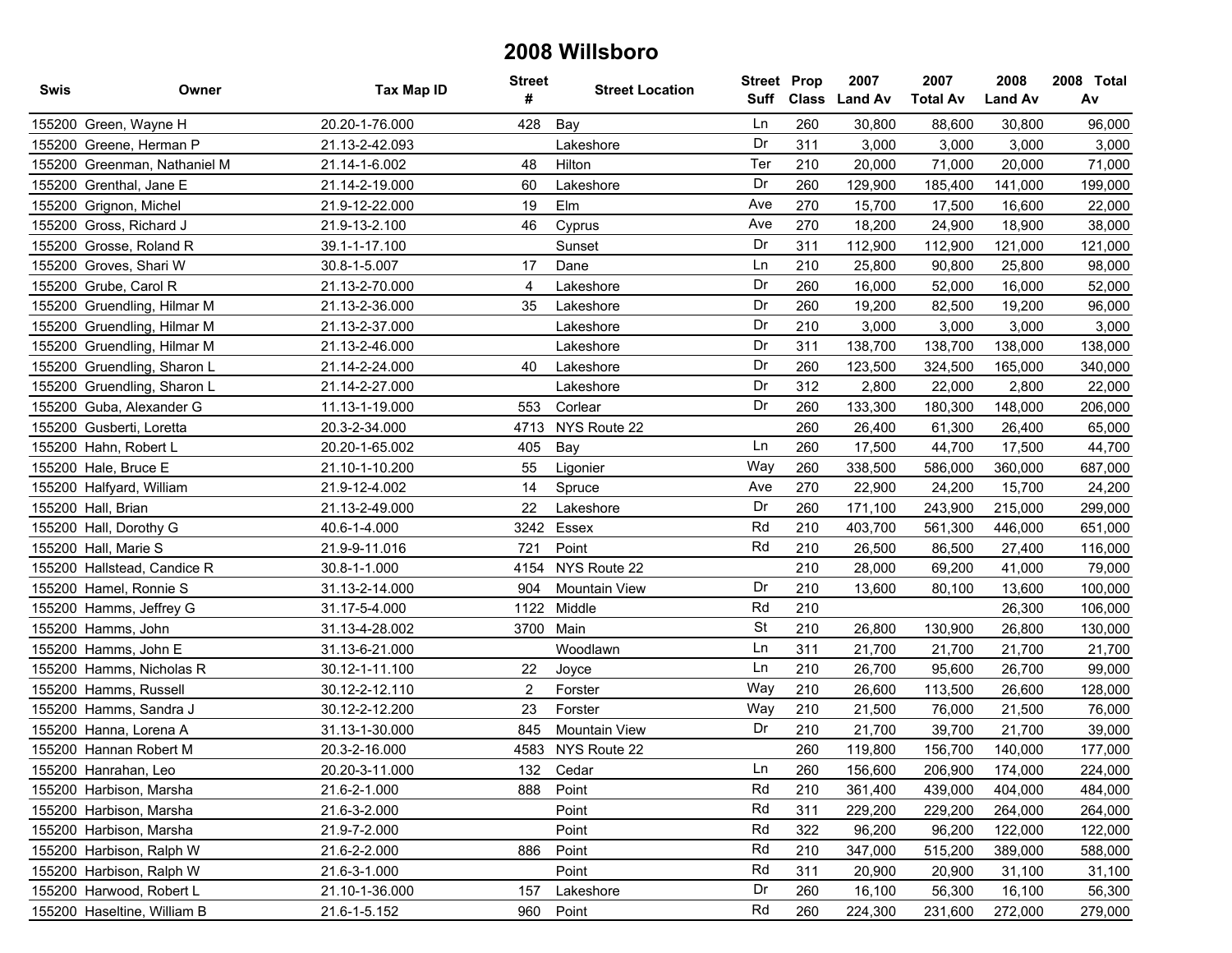| <b>Swis</b>              | Owner                      | <b>Tax Map ID</b> | <b>Street</b><br># | <b>Street Location</b> | <b>Street Prop</b> |     | 2007<br>Suff Class Land Av | 2007<br><b>Total Av</b> | 2008<br><b>Land Av</b> | 2008 Total<br>Av |
|--------------------------|----------------------------|-------------------|--------------------|------------------------|--------------------|-----|----------------------------|-------------------------|------------------------|------------------|
| 155200 Hatch Bros Inc    |                            | 11.13-1-22.000    |                    | Corlear                | Dr                 | 311 | 500                        | 500                     | 500                    | 500              |
| 155200 Hatch Bros Inc    |                            | 11.13-1-28.029    |                    | Corlear                | Dr                 | 311 | 20,000                     | 20,000                  | 20,000                 | 20,000           |
| 155200 Hatch Bros Inc    |                            | 11.13-2-6.110     |                    | Cayuga                 | PI                 | 311 | 2,500                      | 2,500                   | 6,000                  | 6,000            |
| 155200 Hatch Bros Inc    |                            | 11.17-1-6.000     |                    | Corlear                | Dr                 | 311 | 10,000                     | 10,000                  | 10,000                 | 10,000           |
| 155200 Hatch Bros Inc    |                            | 11.17-1-25.111    |                    | Sabousin               | Dr                 | 322 | 123,600                    | 123,600                 | 139,000                | 139,000          |
| 155200 Hatch Bros Inc    |                            | 11.17-1-29.001    |                    | Sabousin               | Dr                 | 311 | 600                        | 600                     | 600                    | 600              |
| 155200 Hatch Bros Inc    |                            | 11.17-1-63.000    |                    | Corlear                | Dr                 | 311 | 100                        | 100                     | 100                    | 100              |
| 155200 Hatch Bros Inc    |                            | 11.17-1-83.000    |                    | Corlear                | Dr                 | 312 | 3,000                      | 3,000                   | 3,000                  | 3,000            |
| 155200 Hatch Bros Inc    |                            | 11.17-4-6.000     |                    | Sabousin               | Dr                 | 311 | 2,500                      | 2,500                   | 2,500                  | 2,500            |
| 155200 Hatch Bros Inc    |                            | 11.18-1-13.000    |                    | Point                  | Rd                 | 312 | 3,200                      | 3,200                   | 15,800                 | 15,800           |
| 155200 Hatch Bros Inc    |                            | 21.13-2-84.100    |                    | Point                  | Rd                 | 312 | 3,000                      | 3,000                   | 3,000                  | 3,000            |
| 155200 Hatch, Edward     |                            | 11.17-1-18.000    | 1037               | Point                  | Rd                 | 210 | 33,000                     | 137,500                 | 33,000                 | 164,000          |
| 155200 Hatch, Edward     |                            | 11.17-1-91.001    |                    | Sabousin               | Dr                 | 311 | 6,700                      | 6,700                   | 6,700                  | 6,700            |
| 155200 Hatch, Edward P   |                            | 11.17-4-1.000     | 110                | Sabousin               | Dr                 | 260 | 168,400                    | 237,300                 | 215,000                | 294,000          |
| 155200 Hatch, Frances    |                            | 30.2-1-20.000     |                    | NYS Route 22           |                    | 314 | 6,000                      | 6,000                   | 6,000                  | 6,000            |
| 155200 Hatch, Michael E  |                            | 11.17-1-13.000    | 54                 | Sabousin               | Dr                 | 260 | 143,300                    | 235,200                 | 220,000                | 283,000          |
| 155200 Hatch, Michael E  |                            | 11.17-1-20.000    |                    | Sabousin               | Dr                 | 311 | 18,500                     | 18,500                  | 18,500                 | 18,500           |
| 155200 Hatch, Robert D   |                            | 11.17-1-9.000     | 82                 | Sabousin               | Dr                 | 260 | 294,500                    | 353,200                 | 335,000                | 412,000          |
| 155200 Hatch, Robert D   |                            | 11.17-1-23.000    |                    | Sabousin               | Dr                 | 312 | 25,800                     | 34,800                  | 25,800                 | 34,800           |
| 155200 Hatch, Robert D   |                            | 21.13-2-5.000     |                    | Point                  | Rd                 | 311 | 3,000                      | 3,000                   | 3,000                  | 3,000            |
| 155200 Hathaway, Carl V  |                            | 31.13-6-4.000     | 3669               | Essex                  | Rd                 | 432 | 27,600                     | 74,300                  | 27,600                 | 74,300           |
| 155200 Hathaway, Clifton |                            | 30.20-2-6.000     | 1139               | Sunset                 | Dr                 | 260 | 20,700                     | 55,600                  | 20,700                 | 62,000           |
|                          | 155200 Hathaway, Gary A Jr | 21.9-9-10.015     | $\overline{7}$     | Pine                   | Ave                | 270 | 16,500                     | 52,300                  | 16,500                 | 52,300           |
|                          | 155200 Hathaway, Heather M | 30.20-2-11.000    | 1111               | Sunset                 | Dr                 | 210 | 26,500                     | 105,500                 | 26,500                 | 105,500          |
|                          | 155200 Hathaway, L Vaughn  | 39.1-1-16.000     | 128                | <b>Mountain View</b>   | Dr                 | 210 | 66,200                     | 136,600                 | 71,000                 | 166,000          |
|                          | 155200 Hathaway, Marshall  | 31.9-1-43.000     | 3901               | NYS Route 22           |                    | 423 | 29,700                     | 84,800                  | 47,000                 | 95,000           |
| 155200 Hathaway, Ralph   |                            | 21.9-2-12.000     | 55                 | Corlear                | Dr                 | 260 | 162,600                    | 209,400                 | 192,000                | 238,000          |
|                          | 155200 Hathaway, Spencer K | 21.9-4-25.000     | 56                 | Frisbie                | Rd                 | 270 | 12,000                     | 18,500                  | 12,600                 | 19,800           |
|                          | 155200 Hathaway, Spencer K | 31.13-2-24.000    | 874                | <b>Mountain View</b>   | Dr                 | 210 | 26,300                     | 101,400                 | 26,300                 | 118,000          |
|                          | 155200 Hathaway, Sterling  | 39.2-1-8.000      |                    | <b>Mountain View</b>   | Dr                 | 311 | 15,000                     | 15,000                  | 15,000                 | 15,000           |
|                          | 155200 Hathaway, Vaughan   | 39.1-2-1.000      | 25                 | Ellsberry              | Ln                 | 240 | 123,000                    | 240,800                 | 135,000                | 243,000          |
|                          | 155200 Hathaway, Wanda G   | 39.1-2-3.000      | 135                | <b>Mountain View</b>   | Dr                 | 210 | 15,200                     | 80,000                  | 15,200                 | 89,000           |
| 155200 Haupt, Thomas     |                            | 20.3-2-2.111      |                    | Reber                  | Rd                 | 314 | 5,000                      | 5,000                   | 5,500                  | 5.500            |
| 155200 Haupt, Thomas     |                            | 20.3-2-2.112      |                    | Reber                  | Rd                 | 322 | 11,900                     | 11,900                  | 14,500                 | 14,500           |
| 155200 Haupt, Thomas     |                            | 20.3-2-2.113      |                    | Reber                  | Rd                 | 314 | 700                        | 700                     | 1,200                  | 1,200            |
| 155200 Haupt, Thomas     |                            | 20.3-2-2.120      |                    | Reber                  | Rd                 | 314 | 5,500                      | 5,500                   | 5,500                  | 5,500            |
| 155200 Haupt, Thomas     |                            | 20.3-2-2.210      |                    | Reber                  | Rd                 | 322 | 12,900                     | 12,900                  | 15,400                 | 15,400           |
| 155200 Haupt, Thomas     |                            | 20.3-2-2.220      |                    | Reber                  | Rd                 | 322 | 9,400                      | 9,400                   | 11,400                 | 11,400           |
| 155200 Haupt, Thomas     |                            | 20.3-2-3.000      |                    | NYS Route 22           |                    | 312 | 46,900                     | 51,000                  | 57,000                 | 61,000           |
|                          | 155200 Hauser, Margaret A  | 21.5-1-23.000     | 251                | Corlear                | Dr                 | 260 | 122,900                    | 155,800                 | 127,000                | 170,000          |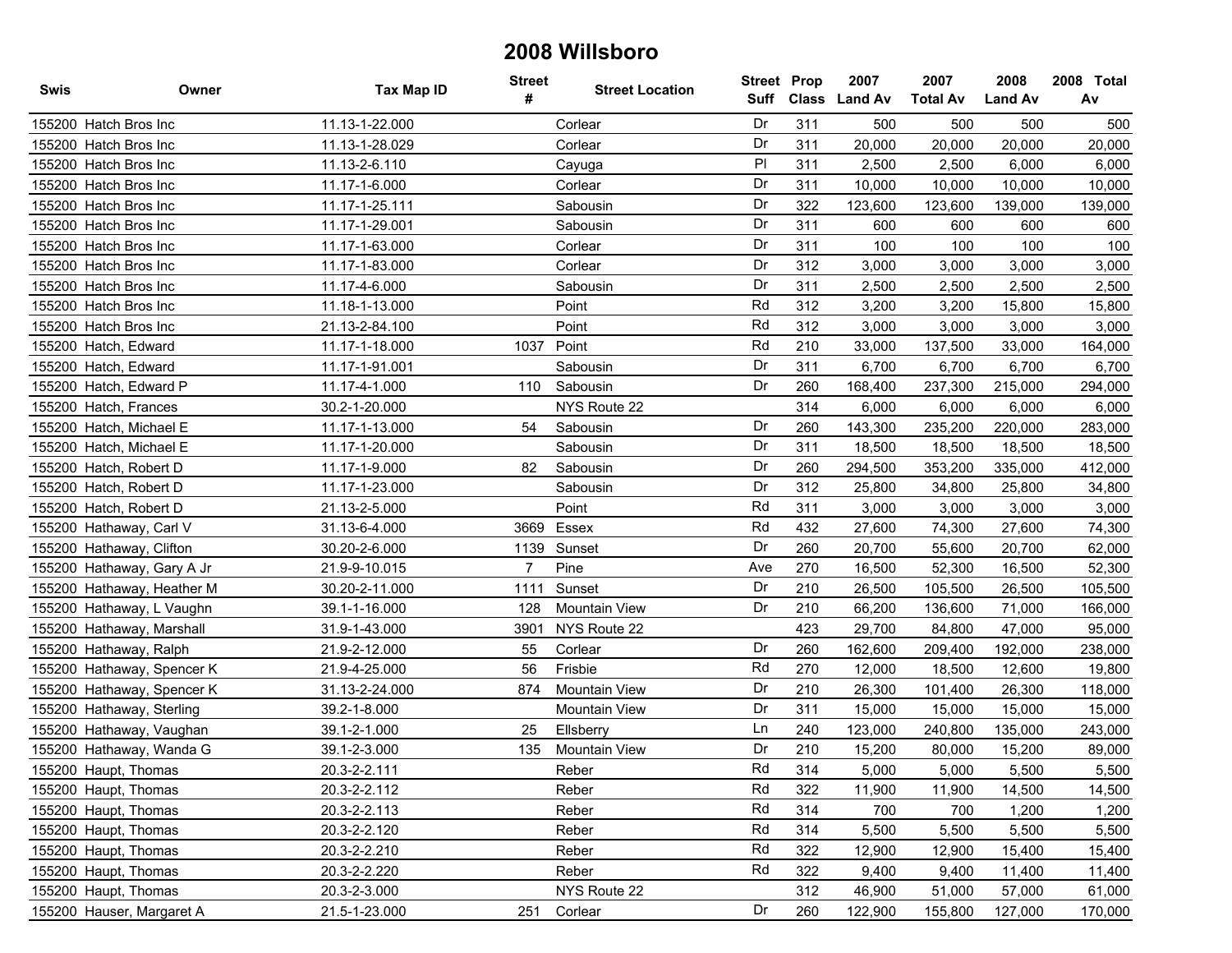| <b>Swis</b> | Owner                       | <b>Tax Map ID</b> | <b>Street</b><br># | <b>Street Location</b> | <b>Street Prop</b><br>Suff |     | 2007<br>Class Land Av | 2007<br><b>Total Av</b> | 2008<br><b>Land Av</b> | 2008 Total<br>Av |
|-------------|-----------------------------|-------------------|--------------------|------------------------|----------------------------|-----|-----------------------|-------------------------|------------------------|------------------|
|             | 155200 Hauser, Margaret A   | 21.5-1-71.122     |                    | Corlear                | Dr                         | 311 | 3,100                 | 3,100                   | 3,100                  | 3,100            |
|             | 155200 Haverlick, John J    | 40.6-1-15.019     | 3137               | Essex                  | Rd                         | 210 | 27,100                | 146,900                 | 27,100                 | 165,000          |
|             | 155200 Hegnauer, Richard    | 39.3-2-1.000      | 219                | Reber                  | Rd                         | 210 | 34,100                | 93,100                  | 35,200                 | 90,000           |
|             | 155200 Heintz, William J II | 21.17-1-32.110    | 467                | Point                  | Rd                         | 210 | 62,900                | 156,300                 | 62,000                 | 156,000          |
|             | 155200 Heintz, William J II | 31.9-3-7.000      | 49                 | Gilliland              | Ln                         | 443 | 19,600                | 19,600                  | 38,600                 | 38,700           |
|             | 155200 Helms, Clarence W    | 31.17-3-14.000    | 1206               | Middle                 | Rd                         | 270 | 17,600                | 31,900                  | 17,600                 | 31,900           |
|             | 155200 Helms, Marion        | 31.17-3-15.000    | 1210               | Middle                 | Rd                         | 220 | 26,300                | 109,500                 | 26,300                 | 109,000          |
|             | 155200 Henderson, Peter     | 21.9-2-8.000      | 75                 | Corlear                | Dr                         | 210 | 159,300               | 253,500                 | 179,000                | 274,000          |
|             | 155200 Henninger, Ronald    | 30.12-2-39.000    | 15                 | Depot                  | Ln                         | 449 | 7,900                 | 8,900                   | 7,900                  | 23,000           |
|             | 155200 Henrichs, Robert E   | 21.9-4-23.000     | 48                 | Frisbie                | Rd                         | 270 | 16,000                | 23,900                  | 16,600                 | 24,800           |
|             | 155200 Henry, Samuel D      | 21.9-11-18.000    | 31                 | Spruce                 | Ave                        | 270 | 14,600                | 35,000                  | 14,600                 | 35,000           |
|             | 155200 Herbert, Anna M      | 30.2-1-19.030     |                    | Reber                  | Rd                         | 314 | 13,000                | 13,000                  | 13,000                 | 13,000           |
|             | 155200 Herbert, Anna M      | 30.2-1-29.000     | 1502               | Reber                  | Rd                         | 260 | 25,200                | 71,500                  | 25,200                 | 71,500           |
|             | 155200 Heron Properties Inc | 31.9-1-28.000     | 46                 | Maple                  | <b>St</b>                  | 484 | 8,300                 | 21,700                  | 8,300                  | 21,700           |
|             | 155200 Herr, Ernest C       | 11.13-1-11.000    | 517                | Corlear                | Dr                         | 260 | 154,700               | 230,000                 | 180,000                | 255,000          |
|             | 155200 Herr, Ernest C       | 11.13-1-48.067    |                    | Sabousin               | Dr                         | 311 | 14,500                | 14,500                  | 14,500                 | 14,500           |
|             | 155200 Hess, Robert C       | 21.13-2-23.400    |                    | Hilton                 | Ter                        | 311 | 3,000                 | 3,000                   | 3,000                  | 3,000            |
|             | 155200 Higgins, Doreen J    | 20.20-2-3.000     | 186                | Cedar                  | Ln                         | 210 | 101,500               | 239,400                 | 135,000                | 261,000          |
|             | 155200 Highland Forests Inc | 20.3-2-12.000/1   | 182                | Burnham                | Way                        | 260 | 12,000                | 140,100                 | 12,000                 | 165,000          |
|             | 155200 Highland Forests LLC | 20.2-2-1.000      | 272                | Highlands              | Rd                         | 911 | 102,600               | 553,300                 | 102,600                | 553,300          |
|             | 155200 Highland Forests LLC | 20.2-2-1.000/1    |                    | NYS Route 22           |                            | 312 | 224,400               | 236,800                 | 264,000                | 276,000          |
|             | 155200 Highland Forests LLC | 20.2-2-1.000/2    |                    | NYS Route 22           |                            | 210 | 212,000               | 333,500                 | 230,000                | 355,000          |
|             | 155200 Highland Forests LLC | 20.2-2-2.000      | 80                 | <b>Burnham</b>         | Way                        | 911 | 966,100               | 992,600                 | 966,100                | 992,600          |
|             | 155200 Highland Forests LLC | 20.2-2-2.000/1    |                    | NYS Route 22           |                            | 260 | 12,000                | 32,300                  | 12,000                 | 32,300           |
|             | 155200 Highland Forests LLC | 20.2-2-2.000/2    |                    | NYS Route 22           |                            | 210 | 204,000               | 328,800                 | 21,600                 | 182,000          |
|             | 155200 Highland Forests LLC | 20.2-2-3.000      |                    | NYS Route 22           |                            | 911 | 154,900               | 154,900                 | 154,900                | 154,900          |
|             | 155200 Highland Forests LLC | 20.2-2-5.000      |                    | NYS Route 22           |                            | 911 | 37,900                | 37,900                  | 37,900                 | 37,900           |
|             | 155200 Highland Forests LLC | 20.2-2-6.000      |                    | NYS Route 22           |                            | 911 | 205,400               | 205,400                 | 205,400                | 205,400          |
|             | 155200 Highland Forests LLC | 20.2-3-1.000      |                    | NYS Route 22           |                            | 911 | 611,000               | 611,000                 | 611,000                | 611,000          |
|             | 155200 Highland Forests LLC | 20.3-2-9.000      |                    | NYS Route 22           |                            | 911 | 100,900               | 100,900                 | 100,900                | 100,900          |
|             | 155200 Highland Forests LLC | 20.3-2-11.000     | 47                 | Highlands              | Rd                         | 911 | 120,100               | 120,100                 | 120,100                | 120,100          |
|             | 155200 Highland Forests LLC | 20.3-2-11.000/1   |                    | Highlands              | Rd                         | 210 | 12,000                | 168,100                 | 12,000                 | 190,000          |
|             | 155200 Highland Forests LLC | 20.3-2-12.000     |                    | <b>Burnham</b>         | Way                        | 911 | 290.300               | 290.300                 | 333.845                | 333,845          |
|             | 155200 Highland Forests LLC | 20.3-2-12.000/2   | 210                | Burnham                | Way                        | 210 | 0                     | 158,200                 | 0                      | 198,000          |
|             | 155200 Highland Forests LLC | 20.3-2-14.000     |                    | NYS Route 22           |                            | 911 | 81,000                | 81,000                  | 81,000                 | 81,000           |
|             | 155200 Highland Forests LLC | 20.4-1-1.000      |                    | <b>Burnham</b>         | Way                        | 911 | 279,500               | 279,500                 | 279,500                | 279,500          |
|             | 155200 Highland Forests LLC | 20.4-1-2.000      |                    | NYS Route 22           |                            | 911 | 110,300               | 110,300                 | 110,300                | 110,300          |
|             | 155200 Highland Forests LLC | 20.4-1-12.000     |                    | NYS Route 22           |                            | 911 | 137,500               | 137,500                 | 137,500                | 137,500          |
|             | 155200 Highland Forests LLC | 20.4-1-13.000     |                    | NYS Route 22           |                            | 911 | 21,100                | 21,100                  | 21,100                 | 21,100           |
|             | 155200 Highland Forests LLC | 20.4-2-1.000      |                    | NYS Route 22           |                            | 911 | 113,500               | 113,500                 | 116,000                | 116,000          |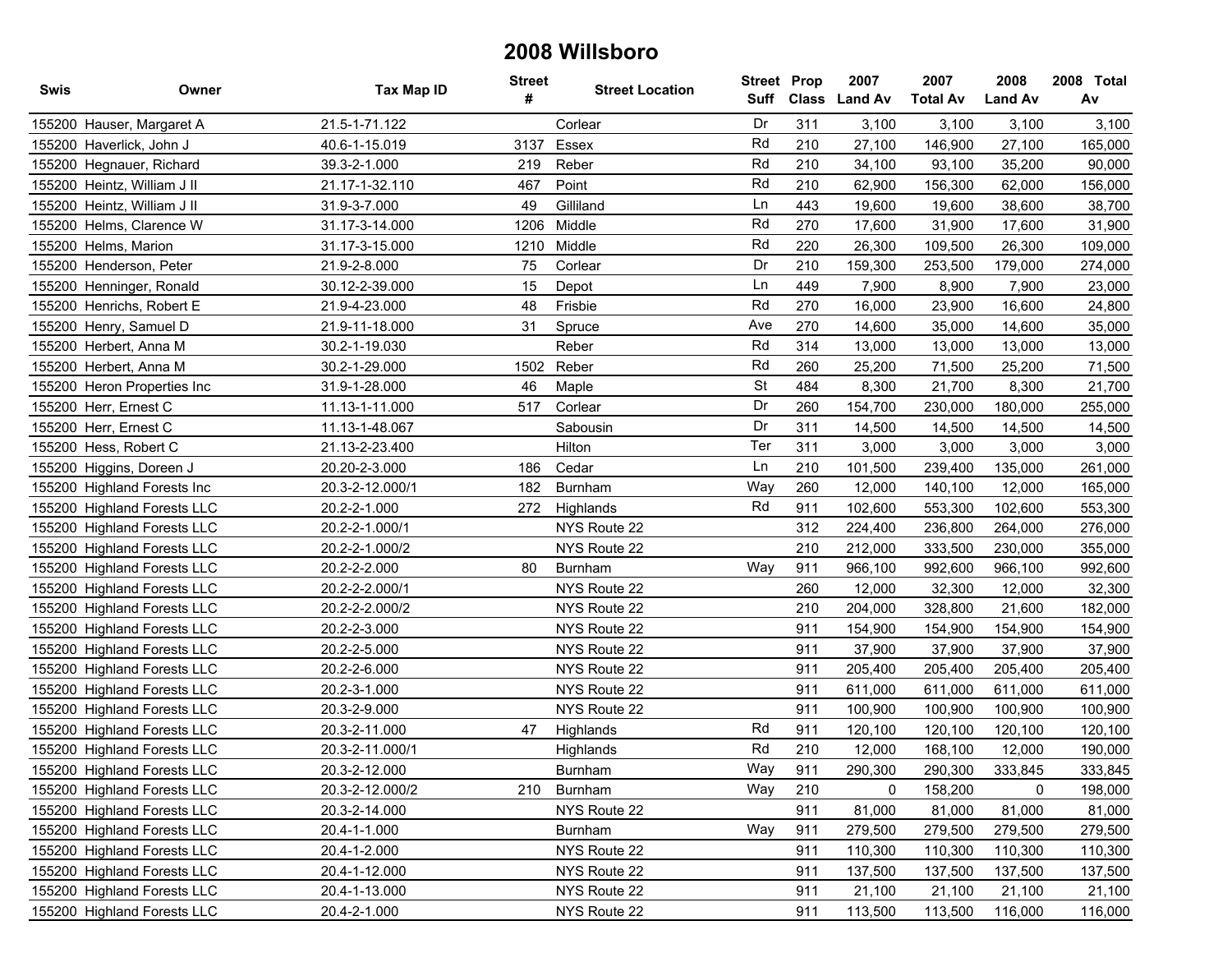| <b>Swis</b> | Owner                             | <b>Tax Map ID</b> | <b>Street</b><br># | <b>Street Location</b> | <b>Street Prop</b><br>Suff | <b>Class</b> | 2007<br><b>Land Av</b> | 2007<br><b>Total Av</b> | 2008<br><b>Land Av</b> | 2008 Total<br>Av |
|-------------|-----------------------------------|-------------------|--------------------|------------------------|----------------------------|--------------|------------------------|-------------------------|------------------------|------------------|
|             | 155200 Highlands Forest LLC       | 20.3-2-12.000/3   | 226                | Burnham                | Way                        | 260          | 12,000                 | 194,500                 | 12,000                 | 241,000          |
|             | 155200 Highlands Forests LLC      | 20.4-1-1.000/1    | 128                | Burnham                | Way                        | 210          | 4,500                  | 193,400                 | 4,500                  | 293,000          |
|             | 155200 Hill, James                | 21.10-1-34.002    | 151                | Lakeshore              | Dr                         | 260          | 21,800                 | 58,900                  | 21,800                 | 59,000           |
|             | 155200 Hill, Richard H Jr         | 11.17-1-45.100    | 304                | Corlear                | Dr                         | 260          | 20,100                 | 47,500                  | 20,100                 | 60,000           |
|             | 155200 Hill, Richard H Jr         | 21.5-1-1.100      |                    | Corlear                | Dr                         | 311          | 56,400                 | 56,400                  | 56,400                 | 56,400           |
|             | 155200 Hislop, Christine          | 21.17-1-64.000    |                    | Cedar                  | Ln                         | 311          | 28,200                 | 28,200                  | 28,200                 | 28,200           |
|             | 155200 Hislop, Christine          | 21.17-1-65.000    |                    | Cedar                  | Ln                         | 311          | 26,000                 | 26,000                  | 26,000                 | 26,000           |
|             | 155200 Hobelsberger, Maximilian H | 21.10-1-15.000    |                    | Lakeshore              | Dr                         | 260          | 142,400                | 240,000                 | 217,000                | 287,000          |
|             | 155200 Hoffman, Barbara K         | 40.6-1-9.000      | 3172               | Essex                  | Rd                         | 311          | 137,300                | 171,800                 | 184,000                | 184,000          |
|             | 155200 Hofmann, Nancy W           | 20.20-3-16.000    | 116                | Cedar                  | Ln                         | 260          | 156,600                | 204,800                 | 174,000                | 228,000          |
|             | 155200 Hohn Theodore A            | 20.20-1-50.002    | 11                 | Waterview              | Way                        | 210          | 139,100                | 238,300                 | 176,000                | 281,000          |
|             | 155200 Hoke, Elwyn M              | 40.1-2-17.000     | 3041               | Essex                  | Rd                         | 210          | 26,300                 | 110,000                 | 26,300                 | 126,000          |
|             | 155200 Holihan, Jean P            | 30.2-1-16.000     | 4234               | NYS Route 22           |                            | 210          | 25,000                 | 87,800                  | 25,000                 | 87,800           |
|             | 155200 Holland, David A           | 11.13-1-50.066    | 135                | Sabousin               | Dr                         | 210          | 28,600                 | 131,300                 | 29,900                 | 145,000          |
|             | 155200 Holland, Elizabeth         | 11.13-2-4.000     |                    | Sabousin               | Dr                         | 311          | 22,400                 | 22,400                  | 22,400                 | 22,400           |
|             | 155200 Holland, Elizabeth S       | 11.13-1-35.000    | 629                | Corlear                | Dr                         | 210          | 168,800                | 252,000                 | 208,000                | 282,000          |
|             | 155200 Holland, Scott             | 30.20-2-15.000    | 1057               | Sunset                 | Dr                         | 210          | 27,000                 | 88,100                  | 27,000                 | 88,100           |
|             | 155200 Hopkins, John W            | 30.8-3-5.000      | 49                 | Bay                    | Ln                         | 270          |                        |                         | 27,000                 | 55,300           |
|             | 155200 Hopkins, William E         | 21.9-9-15.014     | 4                  | Grove                  | Ave                        | 270          | 15,100                 | 23,000                  | 15,700                 | 27,700           |
|             | 155200 Hopkins, William E         | 21.9-9-17.000     |                    | Grove                  | Ave                        | 311          | 7,700                  | 7,700                   | 7,700                  | 7,700            |
|             | 155200 Hopper, Jennifer E         | 39.2-1-29.000     | 97                 | McAuliffe              | Ln                         | 112          | 152,400                | 205,400                 | 172,000                | 205,000          |
|             | 155200 Horn, Jeffrey              | 20.20-1-45.000    | 374                | Bay                    | Ln                         | 260          | 87,900                 | 135,000                 | 159,000                | 175,000          |
|             | 155200 Horn, Jeffrey              | 20.20-1-47.000    | 372                | Bay                    | Ln                         | 260          | 105,000                | 105,000                 | 90,000                 | 90,000           |
|             | 155200 Horn, Suzanne A            | 11.17-1-72.000    | 413                | Corlear                | Dr                         | 210          | 158,100                | 158,100                 | 177,000                | 303,000          |
|             | 155200 Hoskins Judy L             | 31.13-6-30.000    | 1258               | Middle                 | Rd                         | 210          | 25,900                 | 90,200                  | 25,900                 | 118,000          |
|             | 155200 Hoskins Judy L             | 31.13-6-30.000/1  | 1260               | Middle                 | Rd                         | 270          | 12,000                 | 30,000                  | 300                    | 11,800           |
|             | 155200 Hotaling, James J          | 30.12-2-10.000    | 4                  | Bay                    | Ln                         | 210          | 27,600                 | 125,700                 | 27,600                 | 130,000          |
|             | 155200 Houghtaling, David         | 21.14-2-26.000    | 36                 | Lakeshore              | Dr                         | 260          | 141,800                | 265,500                 | 217,000                | 312,000          |
|             | 155200 Howard, Richard            | 21.14-1-8.000     | 52                 | Hilton                 | Ter                        | 260          | 13,800                 | 48,700                  | 13,800                 | 48,700           |
|             | 155200 Hoyenski William J         | 21.9-11-7.100     | 25                 | Spruce                 | Ave                        | 270          | 13,900                 | 21,300                  | 18,300                 | 36,000           |
|             | 155200 Huestis, Robert W          | 31.13-1-2.000     | 25                 | Maple                  | <b>St</b>                  | 471          | 39,200                 | 173,300                 | 50,000                 | 241,000          |
|             | 155200 Huff, Richard              | 30.20-3-13.200    | 1096               | Sunset                 | Dr                         | 270          | 21,700                 | 33,500                  | 21,700                 | 33,500           |
|             | 155200 HUI LLC                    | 31.9-1-2.000      |                    | 3922 NYS Route 22      |                            | 452          | 33,400                 | 89,300                  | 48,000                 | 214,000          |
|             | 155200 HUI LLC                    | 31.9-1-3.000      |                    | 3922 NYS Route 22      |                            | 541          | 21,200                 | 84,000                  | 21,200                 | 170,000          |
|             | 155200 Hulse, Irene M             | 31.9-1-37.000     |                    | 3859 NYS Route 22      |                            | 210          | 8,300                  | 51,700                  | 8,300                  | 51,700           |
|             | 155200 Hulse, William W           | 40.1-2-1.212      |                    | 1013 Middle            | Rd                         | 210          | 29,700                 | 123,200                 | 29,700                 | 129,000          |
|             | 155200 Hunn, Peter E              | 21.10-1-18.000    |                    | Lakeshore              | Dr                         | 311          | 58,800                 | 58,800                  | 59,000                 | 59,000           |
|             | 155200 Hunn, Peter E              | 21.10-1-66.000    | 13                 | Vista                  | Dr                         | 210          | 14,200                 | 88,700                  | 14,200                 | 88,700           |
|             | 155200 Hurlburt, Donald           | 31.13-7-8.000     | 70                 | Woodlawn               | Ln                         | 210          | 15,500                 | 95,600                  | 15,500                 | 65,000           |
|             | 155200 Hutchins, Alyson L         | 39.1-1-37.000     |                    | 253 Reber              | Rd                         | 210          | 25,000                 | 93,400                  | 25,000                 | 93,400           |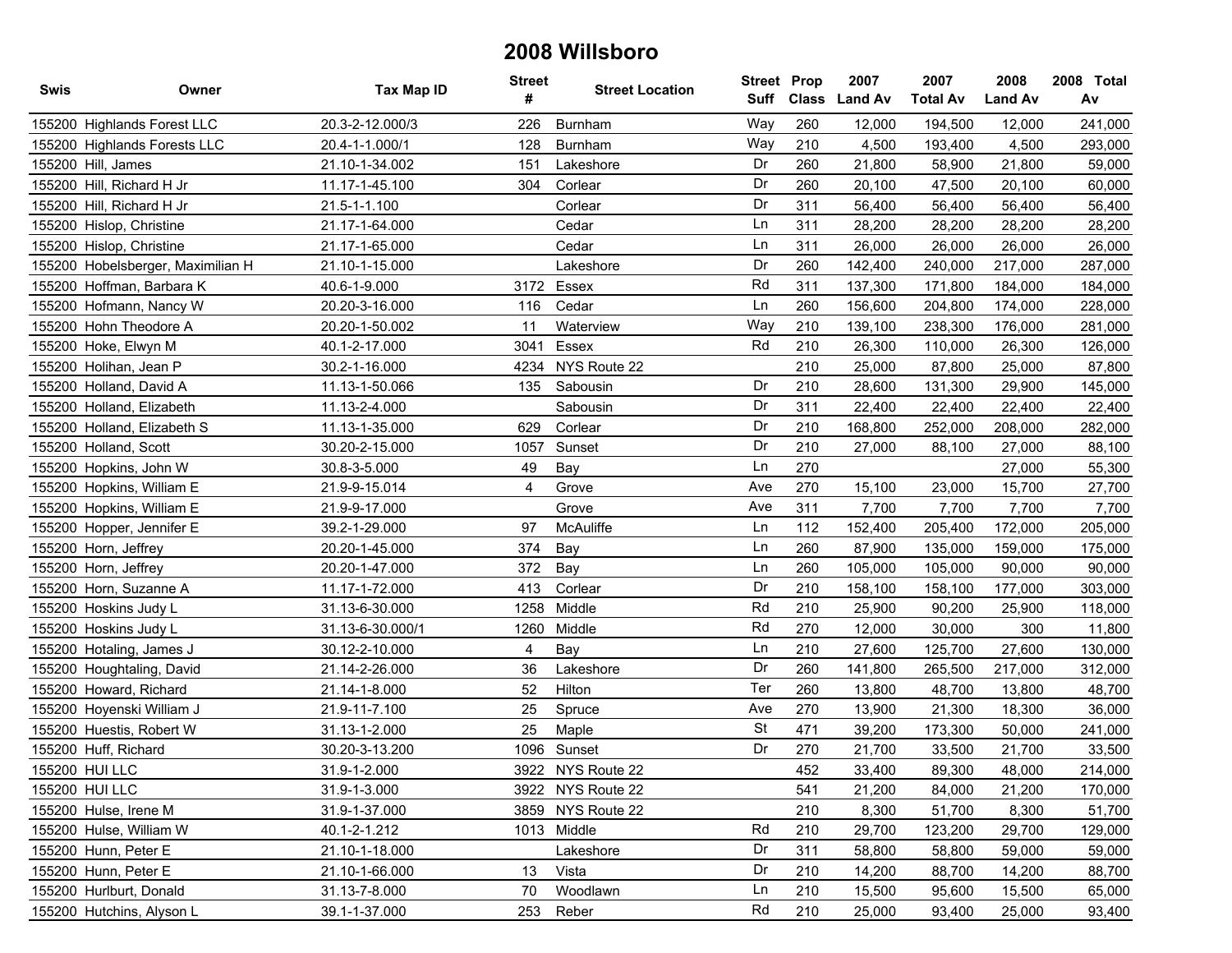| Swis | Owner                        | Tax Map ID     | <b>Street</b><br># | <b>Street Location</b> | <b>Street Prop</b><br>Suff |     | 2007<br>Class Land Av | 2007<br><b>Total Av</b> | 2008<br><b>Land Av</b> | 2008 Total<br>Av |
|------|------------------------------|----------------|--------------------|------------------------|----------------------------|-----|-----------------------|-------------------------|------------------------|------------------|
|      | 155200 Hutchins, Dawn C      | 31.13-1-24.000 | 883                | <b>Mountain View</b>   | Dr                         | 210 | 17,600                | 79,200                  | 17,600                 | 99,000           |
|      | 155200 Hutchins, Eric W      | 30.20-3-12.000 | 17                 | Lobdell                | Ln                         | 270 | 19,600                | 37,200                  | 19,600                 | 37,200           |
|      | 155200 Imbrogna, Valerie W   | 20.3-2-38.000  | 27                 | Carver                 | Ln                         | 210 | 26,400                | 123,300                 | 26,400                 | 124,000          |
|      | 155200 Imobersteg, Lisa O    | 21.9-2-2.100   | 111                | Corlear                | Dr                         | 260 | 151,900               | 161,900                 | 169,000                | 236,000          |
|      | 155200 Indian Bay Marina Inc | 21.5-1-29.000  | 239                | Corlear                | Dr                         | 260 | 137,500               | 165,500                 | 143,000                | 177,000          |
|      | 155200 Indian Bay Marina Inc | 21.5-1-30.000  | 237                | Corlear                | Dr                         | 570 | 140,800               | 201,500                 | 151,000                | 217,000          |
|      | 155200 Indian Bay Marina Inc | 21.5-1-71.110  |                    | Corlear                | Dr                         | 330 | 35,000                | 35,000                  | 35,000                 | 35,000           |
|      | 155200 Irvine, Patricia H    | 30.20-2-14.200 | 1091               | Sunset                 | Dr                         | 210 | 28,200                | 132,800                 | 28,200                 | 132,800          |
|      | 155200 Ives, Faye            | 30.20-3-6.000  |                    | 1156 Sunset            | Dr                         | 210 | 23,700                | 64,100                  | 23,700                 | 73,000           |
|      | 155200 Jacob, James W        | 21.10-1-21.100 |                    | Lakeshore              | Dr                         | 311 | 1,100                 | 1,100                   | 1,100                  | 1,100            |
|      | 155200 Jacob, James W        | 21.10-1-45.000 | 31                 | Club                   | Dr                         | 260 | 15,100                | 66,100                  | 15,100                 | 66,100           |
|      | 155200 Jacques, Chasity L    | 31.9-1-44.100  |                    | 3909 NYS Route 22      |                            | 210 | 21,100                | 65,600                  | 21,100                 | 65,600           |
|      | 155200 Jacques, Dorothy S    | 31.17-3-36.000 | 1152               | Middle                 | Rd                         | 210 | 15,900                | 121,000                 | 15,900                 | 106,000          |
|      | 155200 Jacques, Elizabeth    | 39.2-1-21.100  | 892                | Sunset                 | Dr                         | 270 | 25,600                | 44,100                  | 25,600                 | 44,100           |
|      | 155200 Jacques, Joyce        | 30.12-2-36.000 | 32                 | Dock And Coal          | Ln                         | 210 | 4,100                 | 59,300                  | 4,100                  | 59,000           |
|      | 155200 Jacques, Nathan J     | 30.12-2-16.000 | 3978               | NYS Route 22           |                            | 210 | 23,700                | 103,800                 | 23,700                 | 103,800          |
|      | 155200 Jacques, Peter A      | 30.20-1-5.200  | 531                | <b>Mountain View</b>   | Dr                         | 240 | 54,800                | 154,800                 | 54,800                 | 154,800          |
|      | 155200 Jacques, Timothy      | 31.17-4-4.000  | 84                 | Woodlawn               | Ln                         | 210 |                       |                         | 23,700                 | 186,000          |
|      | 155200 James, Kenda C        | 31.13-5-12.000 | 1283               | Middle                 | Rd                         | 210 | 42,100                | 141,200                 | 43,000                 | 149,000          |
|      | 155200 Jaquish, Dirk         | 31.17-3-20.500 |                    | Middle                 | Rd                         | 311 | 17,100                | 17,100                  | 17,100                 | 17,100           |
|      | 155200 Jaquish, Dirk A       | 21.13-2-23.200 | 28                 | Hilton                 | Ter                        | 210 | 21,700                | 90,000                  | 21,700                 | 108,000          |
|      | 155200 Jaquish, Dirk A       | 21.13-2-25.000 |                    | Hilton                 | Ter                        | 311 | 3,000                 | 3,000                   | 3,000                  | 3,000            |
|      | 155200 Jaquish, Jason D      | 31.13-6-27.000 | 3                  | Woodlawn               | Ln                         | 210 | 15,500                | 43,400                  | 15,500                 | 43,400           |
|      | 155200 Jaquish, Lawrence L   | 31.9-1-14.000  | 46                 | River                  | Ln                         | 210 | 21,700                | 61,600                  | 21,700                 | 55,000           |
|      | 155200 Jaquish, Rodger       | 30.12-2-5.000  | 23                 | Bay                    | Ln                         | 210 | 19,600                | 59,200                  | 19,600                 | 59,200           |
|      | 155200 Jaquish, Rodger L     | 30.12-2-2.000  | 16                 | Wickes                 | Way                        | 210 | 27,000                | 69,000                  | 27,000                 | 69,000           |
|      | 155200 Jaquish, Vaughan      | 31.17-3-20.200 | 1232               | Middle                 | Rd                         | 220 | 26,300                | 58,000                  | 26,300                 | 68,000           |
|      | 155200 Jarvis, Lori A        | 39.3-2-4.000   | 220                | Reber                  | Rd                         | 210 | 25,600                | 74,900                  | 25,600                 | 89,000           |
|      | 155200 Jerdo, John           | 30.20-3-8.000  | 1146               | Sunset                 | Dr                         | 210 | 25,800                | 74,500                  | 25,800                 | 74,500           |
|      | 155200 Jerdo, Raymond        | 39.1-1-34.000  | 283                | Reber                  | Rd                         | 210 | 25,000                | 106,500                 | 25,000                 | 111,000          |
|      | 155200 Johnson, Leon P       | 21.13-1-22.200 | 31                 | Boat Launch            | Ln                         | 210 | 35,900                | 76,600                  | 39,300                 | 79,000           |
|      | 155200 Johnson, Oliver       | 21.9-13-18.000 | 4                  | Club                   | Dr                         | 260 | 15,700                | 54,600                  | 16,600                 | 53,000           |
|      | 155200 Johnson, Oliver       | 21.9-13-19.000 |                    | Club                   | Dr                         | 311 | 1,100                 | 1,100                   | 1.100                  | 1,100            |
|      | 155200 Johnson, Oliver       | 21.9-13-20.200 |                    | Club                   | Dr                         | 311 | 700                   | 700                     | 700                    | 700              |
|      | 155200 Johnson, Oliver F     | 21.9-13-20.100 |                    | Club                   | Dr                         | 311 | 13,800                | 13,800                  | 13,800                 | 13,800           |
|      | 155200 Johnson, Oliver F     | 21.10-1-56.000 |                    | Club                   | Dr                         | 311 | 21,600                | 21,600                  | 21,600                 | 21,600           |
|      | 155200 Johnson, Scott C      | 20.3-2-15.200  | 4525               | NYS Route 22           |                            | 417 | 277,400               | 335,300                 | 277,000                | 546,900          |
|      | 155200 Jones, Douglas R      | 20.20-1-22.000 | 418                | Bay                    | Ln                         | 260 | 92,400                | 118,700                 | 93,000                 | 121,000          |
|      | 155200 Jones, Douglas R      | 20.20-1-23.000 | 416                | Bay                    | Ln                         | 260 | 85,300                | 131,700                 | 87,000                 | 134,000          |
|      | 155200 Jones, Gary W         | 21.13-1-1.120  | 3                  | Ledge                  | Ln                         | 210 | 179,100               | 303,700                 | 275,000                | 517,000          |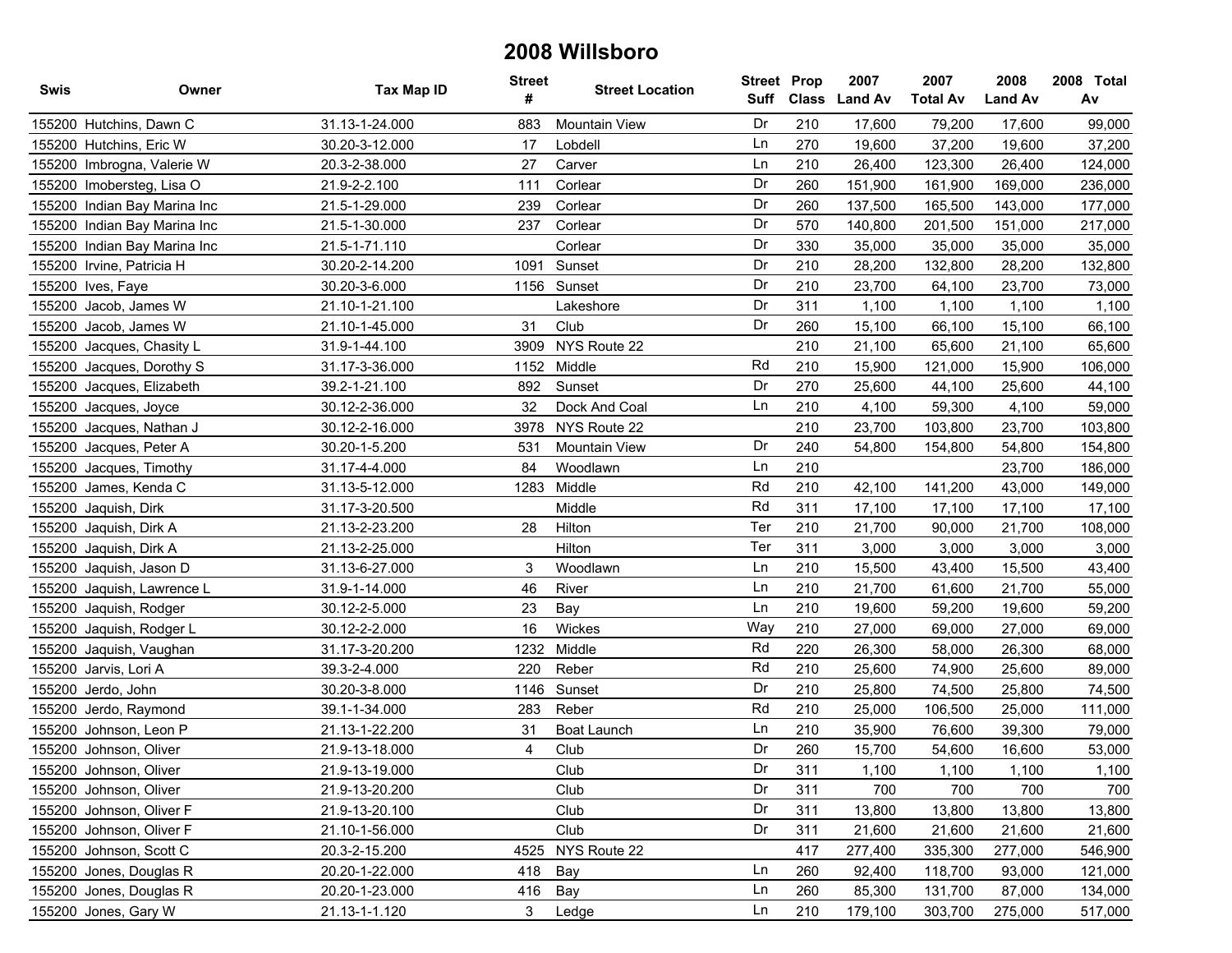| Swis | Owner                        | Tax Map ID     | <b>Street</b><br># | <b>Street Location</b> | <b>Street Prop</b> |     | 2007<br>Suff Class Land Av | 2007<br><b>Total Av</b> | 2008<br><b>Land Av</b> | 2008 Total<br>Av |
|------|------------------------------|----------------|--------------------|------------------------|--------------------|-----|----------------------------|-------------------------|------------------------|------------------|
|      | 155200 Jones, Kirk           | 31.9-3-3.000   | 44                 | Gilliland              | Ln                 | 210 | 23,700                     | 67,400                  | 23,700                 | 67,400           |
|      | 155200 Joos, Edward          | 21.5-1-48.000  | 143                | Corlear                | Dr                 | 210 | 131,700                    | 238,000                 | 195,000                | 303,000          |
|      | 155200 Joslyn, Jason D       | 31.13-3-12.001 | 1233               | Sunset                 | Dr                 | 210 | 25,800                     | 84,100                  | 25,800                 | 91,000           |
|      | 155200 Joslyn, Jerry         | 11.17-1-53.000 | 333                | Corlear                | Dr                 | 260 | 126,800                    | 221,700                 | 176,000                | 245,000          |
|      | 155200 Joslyn, Jerry F       | 11.17-1-25.200 | 331                | Corlear                | Dr                 | 312 | 38,700                     | 38,700                  | 20,400                 | 35,500           |
|      | 155200 JW Realty             | 21.17-1-39.000 | 314                | Point                  | Rd                 | 210 | 672,800                    | 838,900                 | 715,000                | 1,036,000        |
|      | 155200 Kain, Christine       | 21.5-1-45.000  | 163                | Corlear                | Dr                 | 260 | 159,300                    | 233,900                 | 179,000                | 273,000          |
|      | 155200 Kain, George F Jr     | 21.13-2-16.000 |                    | Beach                  | Dr                 | 311 | 18,500                     | 18,500                  | 18,500                 | 18,500           |
|      | 155200 Kalma, Dennis         | 39.3-2-13.000  | 103                | Spear                  | Rd                 | 240 | 44,400                     | 154,500                 | 44,000                 | 155,000          |
|      | 155200 Kassner, Beverly L    | 11.17-1-7.000  | 88                 | Sabousin               | Dr                 | 260 | 127,000                    | 261,400                 | 183,000                | 311,000          |
|      | 155200 Kassner, Beverly L    | 11.17-1-24.000 |                    | Sabousin               | Dr                 | 311 | 18,500                     | 18,500                  | 18,500                 | 18,500           |
|      | 155200 Keach, Jill           | 21.9-12-23.000 | 17                 | Elm                    | Ave                | 210 | 12,600                     | 45,200                  | 16,600                 | 53,000           |
|      | 155200 Keane, Edward         | 11.17-1-58.000 | 345                | Corlear                | Dr                 | 260 | 154,600                    | 182,800                 | 183,000                | 216,000          |
|      | 155200 Keating, Martha C     | 30.2-1-2.000   |                    | Beaver                 | Way                | 311 | 71,000                     | 71,000                  | 71,000                 | 71,000           |
|      | 155200 Kelley, Joseph W      | 21.17-1-1.000  | 116                | Cedar                  | Ln                 | 260 | 130,500                    | 206,600                 | 174,000                | 232,000          |
|      | 155200 Kellogg, Megan C      | 11.18-1-1.000  | 18                 | <b>Brothers</b>        | Way                | 260 | 116,200                    | 149,100                 | 125,000                | 165,000          |
|      | 155200 Kelly, Edward J       | 20.20-1-63.000 | 401                | Bay                    | Ln                 | 260 | 25,900                     | 97,000                  | 25,900                 | 97,000           |
|      | 155200 Kemp-Albert, Martha R | 21.13-3-2.001  | 490                | Point                  | Rd                 | 260 | 164,600                    | 220,600                 | 205,000                | 275,000          |
|      | 155200 Kennedy, Philip       | 21.13-2-87.200 |                    | Hilton                 | Ter                | 311 | 19,100                     | 19,100                  | 19,100                 | 19,100           |
|      | 155200 Kennedy, Philip J     | 21.14-1-11.000 |                    | Beach                  | Dr                 | 312 | 6,600                      | 18,500                  | 6,600                  | 18,500           |
|      | 155200 Kennedy, Philip J     | 21.14-1-13.000 | 68                 | Hilton                 | Ter                | 260 | 14,500                     | 77,200                  | 14,500                 | 87,000           |
|      | 155200 Kessler, Paul D       | 11.17-1-48.000 | 309                | Corlear                | Dr                 | 316 | 149,200                    | 285,600                 | 223,000                | 332,000          |
|      | 155200 Key, Ronald F         | 21.13-3-9.000  | 504                | Point                  | Rd                 | 260 | 139,500                    | 197,800                 | 162,000                | 220,000          |
|      | 155200 Kidwell, Faith M      | 21.13-2-64.001 | 20                 | Hilton                 | Ter                | 210 | 18,200                     | 88,200                  | 18,200                 | 94,000           |
|      | 155200 Kilburn, Susan J      | 11.13-1-39.000 | 657                | Corlear                | Dr                 | 260 | 224,500                    | 287,100                 | 273,000                | 365,000          |
|      | 155200 Kilmer, Charles R     | 21.9-2-24.100  |                    | Corlear                | Dr                 | 311 | 1,600                      | 1,600                   | 9,000                  | 9,000            |
|      | 155200 Kilmer, Charles R     | 21.9-2-24.200  | 13                 | Corlear                | Dr                 | 210 | 119,200                    | 324,500                 | 158,000                | 340,000          |
|      | 155200 Kilmer, Charles R     | 21.9-14-14.120 |                    | Corlear                | Dr                 | 311 | 20,500                     | 20,500                  | 20,500                 | 20,500           |
|      | 155200 King, Alan            | 30.3-1-30.000  |                    | Reber                  | Rd                 | 311 | 35,600                     | 45,200                  | 40,000                 | 50,000           |
|      | 155200 King, Alan            | 30.12-2-23.120 |                    | 3965 NYS Route 22      |                    | 433 | 28,500                     | 28,500                  | 28,500                 | 31,000           |
|      | 155200 King, Alan J          | 30.12-2-23.200 |                    | NYS Route 22           |                    | 311 | 2,500                      | 2,500                   | 9,700                  | 9,700            |
|      | 155200 King, Alan J          | 31.9-1-49.000  |                    | 3943 NYS Route 22      |                    | 210 | 14,100                     | 65,200                  | 14,100                 | 65,200           |
|      | 155200 King, Allen J         | 30.12-2-23.111 |                    | 3969 NYS Route 22      |                    | 433 | 37,000                     | 74,300                  | 50,000                 | 87,000           |
|      | 155200 King, Beth A          | 31.17-3-20.300 |                    | 1230 Middle            | Rd                 | 210 | 27,800                     | 85,100                  | 27,800                 | 91,000           |
|      | 155200 King, Brian           | 31.9-3-12.000  | 22                 | Mill                   | Ln                 | 210 | 8,300                      | 61,100                  | 8,300                  | 61,100           |
|      | 155200 King, Daniel          | 31.17-5-8.000  |                    | 1102 Middle            | Rd                 | 210 |                            |                         | 28,200                 | 92,000           |
|      | 155200 King, Dean E          | 31.13-2-18.000 | 890                | Mountain View          | Dr                 | 210 | 13,400                     | 71,800                  | 13,400                 | 67,000           |
|      | 155200 King, Frank           | 30.12-2-22.000 | 3961               | NYS Route 22           |                    | 270 | 13,900                     | 18,900                  | 13,900                 | 18,900           |
|      | 155200 King, Frank T         | 20.20-1-7.000  | 74                 | Tunnel                 | Ln                 | 280 | 111,900                    | 184,600                 | 149,000                | 206,000          |
|      | 155200 King, Gary            | 31.9-3-10.000  | 23                 | Mill                   | Ln                 | 220 | 11,400                     | 97,200                  | 11,400                 | 97,200           |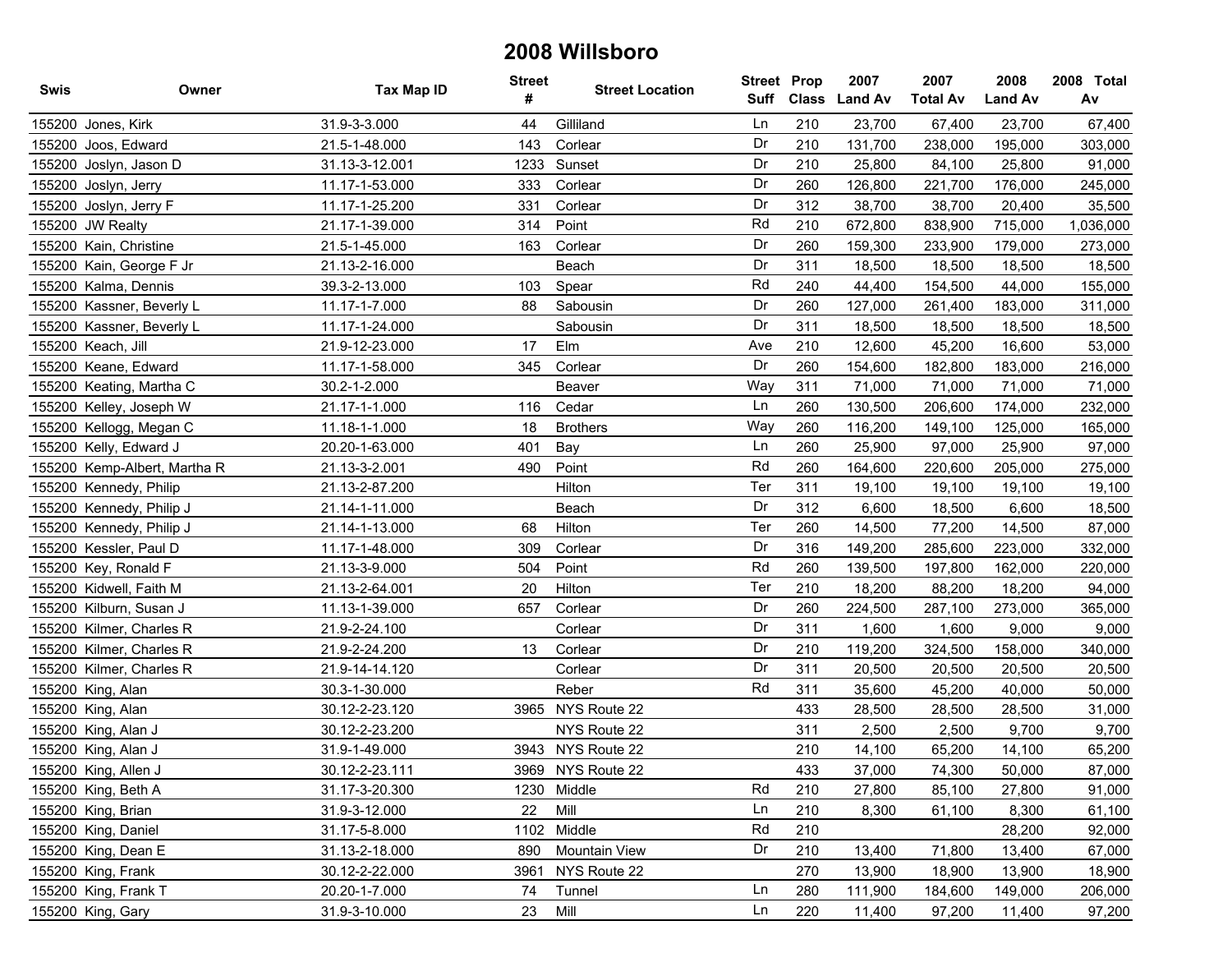| Swis | Owner                            | Tax Map ID     | <b>Street</b><br># | <b>Street Location</b> | Suff           | <b>Street Prop</b> | 2007<br>Class Land Av | 2007<br><b>Total Av</b> | 2008<br><b>Land Av</b> | 2008 Total<br>Av |
|------|----------------------------------|----------------|--------------------|------------------------|----------------|--------------------|-----------------------|-------------------------|------------------------|------------------|
|      | 155200 King, Gerald              | 21.13-2-63.000 | 44                 | Park                   | P <sub>1</sub> | 270                | 27,100                | 36,000                  | 30,600                 | 36,000           |
|      | 155200 King, John A              | 30.12-2-13.000 | 3988               | NYS Route 22           |                | 210                | 8,300                 | 96,000                  | 10,000                 | 117,000          |
|      | 155200 King, Kevin               | 31.13-2-22.000 | 886                | <b>Mountain View</b>   | Dr             | 210                | 25,900                | 104,200                 | 25,900                 | 110,000          |
|      | 155200 King, Robert              | 21.14-1-5.200  |                    | Hilton                 | Ter            | 311                | 3,000                 | 3,000                   | 3,000                  | 3,000            |
|      | 155200 King, Robert T            | 21.14-2-17.000 | 68                 | Lakeshore              | Dr             | 260                | 122,400               | 165,300                 | 124,000                | 179,000          |
|      | 155200 King, Sherry H            | 39.2-1-7.000   | 285                | <b>Mountain View</b>   | Dr             | 210                | 25,900                | 120,300                 | 25,900                 | 120,000          |
|      | 155200 King, Warren              | 31.17-3-1.112  | 27                 | <b>Burt</b>            | Way            | 270                | 26,500                | 47,500                  | 26,500                 | 45,000           |
|      | 155200 Kingson, Eric R           | 31.17-5-3.000  | 1136               | Middle                 | Rd             | 210                |                       |                         | 49,000                 | 120,000          |
|      | 155200 Kinley, James A           | 40.1-2-29.100  | 754                | Middle                 | Rd             | 210                | 25,000                | 123,500                 | 25,000                 | 143,000          |
|      | 155200 Kirkby, Theresa M         | 31.9-1-55.200  | $\overline{7}$     | Point                  | Rd             | 210                | 26,000                | 170,800                 | 26,000                 | 184,000          |
|      | 155200 Kister, Joseph F          | 21.5-1-9.000   | 277                | Corlear                | Dr             | 210                | 83,200                | 195,300                 | 105,000                | 202,000          |
|      | 155200 Kittel, James A           | 21.13-2-57.000 | 13                 | Ryan                   | Dr             | 260                | 19,800                | 88,800                  | 19,800                 | 138,000          |
|      | 155200 Kittel, Nancy E           | 21.13-2-12.092 |                    | Point                  | Rd             | 311                | 5,000                 | 5,000                   | 5,000                  | 5,000            |
|      | 155200 Klein, Andre              | 21.13-1-8.200  | 115                | Marina                 | Ln             | 210                | 43,100                | 175,000                 | 43,000                 | 260,000          |
|      | 155200 Klein, Robert             | 21.13-1-1.221  | 216                | Marina                 | Ln             | 210                | 456,400               | 691,500                 | 506,000                | 828,000          |
|      | 155200 Kline, Harriet D          | 30.4-1-8.000   |                    | Joe Rivers             | Ln             | 912                | 70,000                | 70,000                  | 70,000                 | 70,000           |
|      | 155200 Kline, Harriet D          | 30.4-1-9.000   |                    | Joe Rivers             | Ln             | 912                | 28,700                | 28,700                  | 28,700                 | 28,700           |
|      | 155200 Knaus, William A          | 40.6-1-2.000   | 3260               | Essex                  | Rd             | 260                | 139,200               | 241,900                 | 195,000                | 297,000          |
|      | 155200 Knickerbocker-Hill, Zoe M | 30.8-3-7.000   | 54                 | Bay                    | Ln             | 210                |                       |                         | 12,000                 | 119,000          |
|      | 155200 Knickerbocker, Mark M     | 21.9-4-3.000   | 8                  | Elm                    | Ave            | 270                | 15,800                | 24,200                  | 16,600                 | 26,400           |
|      | 155200 Knox, Bernice C           | 11.18-1-7.000  | 1036               | Point                  | Rd             | 260                | 124,900               | 169,700                 | 129,000                | 178,000          |
|      | 155200 Knox, Bernice C           | 11.18-1-8.000  | 1034               | Point                  | Rd             | 260                | 110,400               | 150,300                 | 110,000                | 152,000          |
|      | 155200 Koehne, Jean M            | 11.13-1-33.000 | 617                | Corlear                | Dr             | 260                | 147,500               | 227,100                 | 162,000                | 254,000          |
|      | 155200 Kopyc, Robert J           | 21.10-1-21.300 |                    | Lakeshore              | Dr             | 311                | 1,200                 | 1,200                   | 1,200                  | 1,200            |
|      | 155200 Kopyc, Robert J           | 21.10-1-30.291 | 36                 | Club                   | Dr             | 260                | 19,400                | 58,900                  | 18,500                 | 59,000           |
|      | 155200 Kowalski, Mildred J       | 11.13-1-41.000 | 144                | Sabousin               | Dr             | 260                | 226,400               | 286,900                 | 272,000                | 334,000          |
|      | 155200 Kowalski, Zenon M         | 21.9-4-10.000  | 34                 | Elm                    | Ave            | 270                | 12,300                | 35,200                  | 12,300                 | 35,200           |
|      | 155200 Krawiec, John A           | 20.20-3-2.000  | 170                | Cedar                  | Ln             | 260                | 165,800               | 206,900                 | 196,000                | 236,000          |
|      | 155200 Krotz, Charles            | 30.1-2-8.000   | 58                 | Beaver                 | Way            | 210                | 120,100               | 206,900                 | 87,000                 | 206,000          |
|      | 155200 Kucharek, Krzysztof       | 21.9-12-10.000 | 34                 | Spruce                 | Ave            | 270                | 15,900                | 24,100                  | 17,000                 | 24,000           |
|      | 155200 Kuhn, John H              | 11.17-1-76.000 | 425                | Corlear                | Dr             | 210                | 156,600               | 234,100                 | 174,000                | 272,000          |
|      | 155200 Kunz, Curtis E            | 11.13-1-14.000 | 535                | Corlear                | Dr             | 210                | 160,700               | 279,400                 | 236,000                | 327,000          |
|      | 155200 Kyrtatas, Anna            | 21.13-1-16.000 | 53                 | Boat Launch            | Ln             | 210                | 247,800               | 419,400                 | 293,000                | 500,000          |
|      | 155200 LaBarge, William P        | 11.13-1-55.000 | $2^{\circ}$        | Cayuga                 | PI             | 260                | 19,300                | 87,900                  | 19,300                 | 102,000          |
|      | 155200 Labbe, Nelson C           | 31.18-1-5.000  |                    | Essex                  | Rd             | 321                | 38,800                | 38,800                  | 38,800                 | 38,800           |
|      | 155200 LaBerge, Kathryn B        | 20.20-3-3.000  | 164                | Cedar                  | Ln             | 260                | 150,900               | 213,200                 | 164,000                | 227,000          |
|      | 155200 Lacey, Bruce              | 31.9-1-8.000   |                    | Farrell                | Rd             | 311                | 13,400                | 13,400                  | 13,400                 | 13,400           |
|      | 155200 Lacey, Bruce              | 31.9-1-9.000   | 60                 | Farrell                | Rd             | 210                | 13,400                | 89,000                  | 13,400                 | 89,000           |
|      | 155200 Lacey, Candace M          | 30.20-3-11.000 | 11                 | Lobdell                | Ln             | 210                | 24,800                | 136,800                 | 24,800                 | 136,800          |
|      | 155200 Lacy, Allen               | 21.13-2-29.000 |                    | Lakeshore              | Dr             | 311                | 3,100                 | 3,100                   | 3,100                  | 3,100            |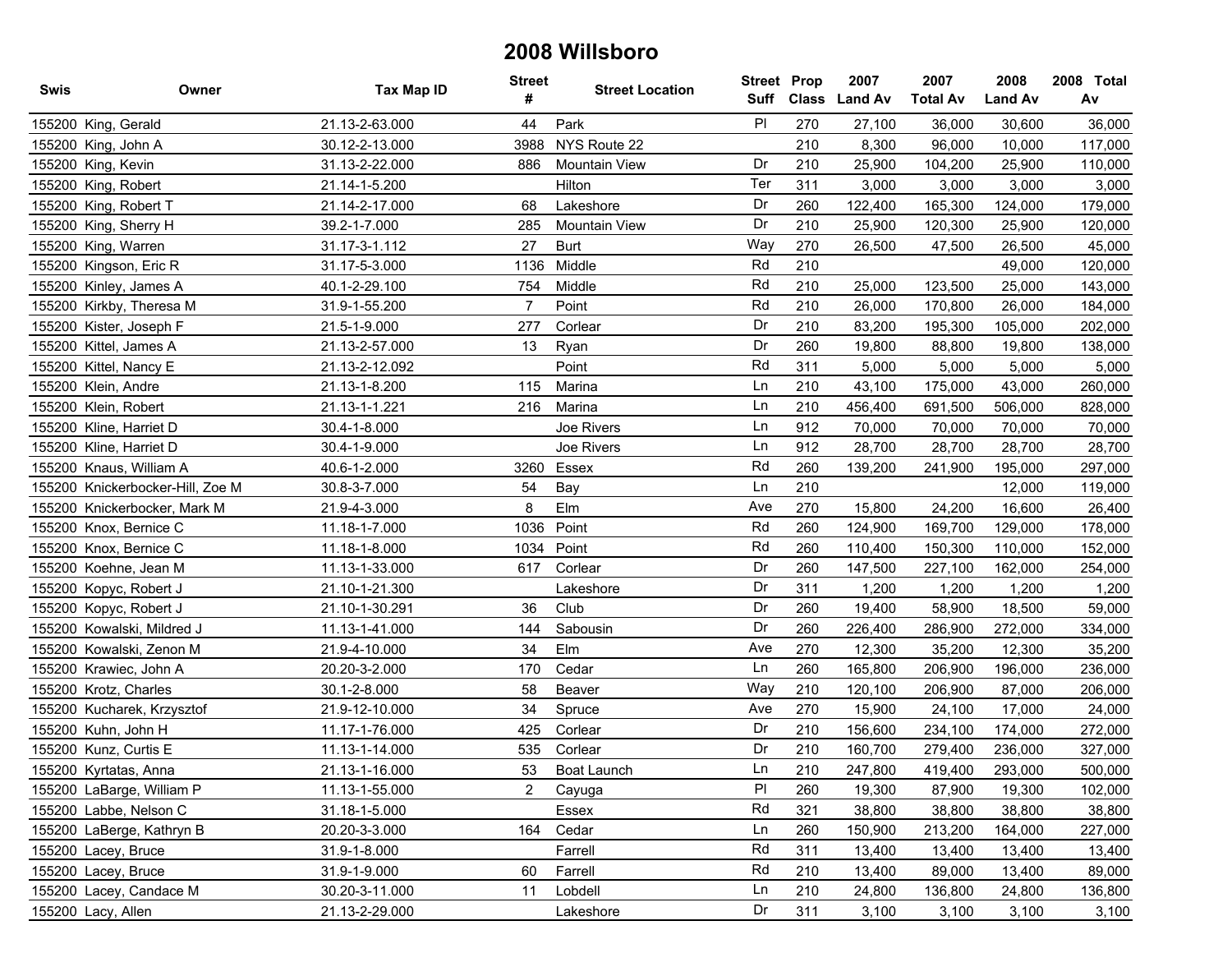| <b>Swis</b> | Owner                         | <b>Tax Map ID</b> | <b>Street</b><br># | <b>Street Location</b> | <b>Street Prop</b><br>Suff |     | 2007<br>Class Land Av | 2007<br><b>Total Av</b> | 2008<br><b>Land Av</b> | 2008 Total<br>Av |
|-------------|-------------------------------|-------------------|--------------------|------------------------|----------------------------|-----|-----------------------|-------------------------|------------------------|------------------|
|             | 155200 Lacy, Allen J          | 21.13-2-30.000    |                    | Lakeshore              | Dr                         | 311 | 3,300                 | 3,300                   | 3,300                  | 3,300            |
|             | 155200 Lacy, Allen J          | 21.13-2-31.000    |                    | Lakeshore              | Dr                         | 311 | 3,100                 | 3,100                   | 3,100                  | 3,100            |
|             | 155200 LaFerriere, Robert     | 21.9-4-1.000      | 4                  | Elm                    | Ave                        | 270 | 16,000                | 23,900                  | 16,600                 | 26,000           |
|             | 155200 LaFountain, Shawn      | 20.2-2-4.000      |                    | NYS Route 22           |                            | 323 | 18,500                | 18,500                  | 20,800                 | 20,800           |
|             | 155200 Lake View Cemetery     | 40.6-1-13.000     |                    | 3142 Essex             | Rd                         | 695 | 17,400                | 23,300                  | 17,400                 | 23,300           |
|             | 155200 LaMountain, Reginald J | 31.13-3-26.000    | 1277               | Sunset                 | Dr                         | 210 | 13,400                | 45,600                  | 13,400                 | 45,600           |
|             | 155200 Lane Construction      | 31.13-4-9.000     |                    | Main                   | <b>St</b>                  | 322 | 73,400                | 73,400                  | 82,000                 | 82,000           |
|             | 155200 Lane Kathryn M         | 20.20-1-48.148    |                    | Bay                    | Ln                         | 311 | 55,000                | 55,000                  | 89,000                 | 89,000           |
|             | 155200 Lange, Jonathan T      | 21.14-2-7.000     | 106                | Lakeshore              | Dr                         | 260 | 159,600               | 214,400                 | 180,000                | 235,000          |
|             | 155200 Langworthy, Henry J    | 20.3-2-33.000     | 17                 | Helm                   | Way                        | 210 | 90,500                | 286,500                 | 248,000                | 354,000          |
|             | 155200 Lansing, Dwight H      | 30.1-1-7.000      | 1265               | Reber                  | Rd                         | 260 | 198,200               | 255,200                 | 320,000                | 355,000          |
|             | 155200 LaPine, Charlotte      | 31.9-3-11.000     | 26                 | Mill                   | Ln                         | 270 | 11,400                | 26,700                  | 11,400                 | 20,000           |
|             | 155200 LaPine, Claire         | 31.13-11-3.000    | 3560               | Essex                  | Rd                         | 210 | 15,500                | 39,900                  | 15,500                 | 50,000           |
|             | 155200 LaPine, Ginger         | 31.13-4-20.000    | 3650               | Essex                  | Rd                         | 210 | 26,100                | 80,400                  | 26,100                 | 80,400           |
|             | 155200 LaPine, Jerry L        | 39.4-2-2.200      | 275                | Sanders                | Rd                         | 210 | 32,600                | 110,000                 | 32,600                 | 123,000          |
|             | 155200 LaPlante, George L Jr  | 21.10-1-52.000    | 71                 | Hilton                 | Ter                        | 260 | 20,200                | 58,200                  | 20,200                 | 58,200           |
|             | 155200 LaPoint, Cynthia G     | 30.20-3-2.000     | 1172               | Sunset                 | Dr                         | 210 | 25,800                | 83,700                  | 25,800                 | 99,000           |
|             | 155200 LaRock, Denice         | 21.9-11-7.200     |                    | <b>Birch</b>           | Ave                        | 311 | 7,500                 | 7,500                   | 7,500                  | 7,500            |
|             | 155200 LaRoe, William P       | 21.14-2-8.000     | 104                | Lakeshore              | Dr                         | 260 | 158,100               | 208,400                 | 176,000                | 216,000          |
|             | 155200 Lashway, Beverly J     | 31.13-5-3.002     | 1224               | Sunset                 | Dr                         | 210 | 30,500                | 96,800                  | 30,500                 | 123,000          |
|             | 155200 Lasko, Nancy           | 21.14-1-25.000    | 91                 | Lakeshore              | Dr                         | 260 | 14,100                | 56,800                  | 14,100                 | 56,800           |
|             | 155200 Latford, James N       | 30.12-2-8.000     | 4016               | NYS Route 22           |                            | 210 | 19,600                | 86,000                  | 19,600                 | 98,000           |
|             | 155200 LaVarnway, Rodney L    | 30.12-2-19.000    |                    | 3962 NYS Route 22      |                            | 240 | 94,600                | 187,500                 | 103,000                | 192,000          |
|             | 155200 Lawrence Willis H      | 21.17-1-21.000    | 345                | Farrell                | Rd                         | 260 | 6,500                 | 6,500                   | 6,500                  | 6,600            |
|             | 155200 Lawrence, Elizabeth G  | 21.9-12-5.000     | 16                 | Spruce                 | Ave                        | 270 | 15,800                | 21,100                  | 15,800                 | 21,100           |
|             | 155200 Lawrence, John         | 21.17-1-23.000    |                    | Farrell                | Rd                         | 311 | 3,000                 | 3,000                   | 3,000                  | 3,000            |
|             | 155200 Lawrence, Philip       | 31.13-6-16.000    | 3605               | Essex                  | Rd                         | 210 | 26,000                | 103,600                 | 26,000                 | 77,000           |
|             | 155200 Lawrence, Willis H     | 21.17-1-20.022    | 345                | Farrell                | Rd                         | 260 | 161,000               | 199,600                 | 184,000                | 222,000          |
|             | 155200 Lawrence, Willis H     | 30.2-1-27.100     | 4337               | NYS Route 22           |                            | 312 | 196,000               | 201,400                 | 196,000                | 201,400          |
|             | 155200 Lease John III         | 31.9-1-5.000      | 33                 | Farrell                | Rd                         | 210 | 2,900                 | 64,200                  | 2,900                  | 64,200           |
|             | 155200 Lease John III         | 31.13-1-20.200    | 901                | <b>Mountain View</b>   | Dr                         | 210 | 9,500                 | 78,800                  | 10,000                 | 103,000          |
|             | 155200 Lease, John            | 30.12-1-8.000     | 296                | Fish And Game          | Dr                         | 210 | 15,500                | 72,000                  | 15,500                 | 72,000           |
|             | 155200 Lease, John            | 30.12-2-17.000    |                    | 3972 NYS Route 22      |                            | 220 | 26,200                | 134,900                 | 26,200                 | 135,000          |
|             | 155200 Lease, John            | 31.9-3-9.000      |                    | NYS Route 22           |                            | 311 | 30,600                | 30,600                  | 47,000                 | 47,000           |
|             | 155200 Lease, John            | 31.13-1-20.100    |                    | Mountain View          | Dr                         | 311 | 12,800                | 12,800                  | 12,800                 | 12,800           |
|             | 155200 Lease, John            | 31.13-4-35.000    |                    | 3738 Main              | St                         | 210 | 4,100                 | 20,000                  | 10,000                 | 26,000           |
|             | 155200 Lease, John            | 31.13-4-40.000    |                    | 3750 Main              | <b>St</b>                  | 210 | 11,400                | 82,200                  | 11,400                 | 85,000           |
|             | 155200 Lease, John            | 31.17-3-35.000    |                    | 1158 Middle            | Rd                         | 210 | 26,300                | 79,700                  | 26,300                 | 79,000           |
|             | 155200 Lease, John III        | 31.13-3-3.001     |                    | 1223 Sunset            | Dr                         | 220 | 25,800                | 115,800                 | 25,800                 | 143,000          |
|             | 155200 Lease, John J III      | 21.9-13-14.000    |                    | 679 Point              | Rd                         | 260 | 22,000                | 77,100                  | 22,000                 | 77,100           |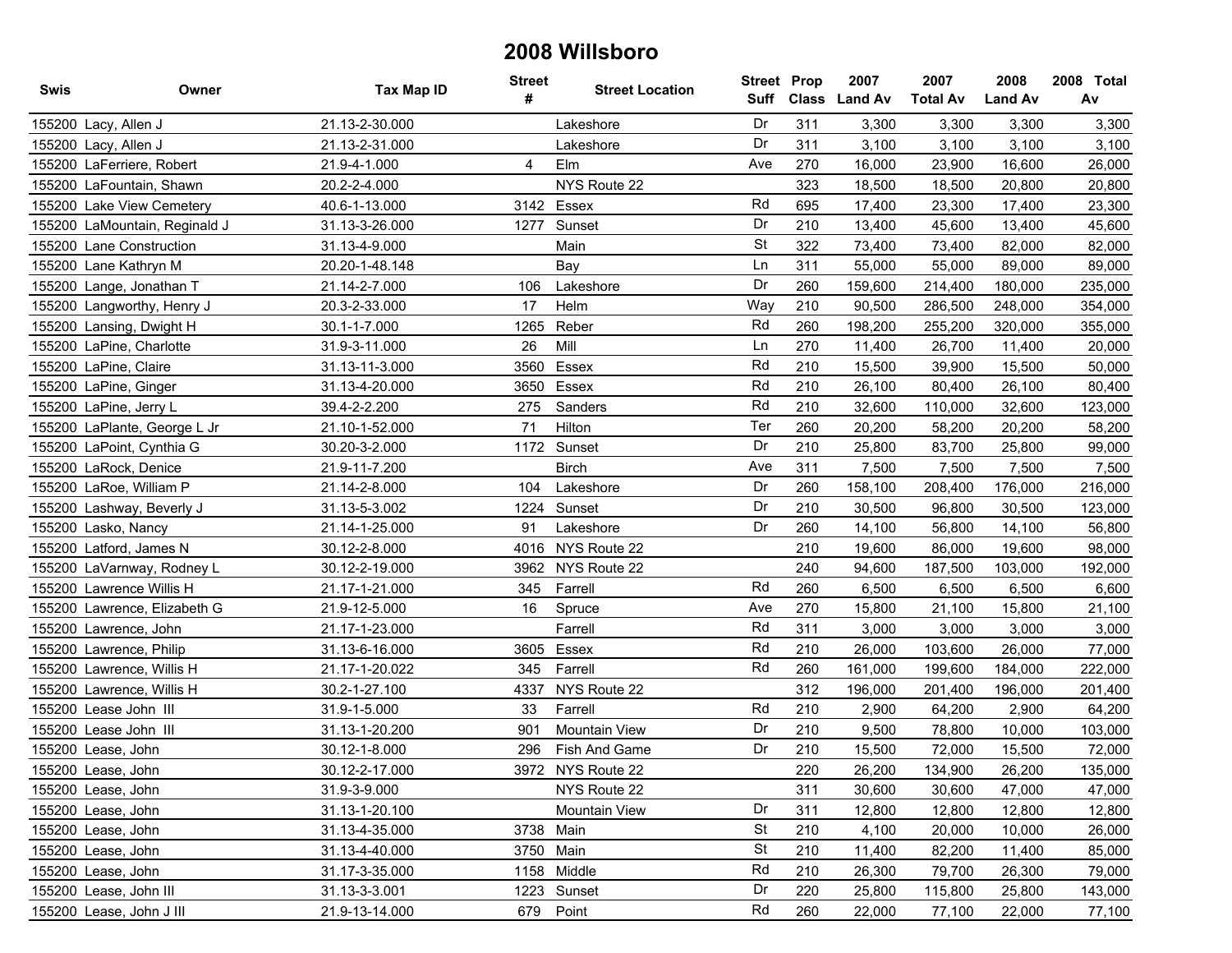| <b>Swis</b> | Owner                          | Tax Map ID             | <b>Street</b><br># | <b>Street Location</b> | <b>Street Prop</b> |     | 2007<br>Suff Class Land Av | 2007<br><b>Total Av</b> | 2008<br><b>Land Av</b> | 2008 Total<br>Av |
|-------------|--------------------------------|------------------------|--------------------|------------------------|--------------------|-----|----------------------------|-------------------------|------------------------|------------------|
|             | 155200 Lease, John J III       | 31.13-2-1.100          | 3796               | Main                   | <b>St</b>          | 411 | 10,500                     | 75,000                  | 20.500                 | 136,000          |
|             | 155200 LeClair, Bruce A        | 21.5-1-63.000          | 200                | Corlear                | Dr                 | 260 | 22,100                     | 82,600                  | 22,100                 | 83,000           |
|             | 155200 LeClerc, Raymond        | 21.9-11-19.001         | 11                 | Spruce                 | Ave                | 270 | 11,900                     | 17,800                  | 11,900                 | 17,800           |
|             | 155200 Ledden, John            | 11.13-1-43.000         | 136                | Sabousin               | Dr                 | 260 | 113,800                    | 208,900                 | 152,000                | 238,000          |
|             | 155200 Ledden, John M          | 11.13-1-5.001          |                    | Corlear                | Dr                 | 311 | 7,500                      | 7,500                   | 7,500                  | 7,500            |
|             | 155200 Lee, Brett A            | 31.18-1-13.200         |                    | 3425 Essex             | Rd                 | 210 | 27,600                     | 90,900                  | 27,600                 | 91,000           |
|             | 155200 Lee, David E            | 21.17-1-55.000         |                    | Lee                    | Way                | 210 | 20,500                     | 100,500                 | 28,600                 | 110,000          |
|             | 155200 Lee, Jimmy              | 39.3-2-9.200           | 204                | Spear                  | Rd                 | 314 | 15,000                     | 15,000                  | 15,000                 | 15,000           |
|             | 155200 Lee, Jimmy D            | 39.1-1-22.000          | 159                | Sunset                 | Dr                 | 210 | 25,600                     | 88,200                  | 25,600                 | 88,000           |
|             | 155200 Lee, John H             | 31.13-7-6.000          | 50                 | Woodlawn               | Ln                 | 210 | 15,500                     | 90,700                  | 15,500                 | 103,000          |
|             | 155200 Lee, Lawrence A         | 31.13-4-17.000         |                    | Essex                  | Rd                 | 311 | 15,500                     | 15,500                  | 15,500                 | 15,500           |
|             | 155200 Lee, Lawrence A         | 31.13-4-18.000         |                    | 3632 Essex             | Rd                 | 210 | 15,500                     | 100,500                 | 15,500                 | 139,000          |
|             | 155200 Lee, Marcie L           | 31.13-6-28.000         | 1244               | Middle                 | Rd                 | 210 | 27,000                     | 88,400                  | 27,000                 | 110,000          |
|             | 155200 Lee, Robert G           | 21.10-1-64.003         | 109                | Hilton                 | Ter                | 210 | 24,700                     | 169,000                 | 21,500                 | 180,000          |
|             | 155200 Lee, Robin P            | 30.20-1-3.200          | 668                | <b>Mountain View</b>   | Dr                 | 240 | 30,000                     | 101,400                 | 36,000                 | 125,000          |
|             | 155200 Lee, Timothy M          | 20.20-1-53.000         | 294                | Bay                    | Ln                 | 210 | 29,500                     | 62,400                  | 32,600                 | 88,000           |
|             | 155200 Leerkes, Brad A         | 40.1-2-12.000          | 854                | Middle                 | Rd                 | 210 | 32,000                     | 104,600                 | 32,000                 | 114,000          |
|             | 155200 LeFerriere, Bryant      | 31.9-1-50.000          |                    | 3933 NYS Route 22      |                    | 210 | 17,600                     | 78,300                  | 17,600                 | 78,300           |
|             | 155200 Leibeck, James          | 30.12-2-33.000         | 4005               | NYS Route 22           |                    | 210 | 21,700                     | 99,800                  | 21,700                 | 123,000          |
|             | 155200 Leitenberger, Debra L   | 31.13-4-25.000         | 3680               | Essex                  | Rd                 | 210 | 19,600                     | 53,700                  | 19,600                 | 53,700           |
|             | 155200 Leonessa, Jean C        | 20.20-1-46.000         | 3                  | Waterview              | Way                | 260 | 13,800                     | 42,600                  | 13,800                 | 42,600           |
|             | 155200 LePage, Robert W        | 21.13-2-3.100          |                    | Point                  | Rd                 | 314 | 300                        | 300                     | 300                    | 300              |
|             | 155200 LeRoy, Russell          | 21.17-1-36.200         | 58                 | Champine               | Way                | 260 | 304,000                    | 400,900                 | 346,000                | 457,000          |
|             | 155200 Leslie, Michael M       | 31.18-1-7.100          | 3414               | Essex                  | Rd                 | 210 | 52,500                     | 133,700                 | 52,000                 | 79,000           |
|             | 155200 Lesperance, Anthony J   | 31.18-1-11.000         | 92                 | Creative               | Way                | 210 | 29,500                     | 29,500                  | 48,000                 | 116,000          |
|             | 155200 Level 3 Communications  | 652.-9999-760.700/1881 |                    | Outside Plant          |                    | 836 | 0                          | 415,475                 | 0                      | 517,705          |
|             | 155200 Level 3 Communications  | 652.-9999-760.700/1882 |                    | Outside Plant          |                    | 836 | 0                          | 40,390                  | 0                      | 50,328           |
|             | 155200 Levy, Ann               | 21.17-1-2.000          | 114                | Cedar                  | Ln                 | 260 | 156,600                    | 200,700                 | 174,000                | 230,000          |
|             | 155200 Lewis, Lawrence A       | 21.5-1-24.000          | 249                | Corlear                | Dr                 | 260 | 95,500                     | 164,500                 | 121,000                | 168,000          |
|             | 155200 Lilly, Donald           | 21.9-1-1.000           | 82                 | Lilly                  | Ln                 | 260 | 236,000                    | 299,200                 | 180,000                | 271,000          |
|             | 155200 Lilly, Robert           | 21.9-7-1.100           |                    | Frisbie                | Rd                 | 322 | 94,900                     | 94,900                  | 94,900                 | 94,900           |
|             | 155200 Lilly, Robert F         | 21.9-14-14.130         |                    | Corlear                | Dr                 | 311 | 22,500                     | 22,500                  | 22,500                 | 22,500           |
|             | 155200 Lincoln-Spooner, Lori E | 31.17-3-10.000         |                    | 1188 Middle            | Rd                 | 270 | 15,500                     | 39.000                  | 15,500                 | 35,000           |
|             | 155200 Lincoln-Spooner, Lori E | 31.17-3-33.100         |                    | 1184 Middle            | Rd                 | 210 | 27,200                     | 86,600                  | 27,200                 | 100,000          |
|             | 155200 Lincoln, David R        | 31.17-3-33.200         |                    | Middle                 | Rd                 | 322 | 39,400                     | 39,400                  | 39,400                 | 39,400           |
|             | 155200 Lincoln, David R        | 31.17-3-34.100         |                    | 1164 Middle            | Rd                 | 322 | 35,400                     | 35,400                  | 35,400                 | 35,400           |
|             | 155200 Lincoln, David R        | 39.2-1-35.100          | 647                | Sunset                 | Dr                 | 210 | 80,600                     | 156,700                 | 90,000                 | 164,000          |
|             | 155200 Lincoln, June F         | 31.17-3-34.200         | 1168               | Middle                 | Rd                 | 210 | 26,200                     | 124,800                 | 26,200                 | 124,000          |
|             | 155200 Lindemann, Arhtur E Jr  | 21.10-1-11.100         | 726                | Point                  | Rd                 | 312 | 286,800                    | 301,900                 | 317,000                | 320,000          |
|             | 155200 Lindemann, Arthur E Jr  | 21.10-1-10.112         | 83                 | Ligonier               | Way                | 240 | 267,700                    | 550,000                 | 384,000                | 624,000          |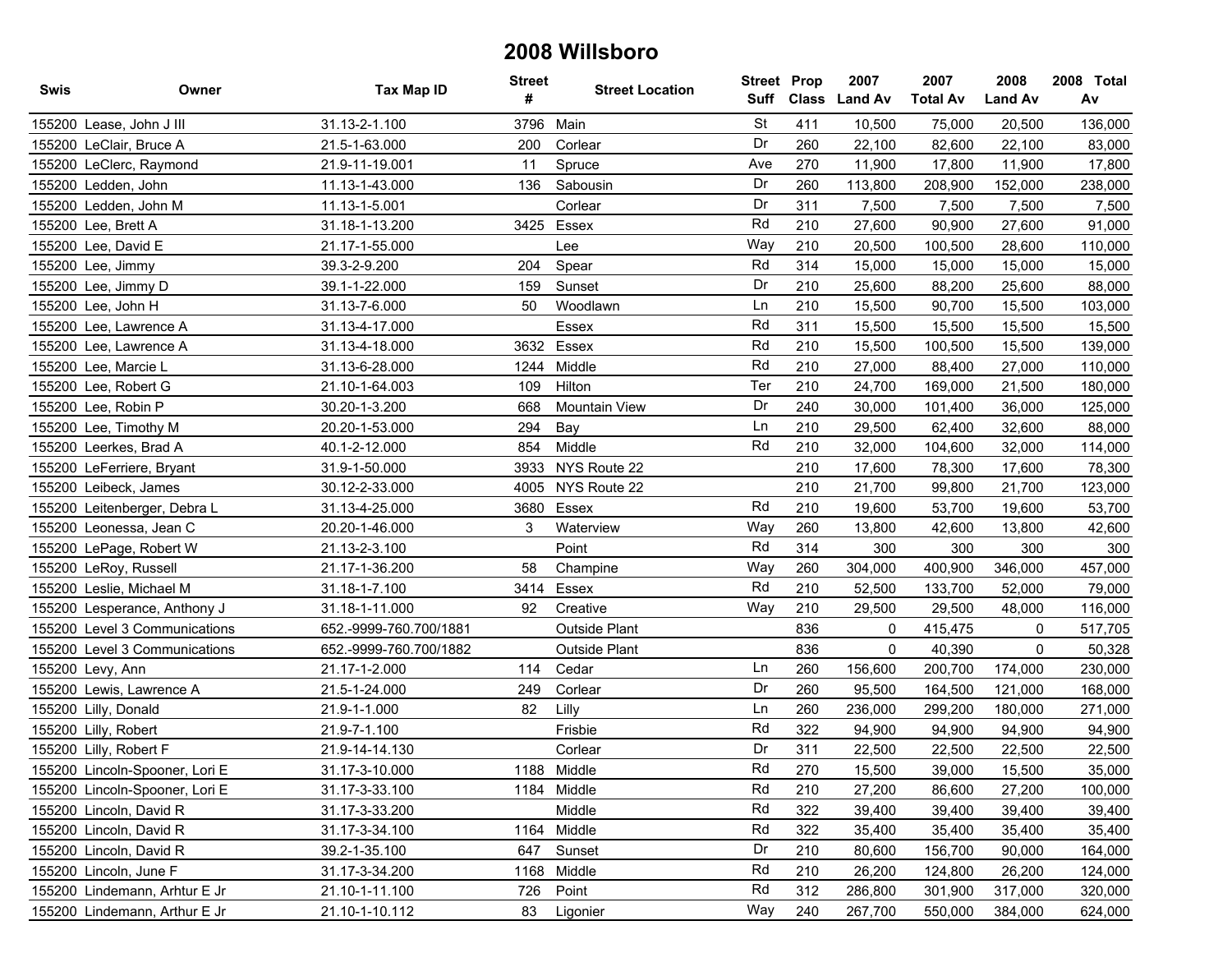| <b>Swis</b> | Owner                             | <b>Tax Map ID</b> | <b>Street</b><br># | <b>Street Location</b> | <b>Street Prop</b> | Suff Class | 2007<br><b>Land Av</b> | 2007<br><b>Total Av</b> | 2008<br><b>Land Av</b> | 2008 Total<br>Av |
|-------------|-----------------------------------|-------------------|--------------------|------------------------|--------------------|------------|------------------------|-------------------------|------------------------|------------------|
|             | 155200 Lindsay, Gary              | 31.9-1-39.000     | 3869               | NYS Route 22           |                    | 210        | 11,400                 | 68,400                  | 11,400                 | 68,400           |
|             | 155200 Lindsay, Gary R            | 30.20-3-15.200    | 1084               | Sunset                 | Dr                 | 210        | 13,600                 | 91,500                  | 13,600                 | 101,000          |
|             | 155200 Lindsay, Michael B         | 31.13-6-31.000    | 1266               | Middle                 | Rd                 | 210        | 22,500                 | 184,800                 | 22,500                 | 185,000          |
|             | 155200 Lindsay, Richard N         | 21.9-14-4.000     |                    | Corlear                | Dr                 | 311        | 11,200                 | 11,200                  | 11,200                 | 11,200           |
|             | 155200 Lindsay, Richard N         | 21.9-14-5.000     |                    | Corlear                | Dr                 | 311        | 8,900                  | 8,900                   | 8,900                  | 8,900            |
|             | 155200 Lindsay, Richard N         | 21.9-14-6.000     | 104                | Corlear                | Dr                 | 210        | 32,600                 | 148,900                 | 33,900                 | 198,000          |
|             | 155200 Lindsay, Shelley           | 20.3-2-15.111     | 4577               | NYS Route 22           |                    | 415        | 44,100                 | 44,100                  | 81,000                 | 100,000          |
|             | 155200 Lindsay, Steven            | 21.9-14-7.000     | 92                 | Corlear                | Dr                 | 210        | 31,600                 | 118,000                 | 32,100                 | 120,000          |
|             | 155200 Litchfield, Lyle           | 21.9-9-14.002     | 43                 | Pine                   | Ave                | 270        | 19,700                 | 28,900                  | 15,700                 | 31,600           |
|             | 155200 Little, Charles F Jr       | 11.17-2-8.000     | 432                | Corlear                | Dr                 | 210        | 23,700                 | 67,100                  | 23,800                 | 70,000           |
|             | 155200 Lloyd, William H Jr        | 21.5-1-51.000     | 131                | Corlear                | Dr                 | 260        | 155,000                | 229,400                 | 172,000                | 266,000          |
|             | 155200 Lloyd, William Jr          | 21.9-14-2.200     |                    | Corlear                | Dr                 | 311        | 19,100                 | 19,100                  | 19,100                 | 19,100           |
|             | 155200 Lloyd, William Sr          | 21.9-14-2.100     |                    | Corlear                | Dr                 | 311        | 19,100                 | 19,100                  | 19,100                 | 19,100           |
|             | 155200 Lobdell, Mildred           | 30.20-3-10.000    | 9                  | Lobdell                | Ln                 | 270        | 8,300                  | 14,100                  | 8,300                  | 14,100           |
|             | 155200 Lobdell, Rodney            | 31.13-2-23.000    | 880                | Mountain View          | Dr                 | 210        | 27,100                 | 118,100                 | 27,100                 | 146,000          |
|             | 155200 Lobdell, Spencer           | 20.3-2-10.000     | 4802               | NYS Route 22           |                    | 210        | 23,000                 | 95,100                  | 23,000                 | 96,000           |
|             | 155200 Lobdell, Spencer           | 31.17-3-1.121     | 38                 | <b>Burt</b>            | Way                | 270        | 23,100                 | 30,000                  | 23,100                 | 45,000           |
|             | 155200 Lobdell, Steven E          | 31.17-3-1.122     | 46                 | <b>Burt</b>            | Way                | 210        | 27,100                 | 116,900                 | 27,100                 | 116,000          |
|             | 155200 Long, Roger C              | 31.13-3-4.005     | 3759               | Main                   | <b>St</b>          | 485        | 29,800                 | 162,600                 | 34,700                 | 208,000          |
|             | 155200 Long, Roger C              | 31.13-3-6.200     |                    | Main                   | <b>St</b>          | 426        | 14,500                 | 14,500                  | 14,500                 | 14,500           |
|             | 155200 Longware, Herbert S        | 31.5-1-4.200      | 195                | Farrell                | Rd                 | 210        | 28,200                 | 218,400                 | 28,200                 | 240,000          |
|             | 155200 Lonsbury, Lois M           | 21.9-4-7.002      | 28                 | Elm                    | Ave                | 270        | 19,700                 | 27,100                  | 20,400                 | 27,100           |
|             | 155200 Lorch, Edward J Jr         | 20.3-2-24.000     | 4637               | NYS Route 22           |                    | 210        | 70,200                 | 168,200                 | 95,000                 | 170,000          |
|             | 155200 Lord, Peter J              | 21.10-1-46.000    |                    | Club                   | Dr                 | 311        | 12,400                 | 12,400                  | 12,400                 | 12,400           |
|             | 155200 Lucier, Donald M           | 11.17-2-7.000     | 436                | Corlear                | Dr                 | 210        | 22,500                 | 101,500                 | 22,500                 | 113,000          |
|             | 155200 Luhrs, Linda M             | 21.13-1-1.130     | 208                | Marina                 | Ln                 | 210        | 203,500                | 415,700                 | 257,000                | 550,000          |
|             | 155200 Lukens, Robert H           | 21.17-1-18.000    | 341                | Farrell                | Rd                 | 210        | 244,900                | 327,400                 | 291,000                | 381,000          |
|             | 155200 Lustig, Charles            | 31.13-4-29.000    | 3704               | Main                   | <b>St</b>          | 210        | 25,800                 | 95,900                  | 25,800                 | 95,900           |
|             | 155200 Lustig, Charles            | 31.13-5-16.000    | 1241               | Middle                 | Rd                 | 210        | 15,500                 | 70,300                  | 15,500                 | 70,300           |
|             | 155200 Lyles, Ruby P              | 21.9-9-14.120     | 38                 | Grove                  | Ave                | 270        | 16,900                 | 33,000                  | 16,900                 | 33,000           |
|             | 155200 Lyme Adk Timberlands I LLC | 30.1-1-2.000      |                    | Reber                  | Rd                 | 912        | 120,300                | 120,300                 | 120,300                | 120,300          |
|             | 155200 Lyme Adk Timberlands I LLC | 30.3-1-15.000     |                    | Reber                  | Rd                 | 912        | 61,600                 | 61,600                  | 61,600                 | 61,600           |
|             | 155200 Lyme Adk Timberlands I LLC | 30.3-1-16.000     |                    | Reber                  | Rd                 | 912        | 68,200                 | 68,200                  | 68,200                 | 68,200           |
|             | 155200 Lyme Adk Timberlands I LLC | 30.3-1-18.000     |                    | Reber                  | Rd                 | 912        | 64,800                 | 73,800                  | 64,800                 | 73,800           |
|             | 155200 Lyme Adk Timberlands I LLC | 30.3-1-19.000     |                    | Reber                  | Rd                 | 912        | 10,100                 | 10,100                  | 10,100                 | 10,100           |
|             | 155200 Lyme Adk Timberlands I LLC | 30.4-1-1.000      |                    | Joe Rivers             | Ln                 | 912        | 85,600                 | 85,600                  | 85,600                 | 85,600           |
|             | 155200 Lynde Memorial Cemetery    | 31.14-1-4.000     |                    | 3516 Essex             | Rd                 | 695        | 9,000                  | 10,200                  | 9,000                  | 10,200           |
|             | 155200 M Piette & Sons Inc        | 30.1-1-4.000      |                    | Reber                  | Rd                 | 321        | 80,000                 | 80,000                  | 107,000                | 107,000          |
|             | 155200 M Piette & Sons Inc        | 30.1-1-5.000      |                    | Reber                  | Rd                 | 322        | 31,800                 | 31,800                  | 33,000                 | 33,000           |
|             | 155200 MacCready, Esther A        | 30.2-1-4.000      | 115                | Beaver                 | Way                | 260        | 118,200                | 122,000                 | 118,000                | 122,000          |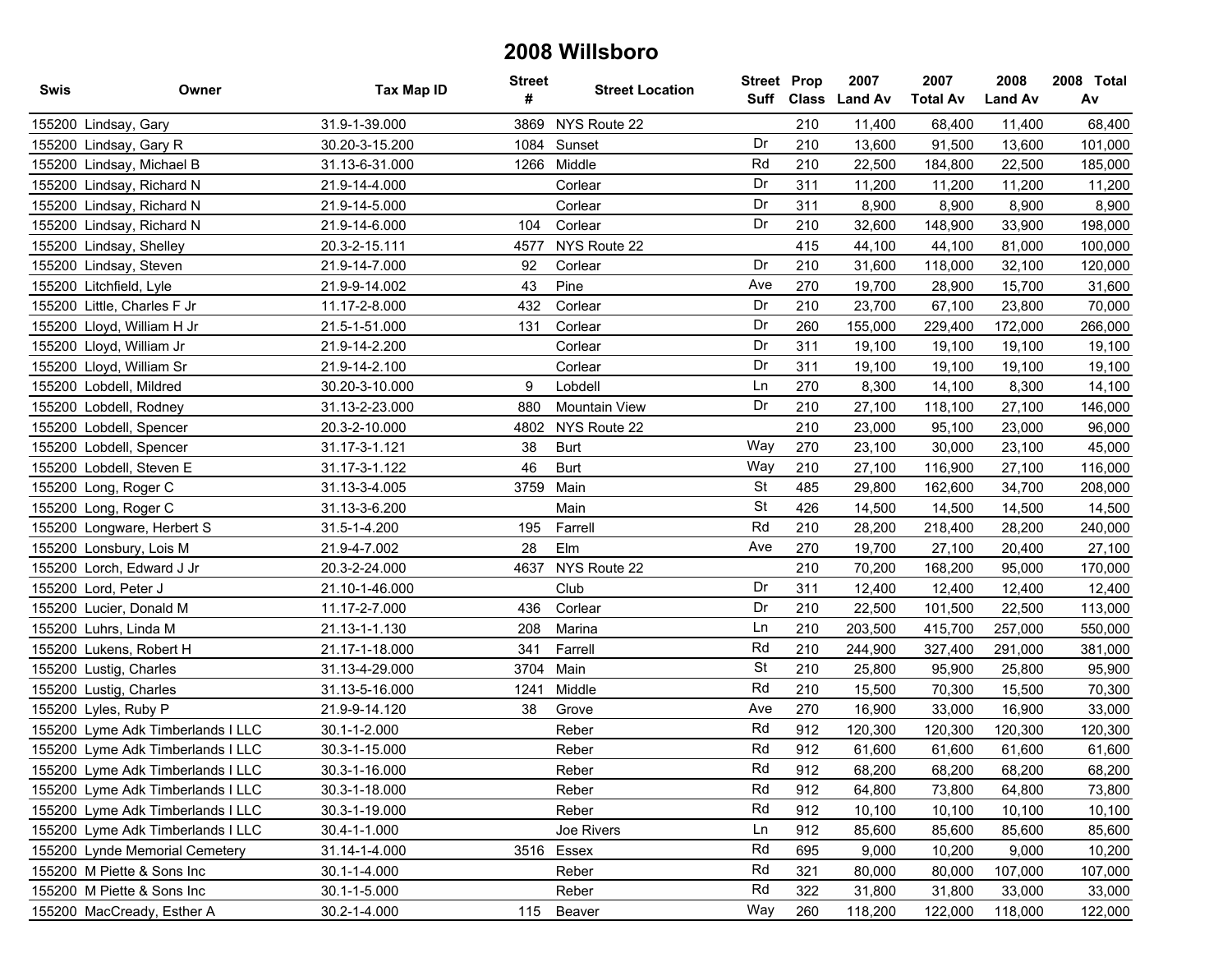| Swis | Owner                        | Tax Map ID     | <b>Street</b><br># | <b>Street Location</b> | <b>Street Prop</b><br>Suff |     | 2007<br>Class Land Av | 2007<br><b>Total Av</b> | 2008<br><b>Land Av</b> | 2008 Total<br>Av |
|------|------------------------------|----------------|--------------------|------------------------|----------------------------|-----|-----------------------|-------------------------|------------------------|------------------|
|      | 155200 MacDougal, Christel M | 31.17-3-19.000 | 1226               | Middle                 | Rd                         | 210 | 17,600                | 55,900                  | 17,600                 | 59,000           |
|      | 155200 MacDougal, Frederick  | 31.17-1-1.200  | 3559               | Essex                  | Rd                         | 210 | 27,000                | 75,200                  | 27,000                 | 94,000           |
|      | 155200 MacDougal, Gail       | 31.17-1-1.111  | 3547               | Essex                  | Rd                         | 240 | 38,700                | 74,300                  | 42,000                 | 99,800           |
|      | 155200 MacDougal, Maurice W  | 31.13-3-29.000 | 1257               | Sunset                 | Dr                         | 210 | 25,800                | 85,600                  | 25,800                 | 99,000           |
|      | 155200 MacDougal, Wanda B    | 21.13-2-3.200  | 642                | Point                  | Rd                         | 260 | 18,500                | 66,800                  | 18,500                 | 102,000          |
|      | 155200 MacDougal, William W  | 30.12-2-35.000 | 13                 | Dock And Coal          | Ln                         | 270 | 15,500                | 30,900                  | 15,500                 | 30,900           |
|      | 155200 MacDougall, Ronald A  | 30.16-1-10.000 | 1173               | Sunset                 | Dr                         | 210 | 25,800                | 86,000                  | 25,800                 | 108,000          |
|      | 155200 MacDougall, Ronald A  | 39.2-1-28.200  |                    | Coonrod                | Rd                         | 105 | 9,200                 | 9,200                   | 10,400                 | 10,400           |
|      | 155200 Mace, Christina       | 40.1-1-5.000   |                    | Coonrod                | Rd                         | 912 | 143,300               | 143,300                 | 143,300                | 143,300          |
|      | 155200 Maddaloni, Grace      | 21.9-9-19.000  | 20                 | Grove                  | Ave                        | 270 | 16,200                | 36,100                  | 15,700                 | 36,100           |
|      | 155200 Madison, Thomas       | 31.13-1-22.000 | 893                | <b>Mountain View</b>   | Dr                         | 210 | 19,600                | 89,600                  | 19,600                 | 101,000          |
|      | 155200 Mahoney, Neil J       | 20.20-1-74.000 | 434                | Bay                    | Ln                         | 260 | 22,600                | 135,400                 | 22,600                 | 135,400          |
|      | 155200 Maki, Melissa L       | 21.17-1-54.100 | 17                 | Cedar                  | Ln                         | 210 | 19,800                | 137,500                 | 30,700                 | 228,000          |
|      | 155200 Mallalieu, Kevin J    | 21.9-9-12.001  | 16                 | Grove                  | Ave                        | 270 | 15,300                | 36,300                  | 15,700                 | 39,500           |
|      | 155200 Mallalieu, Patricia   | 20.20-1-39.000 | 392                | Bay                    | Ln                         | 260 | 149,100               | 200,900                 | 162,000                | 214,000          |
|      | 155200 Maloney, Patrick      | 21.17-1-30.100 | 373                | Farrell                | Rd                         | 210 | 144,000               | 282,300                 | 164,000                | 265,000          |
|      | 155200 Maloney, Patrick      | 21.17-1-30.200 | 375                | Farrell                | Rd                         | 210 | 159,500               | 240,300                 | 177,000                | 248,000          |
|      | 155200 Mance, Steven J       | 30.1-2-1.002   | 28                 | Beaver                 | Way                        | 260 | 63,500                | 99,600                  | 63,000                 | 117,000          |
|      | 155200 Manning, Eira B       | 11.18-1-12.120 |                    | Point                  | Rd                         | 311 | 181,100               | 181,100                 | 215,000                | 215,000          |
|      | 155200 Manning, Eira B       | 21.5-1-4.001   | 989                | Point                  | Rd                         | 240 | 85,600                | 226,200                 | 96,000                 | 316,000          |
|      | 155200 Maratea, Anthony G    | 11.17-1-16.000 | 20                 | <b>Brothers</b>        | Way                        | 260 | 312,800               | 382,600                 | 352,000                | 445,000          |
|      | 155200 Marble, Thomas        | 21.9-13-1.000  |                    | Cyprus                 | Ave                        | 270 | 18,800                | 28,400                  | 18,800                 | 28,400           |
|      | 155200 Marble, Thomas        | 21.9-13-24.000 | 713                | Point                  | Rd                         | 270 | 19,000                | 32,200                  | 19,000                 | 32,200           |
|      | 155200 Marcianti, Paul W Jr  | 20.20-2-4.100  | 180                | Cedar                  | Ln                         | 210 | 72,000                | 324,500                 | 190,000                | 392,000          |
|      | 155200 Marcotte, Jeffrey     | 40.1-2-23.000  | 871                | Middle                 | Rd                         | 210 | 32,400                | 160,900                 | 32,400                 | 174,000          |
|      | 155200 Marcotte, Ralph       | 30.16-1-6.200  | 1187               | Sunset                 | Dr                         | 312 | 18,200                | 27,000                  | 18,200                 | 27,000           |
|      | 155200 Marcotte, Samuel      | 31.9-1-33.000  | 3837               | NYS Route 22           |                            | 210 | 16,500                | 90,000                  | 16,500                 | 95,000           |
|      | 155200 Marcotte, Samuel      | 31.13-4-21.002 |                    | Essex                  | Rd                         | 311 | 20,200                | 20,200                  | 20,200                 | 20,200           |
|      | 155200 Marcotte, Samuel J    | 31.9-3-17.000  |                    | NYS Route 22           |                            | 311 | 100                   | 100                     | 100                    | 100              |
|      | 155200 Marcotte, Scott A     | 21.13-1-2.420  | 29                 | Frisbee                | Rd                         | 240 | 32,300                | 32,300                  | 32,300                 | 171,000          |
|      | 155200 Marden, Harold E Jr   | 40.11-2-3.000  | 3036               | Essex                  | Rd                         | 260 | 300,000               | 364,000                 | 343,000                | 419,000          |
|      | 155200 Mark, John YT         | 21.9-12-17.000 | 37                 | Elm                    | Ave                        | 270 | 15,900                | 23,100                  | 15,900                 | 23,100           |
|      | 155200 Mark, William A Jr    | 21.9-2-3.000   | 103                | Corlear                | Dr                         | 260 | 297.800               | 413,300                 | 338,000                | 464,000          |
|      | 155200 Maroldo, Robert A Jr  | 31.10-1-4.000  | 88                 | Perrys Point           | Way                        | 260 | 148,500               | 224,000                 | 224,000                | 275,000          |
|      | 155200 Marschhausen, Rita C  | 39.4-2-2.112   | 181                | Sanders                | Rd                         | 240 | 41,000                | 125,100                 | 41,000                 | 125,000          |
|      | 155200 Marsh, James I III    | 40.6-1-5.000   |                    | 3222 Essex             | Rd                         | 260 | 372,800               | 480,500                 | 415,000                | 530,000          |
|      | 155200 Marsh, James I III    | 40.6-1-6.000   |                    | 3220 Essex             | Rd                         | 260 | 535,200               | 614,100                 | 577,000                | 684,000          |
|      | 155200 Marsha, Laura L       | 40.1-2-1.230   | 1025               | Middle                 | Rd                         | 210 | 29,000                | 142,600                 | 29,000                 | 158,000          |
|      | 155200 Marshall, Keith       | 39.1-1-15.000  | 144                | Mountain View          | Dr                         | 270 | 25,400                | 55,000                  | 25,400                 | 52,000           |
|      | 155200 Marshall, William     | 39.1-2-2.000   | 147                | Mountain View          | Dr                         | 433 | 38,600                | 113,000                 | 38,600                 | 113,000          |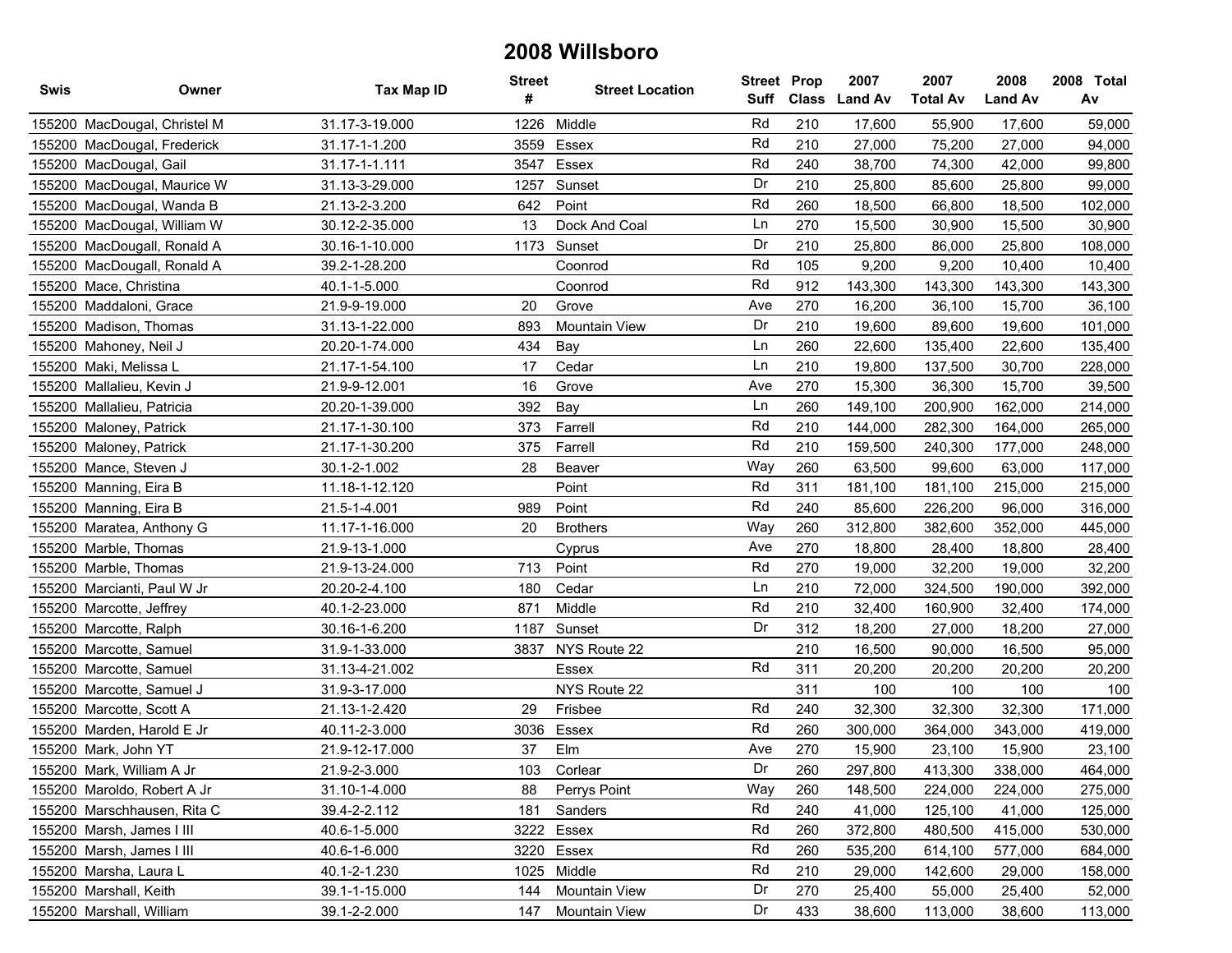| Swis | Owner                         | <b>Tax Map ID</b> | <b>Street</b><br># | <b>Street Location</b> | <b>Street Prop</b> |     | 2007<br>Suff Class Land Av | 2007<br><b>Total Av</b> | 2008<br><b>Land Av</b> | 2008 Total<br>Av |
|------|-------------------------------|-------------------|--------------------|------------------------|--------------------|-----|----------------------------|-------------------------|------------------------|------------------|
|      | 155200 Martin David           | 20.4-1-8.130      |                    | NYS Route 22           |                    | 322 | 28,500                     | 28,500                  | 35,000                 | 35,000           |
|      | 155200 Martin, Ardis R        | 21.13-2-86.000    | 15                 | Hilton                 | Ter                | 210 | 20,000                     | 107,700                 | 20,000                 | 107,700          |
|      | 155200 Martin, David          | 31.13-2-4.000     |                    | 3790 Main              | <b>St</b>          | 482 | 19,400                     | 121,800                 | 19,400                 | 132,000          |
|      | 155200 Martin, Hilda M        | 31.13-3-28.100    | 1267               | Sunset                 | Dr                 | 210 | 18,800                     | 112,000                 | 18,800                 | 112,000          |
|      | 155200 Martin, John           | 30.2-1-28.000     |                    | 1508 Reber             | Rd                 | 260 | 25,000                     | 53,600                  | 25,000                 | 53,600           |
|      | 155200 Martin, John J         | 31.17-3-43.000    |                    | 1139 Middle            | Rd                 | 210 | 27,200                     | 87,400                  | 27,200                 | 94,000           |
|      | 155200 Martin, Joseph V       | 30.20-3-19.112    |                    | Sunset                 | Dr                 | 311 | 3,300                      | 3,300                   | 3,300                  | 3,300            |
|      | 155200 Martin, Joseph V       | 30.20-3-19.120    |                    | 1018 Sunset            | Dr                 | 210 | 27,600                     | 114,000                 | 27,600                 | 148,000          |
|      | 155200 Martin, Lawrence P     | 30.20-2-7.000     |                    | 1135 Sunset            | Dr                 | 270 | 26,300                     | 31,100                  | 26,300                 | 31,100           |
|      | 155200 Martin, Llewelyn J Jr  | 39.1-1-7.000      |                    | Reber                  | Rd                 | 321 | 183,100                    | 183,100                 | 183,000                | 183,000          |
|      | 155200 Martin, Lucille M      | 21.9-10-14.100    | 5                  | <b>Birch</b>           | Ave                | 270 | 16,500                     | 39,600                  | 16,800                 | 39,000           |
|      | 155200 Martin, Nathan J       | 31.9-1-38.000     | 3863               | NYS Route 22           |                    | 210 | 11,400                     | 55,700                  | 11,400                 | 69,000           |
|      | 155200 Martin, Paul           | 39.4-2-3.000      | 272                | Sanders                | Rd                 | 311 | 13,700                     | 102,300                 | 39,000                 | 128,000          |
|      | 155200 Martin, Philip         | 21.5-1-12.000     | 271                | Corlear                | Dr                 | 260 | 117,600                    | 156,900                 | 121,000                | 168,000          |
|      | 155200 Martin, Philip         | 21.5-1-13.000     | 269                | Corlear                | Dr                 | 311 | 118,300                    | 118,300                 | 118,300                | 118,300          |
|      | 155200 Martin, Philip J       | 31.17-3-1.200     | 1200               | Sunset                 | Dr                 | 220 | 33,000                     | 113,900                 | 33,000                 | 125,000          |
|      | 155200 Martin, Victor         | 30.12-2-31.000    | 5                  | Depot                  | Ln                 | 210 | 11,400                     | 34,200                  | 11,400                 | 34,200           |
|      | 155200 Martineau, Susan B     | 40.11-2-4.000     | 3024               | Essex                  | Rd                 | 210 | 349,400                    | 452,400                 | 392,000                | 512,000          |
|      | 155200 Martineau, Wayne       | 31.13-2-17.000    | 894                | <b>Mountain View</b>   | Dr                 | 210 | 11,400                     | 58,500                  | 11,400                 | 61,000           |
|      | 155200 Mason, Arlene          | 39.1-1-10.000     | 435                | Reber                  | Rd                 | 210 | 15,000                     | 61,000                  | 21,000                 | 81,000           |
|      | 155200 Mason, Edward C        | 21.5-1-53.000     | 121                | Corlear                | Dr                 | 260 | 129,200                    | 190,100                 | 172,000                | 244,000          |
|      | 155200 Mason, Joann           | 11.17-1-19.000    | 49                 | Sabousin               | Dr                 | 210 | 29,100                     | 114,500                 | 30,900                 | 136,000          |
|      | 155200 Maverick Group LLC     | 31.9-1-1.200      | 3926               | NYS Route 22           |                    | 484 | 36,400                     | 82,700                  | 52,000                 | 124,000          |
|      | 155200 Mayer, William D       | 21.5-1-55.000     | 157                | Corlear                | Dr                 | 260 | 137,700                    | 182,300                 | 174,000                | 227,000          |
|      | 155200 McCarthy, Alice M      | 20.20-1-68.000    | 409                | Bay                    | Ln                 | 260 | 17,900                     | 56,700                  | 17,900                 | 56,700           |
|      | 155200 McCauliffe, Michael    | 30.12-2-11.000    | 4000               | NYS Route 22           |                    | 210 | 28,400                     | 151,700                 | 28,400                 | 169,000          |
|      | 155200 McCaw, Margaret        | 21.10-1-42.100    |                    | Hilton                 | Ter                | 311 | 9,400                      | 9,400                   | 9,400                  | 9,400            |
|      | 155200 McCaw, Thomas          | 21.10-1-41.000    |                    | Hilton                 | Ter                | 311 | 3,100                      | 3,100                   | 3,100                  | 3,100            |
|      | 155200 McCaw, Thomas          | 21.10-1-42.200    |                    | Hilton                 | Ter                | 311 | 2,500                      | 2,500                   | 2,500                  | 2,500            |
|      | 155200 McCaw, Thomas          | 21.10-1-59.200    | 108                | Hilton                 | Ter                | 210 | 20,500                     | 87,200                  | 20,500                 | 87,000           |
|      | 155200 McClay, William        | 31.13-1-19.000    | 5                  | Maple                  | <b>St</b>          | 210 | 26,400                     | 190,400                 | 27,000                 | 330,000          |
|      | 155200 McCorkell, Gary        | 21.9-12-26.002    | $\overline{7}$     | Elm                    | Ave                | 270 | 19,600                     | 43,400                  | 19,600                 | 43,400           |
|      | 155200 McCray, Carl           | 30.12-2-27.000    | 3983               | NYS Route 22           |                    | 210 | 8.300                      | 50,900                  | 8,300                  | 50,900           |
|      | 155200 McCray, Richard R      | 30.8-1-3.121      |                    | NYS Route 22           |                    | 322 | 15,000                     | 15,000                  | 31,000                 | 31,000           |
|      | 155200 McCray, Richard R      | 30.8-1-10.000     |                    | 4100 NYS Route 22      |                    | 210 | 21,000                     | 152,000                 | 21,000                 | 190,000          |
|      | 155200 McCutchan Michael E    | 40.1-1-1.100      | 127                | Coonrod                | Rd                 | 105 | 22,200                     | 22,200                  | 26,400                 | 26,400           |
|      | 155200 McGlinchy Family Trust | 21.17-1-4.000     |                    | Cedar                  | Ln                 | 911 | 124,300                    | 124,300                 | 136,000                | 136,000          |
|      | 155200 McGlinchy Trust        | 21.17-1-3.000     | 112                | Cedar                  | Ln                 | 260 | 130,500                    | 227,700                 | 174,000                | 271,000          |
|      | 155200 McGlinchy Trust        | 21.17-1-63.000    |                    | Cedar                  | Ln                 | 311 | 30,000                     | 30,000                  | 30,000                 | 30,000           |
|      | 155200 McGloine, Daniel       | 21.9-13-7.000     | 14                 | Cyprus                 | Ave                | 270 | 21,600                     | 33,400                  | 24,000                 | 99,000           |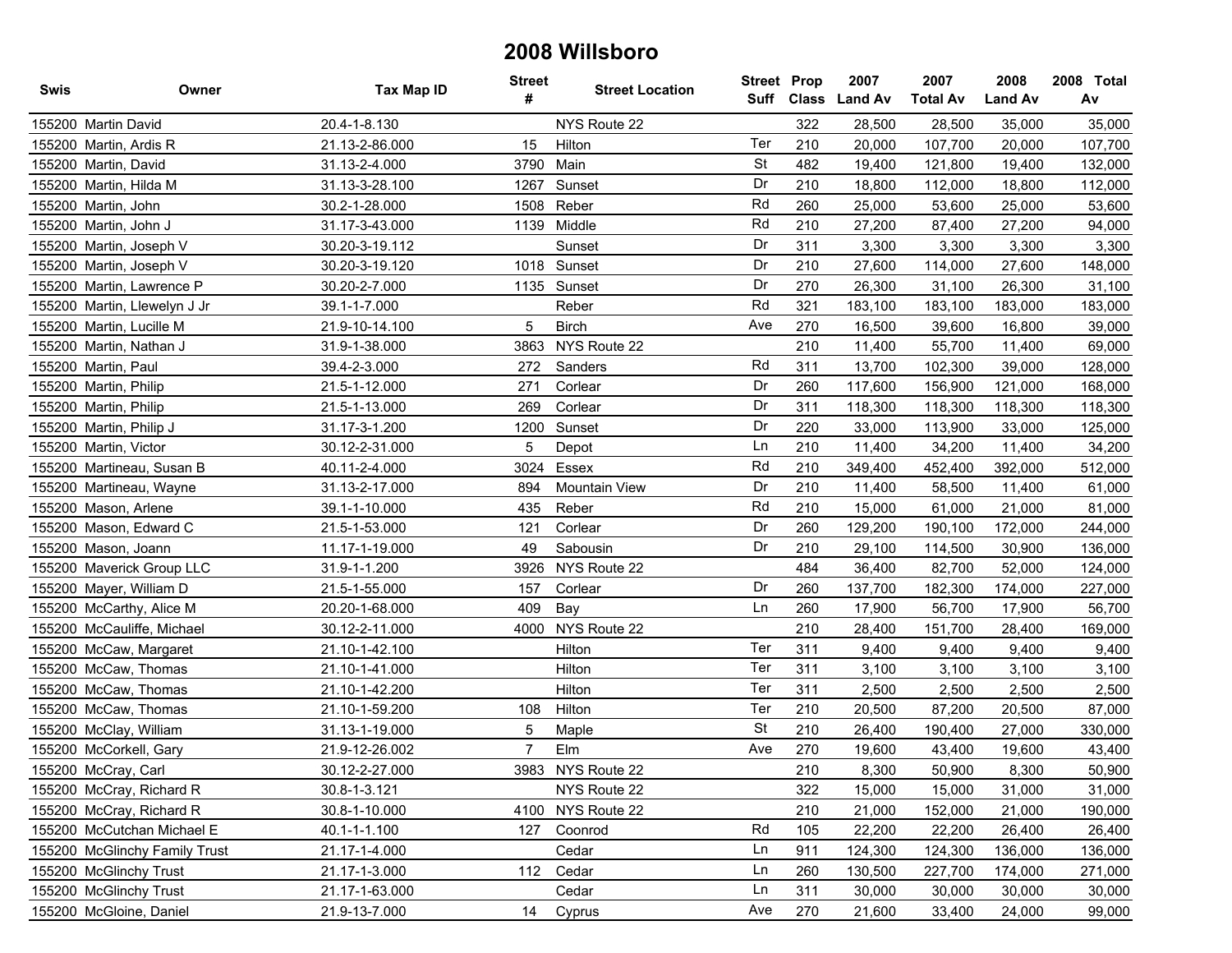| Swis | Owner                              | Tax Map ID     | <b>Street</b><br># | <b>Street Location</b> | <b>Street Prop</b><br>Suff |     | 2007<br>Class Land Av | 2007<br><b>Total Av</b> | 2008<br><b>Land Av</b> | 2008 Total<br>Av |
|------|------------------------------------|----------------|--------------------|------------------------|----------------------------|-----|-----------------------|-------------------------|------------------------|------------------|
|      | 155200 McGovern, Jerome V          | 21.10-1-40.000 | 116                | Hilton                 | Ter                        | 260 | 19,100                | 50,900                  | 19,100                 | 50,900           |
|      | 155200 McKaig, Donald              | 21.9-13-15.000 | 683                | Point                  | Rd                         | 210 | 19,800                | 32,100                  | 20,400                 | 41,000           |
|      | 155200 McKenna, James              | 21.17-1-5.000  | 108                | Cedar                  | Ln                         | 260 | 141,200               | 258,200                 | 160,000                | 277,000          |
|      | 155200 McKenna, Mark               | 31.9-1-36.000  | 3857               | NYS Route 22           |                            | 210 | 8,300                 | 49,000                  | 8,300                  | 49,000           |
|      | 155200 McKenna, Mark               | 31.13-3-28.200 | 1263               | Sunset                 | Dr                         | 210 | 25,800                | 91,500                  | 25,800                 | 103,000          |
|      | 155200 McKenna, Mark               | 31.13-5-1.000  |                    | 1210 Sunset            | Dr                         | 210 | 26,400                | 95,300                  | 26,400                 | 95,000           |
|      | 155200 McKenna, Mark               | 31.13-5-7.000  |                    | 1244 Sunset            | Dr                         | 210 | 15,500                | 64,700                  | 15,500                 | 64,700           |
|      | 155200 McKenna, Mark               | 40.1-2-28.220  | 726                | Middle                 | Rd                         | 210 | 29,400                | 369,900                 | 29,400                 | 370,000          |
|      | 155200 McKenna, Sheila M           | 31.17-4-1.000  | 74                 | Woodlawn               | Ln                         | 210 |                       |                         | 15,500                 | 87,000           |
|      | 155200 McKenna, Stephen            | 30.8-1-6.032   | 25                 | Dane                   | Ln                         | 210 | 25,000                | 73,300                  | 25,000                 | 73,000           |
|      | 155200 McKenna, Stephen A          | 30.12-2-21.002 | 3953               | NYS Route 22           |                            | 485 | 43,700                | 273,700                 | 54,000                 | 301,000          |
|      | 155200 McKenna, Stephen M          | 40.1-2-28.100  |                    | Middle                 | Rd                         | 312 | 29,400                | 315,800                 | 29,400                 | 315,800          |
|      | 155200 McLean, Alvin JA            | 31.9-1-55.300  | 50                 | Farrell                | Rd                         | 210 | 25,900                | 126,000                 | 25,900                 | 126,000          |
|      | 155200 McMahon, Terrace E          | 21.13-2-61.000 |                    | Park                   | P                          | 311 | 17,800                | 17,800                  | 19,000                 | 19,000           |
|      | 155200 McMahon, Terrence E         | 21.13-1-7.000  | 561                | Point                  | Rd                         | 210 | 60,400                | 135,100                 | 60,000                 | 173,000          |
|      | 155200 McNamara, Gary              | 31.13-6-6.100  |                    | Essex                  | Rd                         | 311 | 23,000                | 23,000                  | 23,000                 | 23,000           |
|      | 155200 McNamara, Gary              | 31.13-6-32.100 |                    | 1278 Middle            | Rd                         | 311 | 20,700                | 20,700                  | 20,700                 | 20,700           |
|      | 155200 McNamara, Gary              | 31.13-6-32.200 |                    | 1282 Middle            | Rd                         | 210 | 26,900                | 131,300                 | 26,900                 | 157,000          |
|      | 155200 McPheeters Sharron L        | 21.13-1-24.000 | 26                 | Boat Launch            | Ln                         | 210 | 35,900                | 164,900                 | 35,900                 | 204,000          |
|      | 155200 McQuinn Reid K              | 30.20-2-8.000  |                    | Sunset                 | Dr                         | 817 | 1,100                 | 1,100                   | 1,100                  | 1,100            |
|      | 155200 McQuinn, Reid K             | 30.20-2-9.000  | 1127               | Sunset                 | Dr                         | 210 | 26,200                | 82,700                  | 26,200                 | 56,000           |
|      | 155200 McShane, Robert             | 20.20-1-56.002 | 361                | Bay                    | Ln                         | 210 | 33,600                | 217,400                 | 33,600                 | 279,000          |
|      | 155200 McVicker, Cecile E          | 31.17-4-9.000  | 97                 | Woodlawn               | Ln                         | 210 |                       |                         | 26,000                 | 98,000           |
|      | 155200 Medler, Matthew D           | 20.20-1-24.000 | 414                | Bay                    | Ln                         | 260 | 91,100                | 160,900                 | 92,000                 | 162,000          |
|      | 155200 Medler, Suzanne C           | 31.13-4-33.000 | 3730               | Main                   | <b>St</b>                  | 210 | 8,300                 | 38,800                  | 10,000                 | 38,000           |
|      | 155200 Medler, Suzanne C           | 31.13-4-34.000 |                    | Main                   | <b>St</b>                  | 311 | 4,100                 | 4,100                   | 4,100                  | 4,100            |
|      | 155200 Meinsen, Richard K II       | 39.2-1-5.000   | 38                 | Nolette                | Ln                         | 210 | 39,500                | 73,500                  | 25,800                 | 102,000          |
|      | 155200 Meinsen, Richard K          | 39.2-1-4.031   | 35                 | Nolette                | Ln                         | 240 | 35,500                | 124,600                 | 43,000                 | 120,000          |
|      | 155200 Meinsen, Richard K II       | 30.3-1-12.000  |                    | Reber                  | Rd                         | 322 | 58,000                | 58,000                  | 58,000                 | 58,000           |
|      | 155200 Meinsen, Richard K II       | 39.1-1-9.000   |                    | Reber                  | Rd                         | 311 | 38,000                | 38,000                  | 42,000                 | 42,000           |
|      | 155200 Melka, Sylvia               | 21.6-2-3.110   |                    | Point                  | Rd                         | 311 | 13,100                | 13,100                  | 23,700                 | 23,700           |
|      | 155200 Melka, Sylvia               | 21.6-2-3.120   | 870                | Point                  | Rd                         | 210 | 335,700               | 547,100                 | 378,000                | 687,000          |
|      | 155200 Melton, Gaylen B            | 21.5-1-28.000  | 241                | Corlear                | Dr                         | 260 | 158,100               | 203,300                 | 176,000                | 229,000          |
|      | 155200 Memorial Cemetery Willsboro | 31.13-11-6.000 |                    | Essex                  | Rd                         | 695 | 5,800                 | 5,800                   | 5,800                  | 5,800            |
|      | 155200 Mero, Howard J              | 31.9-3-4.000   | 40                 | Gilliland              | Ln                         | 210 | 11,400                | 99,600                  | 11,400                 | 99,600           |
|      | 155200 Mero, Lyman P               | 21.9-11-20.021 | 21                 | Spruce                 | Ave                        | 270 | 17,700                | 23,200                  | 17,700                 | 23,200           |
|      | 155200 Mero, Norman E              | 31.9-1-12.100  | 19                 | Point                  | Rd                         | 210 | 14,700                | 73,800                  | 14,700                 | 73,800           |
|      | 155200 Mero, Norman E              | 31.9-1-12.200  | 23                 | Point                  | Rd                         | 311 | 12,800                | 12,800                  | 12,800                 | 12,800           |
|      | 155200 Mero, Pamela L              | 21.9-11-14.000 | 43                 | Spruce                 | Ave                        | 270 | 15,700                | 18,000                  | 15,700                 | 18,000           |
|      | 155200 Mero, Pamela L              | 21.9-11-15.000 | 39                 | Spruce                 | Ave                        | 270 | 11,300                | 16,500                  | 11,300                 | 16,500           |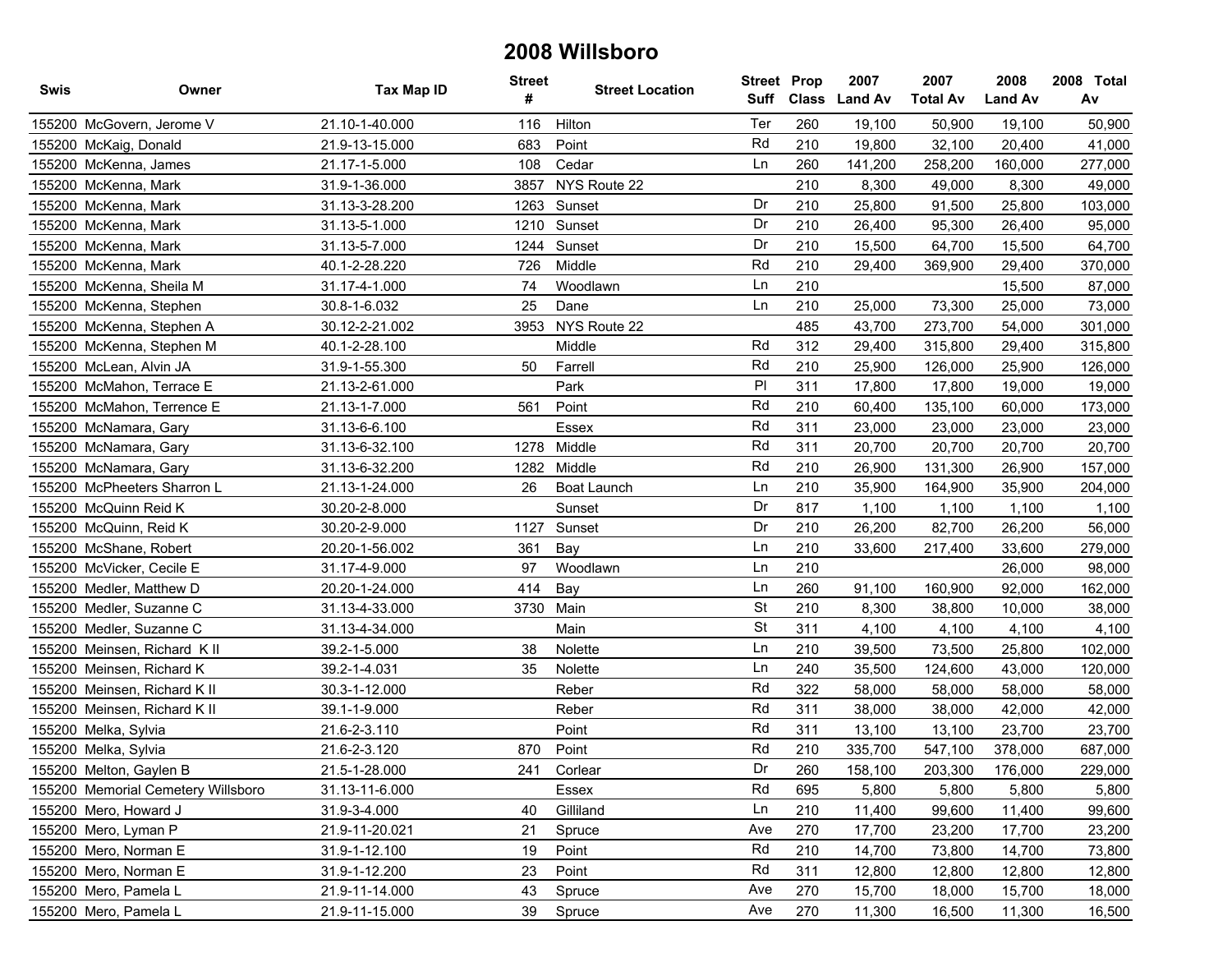| <b>Swis</b> | Owner                       | Tax Map ID     | <b>Street</b><br># | <b>Street Location</b> | <b>Street Prop</b> |     | 2007<br>Suff Class Land Av | 2007<br><b>Total Av</b> | 2008<br><b>Land Av</b> | 2008 Total<br>Av |
|-------------|-----------------------------|----------------|--------------------|------------------------|--------------------|-----|----------------------------|-------------------------|------------------------|------------------|
|             | 155200 Mero, Paul           | 21.13-1-2.200  | 617                | Point                  | Rd                 | 210 | 34,300                     | 123,600                 | 34,300                 | 174,000          |
|             | 155200 Mero, Paul           | 21.13-2-23.120 |                    | Hilton                 | Ter                | 311 | 15,700                     | 15,700                  | 15,700                 | 15,700           |
|             | 155200 Mero, Raymond        | 31.13-5-2.100  |                    | 1214 Sunset            | Dr                 | 210 | 26,600                     | 92,100                  | 26,600                 | 94,000           |
|             | 155200 Mero, William G      | 31.17-5-7.000  |                    | 1108 Middle            | Rd                 | 210 |                            |                         | 26,800                 | 142,000          |
|             | 155200 Methodist Society    | 31.13-3-10.002 | 3731               | Main                   | <b>St</b>          | 620 | 28,900                     | 320,700                 | 28,900                 | 320,000          |
|             | 155200 Methodist Society    | 31.13-3-11.000 | 3737               | Main                   | <b>St</b>          | 210 | 26,000                     | 166,500                 | 26,000                 | 167,000          |
|             | 155200 Methodist Society    | 39.3-2-5.002   | 214                | Reber                  | Rd                 | 620 | 26,800                     | 95,000                  | 43,000                 | 110,000          |
|             | 155200 Michalowski, Alfred  | 21.9-12-12.000 | 46                 | Spruce                 | Ave                | 270 | 15,900                     | 22,600                  | 15,900                 | 22,600           |
|             | 155200 Michie, Barbara E    | 21.10-1-21.400 |                    | Lakeshore              | Dr                 | 312 | 1,000                      | 1,000                   | 1,000                  | 7,000            |
|             | 155200 Michie, Barbara E    | 21.10-1-22.100 | 136                | Lakeshore              | Dr                 | 260 | 115,200                    | 169,000                 | 118,000                | 191,000          |
|             | 155200 Miller, Gary L       | 11.17-1-47.000 | 305                | Corlear                | Dr                 | 210 | 87,700                     | 157,200                 | 110,000                | 175,000          |
|             | 155200 Miller, Jean M       | 21.10-1-44.000 |                    | Club                   | Dr                 | 311 | 12,400                     | 12,400                  | 12,400                 | 12,400           |
|             | 155200 Miller, Marilyn A    | 21.10-1-16.000 |                    | Lakeshore              | Dr                 | 311 | 40,000                     | 40,000                  | 57,000                 | 57,000           |
|             | 155200 Miller, Marilyn A    | 21.10-1-31.000 | 143                | Lakeshore              | Dr                 | 260 | 15,100                     | 54,800                  | 15,100                 | 54,800           |
|             | 155200 Miller, Marilyn A    | 21.10-1-43.000 |                    | Club                   | Dr                 | 311 | 12,400                     | 12,400                  | 12,400                 | 12,400           |
|             | 155200 Miller, William R    | 11.17-1-46.002 | 306                | Corlear                | Dr                 | 260 | 21,700                     | 65,100                  | 21,700                 | 65,000           |
|             | 155200 Milne, Frank G       | 21.9-14-13.000 | 54                 | Corlear                | Dr                 | 312 | 32,600                     | 92,800                  | 33,600                 | 90,000           |
|             | 155200 Milne, Frank G       | 21.9-14-14.200 | 48                 | Corlear                | Dr                 | 311 | 30,800                     | 30,800                  | 30,800                 | 30,800           |
|             | 155200 Milne, Shari         | 21.9-2-16.000  | 41                 | Corlear                | Dr                 | 210 | 153,200                    | 229,200                 | 170,000                | 254,000          |
|             | 155200 Milos, Donald C      | 11.17-1-1.000  | 479                | Corlear                | Dr                 | 260 | 141,300                    | 181,200                 | 175,000                | 218,000          |
|             | 155200 Minard, John D       | 21.10-1-11.200 | 54                 | Ligonier               | Way                | 210 | 535,600                    | 668,000                 | 578,000                | 728,000          |
|             | 155200 Mitchell Wayne A     | 31.13-1-11.000 | 26                 | Maple                  | <b>St</b>          | 210 | 8,300                      | 114,900                 | 10,000                 | 128,000          |
|             | 155200 Mitchell, Gael       | 21.9-4-17.000  |                    | Frisbie                | Rd                 | 311 | 3,000                      | 3,000                   | 3,000                  | 3,000            |
|             | 155200 Mitchell, Gael L     | 21.9-4-16.000  | 24                 | Frisbie                | Rd                 | 210 | 11,000                     | 50,200                  | 10,700                 | 50,000           |
|             | 155200 Mitchell, Gael M     | 21.9-4-15.000  |                    | Frisbie                | Rd                 | 311 | 1,100                      | 1,100                   | 1,100                  | 1,100            |
|             | 155200 Mitchell, Gregory A  | 21.9-4-18.191  | 30                 | Frisbie                | Rd                 | 270 | 15,300                     | 22,100                  | 15,300                 | 22,100           |
|             | 155200 Mitchell, Sherry H   | 39.2-1-9.000   | 343                | <b>Mountain View</b>   | Dr                 | 240 | 240,200                    | 340,900                 | 273,000                | 385,000          |
|             | 155200 Moisan, Charles E    | 21.9-14-1.000  |                    | Corlear                | Dr                 | 311 | 21,400                     | 21,400                  | 21,400                 | 21,400           |
|             | 155200 Moisan, Charles E Jr | 21.5-1-47.000  | 147                | Corlear                | Dr                 | 260 | 135,600                    | 214,200                 | 204,000                | 263,000          |
|             | 155200 Moisan, Charles E Jr | 21.9-7-4.000   |                    | Point                  | Rd                 | 311 | 31,400                     | 31,400                  | 31,400                 | 31,400           |
|             | 155200 Monks, Denise        | 21.9-9-26.000  | 17                 | Grove                  | Ave                | 210 | 13,800                     | 13,800                  | 13,800                 | 93,000           |
|             | 155200 Monks, Denise        | 21.9-9-27.000  | 25                 | Grove                  | Ave                | 311 | 11,000                     | 11,000                  | 11,000                 | 11,000           |
|             | 155200 Montfort, John       | 21.5-1-41.000  | 179                | Corlear                | Dr                 | 210 | 131.500                    | 253,600                 | 186,000                | 298,000          |
|             | 155200 Montville, John F    | 30.12-2-9.000  | 3                  | Bay                    | Ln                 | 210 | 12,600                     | 70,700                  | 12,600                 | 70,000           |
|             | 155200 Moquin, Davis H      | 31.9-1-54.000  |                    | 3945 NYS Route 22      |                    | 210 | 8,300                      | 32,800                  | 8,300                  | 49,000           |
|             | 155200 Moran, Beverly P     | 39.1-1-29.100  |                    | Reber                  | Rd                 | 105 |                            |                         | 101,000                | 101,000          |
|             | 155200 Moran, Beverly P     | 39.1-1-29.200  |                    | Reber                  | Rd                 | 322 |                            |                         | 31,800                 | 31,800           |
|             | 155200 Moran, Beverly P     | 39.1-1-29.300  |                    | Reber                  | Rd                 | 314 |                            |                         | 22,100                 | 22,100           |
|             | 155200 Moran, Beverly P     | 39.1-1-29.400  |                    | Reber                  | Rd                 | 314 |                            |                         | 22,100                 | 22,100           |
|             | 155200 Moran, Bryon S       | 39.1-1-1.200   | 549                | Reber                  | Rd                 | 240 | 33,300                     | 123,300                 | 33,300                 | 133,000          |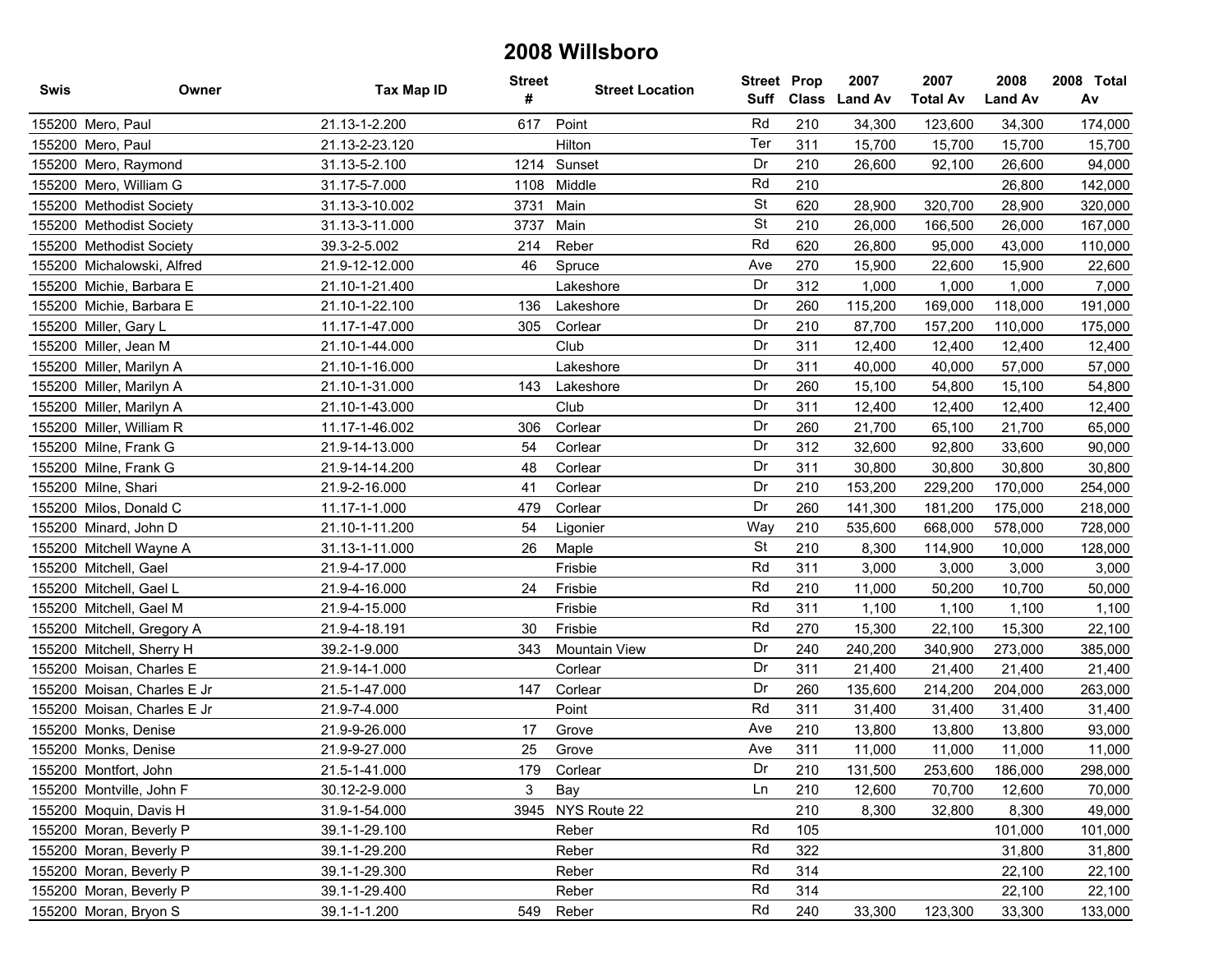| Swis | Owner                    | Tax Map ID     | <b>Street</b><br># | <b>Street Location</b> | <b>Street Prop</b><br>Suff |     | 2007<br>Class Land Av | 2007<br><b>Total Av</b> | 2008<br><b>Land Av</b> | 2008 Total<br>Av |
|------|--------------------------|----------------|--------------------|------------------------|----------------------------|-----|-----------------------|-------------------------|------------------------|------------------|
|      | 155200 Moran, Leamon     | 39.1-1-3.000   | 540                | Reber                  | Rd                         | 210 | 21,000                | 67,900                  | 21,000                 | 68,000           |
|      | 155200 Moran, Leamon     | 39.1-1-20.040  | 399                | Reber                  | Rd                         | 210 | 21,000                | 72,800                  | 21,000                 | 107,000          |
|      | 155200 Moran, Leamon     | 39.1-1-23.100  |                    | Sunset                 | Dr                         | 105 | 79,900                | 79,900                  | 85,000                 | 85,000           |
|      | 155200 Moran, Leamon     | 39.1-1-31.000  | 19                 | Sunset                 | Dr                         | 311 | 2,600                 | 2,600                   | 2,600                  | 2,600            |
|      | 155200 Moran, Leamon S   | 39.1-1-36.000  | 409                | Reber                  | Rd                         | 210 | 2,200                 | 2,200                   | 15,200                 | 94,000           |
|      | 155200 Moran, Rodney S   | 39.1-1-1.300   | 471                | Reber                  | Rd                         | 240 | 55,600                | 98,500                  | 55,000                 | 149,000          |
|      | 155200 Morgan, Richard E | 20.3-2-4.000   |                    | NYS Route 22           |                            | 910 | 53,100                | 53,100                  | 53,100                 | 53,100           |
|      | 155200 Morgan, Richard E | 30.20-2-1.120  | 1145               | Sunset                 | Dr                         | 210 | 26,600                | 170,200                 | 26,600                 | 179,000          |
|      | 155200 Morgan, Walter E  | 30.20-2-4.000  | 1157               | Sunset                 | Dr                         | 210 | 26,900                | 119,000                 | 26,900                 | 159,000          |
|      | 155200 Morley, James     | 20.20-1-37.000 | 396                | Bay                    | Ln                         | 260 | 20,200                | 102,600                 | 20,200                 | 102,600          |
|      | 155200 Morley, James     | 20.20-1-41.000 | 388                | Bay                    | Ln                         | 260 | 156,500               | 211,000                 | 177,000                | 231,000          |
|      | 155200 Morris, Allan     | 21.9-4-5.000   | 20                 | Elm                    | Ave                        | 312 | 12,500                | 12,500                  | 12,500                 | 12,500           |
|      | 155200 Morse, James R    | 21.5-2-2.000   |                    | Indian Bay             | Rd                         | 311 | 19,200                | 19,200                  | 19,200                 | 19,200           |
|      | 155200 Morse, James R    | 21.5-2-3.000   |                    | Indian Bay             | Rd                         | 311 | 19,200                | 19,200                  | 19,200                 | 19,200           |
|      | 155200 Morse, James R    | 21.5-2-4.000   |                    | Indian Bay             | Rd                         | 311 | 19,200                | 19,200                  | 19,200                 | 19,200           |
|      | 155200 Morse, James R    | 21.5-2-11.000  | 102                | Indian Bay             | Rd                         | 210 | 27,500                | 82,500                  | 40,000                 | 170,000          |
|      | 155200 Morse, James R    | 21.5-2-14.000  |                    | Indian Bay             | Rd                         | 311 | 19,200                | 19,200                  | 19,200                 | 19,200           |
|      | 155200 Morse, James R    | 21.5-2-15.000  |                    | Indian Bay             | Rd                         | 311 | 19,200                | 19,200                  | 19,200                 | 19,200           |
|      | 155200 Morse, James R    | 21.5-2-17.000  |                    | Indian Bay             | Rd                         | 311 | 19,200                | 19,200                  | 19,200                 | 19,200           |
|      | 155200 Morse, Marsha A   | 21.5-2-12.000  |                    | Indian Bay             | Rd                         | 311 | 19,200                | 19,200                  | 19,200                 | 19,200           |
|      | 155200 Moses, Barbara K  | 31.18-1-10.200 | 3295               | Essex                  | Rd                         | 210 | 34,400                | 167,500                 | 34,400                 | 197,000          |
|      | 155200 Mosher, Harry     | 21.14-2-1.000  | 126                | Lakeshore              | Dr                         | 260 | 155,000               | 232,500                 | 172,000                | 259,000          |
|      | 155200 Mosher, Harry I   | 21.10-1-24.100 | 78                 | Hilton                 | Ter                        | 311 | 8,800                 | 8,800                   | 8,800                  | 8,800            |
|      | 155200 Mosher, John      | 21.13-2-24.000 |                    | Hilton                 | Ter                        | 311 | 3,000                 | 3,000                   | 3,000                  | 3,000            |
|      | 155200 Mosher, John L Jr | 21.14-2-14.000 | 78                 | Lakeshore              | Dr                         | 260 | 151,900               | 229,200                 | 169,000                | 370,000          |
|      | 155200 Mosher, John L Jr | 21.14-2-32.036 |                    | Lakeshore              | Dr                         | 311 | 3,000                 | 3,000                   | 3,000                  | 3,000            |
|      | 155200 Mosher, Michael V | 21.10-1-29.200 | 92                 | Hilton                 | Ter                        | 260 | 14,300                | 69,100                  | 14,300                 | 69,000           |
|      | 155200 Mosseau, Leo      | 20.20-1-75.000 | 432                | Bay                    | Ln                         | 260 | 21,000                | 64,600                  | 21,000                 | 64,600           |
|      | 155200 Moynan, Charles F | 31.13-6-26.000 | 21                 | Woodlawn               | Ln                         | 210 | 26,400                | 111,000                 | 26,400                 | 124,000          |
|      | 155200 Mueller, H Bruce  | 20.20-1-38.000 | 394                | Bay                    | Ln                         | 260 | 130,300               | 212,200                 | 191,000                | 247,000          |
|      | 155200 Mulbury, Albert M | 40.6-1-12.000  |                    | 3148 Essex             | Rd                         | 210 | 167,000               | 349,200                 | 244,000                | 396,000          |
|      | 155200 Muller, Robert J  | 21.13-2-23.300 |                    | Hilton                 | Ter                        | 311 | 13,000                | 13,000                  | 13,000                 | 13,000           |
|      | 155200 Munroe, John      | 21.5-1-36.000  | 207                | Corlear                | Dr                         | 260 | 181,000               | 349,000                 | 263,000                | 401,000          |
|      | 155200 Munroe, John T    | 21.5-1-64.200  |                    | Corlear                | Dr                         | 311 | 20,200                | 20,200                  | 20,200                 | 20,200           |
|      | 155200 Murphy, Joshua    | 30.20-3-13.120 |                    | Sunset                 | Dr                         | 311 | 20,700                | 20,700                  | 20,700                 | 20,700           |
|      | 155200 Murphy, Joshua    | 30.20-3-13.130 |                    | Sunset                 | Dr                         | 311 | 20,400                | 20,400                  | 20,400                 | 20,400           |
|      | 155200 Murphy, Joshua    | 30.20-3-13.140 |                    | Sunset                 | Dr                         | 322 | 28,000                | 28,000                  | 28,000                 | 28,000           |
|      | 155200 Murphy, Joshua    | 30.20-3-19.111 |                    | Sunset                 | Dr                         | 322 | 63,100                | 63,100                  | 71,000                 | 71,000           |
|      | 155200 Murphy, Joshua W  | 21.5-2-8.000   | 85                 | Indian Bay             | Rd                         | 311 | 19,200                | 19,200                  | 19,200                 | 19,200           |
|      | 155200 Murphy, Joshua W  | 31.17-2-1.000  |                    | Middle                 | Rd                         | 311 | 8,200                 | 8,200                   | 9,300                  | 9,300            |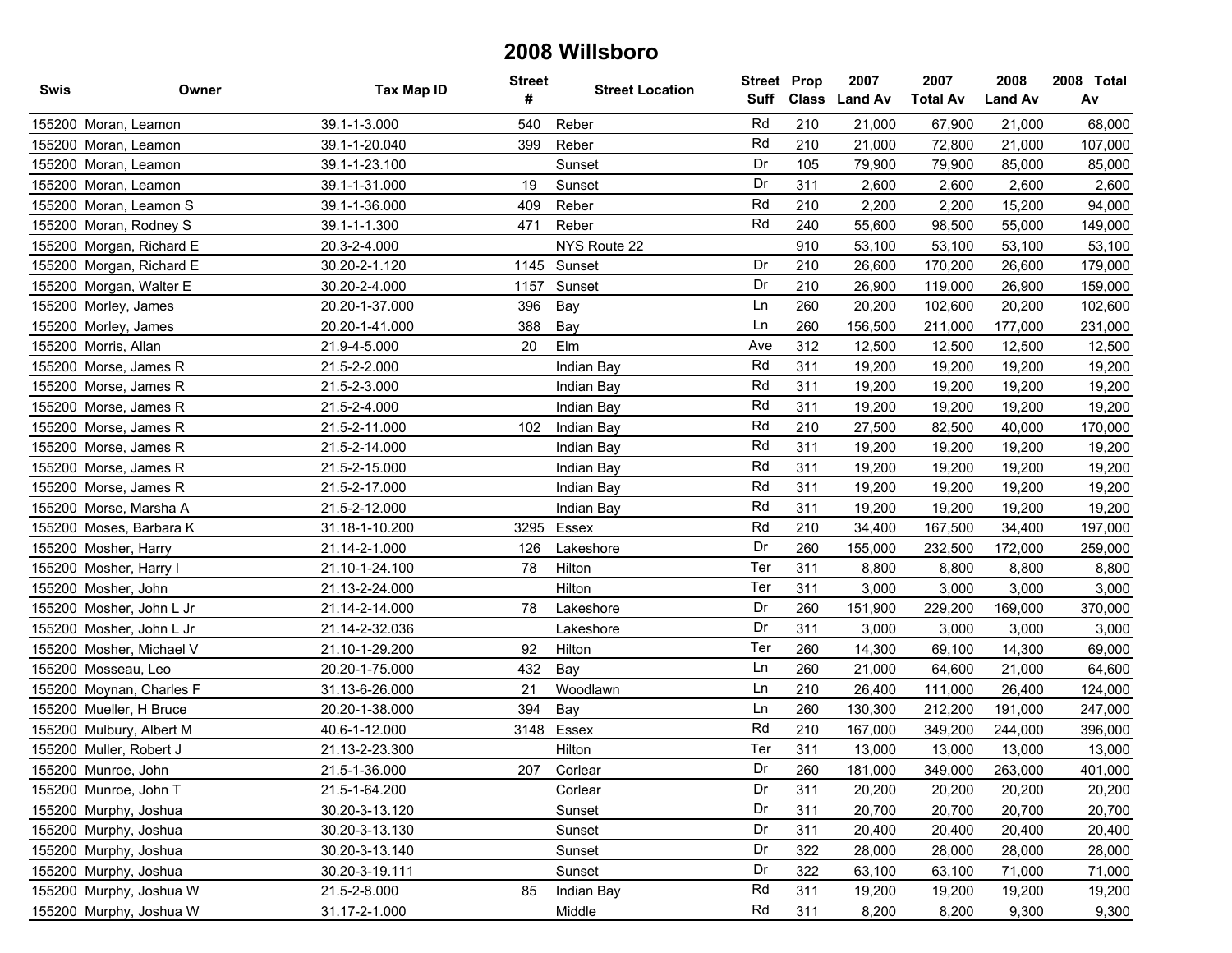| Swis | Owner                         | Tax Map ID     | <b>Street</b><br># | <b>Street Location</b> | Suff | <b>Street Prop</b> | 2007<br>Class Land Av | 2007<br><b>Total Av</b> | 2008<br><b>Land Av</b> | 2008 Total<br>Av |
|------|-------------------------------|----------------|--------------------|------------------------|------|--------------------|-----------------------|-------------------------|------------------------|------------------|
|      | 155200 Murphy, Kimberly       | 21.5-2-9.000   |                    | Indian Bay             | Rd   | 311                | 19,200                | 19,200                  | 19,200                 | 19,200           |
|      | 155200 Murphy, Robert J       | 31.13-4-12.000 | 3570               | Essex                  | Rd   | 270                | 25,900                | 53,500                  | 25,900                 | 61,000           |
|      | 155200 Murphy, William        | 21.5-2-10.000  | 111                | Indian Bay             | Rd   | 210                | 30,000                | 192,500                 | 30,000                 | 321,000          |
|      | 155200 Murphy, William        | 31.13-4-13.002 | 3580               | Essex                  | Rd   | 210                | 30,400                | 160,100                 | 30,400                 | 179,000          |
|      | 155200 Myers, Emily W         | 40.7-1-1.000   | 69                 | Dalton                 | Way  | 210                | 29,300                | 49,600                  | 29,300                 | 49,600           |
|      | 155200 Nasner, Francis P      | 20.20-1-27.000 | 406                | Bay                    | Ln   | 260                | 14,300                | 36,400                  | 14,300                 | 36,400           |
|      | 155200 Nasner, Jeffrey L      | 21.5-1-69.100  |                    | Corlear                | Dr   | 311                |                       |                         | 26,500                 | 26,500           |
|      | 155200 Nature Conservancy     | 21.-1-1.000    |                    | Point                  | Rd   | 323                | 816,600               | 816,600                 | 839,000                | 839,000          |
|      | 155200 Nature Conservancy     | 21.-2-1.000    |                    | Point                  | Rd   | 323                | 876,900               | 876,900                 | 899,000                | 899,000          |
|      | 155200 Nature Conservancy     | 21.-3-1.000    |                    | Point                  | Rd   | 323                | 494,600               | 494,600                 | 512,000                | 512,000          |
|      | 155200 Nature Conservancy     | 21.-4-1.000    |                    | Point                  | Rd   | 323                | 502,200               | 502,200                 | 519,000                | 519,000          |
|      | 155200 Nature Conservancy Inc | 31.9-1-59.000  |                    | NYS Route 22           |      | 322                | 107,200               | 107,200                 | 111,000                | 111,000          |
|      | 155200 Neagley, John          | 21.5-1-1.200   |                    | Corlear                | Dr   | 311                | 48,100                | 59,000                  | 59,000                 | 70,000           |
|      | 155200 Neagley, John          | 21.5-1-2.000   | 299                | Corlear                | Dr   | 260                | 121,200               | 146,200                 | 124,000                | 225,000          |
|      | 155200 Neal, Gary             | 11.17-2-18.000 | 376                | Corlear                | Dr   | 210                | 18,400                | 61,100                  | 18,400                 | 62,000           |
|      | 155200 Neal, Gary             | 11.17-2-19.000 |                    | Corlear                | Dr   | 311                | 4,400                 | 4,400                   | 4,400                  | 4,400            |
|      | 155200 Neely, Marshall G      | 31.18-1-10.160 | 45                 | Apple Orchard          | Way  | 312                | 280,900               | 466,500                 | 396,000                | 503,000          |
|      | 155200 Neevel, Rev James      | 20.20-1-67.000 | 407                | Bay                    | Ln   | 260                | 18,600                | 58,200                  | 18,600                 | 58,200           |
|      | 155200 Nelson, Lori J         | 21.9-11-8.000  | 32                 | <b>Birch</b>           | Ave  | 270                | 15,700                | 17,000                  | 16,600                 | 24,900           |
|      | 155200 Nelson, Maynard A      | 20.20-3-14.000 | 120                | Cedar                  | Ln   | 260                | 155,000               | 266,000                 | 171,000                | 284,000          |
|      | 155200 Nichols, John W        | 21.13-2-17.000 |                    | Beach                  | Dr   | 311                | 16,500                | 16,500                  | 16,500                 | 16,500           |
|      | 155200 Nichols, Keith         | 21.9-2-21.000  | 29                 | Corlear                | Dr   | 260                | 88,900                | 128,300                 | 91,000                 | 144,000          |
|      | 155200 Nichols, Richard       | 11.17-2-16.000 |                    | Corlear                | Dr   | 311                | 22,400                | 22,400                  | 22,400                 | 22,400           |
|      | 155200 Noel, Julia M          | 20.20-3-5.000  | 152                | Cedar                  | Ln   | 260                | 158,100               | 201,400                 | 176,000                | 220,000          |
|      | 155200 Nolan, Michael         | 21.13-1-18.000 | 53                 | Rowley                 | Way  | 260                | 159,600               | 215,300                 | 180,000                | 235,000          |
|      | 155200 Nolette, Alvin B Jr    | 39.1-2-6.000   | 83                 | Mountain View          | Dr   | 210                | 27,400                | 143,800                 | 27,400                 | 160,000          |
|      | 155200 NOM Trust U/W/O        | 21.10-1-10.111 | 65                 | Ligonier               | Way  | 260                | 971,800               | 1,016,900               | 1,020,000              | 1,090,000        |
|      | 155200 Norper Investment Inc  | 40.7-1-4.211   | 56                 | Elizabeth              | Way  | 210                | 540,100               | 945,800                 | 582,000                | 1,042,000        |
|      | 155200 North Plank Dev Co LLC | 21.9-13-13.000 |                    | Point                  | Rd   | 311                | 19,200                | 19,200                  | 19,200                 | 19,200           |
|      | 155200 Nutini, Joseph M       | 39.1-1-39.112  | 313                | Reber                  | Rd   | 105                | 54,400                | 79,700                  | 70,000                 | 116,000          |
|      | 155200 Nutini, Joseph M       | 39.1-1-39.120  | 318                | Reber                  | Rd   | 210                | 28,400                | 78,800                  | 29,000                 | 92,000           |
|      | 155200 NYCO Minerals Inc      | 30.3-1-8.000   |                    | Reber                  | Rd   | 912                | 81,800                | 81,800                  | 81,800                 | 81,800           |
|      | 155200 NYCO Minerals Inc      | 30.3-1-10.000  |                    | Reber                  | Rd   | 912                | 56,000                | 56.000                  | 56,000                 | 56,000           |
|      | 155200 NYCO Minerals Inc      | 30.4-1-5.000   |                    | Joe Rivers             | Ln   | 912                | 51,800                | 51,800                  | 51,800                 | 51,800           |
|      | 155200 NYCO Minerals Inc      | 30.4-1-6.000   |                    | Joe Rivers             | Ln   | 912                | 42,200                | 52,100                  | 42,200                 | 52,100           |
|      | 155200 NYCO Minerals Inc      | 30.4-1-7.000   | 491                | Mountain View          | Dr   | 322                | 122,500               | 122,500                 | 125,000                | 125,000          |
|      | 155200 NYCO Minerals Inc      | 30.12-1-12.000 |                    | Joyce                  | Ln   | 311                | 34,600                | 34,600                  | 28,000                 | 28,000           |
|      | 155200 NYCO Minerals Inc      | 30.16-2-1.002  | 819                | Mountain View          | Dr   | 710                | 242,000               | 3,520,000               | 242,000                | 3,520,000        |
|      | 155200 NYCO Minerals Inc      | 30.16-1-3.004  | 791                | Mountain View          | Dr   | 710                | 232,600               | 4,480,000               | 232,600                | 4,480,000        |
|      | 155200 NYSEG Corp             | 30.16-1-4.000  | 782                | Mountain View          | Dr   | 872                | 14,600                | 169,900                 | 14,600                 | 168,842          |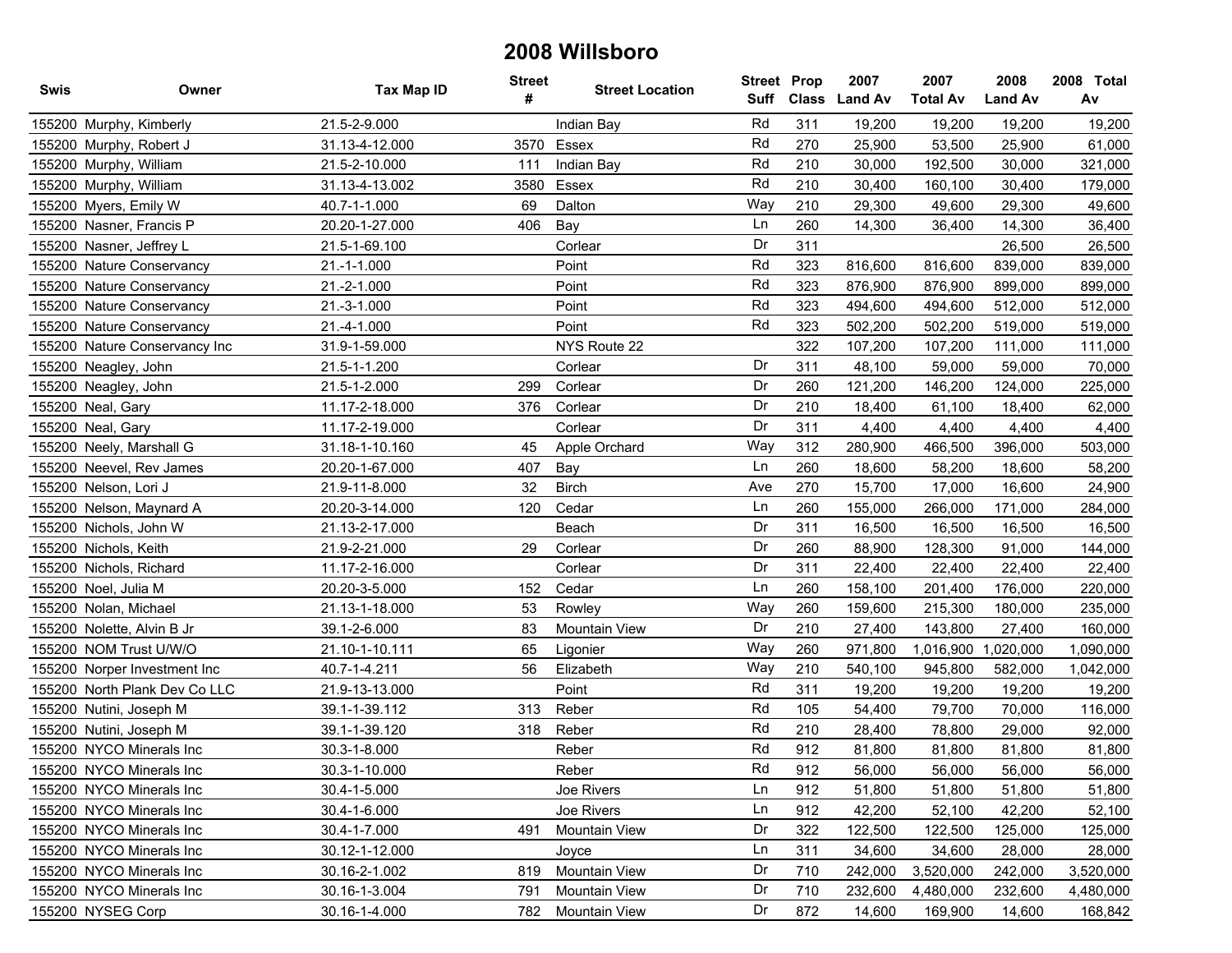| <b>Swis</b> | Owner                           | <b>Tax Map ID</b>      | <b>Street</b><br># | <b>Street Location</b>     | Street Prop | Suff Class | 2007<br><b>Land Av</b> | 2007<br><b>Total Av</b> | 2008<br><b>Land Av</b> | 2008 Total<br>Av |
|-------------|---------------------------------|------------------------|--------------------|----------------------------|-------------|------------|------------------------|-------------------------|------------------------|------------------|
|             | 155200 NYSEG Corp               | 652.-9999-131.600/1001 |                    | Northeast Grouped Trans    |             | 882        | $\Omega$               | 363,283                 | 0                      | 376,932          |
|             | 155200 NYSEG Corp               | 652.-9999-131.600/1881 |                    | <b>Total Electric Dist</b> |             | 884        | 0                      | 1,733,420               | 0                      | 1,844,763        |
|             | 155200 NYSEG Corp               | 652.-9999-131.600/1882 |                    | <b>Total Electric Dist</b> |             | 884        | 0                      | 168,511                 | 0                      | 179,335          |
|             | 155200 OBerle, William J        | 21.5-1-40.000          |                    | Corlear                    | Dr          | 311        | 148,000                | 148,000                 | 167,000                | 167,000          |
|             | 155200 OBrien, Peter B          | 31.18-1-9.000          | 3280               | Essex                      | Rd          | 210        | 244,600                | 302,800                 | 255,000                | 367,000          |
|             | 155200 OBrien, Thomas           | 21.5-2-13.000          |                    | Indian Bay                 | Rd          | 311        | 19,200                 | 19,200                  | 19,200                 | 19,200           |
|             | 155200 Ocker, Arthur            | 21.5-1-54.100          |                    | Corlear                    | Dr          | 311        | 20,900                 | 20,900                  | 20,900                 | 20,900           |
|             | 155200 ODonovan, Alice L        | 21.13-1-1.110          |                    | Ledge                      | Ln          | 240        | 422,500                | 492,800                 | 849,000                | 910,000          |
|             | 155200 Ogden, Jane              | 30.2-1-15.000          |                    | NYS Route 22               |             | 322        | 57,400                 | 57,400                  | 62,000                 | 62,000           |
|             | 155200 Ogden, Jane              | 30.2-1-22.000          |                    | NYS Route 22               |             | 322        | 59,600                 | 59,600                  | 64,000                 | 64,000           |
|             | 155200 Ogden, Jane              | 30.2-1-23.000          |                    | NYS Route 22               |             | 322        | 24,000                 | 24,000                  | 27,000                 | 27,000           |
|             | 155200 Ogden, Jane              | 30.8-1-8.000           |                    | NYS Route 22               |             | 311        | 27,300                 | 27,300                  | 27,300                 | 27,300           |
|             | 155200 Olcott, Edwina F         | 21.10-1-70.000         |                    | Vista                      | Dr          | 311        | 17,400                 | 17,400                  | 17,400                 | 17,400           |
|             | 155200 Oliver, Bernard G        | 30.16-2-2.000          | 827                | <b>Mountain View</b>       | Dr          | 210        | 25,800                 | 77,800                  | 25,800                 | 77,800           |
|             | 155200 Oliver, Clarence Jr      | 31.13-1-26.000         |                    | <b>Clarence Oliver</b>     | Ln          | 270        | 19,600                 | 19,600                  | 19,600                 | 19,600           |
|             | 155200 Oliver, Clarence Jr      | 31.13-1-27.000         | 38                 | <b>Clarence Oliver</b>     | Ln          | 210        | 19,600                 | 121,000                 | 19,600                 | 121,000          |
|             | 155200 Oliver, Clarence Jr      | 31.13-1-28.000         | 32                 | <b>Clarence Oliver</b>     | Ln          | 311        | 11,500                 | 11,500                  | 11,500                 | 11,500           |
|             | 155200 Oliver, Jerald           | 11.17-1-54.000         | 335                | Corlear                    | Dr          | 260        | 127,000                | 232,000                 | 189,000                | 275,000          |
|             | 155200 Oliver, Jerald           | 11.17-1-54.000/1       | 337                | Corlear                    | Dr          | 260        | 900                    | 29,600                  | 900                    | 34,300           |
|             | 155200 Oliver, John O           | 39.1-1-25.000          | 92                 | Sunset                     | Dr          | 113        | 64,000                 | 150,000                 | 69,000                 | 155,000          |
|             | 155200 Oliver, Michael R        | 39.1-2-7.000           | 73                 | Mountain View              | Dr          | 210        | 34,100                 | 134,100                 | 34,100                 | 134,000          |
|             | 155200 Orcutt, John G           | 21.13-2-65.000         | 40                 | Ryan                       | Dr          | 210        | 19,600                 | 64,400                  | 19,600                 | 78,000           |
|             | 155200 Ori, George Jr           | 39.3-2-12.000          | 112                | Spear                      | Rd          | 210        | 32,400                 | 137,400                 | 32,400                 | 154,000          |
| 155200      | Orlowski, Eugene                | 21.13-1-1.150          | 204                | Marina                     | Ln          | 210        | 182,200                | 264,900                 | 255,000                | 417,000          |
|             | 155200 Osgood, David A          | 31.13-3-31.000         | 1245               | Sunset                     | Dr          | 210        | 27,200                 | 121,600                 | 27,200                 | 128,000          |
|             | 155200 OShaughnessy, Kathleen M | 21.14-2-15.002         | 74                 | Lakeshore                  | Dr          | 210        | 90,900                 | 256,200                 | 120,000                | 264,000          |
|             | 155200 Osterhout, Gary P        | 21.9-9-9.000           |                    | Grove                      | Ave         | 311        | 2,400                  | 2,400                   | 2,400                  | 2,400            |
|             | 155200 Ouimette, James H        | 11.13-1-25.000         | 589                | Corlear                    | Dr          | 260        | 80,100                 | 175,200                 | 107,000                | 196,000          |
|             | 155200 Page, Barbara V          | 20.3-2-35.000          | 4755               | NYS Route 22               |             | 260        | 10,100                 | 17,200                  | 10,100                 | 17,200           |
|             | 155200 Page, Richard H          | 21.14-1-23.000         | 95                 | Lakeshore                  | Dr          | 210        | 13,500                 | 61,500                  | 13,500                 | 64,000           |
|             | 155200 Paine Memorial Library   | 31.13-3-1.000          |                    | Main                       | <b>St</b>   | 330        | 21,300                 | 42,500                  | 21,300                 | 42,500           |
|             | 155200 Paine Memorial Library   | 31.13-4-2.000          | $\overline{2}$     | Gilliland                  | Ln          | 611        | 29,600                 | 321,100                 | 29,600                 | 379,000          |
|             | 155200 Paine, Peter Jr          | 31.5-1-18.004/3        |                    | 179 Flat Rock              | Way         | 260        | 24,000                 | 98,600                  | 5,300                  | 77,000           |
|             | 155200 Paine, Peter S Jr        | 21.17-1-47.000         |                    | Farrell                    | Rd          | 311        | 52,400                 | 52,400                  | 62,000                 | 62,000           |
|             | 155200 Paine, Peter S Jr        | 31.9-1-56.000          | 140                | Point                      | Rd          | 552        | 157,200                | 204,400                 | 157,200                | 204,400          |
|             | 155200 Paine, Peter S Jr        | 31.10-1-1.002          | 135                | River                      | Ln          | 240        | 134,400                | 273,600                 | 134,000                | 310,000          |
|             | 155200 Paine, Peter S Jr        | 31.10-1-2.001          | 158                | River                      | Ln          | 210        | 28,000                 | 163,300                 | 28,000                 | 193,000          |
|             | 155200 Palfey, Judy A           | 11.17-2-14.000         |                    | Corlear                    | Dr          | 311        | 22,300                 | 22,300                  | 24,000                 | 24,000           |
|             | 155200 Palmer, Bruce B          | 11.18-1-3.000          |                    | 1046 Point                 | Rd          | 260        | 346,800                | 431,100                 | 390,000                | 476,000          |
|             | 155200 Palmer, Josh             | 20.4-1-8.110           |                    | NYS Route 22               |             | 322        | 9,300                  | 9,300                   | 10,800                 | 10,800           |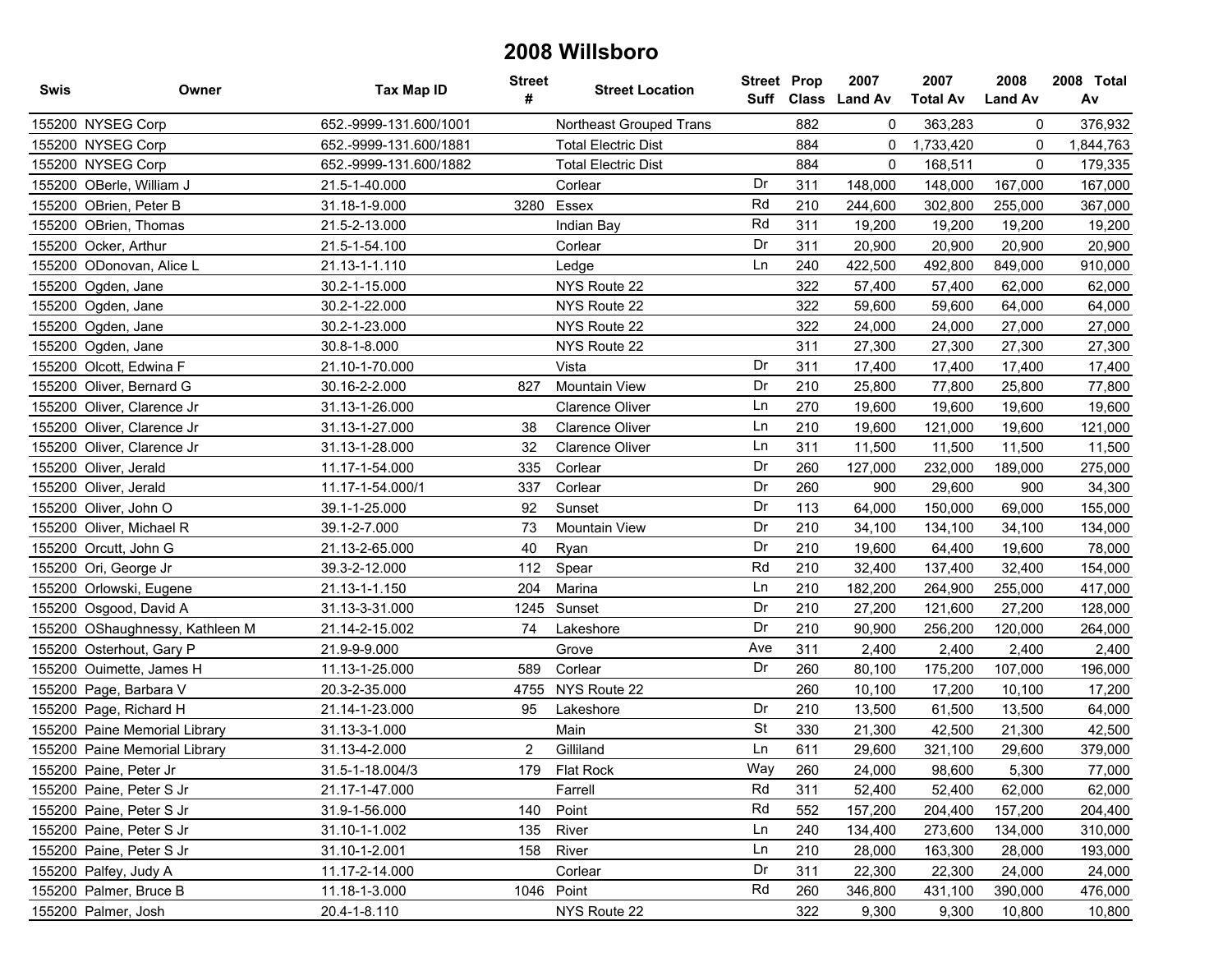| Swis | Owner                       | <b>Tax Map ID</b> | <b>Street</b><br># | <b>Street Location</b> | <b>Street Prop</b><br>Suff |     | 2007<br>Class Land Av | 2007<br><b>Total Av</b> | 2008<br><b>Land Av</b> | 2008 Total<br>Av |
|------|-----------------------------|-------------------|--------------------|------------------------|----------------------------|-----|-----------------------|-------------------------|------------------------|------------------|
|      | 155200 Palmer, Josh J       | 30.8-1-11.002     | 34                 | Dane                   | Ln                         | 270 | 28,300                | 44,100                  | 28,300                 | 44,100           |
|      | 155200 Palmer, Margaret     | 30.20-2-13.000    | 1099               | Sunset                 | Dr                         | 270 | 25,900                | 35,000                  | 25,900                 | 39,000           |
|      | 155200 Palmer, Rebecca      | 21.17-1-56.000    |                    | Cedar                  | Ln                         | 311 | 18,900                | 18,900                  | 22,500                 | 22,500           |
|      | 155200 Palmer, Rebecca L    | 21.17-1-54.200    | 8                  | Lee                    | Way                        | 311 | 16,500                | 16,500                  | 19,700                 | 19,700           |
|      | 155200 Palmer, Shari Lynn   | 31.13-5-9.000     | 1254               | Sunset                 | Dr                         | 210 | 19,600                | 86,100                  | 19,600                 | 133,000          |
|      | 155200 Paradox Partners LLC | 31.9-1-1.110      | 3932               | NYS Route 22           |                            | 484 | 23,100                | 183,000                 | 48,000                 | 249,000          |
|      | 155200 Park, Man S          | 21.10-1-71.000    | 3                  | Vista                  | Dr                         | 260 | 13,000                | 39,800                  | 13,000                 | 39,800           |
|      | 155200 Parry, Diane         | 31.18-1-13.500    | 3439               | Essex                  | Rd                         | 210 | 41,900                | 184,900                 | 43,900                 | 197,000          |
|      | 155200 Passino, Joyce       | 30.12-1-10.000    | 10                 | Joyce                  | Ln                         | 210 | 15,500                | 84,100                  | 15,500                 | 101,000          |
|      | 155200 Passino, Richard     | 30.12-1-11.200    |                    | Joyce                  | Ln                         | 311 | 18,600                | 18,600                  | 18,600                 | 18,600           |
|      | 155200 Patnode, Bruce J     | 30.20-3-17.000    | 1038               | Sunset                 | Dr                         | 210 | 19,600                | 171,900                 | 19,600                 | 191,000          |
|      | 155200 Patry, Claude        | 21.9-10-1.500     | 36                 | Pine                   | Ave                        | 311 | 14,500                | 14,500                  | 14,500                 | 14,500           |
|      | 155200 Paye, Barbara A      | 21.5-1-16.117     | 263                | Corlear                | Dr                         | 260 | 124,800               | 182,100                 | 128,000                | 200,000          |
|      | 155200 Paye, Barbara A      | 21.5-1-16.217     | 263                | Corlear                | Dr                         | 313 | 50,000                | 50,000                  | 50,000                 | 50,000           |
|      | 155200 Paye, Barbara A      | 31.13-1-17.000    | 12                 | Maple                  | <b>St</b>                  | 210 | 25,400                | 125,300                 | 13,200                 | 126,000          |
|      | 155200 Paye, Bradley L      | 11.17-1-40.000    |                    | Corlear                | Dr                         | 311 | 31,100                | 31,100                  | 37,500                 | 37,500           |
|      | 155200 Paye, Bradley L      | 21.5-1-70.000     | 298                | Corlear                | Dr                         | 260 | 29,900                | 62,000                  | 30,900                 | 70,000           |
|      | 155200 Peden, Michael A     | 31.17-3-6.000     |                    | 1195 Middle            | Rd                         | 210 | 21,700                | 68,500                  | 21,700                 | 68,000           |
|      | 155200 Pedro, John Jr       | 31.13-4-22.000    | 3658               | Essex                  | Rd                         | 210 | 15,500                | 77,600                  | 15,500                 | 77,600           |
|      | 155200 Peleax Partners      | 31.10-1-8.100     | 201                | River                  | Ln                         | 240 | 588,300               | 748,500                 | 633,000                | 765,000          |
|      | 155200 Peleax Partners      | 31.14-2-2.112     | 290                | River                  | Ln                         | 250 | 37,300                | 365,700                 | 38,700                 | 401,000          |
|      | 155200 Peltier, Charles     | 39.2-1-13.000     | 954                | Sunset                 | Dr                         | 210 | 25,000                | 95,700                  | 25,000                 | 120,000          |
|      | 155200 Peltier, Charles     | 39.2-1-18.000     | 962                | Sunset                 | Dr                         | 210 | 19,200                | 131,500                 | 19,200                 | 142,000          |
|      | 155200 Peltier, Charles E   | 39.2-1-2.000      | 946                | Sunset                 | Dr                         | 210 | 16,000                | 42,900                  | 16,000                 | 42,900           |
|      | 155200 Pennell, Carol       | 40.1-2-15.000     | 3081               | Essex                  | Rd                         | 210 | 26,300                | 61,800                  | 26,300                 | 61,800           |
|      | 155200 Perez, Richard G     | 11.17-1-65.000    | 377                | Corlear                | Dr                         | 260 | 124,700               | 221,000                 | 170,000                | 241,000          |
|      | 155200 Perkett, Howard R    | 30.16-1-6.100     | 1191               | Sunset                 | Dr                         | 210 | 33,400                | 119,500                 | 33,400                 | 120,000          |
|      | 155200 Perkett, Rosemary    | 21.14-2-2.000     | 122                | Lakeshore              | Dr                         | 260 | 158,100               | 222,500                 | 176,000                | 250,000          |
|      | 155200 Perryman, Arthur C   | 21.13-2-1.000     |                    | Point                  | Rd                         | 311 | 3,000                 | 3,000                   | 3,000                  | 3,000            |
|      | 155200 Perryman, Arthur C   | 21.13-2-2.000     |                    | Point                  | Rd                         | 311 | 30,000                | 30,000                  | 32,300                 | 32,300           |
|      | 155200 Perryman, Arthur C   | 21.13-2-23.113    | 41                 | Hilton                 | Ter                        | 311 | 0                     | 0                       | 16,800                 | 16,800           |
|      | 155200 Perryman, Arthur C   | 21.13-2-89.000    |                    | Hilton                 | Ter                        | 311 | 4,000                 | 4,000                   | 4,000                  | 4,000            |
|      | 155200 Perryman, Arthur C   | 21.13-2-90.000    |                    | Hilton                 | Ter                        | 311 | 12.000                | 12,000                  | 19,000                 | 19,000           |
|      | 155200 Persons, Helen L     | 21.14-1-17.200    |                    | Lakeshore              | Dr                         | 260 | 14,100                | 62,200                  | 14,100                 | 62,200           |
|      | 155200 Petitpas, Karen L    | 11.13-2-10.100    |                    | Corlear                | Dr                         | 260 | 15,000                | 40,400                  | 15,000                 | 15,000           |
|      | 155200 Petitpas, Roger      | 11.13-1-53.000    | 12                 | Cayuga                 | P                          | 260 | 20,100                | 62,000                  | 20,100                 | 75,000           |
|      | 155200 Petitpas, Roger Jr   | 21.17-1-43.000    | 343                | Point                  | Rd                         | 260 | 17,200                | 38,200                  | 17,200                 | 38,200           |
|      | 155200 Pfund, Raymond L     | 40.1-2-3.000      | 259                | Coonrod                | Rd                         | 210 | 19,200                | 104,700                 | 19,200                 | 104,700          |
|      | 155200 Phillips, Cathy L    | 21.10-1-39.002    | 4                  | Vista                  | Dr                         | 312 | 19,500                | 31,700                  | 19,500                 | 31,700           |
|      | 155200 Picard, Norman       | 21.9-10-11.000    | 41                 | <b>Birch</b>           | Ave                        | 270 | 15,100                | 25,300                  | 15,100                 | 25,300           |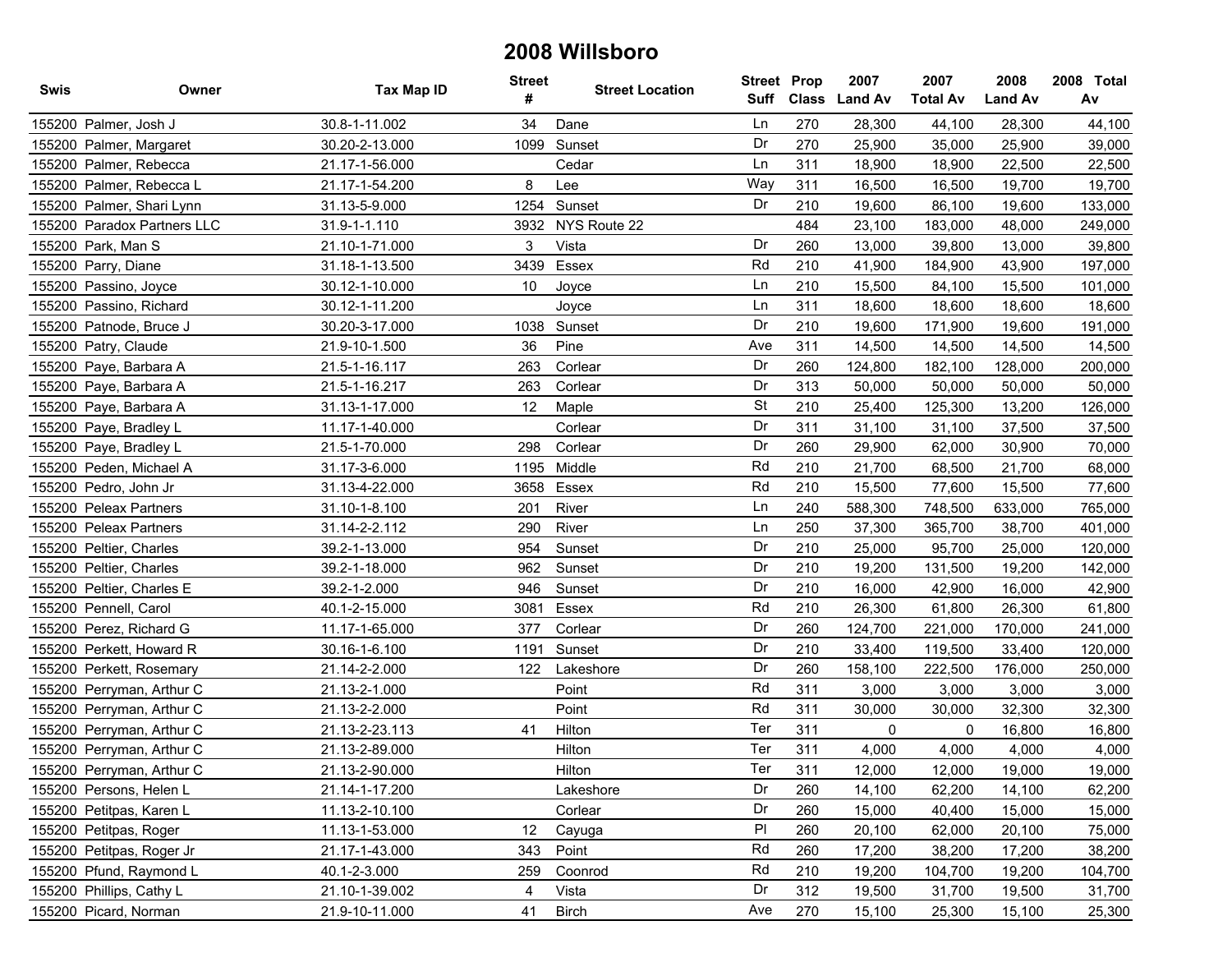| Swis | Owner                              | <b>Tax Map ID</b> | <b>Street</b><br># | <b>Street Location</b> | Suff | <b>Street Prop</b> | 2007<br>Class Land Av | 2007<br><b>Total Av</b> | 2008<br><b>Land Av</b> | 2008 Total<br>Av |
|------|------------------------------------|-------------------|--------------------|------------------------|------|--------------------|-----------------------|-------------------------|------------------------|------------------|
|      | 155200 Pickett, John J             | 20.20-1-1.113     |                    | Tunnel                 | Ln   | 311                | 15,600                | 15,600                  | 15,600                 | 15,600           |
|      | 155200 Pickett, John J             | 20.20-1-1.114     |                    | Tunnel                 | Ln   | 311                | 15,600                | 15,600                  | 15,600                 | 15,600           |
|      | 155200 Pickett, John J             | 20.20-1-12.000    | 21                 | Cove                   | Ln   | 260                | 120,500               | 161,100                 | 125,000                | 170,000          |
|      | 155200 Pickett, John J             | 20.20-1-14.000    |                    | Cove                   | Ln   | 314                | 7,900                 | 7,900                   | 7,900                  | 7,900            |
|      | 155200 Piekarski, Henry            | 20.3-2-25.000     | 4641               | NYS Route 22           |      | 260                | 75,600                | 134,300                 | 112,000                | 175,000          |
|      | 155200 Pierce, Bruce W             | 30.20-3-15.111    | 1078               | Sunset                 | Dr   | 210                | 20,000                | 20,000                  | 25,800                 | 88,000           |
|      | 155200 Pierce, Gerald S            | 31.17-4-6.000     | 92                 | Woodlawn               | Ln   | 210                |                       |                         | 19,600                 | 115,000          |
|      | 155200 Pierce, Kevin               | 39.2-1-31.100     |                    | Coonrod                | Rd   | 311                | 35,500                | 35,500                  | 35,500                 | 35,500           |
|      | 155200 Pierce, Kevin               | 39.2-1-31.200     | 82                 | Coonrod                | Rd   | 210                | 31,800                | 109,900                 | 31,800                 | 121,000          |
|      | 155200 Pierle, Joy A               | 21.14-2-28.002    | 45                 | Lakeshore              | Dr   | 260                | 48,000                | 113,300                 | 59,000                 | 113,000          |
|      | 155200 Pierson, Todd               | 39.2-1-14.000     | 931                | Sunset                 | Dr   | 210                | 28,000                | 109,000                 | 28,000                 | 109,000          |
|      | 155200 Pierson, Todd M             | 30.20-2-5.000     |                    | 1149 Sunset            | Dr   | 210                | 25,800                | 85,800                  | 25,800                 | 88,000           |
|      | 155200 Plunkett, James E           | 11.13-1-3.000     | 493                | Corlear                | Dr   | 210                | 147,300               | 228,200                 | 164,000                | 245,000          |
|      | 155200 Pohlman, Mark H             | 21.6-3-3.000      | 924                | Point                  | Rd   | 313                | 191,700               | 575,200                 | 276,000                | 660,000          |
|      | 155200 Poitras, Maurice C          | 31.10-1-7.000     | 76                 | Perrys Point           | Way  | 210                | 507,200               | 552,300                 | 610,000                | 633,000          |
|      | 155200 Pokomoonshine/MacCready Ltd | 30.1-1-13.002     | 1391               | Reber                  | Rd   | 581                | 256,400               | 1,378,100               | 291,000                | 1,435,000        |
|      | 155200 Pokomoonshine/MacCready Ltd | 30.1-1-20.000     |                    | Reber                  | Rd   | 312                | 43,000                | 48,000                  | 43,000                 | 48,000           |
|      | 155200 Pokomoonshine/MacCready Ltd | 30.1-1-21.000     |                    | Reber                  | Rd   | 322                | 11,700                | 11,700                  | 11,700                 | 11,700           |
|      | 155200 Polak, Bogdan               | 30.1-1-29.000     |                    | 1045 Reber             | Rd   | 240                | 51,500                | 80,300                  | 55,000                 | 85,000           |
|      | 155200 Polak, Bogdan               | 30.1-1-30.000     |                    | Reber                  | Rd   | 912                | 62,500                | 62,500                  | 62,500                 | 62,500           |
|      | 155200 Polhemus, Edgar             | 31.13-7-4.000     | 36                 | Woodlawn               | Ln   | 210                | 26,300                | 112,500                 | 26,300                 | 115,000          |
|      | 155200 Politi, Anthony             | 20.20-1-1.112     |                    | Tunnel                 | Ln   | 311                | 21,300                | 21,300                  | 21,300                 | 21,300           |
|      | 155200 Politi, Anthony             | 20.20-1-4.002     | 17                 | Cove                   | Ln   | 210                | 100,400               | 274,000                 | 130,000                | 311,000          |
|      | 155200 Pool, Stewart N             | 21.17-1-37.002    | 386                | Point                  | Rd   | 260                | 820,800               | 977,100                 | 956,000                | 1,150,000        |
|      | 155200 Pool, Thomas M              | 20.20-1-36.000    | 10                 | Blueberry              | Way  | 260                | 128,900               | 197,300                 | 182,000                | 227,000          |
|      | 155200 Poritzky, Bruce S           | 21.13-2-85.000    |                    | Ryan                   | Dr   | 311                | 20,700                | 20,700                  | 3,000                  | 3,000            |
|      | 155200 Porter, Gene H              | 21.17-1-7.000     | 104                | Cedar                  | Ln   | 210                | 142,800               | 240,000                 | 159,000                | 256,000          |
|      | 155200 Potente Family Trust        | 21.13-2-67.000    | 30                 | Ryan                   | Dr   | 260                | 20,700                | 67,900                  | 20,700                 | 67,900           |
|      | 155200 Potroanchenu, John          | 30.2-1-18.000     | 4164               | NYS Route 22           |      | 210                | 31,700                | 98,100                  | 31,700                 | 95,000           |
|      | 155200 Powell, Robert W            | 21.10-1-2.000     | 820                | Point                  | Rd   | 210                | 153,400               | 359,900                 | 230,000                | 408,000          |
|      | 155200 PPP Properties LLC          | 21.17-1-38.102    | 384                | Point                  | Rd   | 240                | 786,600               | 863,200                 | 829,000                | 906,000          |
|      | 155200 PPP Properties LLC          | 21.17-1-46.000    | 401                | Point                  | Rd   | 240                | 60.800                | 131,800                 | 51,000                 | 149,000          |
|      | 155200 Pratt, Michael E            | 21.14-1-3.100     | 18                 | Beach                  | Dr   | 260                | 30.900                | 57,100                  | 30.900                 | 57,100           |
|      | 155200 Priest, John                | 21.9-13-5.000     | 24                 | Cyprus                 | Ave  | 270                | 13,200                | 13,200                  | 16,600                 | 21,000           |
|      | 155200 Priest, John                | 21.9-13-6.000     | 22                 | Cyprus                 | Ave  | 270                | 21,600                | 22,000                  | 24,000                 | 30,000           |
|      | 155200 Prim, James                 | 21.9-9-13.001     | 46                 | Grove                  | Ave  | 311                | 15,500                | 15,500                  | 15,500                 | 15,500           |
|      | 155200 Prindle, Jeffrey S          | 21.13-1-1.140     | 194                | Marina                 | Ln   | 210                | 225,800               | 365,800                 | 280,000                | 460,000          |
|      | 155200 Prouty, Chad                | 21.9-8-6.000      | 9                  | Oak                    | Ave  | 270                | 11,900                | 19,200                  | 12,600                 | 23,300           |
|      | 155200 Provost, Arnold             | 30.12-2-40.000    | 4011               | NYS Route 22           |      | 210                | 8,300                 | 72,200                  | 10,000                 | 80,000           |
|      | 155200 Provost, Arnold E           | 21.9-4-21.000     | 40                 | Frisbie                | Rd   | 270                | 12,500                | 19,200                  | 13,200                 | 20,500           |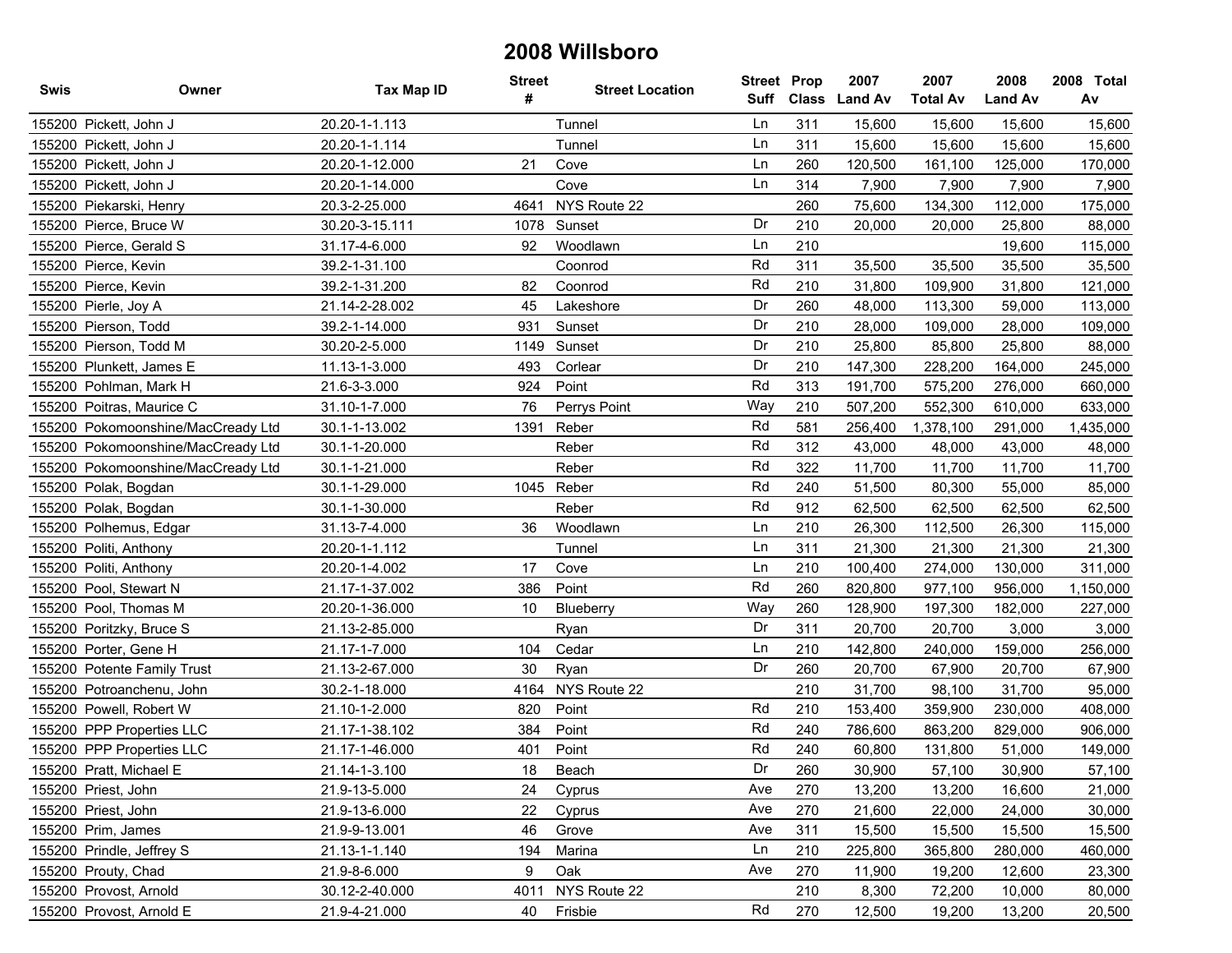| Swis | Owner                        | Tax Map ID     | <b>Street</b><br># | <b>Street Location</b> | <b>Street Prop</b> |     | 2007<br>Suff Class Land Av | 2007<br><b>Total Av</b> | 2008<br><b>Land Av</b> | 2008 Total<br>Av |
|------|------------------------------|----------------|--------------------|------------------------|--------------------|-----|----------------------------|-------------------------|------------------------|------------------|
|      | 155200 Provost, Bobby L      | 30.20-3-5.000  |                    | 1160 Sunset            | Dr                 | 210 | 17,600                     | 65,500                  | 17,600                 | 85,000           |
|      | 155200 Provost, Danny A      | 30.12-2-6.000  | 10 <sup>°</sup>    | Wickes                 | Way                | 270 | 8,300                      | 24,400                  | 8,300                  | 24,400           |
|      | 155200 Provost, Harmon       | 31.17-3-32.002 | 1161               | Middle                 | Rd                 | 270 | 13,400                     | 29,200                  | 13,400                 | 35,000           |
|      | 155200 Provost, Harmon Jr    | 31.13-6-7.000  | 3657               | Essex                  | Rd                 | 210 | 25,900                     | 111,400                 | 25,900                 | 111,000          |
|      | 155200 Provost, Harry        | 31.13-4-5.000  | 3                  | <b>Bowery</b>          | Ln                 | 210 | 8,300                      | 28,700                  | 10,000                 | 47,000           |
|      | 155200 Provost, Harry        | 31.13-4-6.000  | 5                  | Bowery                 | Ln                 | 210 | 17,200                     | 58,300                  | 17,200                 | 58,000           |
|      | 155200 Provost, Harry        | 31.13-4-27.001 |                    | Main                   | <b>St</b>          | 311 | 1,400                      | 1,400                   | 15,000                 | 15,000           |
|      | 155200 Provost, James A      | 31.17-3-16.000 | 1216               | Middle                 | Rd                 | 210 | 15,500                     | 68,100                  | 15,500                 | 68,000           |
|      | 155200 Provost, Raymond P    | 20.3-2-37.000  | 4797               | NYS Route 22           |                    | 210 | 27,500                     | 86,600                  | 27,500                 | 95,000           |
|      | 155200 Provost, Richard      | 31.13-7-5.000  | 46                 | Woodlawn               | Ln                 | 210 | 17,600                     | 68,800                  | 17,600                 | 55,000           |
|      | 155200 Prudhomme, Gerard R   | 21.5-1-19.000  | 259                | Corlear                | Dr                 | 260 | 127,700                    | 189,000                 | 131,000                | 192,000          |
|      | 155200 Puccia, Anthony N     | 31.13-3-13.000 |                    | 3725 Main              | <b>St</b>          | 483 | 19,200                     | 27,500                  | 19,200                 | 58,000           |
|      | 155200 Pulaski, Thomas S     | 11.17-1-80.000 | 451                | Corlear                | Dr                 | 260 | 110,400                    | 156,400                 | 110,000                | 166,000          |
|      | 155200 Pulsifer, Kendra Lee  | 31.13-6-14.000 | 3615               | Essex                  | Rd                 | 210 | 23,700                     | 97,700                  | 23,700                 | 112,000          |
|      | 155200 Pulsifer, Philip L    | 21.5-1-44.000  | 167                | Corlear                | Dr                 | 260 | 132,000                    | 210,900                 | 177,000                | 245,000          |
|      | 155200 Pulsifer, Rolland Jr  | 30.3-1-3.000   | 899                | Reber                  | Rd                 | 260 | 20,000                     | 26,000                  | 20,000                 | 26,000           |
|      | 155200 Purcell, James T      | 21.17-1-52.000 | 383                | Farrell                | Rd                 | 260 | 197,700                    | 335,600                 | 283,000                | 382,000          |
|      | 155200 Putman, Victor J      | 31.5-1-5.000   | 183                | Farrell                | Rd                 | 210 | 27,200                     | 128,700                 | 27,200                 | 150,000          |
|      | 155200 Pyrzenski, Philip     | 21.13-2-51.100 |                    | Ryan                   | Dr                 | 311 | 1,300                      | 1,300                   | 3,000                  | 3,000            |
|      | 155200 Pyrzenski, Philip     | 21.13-2-71.000 | $\overline{2}$     | Lakeshore              | Dr                 | 260 | 20,200                     | 54,600                  | 20,200                 | 54,600           |
|      | 155200 Pytlak Brian S        | 31.9-1-1.140   |                    | NYS Route 22           |                    | 322 | 31,600                     | 31,600                  | 31,600                 | 31,600           |
|      | 155200 Pytlak, Brian         | 11.13-2-8.100  |                    | Cayuga                 | PI                 | 311 | 6,300                      | 6,300                   | 6,300                  | 6,300            |
|      | 155200 Pytlak, Brian         | 11.13-2-8.200  | 5                  | Cayuga                 | PI                 | 210 | 22,100                     | 46,300                  | 22,300                 | 108,000          |
|      | 155200 Pytlak, Lucinda       | 11.13-2-7.000  |                    | Cayuga                 | P                  | 311 | 18,500                     | 18,500                  | 18,500                 | 18,500           |
|      | 155200 Racine, Leo           | 21.9-10-9.000  | 47                 | <b>Birch</b>           | Ave                | 270 | 15,100                     | 30,000                  | 15,100                 | 30,000           |
|      | 155200 Radloff, William M    | 30.12-1-9.000  |                    | Joyce                  | Ln                 | 311 | 23,700                     | 23,700                  | 23,700                 | 23,700           |
|      | 155200 Raffel, Marlene B     | 31.5-1-6.000   | 238                | Farrell                | Rd                 | 210 | 29,300                     | 115,200                 | 29,300                 | 121,000          |
|      | 155200 Randall, Sherman B    | 40.1-2-29.210  |                    | Middle                 | Rd                 | 322 | 24,000                     | 24,000                  | 24,000                 | 24,000           |
|      | 155200 Randall, Sherman B    | 40.1-2-29.220  | 764                | Middle                 | Rd                 | 240 | 66,800                     | 440,000                 | 67,000                 | 440,000          |
|      | 155200 Rankin, Frank         | 31.13-3-24.039 | 1211               | Sunset                 | Dr                 | 210 | 26,400                     | 86,900                  | 26,400                 | 86,900           |
|      | 155200 Rarick, Paddie M      | 31.18-1-7.300  |                    | 3388 Essex             | Rd                 | 240 | 244,400                    | 500,900                 | 447,000                | 860,000          |
|      | 155200 Ratay, Lee A          | 21.5-1-61.000  |                    | Corlear                | Dr                 | 311 | 20,500                     | 20,500                  | 20,500                 | 20,500           |
|      | 155200 Ratay, Lee A          | 21.5-1-62.000  |                    | 196 Corlear            | Dr                 | 260 | 21.700                     | 80,700                  | 21,700                 | 83,000           |
|      | 155200 Rayburn, John A       | 11.13-1-16.000 | 543                | Corlear                | Dr                 | 260 | 163,200                    | 221,700                 | 194,000                | 252,000          |
|      | 155200 Rayburn, John A       | 11.13-1-56.000 |                    | Corlear                | Dr                 | 311 | 12,400                     | 12,400                  | 12,400                 | 12,400           |
|      | 155200 Reber Cemetery        | 39.3-2-2.000   | 239                | Reber                  | Rd                 | 695 | 5,000                      | 5,000                   | 5,000                  | 5,000            |
|      | 155200 Reber Fire House      | 39.1-1-32.000  | 21                 | Sunset                 | Dr                 | 662 | 13,300                     | 59,500                  | 14,400                 | 59,000           |
|      | 155200 Reed, Forrest J Jr    | 20.20-1-5.000  | 82                 | Tunnel                 | Ln                 | 260 | 133,800                    | 181,100                 | 140,000                | 197,000          |
|      | 155200 Reinckens, Margaret L | 30.1-1-18.100  | 1484               | Reber                  | Rd                 | 210 | 284,900                    | 434,900                 | 171,000                | 313,000          |
|      | 155200 Reinckens, Margaret S | 30.2-1-8.000   | 1541               | Reber                  | Rd                 | 260 | 71,000                     | 113,400                 | 71,000                 | 113,400          |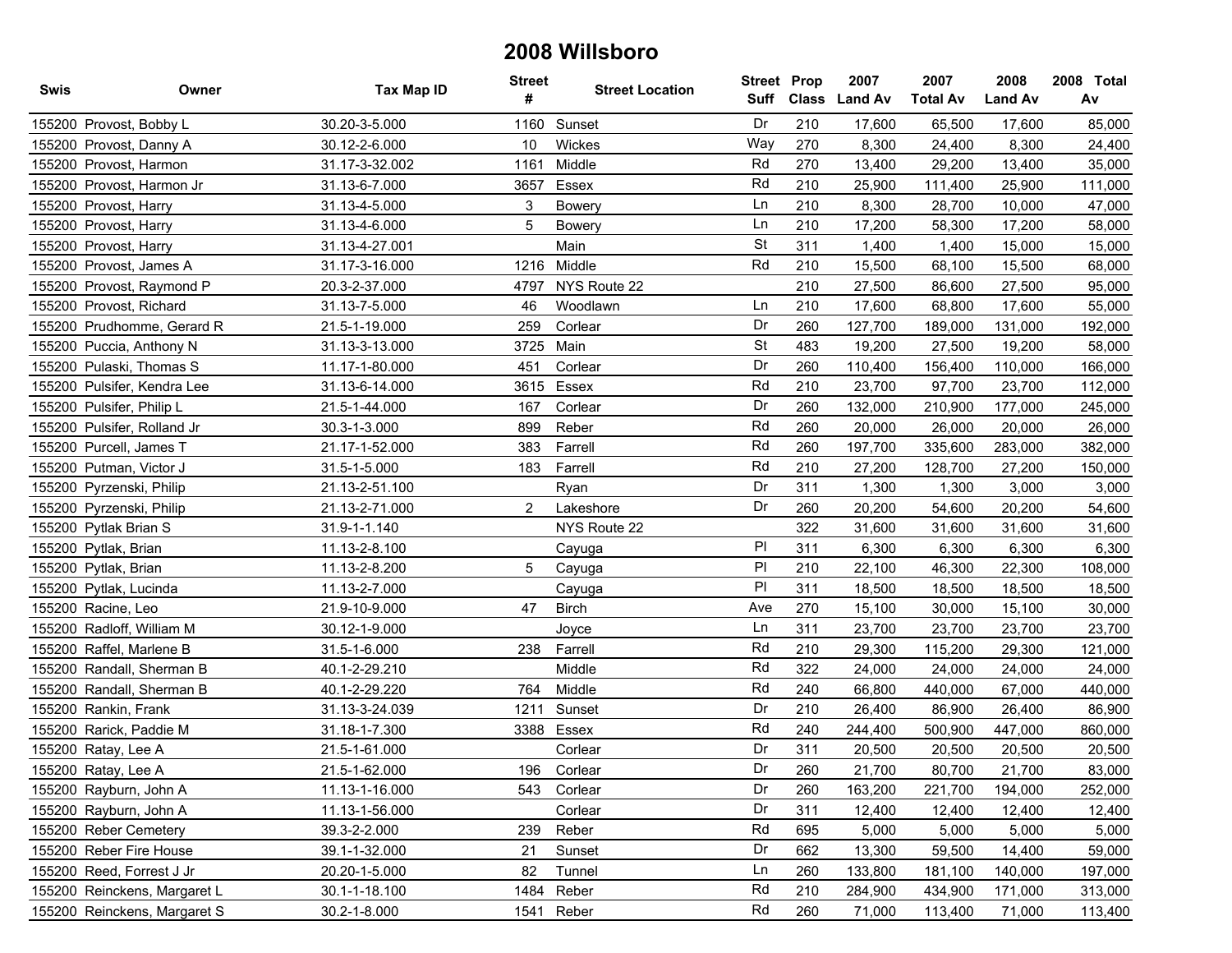| Swis | Owner                        | Tax Map ID     | <b>Street</b><br># | <b>Street Location</b> | <b>Street Prop</b> |     | 2007<br>Suff Class Land Av | 2007<br><b>Total Av</b> | 2008<br><b>Land Av</b> | 2008 Total<br>Av |
|------|------------------------------|----------------|--------------------|------------------------|--------------------|-----|----------------------------|-------------------------|------------------------|------------------|
|      | 155200 Reinhardt, William    | 40.6-1-14.017  |                    | Essex                  | Rd                 | 311 | 26,000                     | 26,000                  | 26,000                 | 26,000           |
|      | 155200 Reinhardt, William    | 40.6-1-16.000  | 3175               | Essex                  | Rd                 | 240 | 68,300                     | 173,400                 | 73,000                 | 233,000          |
|      | 155200 Reithel, Drew G       | 40.1-2-5.100   | 982                | Middle                 | Rd                 | 270 | 26,000                     | 42,700                  | 26,000                 | 170,000          |
|      | 155200 Rendich, Lester J     | 21.10-1-3.000  | 812                | Point                  | Rd                 | 210 | 218,000                    | 290,700                 | 228,000                | 308,000          |
|      | 155200 Reuther, David L      | 40.6-1-8.000   | 3174               | Essex                  | Rd                 | 210 | 329,200                    | 477,000                 | 371,000                | 646,000          |
|      | 155200 Rex Realty            | 21.14-2-30.000 |                    | Lakeshore              | Dr                 | 311 | 20,500                     | 20,500                  | 20,500                 | 20,500           |
|      | 155200 Reynolds, Clifford E  | 31.9-1-46.002  | 3921               | NYS Route 22           |                    | 455 | 42,300                     | 154,900                 | 42,300                 | 154,900          |
|      | 155200 Reynolds, Dean        | 39.2-1-12.100  | 927                | Sunset                 | Dr                 | 210 | 35,800                     | 123,200                 | 35,800                 | 151,000          |
|      | 155200 Reynolds, Hadee M     | 31.13-5-13.000 | 1261               | Middle                 | Rd                 | 210 | 25,800                     | 90,600                  | 25,800                 | 122,000          |
|      | 155200 Reynolds, Patricia E  | 21.6-2-7.000   | 828                | Point                  | Rd                 | 210 | 191,400                    | 325,400                 | 275,000                | 413,000          |
|      | 155200 Reynolds, Rodney      | 20.3-2-15.112  | 4567               | NYS Route 22           |                    | 311 | 19,100                     | 19,100                  | 38,100                 | 38,100           |
|      | 155200 Reynolds, Timothy D   | 39.2-1-12.200  | 913                | Sunset                 | Dr                 | 210 | 32,200                     | 133,600                 | 32,200                 | 169,000          |
|      | 155200 Rice, James W         | 11.13-1-54.000 | 6                  | Cayuga                 | PI                 | 260 | 20,100                     | 93,700                  | 20,100                 | 102,000          |
|      | 155200 Richard, Catherine    | 21.9-12-8.000  | 26                 | Spruce                 | Ave                | 270 | 15,900                     | 20,600                  | 15,900                 | 20,600           |
|      | 155200 Richard, Hector F     | 21.9-2-17.000  | 39                 | Corlear                | Dr                 | 270 | 153,200                    | 168,600                 | 170,000                | 185,000          |
|      | 155200 Richard, Lucille      | 31.17-4-8.000  | 93                 | Woodlawn               | Ln                 | 210 |                            |                         | 26,700                 | 148,000          |
|      | 155200 Richard, Lucille      | 31.17-4-14.000 |                    | Woodlawn               | Ln                 | 311 |                            |                         | 28,300                 | 28,300           |
|      | 155200 Ridky, Charles W      | 21.5-1-11.100  |                    | Corlear                | Dr                 | 311 | 23,300                     | 23,300                  | 23,300                 | 23,300           |
|      | 155200 Ridolfo, Michael      | 20.20-3-15.000 | 118                | Cedar                  | Ln                 | 260 | 158,000                    | 199,900                 | 181,000                | 223,000          |
|      | 155200 Rivet, Sharon         | 21.13-1-2.300  | 47                 | Frisbie                | Rd                 | 210 | 37,500                     | 76,900                  | 41,000                 | 75,000           |
|      | 155200 Rizzon, Robert        | 39.1-1-23.200  | 237                | Sunset                 | Dr                 | 210 | 38,400                     | 172,000                 | 38,400                 | 184,000          |
|      | 155200 Robare, Eugene        | 31.18-1-2.200  |                    | Essex                  | Rd                 | 314 | 5,900                      | 5,900                   | 5,900                  | 5,900            |
|      | 155200 Robare, Harriet V     | 31.18-1-3.000  | 3453               | Essex                  | Rd                 | 210 | 25,800                     | 80,000                  | 25,800                 | 98,000           |
|      | 155200 Robare, William       | 39.3-2-6.100   | 256                | Reber                  | Rd                 | 270 | 33,300                     | 78,700                  | 34,900                 | 75,000           |
|      | 155200 Robare, William F     | 39.1-1-30.000  | 302                | Reber                  | Rd                 | 210 | 21,000                     | 92,500                  | 21,000                 | 99,000           |
|      | 155200 Roberts, Carol E      | 21.17-1-35.000 | 68                 | Champine               | Way                | 260 | 347,400                    | 378,100                 | 390,000                | 420,000          |
|      | 155200 Robertson, Duncan G   | 21.10-1-73.000 |                    | Vista                  | Dr                 | 311 | 16,500                     | 16,500                  | 16,500                 | 16,500           |
|      | 155200 Robinson, Andrew B    | 30.1-1-10.200  |                    | Reber                  | Rd                 | 311 | 93,800                     | 93,800                  | 93,800                 | 93,800           |
|      | 155200 Robinson, Andrew B    | 30.1-1-16.001  |                    | Reber                  | Rd                 | 311 | 166,400                    | 166,400                 | 166,400                | 166,400          |
|      | 155200 Robinson, Catherine G | 30.1-1-10.100  |                    | Reber                  | Rd                 | 311 | 76,000                     | 76,000                  | 76,000                 | 76,000           |
|      | 155200 Robinson, Catherine G | 30.1-1-12.000  | 1367               | Reber                  | Rd                 | 311 | 24,300                     | 24,300                  | 24,300                 | 24,300           |
|      | 155200 Robinson, Catherine G | 30.1-1-14.000  |                    | Reber                  | Rd                 | 311 | 146,800                    | 146,800                 | 146,800                | 146,800          |
|      | 155200 Robinson, Charles P   | 11.13-1-40.000 |                    | 154 Sabousin           | Dr                 | 260 | 204,000                    | 287,100                 | 252,000                | 386,000          |
|      | 155200 Robinson, David       | 30.1-2-6.000   |                    | Beaver                 | Way                | 311 | 93,500                     | 93,500                  | 93,500                 | 93,500           |
|      | 155200 Robinson, David M     | 11.13-2-9.000  | 576                | Corlear                | Dr                 | 260 | 22,400                     | 63,100                  | 22,400                 | 70,000           |
|      | 155200 Robinson, Franklin    | 30.1-1-22.000  |                    | Reber                  | Rd                 | 314 | 23,000                     | 23,000                  | 23,000                 | 23,000           |
|      | 155200 Robinson, Franklin W  | 30.1-1-10.300  |                    | Reber                  | Rd                 | 311 | 127,800                    | 127,800                 | 127,800                | 127,800          |
|      | 155200 Robinson, Franklin W  | 30.1-1-11.000  |                    | Reber                  | Rd                 | 311 | 75,200                     | 75,200                  | 75,200                 | 75,200           |
|      | 155200 Robinson, Joseph      | 21.9-10-13.000 | 35                 | <b>Birch</b>           | Ave                | 270 | 15,300                     | 34,000                  | 15,700                 | 34,000           |
|      | 155200 Rock, Joseph A Jr     | 20.20-1-3.004  | 84                 | Tunnel                 | Ln                 | 260 | 164,800                    | 235,300                 | 198,000                | 268,000          |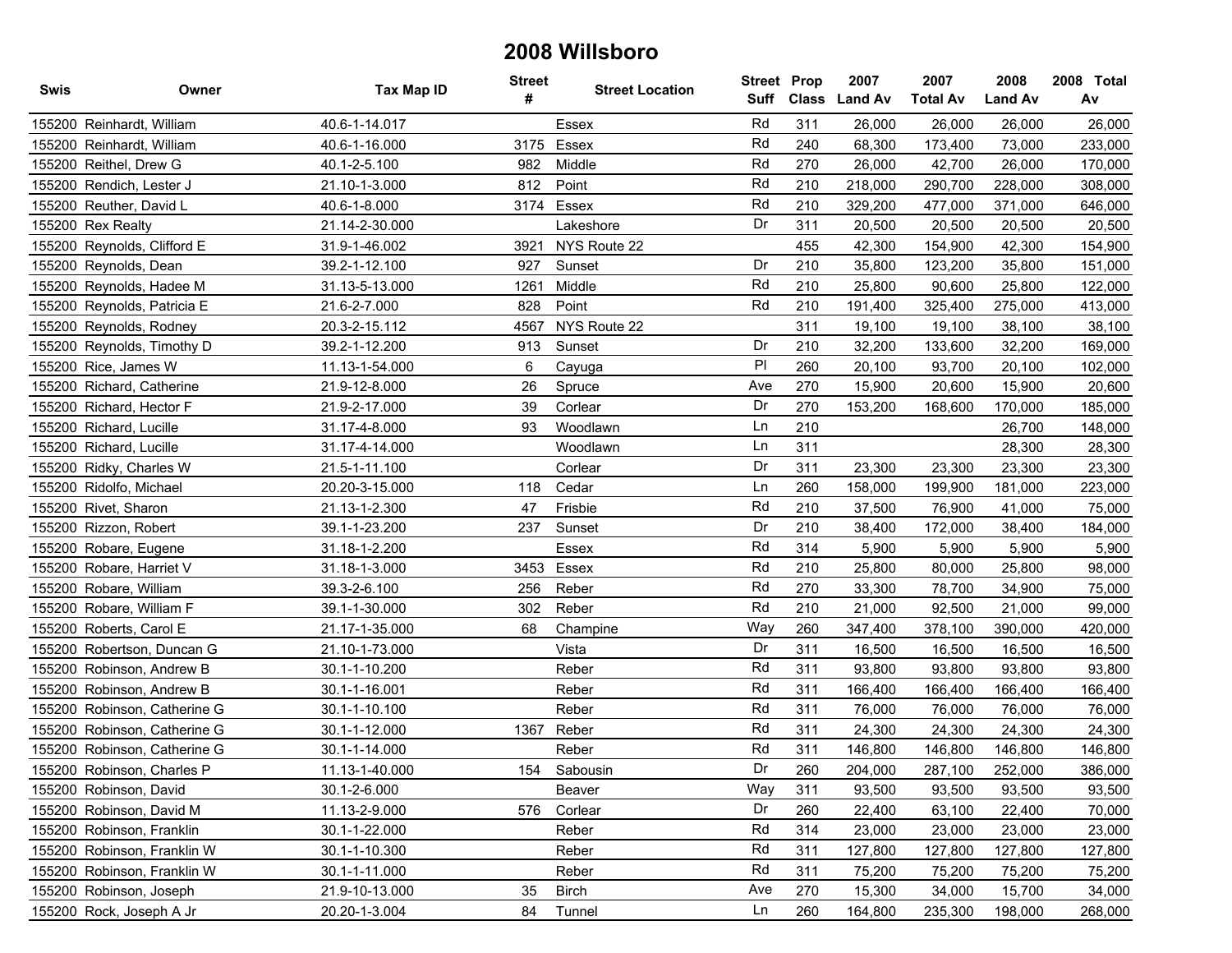| Swis   | Owner                           | Tax Map ID     | <b>Street</b><br># | <b>Street Location</b> | <b>Street Prop</b><br>Suff | <b>Class</b> | 2007<br><b>Land Av</b> | 2007<br><b>Total Av</b> | 2008<br><b>Land Av</b> | 2008 Total<br>Av |
|--------|---------------------------------|----------------|--------------------|------------------------|----------------------------|--------------|------------------------|-------------------------|------------------------|------------------|
|        | 155200 Rock, Mary E             | 21.5-1-18.000  | 261                | Corlear                | Dr                         | 210          | 167,300                | 320,000                 | 203,000                | 356,000          |
|        | 155200 Roeck, Bruce A           | 11.13-1-4.002  | 495                | Corlear                | Dr                         | 260          | 123,100                | 189,900                 | 166,000                | 210,000          |
|        | 155200 Roeck, Donald M          | 11.17-1-79.000 | 447                | Corlear                | Dr                         | 260          | 144,200                | 191,800                 | 160,000                | 208,000          |
|        | 155200 Rogala, Allen L          | 21.5-1-7.000   | 283                | Corlear                | Dr                         | 260          | 115,200                | 159,300                 | 118,000                | 173,000          |
|        | 155200 Roman Catholic Society   | 31.13-4-38.000 |                    | 3746 Main              | <b>St</b>                  | 210          | 17,600                 | 145,300                 | 17,600                 | 178,000          |
| 155200 | Roman Catholic Society          | 31.13-4-39.000 | 3748               | Main                   | <b>St</b>                  | 620          | 20,000                 | 559,400                 | 20,000                 | 332,000          |
|        | 155200 Romano, Matthew J        | 20.20-1-72.000 | 439                | Bay                    | Ln                         | 210          | 24,100                 | 80,000                  | 24,200                 | 110,000          |
|        | 155200 Root, Melvin J Jr        | 31.17-3-9.000  | 1180               | Middle                 | Rd                         | 210          | 25,900                 | 109,600                 | 25,900                 | 110,000          |
|        | 155200 Rosch-Lewis, Renee A     | 31.18-1-8.110  | 3350               | Essex                  | Rd                         | 210          | 362,700                | 498,600                 | 405,000                | 567,000          |
|        | 155200 Ross, James              | 21.14-1-22.002 | 97                 | Lakeshore              | Dr                         | 210          | 22,800                 | 86,900                  | 22,800                 | 188,000          |
|        | 155200 Ross, Larry              | 21.9-11-13.000 | 25                 | Cyprus                 | Ave                        | 210          | 23,000                 | 23,000                  | 23,000                 | 148,000          |
|        | 155200 Rossman, Nancy P         | 11.17-2-11.000 | 412                | Corlear                | Dr                         | 260          | 23,300                 | 59,600                  | 24,200                 | 65,000           |
|        | 155200 Rossman, Nancy P         | 11.17-2-12.000 |                    | Corlear                | Dr                         | 311          | 5,600                  | 5,600                   | 5,600                  | 5,600            |
|        | 155200 Rouse, Luther            | 31.18-1-6.000  |                    | Essex                  | Rd                         | 311          | 13,400                 | 13,400                  | 13,400                 | 13,400           |
|        | 155200 Rousseau, Lilia K        | 21.9-8-4.000   | 19                 | Oak                    | Ave                        | 270          | 16,000                 | 27,200                  | 16,600                 | 29,400           |
|        | 155200 Rowland, Douglas J       | 11.17-2-6.000  |                    | Corlear                | Dr                         | 311          | 11,700                 | 11,700                  | 11,700                 | 11,700           |
|        | 155200 Rowland, Douglas J       | 20.20-1-34.000 | $\overline{7}$     | Blueberry              | Way                        | 260          | 17,400                 | 56,100                  | 17,400                 | 56,100           |
|        | 155200 Rowland, William R       | 31.13-6-11.000 | 3643               | Essex                  | Rd                         | 210          | 11,400                 | 52,800                  | 11,400                 | 52,800           |
|        | 155200 Rucker, Steven E         | 30.1-1-6.000   |                    | Reber                  | Rd                         | 321          | 116,300                | 116,300                 | 145,000                | 145,000          |
|        | 155200 Rudolph, Charles E       | 21.13-2-72.000 | 18                 | Park                   | PI                         | 260          | 18,200                 | 56,300                  | 18,200                 | 56,300           |
|        | 155200 Rudolph, Michael J       | 21.9-13-8.000  | 8                  | Cyprus                 | Ave                        | 270          | 17,800                 | 22,600                  | 17,800                 | 22,600           |
|        | 155200 Ruhdorfer, Johann        | 21.6-3-4.100   | 928                | Point                  | Rd                         | 210          |                        |                         | 376,000                | 593,000          |
|        | 155200 Ruzow-Holland, Ann Hope  | 11.13-1-44.100 |                    | Sabousin               | Dr                         | 313          | 14,500                 | 14,500                  | 14,500                 | 14,500           |
|        | 155200 Ruzow-Holland, Ann Hope  | 11.13-1-62.050 | 133                | Sabousin               | Dr                         | 311          | 35,400                 | 35,400                  | 35,400                 | 35,400           |
|        | 155200 Ryan, Edward             | 21.13-2-27.000 |                    | Hilton                 | Ter                        | 311          | 3,000                  | 3,000                   | 3,000                  | 3,000            |
|        | 155200 Ryan, Janet A            | 21.13-2-58.000 |                    | Ryan                   | Dr                         | 311          | 16,400                 | 37,800                  | 16,400                 | 16,400           |
|        | 155200 Ryder, Barton            | 21.10-1-59.342 | 6                  | Targhee                | Way                        | 210          | 19,400                 | 65,100                  | 18,500                 | 60,000           |
|        | 155200 Sagerstrand Living Trust | 21.17-1-15.000 | 32                 | Cedar                  | Ln                         | 260          | 195,000                | 249,900                 | 242,000                | 303,000          |
|        | 155200 Saker, Gretchen          | 11.17-1-42.000 |                    | Corlear                | Dr                         | 311          | 20,400                 | 20,400                  | 20,400                 | 20,400           |
|        | 155200 Saker, Gretchen          | 11.17-1-50.000 | 317                | Corlear                | Dr                         | 260          | 143,300                | 265,500                 | 220,000                | 338,000          |
|        | 155200 Salem, Gerard M          | 21.13-3-1.100  | 546                | Point                  | Rd                         | 210          | 127,800                | 127,800                 | 28,300                 | 127,000          |
|        | 155200 Salem, Gerard M          | 21.13-3-1.200  |                    | Point                  | Rd                         | 311          | 178,500                | 178,500                 | 206,000                | 206,000          |
|        | 155200 Salisbury, W Ronald      | 21.9-2-15.000  | 47                 | Corlear                | Dr                         | 210          | 153,500                | 361,100                 | 171,000                | 378,000          |
|        | 155200 Saltwick, Paul H         | 21.14-2-18.000 | 64                 | Lakeshore              | Dr                         | 260          | 127,300                | 173,200                 | 137,000                | 185,000          |
|        | 155200 Salvatore, Paul A        | 21.6-2-5.000   | 848                | Point                  | Rd                         | 260          | 341,000                | 430,100                 | 383,000                | 487,000          |
|        | 155200 Samuelson, William E     | 11.17-1-12.000 | 62                 | Sabousin               | Dr                         | 260          | 252,500                | 306,500                 | 298,000                | 358,000          |
|        | 155200 Samuelson, William E     | 11.17-1-21.100 |                    | Sabousin               | Dr                         | 312          | 20,900                 | 26,300                  | 20,900                 | 26,300           |
|        | 155200 Sanborn, Jeffrey L       | 30.2-1-3.000   | 117                | Beaver                 | Way                        | 260          | 83,200                 | 110,300                 | 83,200                 | 110,300          |
|        | 155200 Santor, Richard W Jr     | 30.20-2-14.100 |                    | 1083 Sunset            | Dr                         | 210          | 34,600                 | 118,000                 | 34,600                 | 118,000          |
|        | 155200 Sarvis, Walter E         | 31.5-1-8.000   | 282                | Point                  | Rd                         | 260          | 19,600                 | 112,100                 | 28,000                 | 118,000          |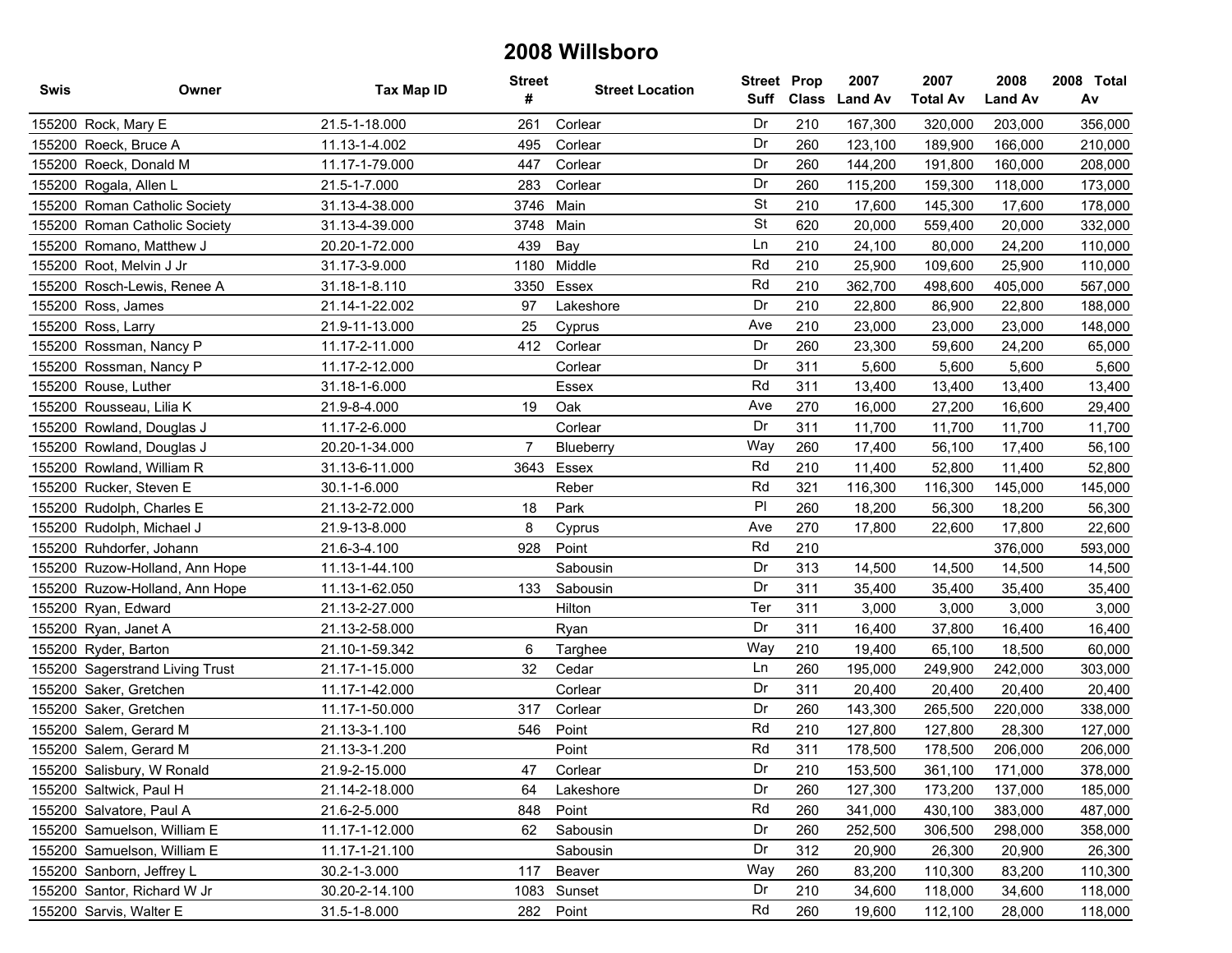| <b>Swis</b> | Owner                        | Tax Map ID     | <b>Street</b><br># | <b>Street Location</b> | <b>Street Prop</b><br>Suff | <b>Class</b> | 2007<br><b>Land Av</b> | 2007<br><b>Total Av</b> | 2008<br><b>Land Av</b> | 2008 Total<br>Av |
|-------------|------------------------------|----------------|--------------------|------------------------|----------------------------|--------------|------------------------|-------------------------|------------------------|------------------|
|             | 155200 Sayward Kelly L Sr    | 31.13-1-14.001 | 16                 | Clarence Oliver        | Ln                         | 210          | 13,400                 | 76,200                  | 13,400                 | 79,000           |
|             | 155200 Sayward Kelly L Sr    | 31.13-1-29.000 |                    | Clarence Oliver        | Ln                         | 311          | 11,400                 | 11,400                  | 11,400                 | 11,400           |
|             | 155200 Sayward, Anthony E Sr | 31.13-3-30.000 | 1253               | Sunset                 | Dr                         | 210          | 26,800                 | 92,300                  | 26,800                 | 99,000           |
|             | 155200 Sayward, David        | 40.1-2-1.100   |                    | 1024 Middle            | Rd                         | 240          | 87,200                 | 193,900                 | 87,000                 | 198,000          |
|             | 155200 Sayward, George       | 40.1-2-2.100   |                    | Coonrod                | Rd                         | 105          | 55,100                 | 55,100                  | 66,000                 | 66,000           |
|             | 155200 Sayward, George       | 40.1-2-7.000   | 924                | Middle                 | Rd                         | 105          | 71,200                 | 145,500                 | 80,000                 | 149,000          |
|             | 155200 Sayward, George       | 40.1-2-31.100  |                    | Coonrod                | Rd                         | 105          | 26,800                 | 26,800                  | 32,000                 | 32,000           |
|             | 155200 Sayward, Glen         | 31.13-3-18.000 |                    | Main                   | <b>St</b>                  | 311          | 100                    | 100                     | 100                    | 100              |
|             | 155200 Sayward, Glen         | 31.13-3-19.000 | 2                  | Staya                  | Way                        | 210          | 23,700                 | 140,000                 | 23,700                 | 163,000          |
|             | 155200 Sayward, Glenn J      | 31.13-6-15.000 | 3609               | Essex                  | Rd                         | 486          | 39,400                 | 187,300                 | 68,000                 | 235,000          |
|             | 155200 Sayward, Irwin        | 39.2-1-24.000  | 15                 | Coonrod                | Rd                         | 210          | 31,000                 | 48,300                  | 31,000                 | 48,300           |
|             | 155200 Sayward, Irwin        | 39.2-1-25.000  | 43                 | Coonrod                | Rd                         | 105          | 29,900                 | 29,900                  | 36,000                 | 130,000          |
|             | 155200 Sayward, Irwin        | 39.2-1-32.000  |                    | Coonrod                | Rd                         | 105          | 28,900                 | 39,900                  | 28,900                 | 39,900           |
|             | 155200 Sayward, Irwin        | 39.2-1-33.100  | 875                | Sunset                 | Dr                         | 240          |                        |                         | 115,000                | 230,000          |
|             | 155200 Sayward, Irwin E      | 39.2-1-26.000  |                    | Coonrod                | Rd                         | 105          | 32,600                 | 32,600                  | 32,600                 | 32,600           |
|             | 155200 Sayward, Janice       | 40.1-1-3.000   | 158                | Coonrod                | Rd                         | 210          | 26,100                 | 95,400                  | 26,100                 | 139,000          |
|             | 155200 Sayward, Kenneth      | 31.13-4-16.000 | 3620               | Essex                  | Rd                         | 210          | 23,300                 | 86,400                  | 23,300                 | 84,000           |
|             | 155200 Sayward, Kenneth R    | 40.1-2-1.211   |                    | Middle                 | Rd                         | 105          | 35,000                 | 35,000                  | 42,000                 | 42,000           |
|             | 155200 Sayward, Kenneth R    | 40.1-2-1.221   | 1029               | Middle                 | Rd                         | 210          | 26,600                 | 149,500                 | 26,600                 | 202,000          |
|             | 155200 Sayward, Nicholas H   | 30.3-1-13.200  |                    | Reber                  | Rd                         | 311          | 25,800                 | 25,800                  | 25,800                 | 25,800           |
|             | 155200 Sayward, Peter B      | 40.1-2-8.110   | 904                | Middle                 | Rd                         | 210          | 25,800                 | 80,900                  | 25,800                 | 78,000           |
|             | 155200 Sayward, Peter W      | 31.17-3-4.000  | 1213               | Middle                 | Rd                         | 210          | 26,000                 | 94,400                  | 26,000                 | 94,000           |
|             | 155200 Sayward, Richard E    | 40.1-2-8.200   | 269                | Coonrod                | Rd                         | 210          | 29,100                 | 89,800                  | 29,100                 | 89,800           |
|             | 155200 Sayward, Robert N     | 40.1-2-30.200  |                    | Coonrod                | Rd                         | 210          | 25,000                 | 125,100                 | 67,000                 | 172,000          |
|             | 155200 Sayward, Roger A      | 31.13-7-2.000  | 24                 | Woodlawn               | Ln                         | 210          | 19,600                 | 102,500                 | 19,600                 | 102,000          |
|             | 155200 Sayward, Roy          | 31.17-3-18.000 | 1222               | Middle                 | Rd                         | 210          | 15,500                 | 84,800                  | 15,500                 | 150,000          |
|             | 155200 Sayward, Roy C        | 40.1-2-25.000  | 837                | Middle                 | Rd                         | 210          | 46,800                 | 122,900                 | 49,000                 | 124,000          |
|             | 155200 Sayward, Roy C Jr     | 21.5-2-16.000  |                    | Indian Bay             | Rd                         | 311          | 19,200                 | 19,200                  | 19,200                 | 19,200           |
|             | 155200 Sayward, Samuel III   | 39.3-2-10.100  | 138                | Spear                  | Rd                         | 240          | 76,900                 | 262,700                 | 125,000                | 340,000          |
|             | 155200 Sayward, Scott        | 39.2-1-33.200  |                    | Sunset                 | Dr                         | 240          |                        |                         | 56,000                 | 269,000          |
|             | 155200 Sayward, Wendy R      | 40.1-2-5.200   | 1000               | Middle                 | Rd                         | 210          | 26,000                 | 127,900                 | 26,000                 | 131,000          |
|             | 155200 Sayward, William      | 21.9-4-20.000  | 38                 | Frisbie                | Rd                         | 270          | 15,900                 | 24,100                  | 16,600                 | 29,000           |
|             | 155200 Sayward, William      | 31.9-1-40.000  |                    | 3865 NYS Route 22      |                            | 270          | 12,000                 | 32,000                  | 12,000                 | 32,000           |
|             | 155200 Sayward, William F    | 31.13-3-17.000 |                    | 3709 Main              | <b>St</b>                  | 230          | 23,700                 | 133,200                 | 23,700                 | 157,000          |
|             | 155200 Sayward, William F    | 31.13-4-19.000 |                    | 3640 Essex             | Rd                         | 210          | 19,600                 | 115,400                 | 19,600                 | 116,000          |
|             | 155200 Scaglione, David D    | 31.13-6-5.000  |                    | 3665 Essex             | Rd                         | 465          | 29,800                 | 110,300                 | 31,900                 | 126,000          |
|             | 155200 Scaglione, David D    | 31.13-6-6.200  |                    | 3667 Essex             | Rd                         | 270          | 16,500                 | 30,100                  | 16,500                 | 25,800           |
|             | 155200 Scheuermann, Gary     | 30.4-1-15.000  |                    | Joe Rivers             | Ln                         | 910          | 45,900                 | 45,900                  | 45,900                 | 45,900           |
|             | 155200 Schick, Timothy D     | 39.2-1-23.045  |                    | Coonrod                | Rd                         | 314          | 12,000                 | 12,000                  | 12,000                 | 12,000           |
|             | 155200 Schick, Timothy D     | 39.2-1-41.000  |                    | Sunset                 | Dr                         | 322          | 69,800                 | 69,800                  | 76,000                 | 76,000           |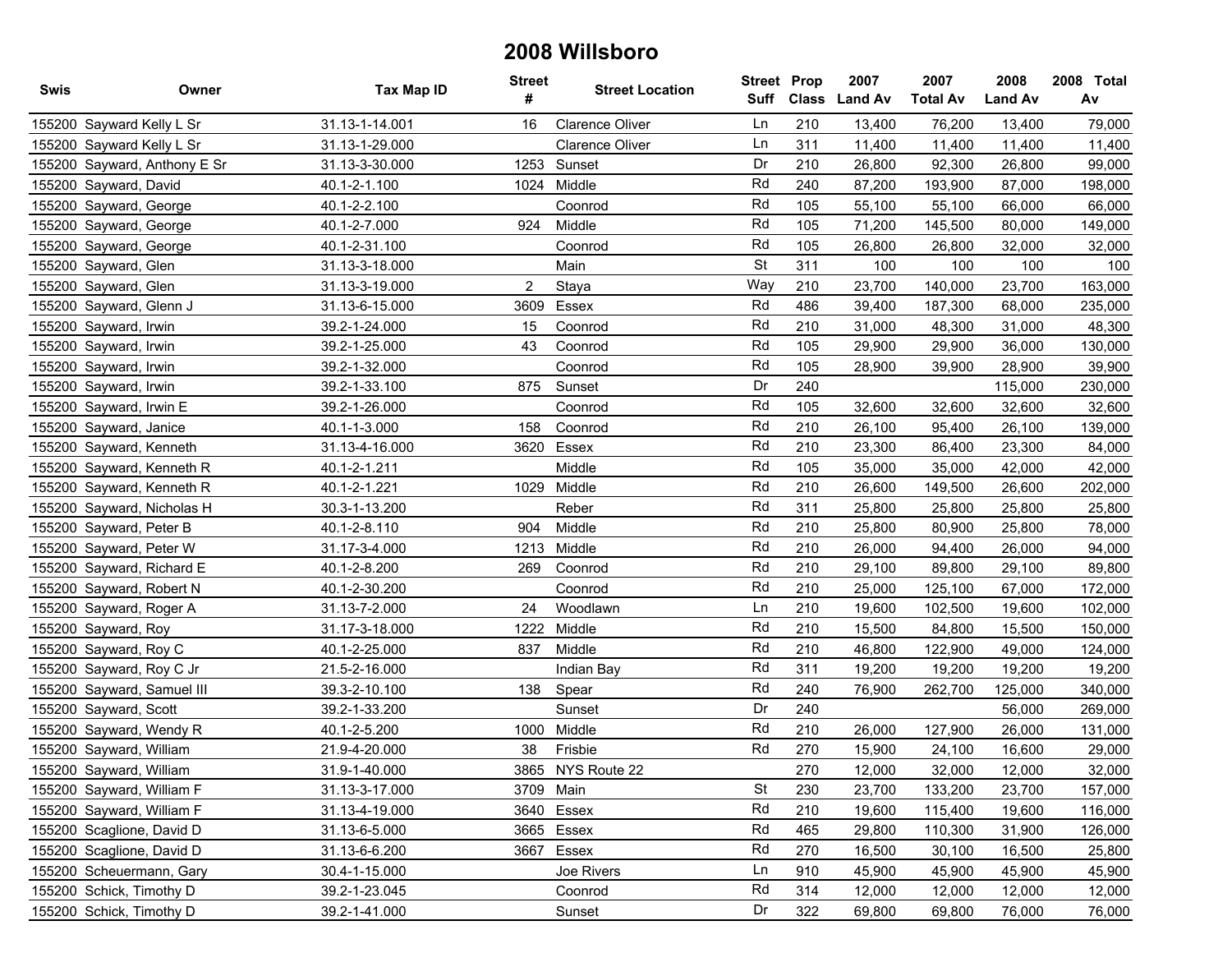| Swis | Owner                         | Tax Map ID     | <b>Street</b><br># | <b>Street Location</b> | <b>Street Prop</b><br>Suff |     | 2007<br>Class Land Av | 2007<br><b>Total Av</b> | 2008<br><b>Land Av</b> | 2008 Total<br>Av |
|------|-------------------------------|----------------|--------------------|------------------------|----------------------------|-----|-----------------------|-------------------------|------------------------|------------------|
|      | 155200 Schier Jon             | 21.9-12-15.000 | 43                 | Elm                    | Ave                        | 270 | 15,700                | 45,000                  | 15,700                 | 45,000           |
|      | 155200 Schiesser, Mark        | 31.17-4-3.000  |                    | Woodlawn               | Ln                         | 311 |                       |                         | 15,500                 | 15,500           |
|      | 155200 Schiesser, Mark H      | 31.13-5-4.000  | 1230               | Sunset                 | Dr                         | 210 | 15,500                | 51,300                  | 15,500                 | 60,000           |
|      | 155200 Schiller, Beth M       | 40.6-1-10.000  | 3166               | Essex                  | Rd                         | 210 | 137,000               | 339,700                 | 181,000                | 383,000          |
|      | 155200 Schmidt, Dennis R      | 21.5-1-42.000  | 173                | Corlear                | Dr                         | 210 | 158,400               | 256,000                 | 177,000                | 286,000          |
|      | 155200 Schmitt Trust          | 11.13-1-37.000 | 641                | Corlear                | Dr                         | 260 | 142,800               | 207,600                 | 153,000                | 233,000          |
|      | 155200 Schneible, Mary A      | 20.3-2-41.000  | 4761               | NYS Route 22           |                            | 582 | 136,800               | 156,000                 | 180,000                | 200,000          |
|      | 155200 Schneible, Philip      | 30.2-1-7.000   | 1537               | Reber                  | Rd                         | 210 | 51,000                | 183,600                 | 51,000                 | 210,000          |
|      | 155200 Schneider, Kenneth A   | 40.1-2-14.200  | 3071               | Essex                  | Rd                         | 210 | 29,500                | 89,800                  | 29,500                 | 89,800           |
|      | 155200 Schoenfeld, Mitchell D | 40.6-1-11.000  | 3158               | Essex                  | Rd                         | 210 | 207,000               | 390,800                 | 232,000                | 461,000          |
|      | 155200 Schoolcraft, James T   | 20.20-1-51.000 | 250                | Bay                    | Ln                         | 260 | 109,900               | 168,900                 | 123,000                | 193,000          |
|      | 155200 Schwarz, Helen F       | 31.18-1-8.200  |                    | 3352 Essex             | Rd                         | 312 | 222,700               | 258,100                 | 270,000                | 310,000          |
|      | 155200 Schwencke, Eric J      | 40.1-2-1.222   | 1037               | Middle                 | Rd                         | 210 | 25,600                | 82,000                  | 25,600                 | 82,000           |
|      | 155200 Schwennker, Patricia   | 21.17-1-40.000 |                    | Point                  | Rd                         | 312 | 26,600                | 29,500                  | 26,600                 | 34,000           |
|      | 155200 Schwennker, William C  | 21.17-1-41.000 | 322                | Point                  | Rd                         | 210 | 37,800                | 184,800                 | 37,800                 | 227,000          |
|      | 155200 Seaver, Nancy          | 31.13-6-9.200  | 3627               | Essex                  | Rd                         | 270 | 26,800                | 59,500                  | 26,800                 | 52,000           |
|      | 155200 Secretary of HUD       | 21.13-1-6.000  | 595                | Point                  | Rd                         | 210 | 23,800                | 116,300                 | 23,800                 | 150,000          |
|      | 155200 Secretary of HUD       | 31.13-7-7.000  | 56                 | Woodlawn               | Ln                         | 210 | 19,600                | 108,500                 | 19,600                 | 137,000          |
|      | 155200 Seery, Sheila C        | 21.14-1-24.000 | 93                 | Lakeshore              | Dr                         | 260 | 16,300                | 52,400                  | 16,300                 | 52,400           |
|      | 155200 Seyfarth, Leonard H    | 21.14-2-4.000  | 114                | Lakeshore              | Dr                         | 260 | 110,200               | 156,100                 | 112,000                | 158,000          |
|      | 155200 Shafir, Lori A         | 21.9-10-4.000  |                    | <b>Birch</b>           | Ave                        | 311 | 9,400                 | 9,400                   | 9,400                  | 9,400            |
|      | 155200 Shafir, Lori A         | 21.9-10-5.000  |                    | <b>Birch</b>           | Ave                        | 311 | 9,400                 | 9,400                   | 9,400                  | 9,400            |
|      | 155200 Shambo Trust           | 21.5-1-32.000  | 231                | Corlear                | Dr                         | 260 | 122,400               | 200,200                 | 125,000                | 207,000          |
|      | 155200 Shambo, Donald         | 21.5-1-31.000  | 233                | Corlear                | Dr                         | 260 | 142,300               | 227,600                 | 176,000                | 303,000          |
|      | 155200 Shannon, Joan          | 21.13-2-52.000 | 24                 | Ryan                   | Dr                         | 260 | 130,300               | 184,300                 | 162,000                | 216,000          |
|      | 155200 Shannon, Michael       | 21.13-1-15.000 | 61                 | Boat Launch            | Ln                         | 210 | 152,500               | 413,000                 | 200,000                | 529,000          |
|      | 155200 Shannon, Winnifred     | 21.13-2-51.200 |                    | Ryan                   | Dr                         | 311 | 1,300                 | 1,300                   | 3,000                  | 3,000            |
|      | 155200 Shannon, Winnifred     | 21.13-2-69.000 |                    | Lakeshore              | Dr                         | 311 | 1,100                 | 1,100                   | 1,100                  | 1,100            |
|      | 155200 Shannon, Winnifred K   | 21.13-2-53.000 | 28                 | Ryan                   | Dr                         | 260 | 32,000                | 69,500                  | 32,000                 | 85,000           |
|      | 155200 Shannon, Winnifred K   | 21.13-2-68.000 |                    | Lakeshore              | Dr                         | 311 | 23,900                | 23,900                  | 23,900                 | 23,900           |
|      | 155200 Sharp, Ben             | 11.13-1-9.000  | 507                | Corlear                | Dr                         | 260 | 136,200               | 217,000                 | 208,000                | 273,000          |
|      | 155200 Sharpe, Stuart L       | 21.13-1-17.000 | 56                 | Rowley                 | Way                        | 260 | 220,300               | 309,000                 | 268,000                | 357,000          |
|      | 155200 Sharpley, Paul T       | 21.13-1-11.200 | 38                 | <b>Boat Launch</b>     | Ln                         | 210 | 44,600                | 195,100                 | 45,000                 | 230,000          |
|      | 155200 Sharrow, Hazel E       | 30.12-2-7.000  | 2                  | Wickes                 | Way                        | 210 | 25,900                | 112,400                 | 25,900                 | 133,000          |
|      | 155200 Shaw, Carlotta         | 21.17-1-42.002 | 44                 | Champine               | Way                        | 260 | 456,200               | 588,500                 | 498,000                | 630,000          |
|      | 155200 Shaw, Carlotta F       | 21.17-1-32.120 |                    | Point                  | Rd                         | 311 | 333,400               | 333,400                 | 340,000                | 340,000          |
|      | 155200 Shaw, John R Jr        | 31.13-1-15.000 | 931                | <b>Mountain View</b>   | Dr                         | 210 | 11,400                | 77,000                  | 11,400                 | 102,000          |
|      | 155200 Shaw, Joseph           | 30.4-1-2.000   | 284                | Joe Rivers             | Ln                         | 912 | 65,400                | 74,300                  | 65,400                 | 74,300           |
|      | 155200 Shedd, Bernice H       | 31.13-4-3.001  |                    | 3762 Main              | St                         | 483 | 21,100                | 42,100                  | 21,100                 | 74,000           |
|      | 155200 Shedd, Bernice H       | 31.13-6-9.100  |                    | Essex                  | Rd                         | 311 | 26,300                | 26,300                  | 26,300                 | 26,300           |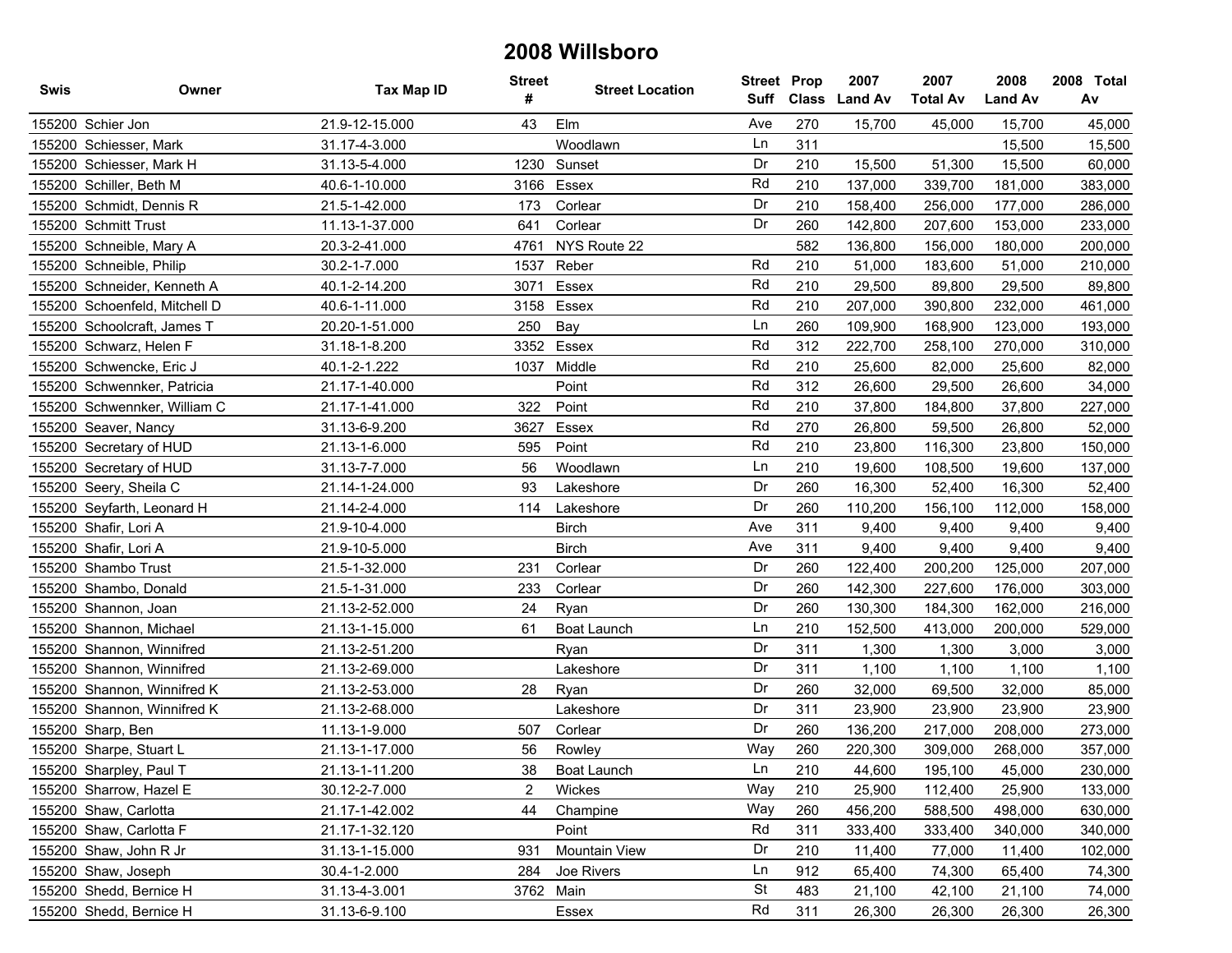| Swis | Owner                       | <b>Tax Map ID</b> | <b>Street</b><br># | <b>Street Location</b> | <b>Street Prop</b> |     | 2007<br>Suff Class Land Av | 2007<br><b>Total Av</b> | 2008<br><b>Land Av</b> | 2008 Total<br>Av |
|------|-----------------------------|-------------------|--------------------|------------------------|--------------------|-----|----------------------------|-------------------------|------------------------|------------------|
|      | 155200 Sheehan, Colleen     | 11.17-1-44.000    |                    | Corlear                | Dr                 | 311 | 24,600                     | 24,600                  | 24,600                 | 24,600           |
|      | 155200 Sheehan, Colleen     | 31.13-10-1.000    | 3535               | Essex                  | Rd                 | 210 | 25,900                     | 100,800                 | 25,900                 | 100,000          |
|      | 155200 Sheehan, Colleen     | 31.18-1-1.200     |                    | Essex                  | Rd                 | 322 | 58,200                     | 58,200                  | 58,200                 | 58,200           |
|      | 155200 Sheehan, John        | 21.5-1-52.000     | 127                | Corlear                | Dr                 | 210 | 129,200                    | 384,100                 | 172,000                | 415,000          |
|      | 155200 Sheehan, John        | 30.3-1-5.000      | 846                | Reber                  | Rd                 | 240 | 51,600                     | 51,600                  | 78,000                 | 141,000          |
|      | 155200 Sheehan, John        | 31.9-1-16.000     |                    | Point                  | Rd                 | 311 | 11,400                     | 11,400                  | 11,400                 | 11,400           |
|      | 155200 Sheehan, John Jr     | 21.9-14-3.200     |                    | Corlear                | Dr                 | 311 | 17,400                     | 17,400                  | 17,400                 | 17,400           |
|      | 155200 Sheehan, John Jr     | 31.14-1-2.110     | 3                  | Sheehans               | Way                | 416 | 82,800                     | 248,600                 | 182,000                | 360,000          |
|      | 155200 Sheehan, John Jr     | 31.14-1-2.120     |                    | Sheehans               | Way                | 314 | 22,400                     | 22,400                  | 22,400                 | 22,400           |
|      | 155200 Sheehan, John Jr     | 31.14-1-2.130     |                    | Sheehans               | Way                | 314 | 21,200                     | 21,200                  | 21,200                 | 21,200           |
|      | 155200 Sheehan, John Jr     | 31.14-1-5.100     |                    | Essex                  | Rd                 | 330 | 20,200                     | 20,200                  | 22,800                 | 22,800           |
|      | 155200 Sheehan, John Jr     | 31.14-1-5.300     |                    | Essex                  | Rd                 | 311 | 1,400                      | 1,400                   | 1,400                  | 1,400            |
|      | 155200 Sheehan, John Jr     | 31.18-1-1.100     | 3529               | Essex                  | Rd                 | 449 | 82,400                     | 147,000                 | 81,000                 | 158,000          |
|      | 155200 Sheehan, John Jr     | 31.18-1-13.100    |                    | Essex                  | Rd                 | 311 | 600                        | 600                     | 600                    | 600              |
|      | 155200 Sheehan, John Jr     | 31.18-1-13.300    |                    | Essex                  | Rd                 | 311 | 22,000                     | 22,000                  | 22,000                 | 22,000           |
|      | 155200 Sheehan, John Jr     | 31.18-1-13.400    |                    | Essex                  | Rd                 | 311 | 21,200                     | 21,200                  | 21,200                 | 21,200           |
|      | 155200 Sheehan, John W      | 31.14-1-2.200     | 3442               | Essex                  | Rd                 | 210 | 25,800                     | 92,800                  | 25,800                 | 96,000           |
|      | 155200 Sheehan, Lorilee     | 21.9-14-3.100     | 128                | Corlear                | Dr                 | 210 | 29,000                     | 88,100                  | 29,000                 | 85,000           |
|      | 155200 Sheehan, Thomas      | 21.6-1-4.000      | 968                | Point                  | Rd                 | 210 | 315,000                    | 480,800                 | 359,000                | 571,000          |
|      | 155200 Sheehan, Thomas W Jr | 30.4-1-3.000      |                    | Joe Rivers             | Ln                 | 322 | 89,300                     | 89,300                  | 96,000                 | 96,000           |
|      | 155200 Sheehan, Travis J    | 21.5-2-7.000      | 77                 | Indian Bay             | Rd                 | 311 | 19,200                     | 19,200                  | 19,200                 | 19,200           |
|      | 155200 Sheehan, Trevor J    | 21.5-2-5.000      |                    | Indian Bay             | Rd                 | 311 | 19,200                     | 19,200                  | 19,200                 | 19,200           |
|      | 155200 Sheffer Albert G     | 39.2-1-16.000     | 981                | Sunset                 | Dr                 | 210 | 23,700                     | 66,500                  | 23,700                 | 66,000           |
|      | 155200 Sheffer, Albert      | 21.5-1-25.000     | 247                | Corlear                | Dr                 | 312 | 131,200                    | 167,900                 | 177,000                | 187,000          |
|      | 155200 Sheffer, Albert      | 30.20-2-16.000    | 993                | Sunset                 | Dr                 | 240 | 72,800                     | 152,100                 | 72,800                 | 152,100          |
|      | 155200 Shenk, Joseph        | 21.14-1-21.027    |                    | Lakeshore              | Dr                 | 311 | 11,700                     | 11,700                  | 11,700                 | 11,700           |
|      | 155200 Shepard, George Jr   | 20.3-2-2.310      | 1023               | Reber                  | Rd                 | 312 | 21,100                     | 30,900                  | 21,100                 | 30,900           |
|      | 155200 Shepard, James E     | 21.9-11-10.000    | 40                 | <b>Birch</b>           | Ave                | 270 | 11,800                     | 18,000                  | 11,800                 | 18,000           |
|      | 155200 Shepard, Jerrica P   | 40.1-2-1.252      | 979                | Middle                 | Rd                 | 210 | 29,600                     | 119,400                 | 29,600                 | 120,000          |
|      | 155200 Shepard, Lorri M     | 31.13-6-17.000    | 3599               | Essex                  | Rd                 | 210 | 26,200                     | 90,400                  | 26,200                 | 90,400           |
|      | 155200 Shepard, Morris      | 31.17-4-10.000    | 105                | Woodlawn               | Ln                 | 270 |                            |                         | 19,400                 | 43,000           |
|      | 155200 Shephard, Sharon L   | 31.18-1-10.120    | 13                 | Owens                  | Way                | 210 | 350,400                    | 608,000                 | 393,000                | 716,000          |
|      | 155200 Shepherd, James      | 21.9-12-13.000    | 48                 | Spruce                 | Ave                | 270 | 16,500                     | 23,300                  | 16,500                 | 23,300           |
|      | 155200 Shereck, Leonard     | 21.6-2-3.200      | 882                | Point                  | Rd                 | 210 | 165,000                    | 495,000                 | 275,000                | 767,000          |
|      | 155200 Sherman, Alna J      | 30.20-3-7.000     |                    | 1150 Sunset            | Dr                 | 270 | 25,800                     | 38,300                  | 25,800                 | 38,300           |
|      | 155200 Sherman, Debi        | 31.9-2-3.001      | 12 <sup>°</sup>    | Stower                 | Ln                 | 210 | 12,600                     | 52,000                  | 12,600                 | 58,000           |
|      | 155200 Sherman, Gary S      | 31.13-3-5.001     | 1221               | Sunset                 | Dr                 | 210 | 25,900                     | 83,800                  | 25,900                 | 89,000           |
|      | 155200 Sherman, Judith A    | 30.20-2-1.110     | 13                 | Gal                    | Way                | 210 | 42,000                     | 124,400                 | 42,000                 | 124,400          |
|      | 155200 Sherman, Judith A    | 30.20-2-17.000    |                    | Sunset                 | Dr                 | 311 | 400                        | 400                     | 400                    | 400              |
|      | 155200 Shirley Forests Inc  | 20.3-2-5.000      |                    | NYS Route 22           |                    | 911 | 413,600                    | 413,600                 | 413,600                | 413,600          |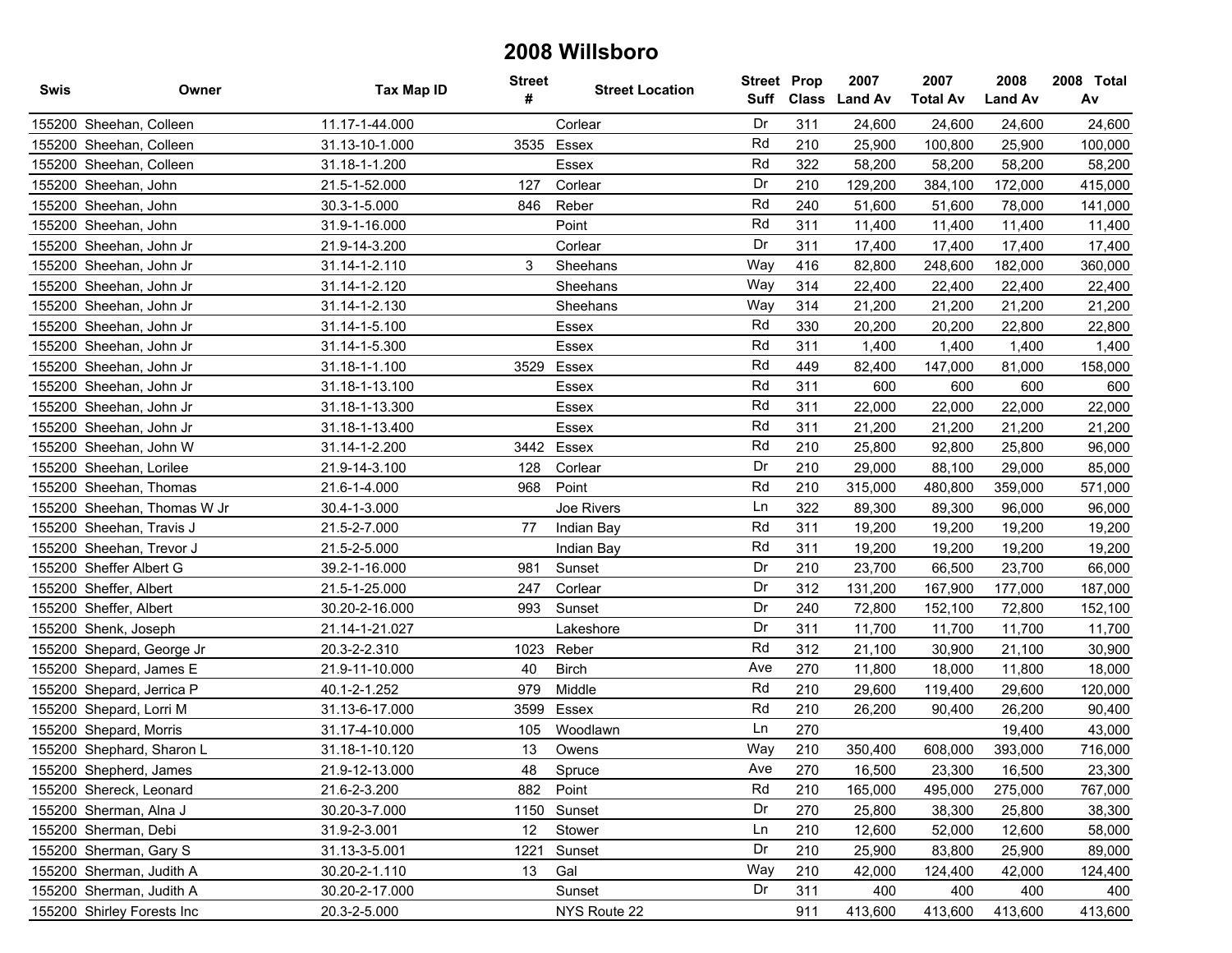| Swis | Owner                              | <b>Tax Map ID</b> | <b>Street</b><br># | <b>Street Location</b> | <b>Street Prop</b><br>Suff | <b>Class</b> | 2007<br><b>Land Av</b> | 2007<br><b>Total Av</b> | 2008<br><b>Land Av</b> | 2008 Total<br>Av |
|------|------------------------------------|-------------------|--------------------|------------------------|----------------------------|--------------|------------------------|-------------------------|------------------------|------------------|
|      | 155200 Shirley Forests Inc         | 20.3-2-6.000      |                    | NYS Route 22           |                            | 910          | 23,700                 | 23,700                  | 23,700                 | 23,700           |
|      | 155200 Shirley Forests Inc         | 30.1-1-3.000      |                    | Reber                  | Rd                         | 911          | 144,000                | 144,000                 | 144,000                | 144,000          |
|      | 155200 Shirley Forests Inc         | 39.3-2-22.100     |                    | Spear                  | Rd                         | 911          | 45,200                 | 45,200                  | 45,200                 | 45,200           |
|      | 155200 Shlatz, Eugene L            | 21.9-2-4.000      | 95                 | Corlear                | Dr                         | 260          | 150,500                | 181,200                 | 166,000                | 197,000          |
|      | 155200 Shor, Murray                | 20.20-1-18.200    | 37                 | Cove                   | Ln                         | 260          | 168,200                | 225,800                 | 206,000                | 277,000          |
|      | 155200 Siarkowski, Philip          | 30.3-1-14.000     |                    | Reber                  | Rd                         | 322          | 75,200                 | 75,200                  | 75,200                 | 75,200           |
|      | 155200 Siarkowski, Philip T        | 30.3-1-6.032      |                    | Reber                  | Rd                         | 314          | 7,200                  | 7,200                   | 7,200                  | 7,200            |
|      | 155200 Simkins, Thomas E           | 21.9-6-3.200      | 38                 | Lilly                  | Ln                         | 260          | 235,200                | 337,000                 | 256,000                | 377,000          |
|      | 155200 Singleton, John E           | 30.3-1-7.006      |                    | Reber                  | Rd                         | 312          | 122,700                | 128,000                 | 142,000                | 148,000          |
|      | 155200 Skarshinski, Mark D         | 39.2-1-15.000     | 961                | Sunset                 | Dr                         | 322          | 39,000                 | 39,000                  | 39,000                 | 39,000           |
|      | 155200 Slayback Julie F            | 21.5-1-26.068     | 245                | Corlear                | Dr                         | 260          | 161,500                | 210,300                 | 186,000                | 246,000          |
|      | 155200 Sloper, Allen L             | 11.17-1-68.000    | 391                | Corlear                | Dr                         | 260          | 130,500                | 193,500                 | 174,000                | 224,000          |
|      | 155200 Sloper, Allen L             | 11.17-2-15.000    |                    | Corlear                | Dr                         | 311          | 2,800                  | 10,700                  | 2,800                  | 10,700           |
|      | 155200 Sloper, Joan                | 11.17-1-67.000    | 385                | Corlear                | Dr                         | 260          | 129,200                | 191,500                 | 173,000                | 211,000          |
|      | 155200 Sloper, Lee                 | 30.8-3-9.000      |                    | Bay                    | Ln                         | 314          |                        |                         | 20,800                 | 20,800           |
|      | 155200 Sloper, Lee A               | 30.8-3-1.000      | 91                 | Bay                    | Ln                         | 210          |                        |                         | 27,400                 | 115,000          |
|      | 155200 Smith Family Trust          | 21.17-1-9.000     | 98                 | Cedar                  | Ln                         | 210          | 147,300                | 249,200                 | 164,000                | 266,000          |
|      | 155200 Smith Richard E             | 31.13-3-16.000    | 3715               | Main                   | <b>St</b>                  | 210          | 17,600                 | 88,400                  | 17,600                 | 91,000           |
|      | 155200 Smith, Brian H              | 11.17-1-11.000    | 68                 | Sabousin               | Dr                         | 260          | 99,300                 | 174,300                 | 139,000                | 203,000          |
|      | 155200 Smith, Brian H              | 11.17-1-21.200    |                    | Sabousin               | Dr                         | 311          | 17,500                 | 17,500                  | 17,500                 | 17,500           |
|      | 155200 Smith, Charles D            | 21.17-1-12.000    | 82                 | Cedar                  | Ln                         | 260          | 151,900                | 228,300                 | 169,000                | 281,000          |
|      | 155200 Smith, Charles D            | 21.17-1-61.000    |                    | Cedar                  | Ln                         | 311          | 26,700                 | 26,700                  | 26,700                 | 26,700           |
|      | 155200 Smith, Edward F             | 20.20-1-44.000    | 380                | Bay                    | Ln                         | 210          | 128,400                | 183,400                 | 182,000                | 210,900          |
|      | 155200 Smith, Gary K               | 11.17-1-66.200    | 379                | Corlear                | Dr                         | 312          | 41,200                 | 49,200                  | 61,000                 | 69,000           |
|      | 155200 Smith, Gary K               | 11.17-2-17.000    | 380                | Corlear                | Dr                         | 260          | 19,600                 | 69,500                  | 19,600                 | 73,000           |
|      | 155200 Smith, Michael D Jr         | 21.9-11-16.000    | 37                 | Spruce                 | Ave                        | 270          | 11,800                 | 18,000                  | 11,800                 | 18,000           |
|      | 155200 Smith, Shawn                | 20.3-2-28.000     | 4657               | NYS Route 22           |                            | 312          | 74,500                 | 90,500                  | 74,500                 | 90,500           |
|      | 155200 Smreciu, Maria              | 21.9-12-16.000    |                    | Elm                    | Ave                        | 311          | 3,000                  | 3,000                   | 3,000                  | 3,000            |
|      | 155200 Snyder, Curt M              | 31.18-1-10.140    | 14                 | Apple Orchard          | Way                        | 210          | 260,000                | 391,100                 | 386,000                | 740,000          |
|      | 155200 So This Is Florida LLC      | 31.13-6-3.000     |                    | 3673 Essex             | Rd                         | 484          | 27,400                 | 105,400                 | 22,500                 | 105,000          |
|      | 155200 Sodaro, Gary                | 31.13-4-24.000    | 3674               | Essex                  | Rd                         | 210          | 26,200                 | 116,500                 | 26,200                 | 126,000          |
|      | 155200 Sopchak, Gael A             | 20.20-1-69.000    | 415                | Bay                    | Ln                         | 260          | 22,400                 | 63,400                  | 24,000                 | 65,000           |
|      | 155200 South Forest Developers LLC | 20.4-1-3.000      |                    | NYS Route 22           |                            | 322          | 46,400                 | 46,400                  | 53,000                 | 53,000           |
|      | 155200 South Forest Developers LLC | 20.4-1-4.000      |                    | NYS Route 22           |                            | 322          | 88,700                 | 88,700                  | 90,000                 | 90,000           |
|      | 155200 South Forest Developers LLC | 20.4-1-5.000      |                    | NYS Route 22           |                            | 322          | 37,400                 | 37,400                  | 43,000                 | 43,000           |
|      | 155200 South Forest Developers LLC | 20.4-1-8.140      |                    | NYS Route 22           |                            | 322          | 28,500                 | 28,500                  | 37,000                 | 37,000           |
|      | 155200 South Forest Developers LLC | 30.2-1-14.000     |                    | NYS Route 22           |                            | 314          | 11,600                 | 11,600                  | 11,600                 | 11,600           |
|      | 155200 South Forest Developers LLC | 30.2-1-24.000     |                    | NYS Route 22           |                            | 912          | 80,000                 | 80,000                  | 80,000                 | 80,000           |
|      | 155200 South Forest Developers LLC | 30.2-1-25.000     |                    | NYS Route 22           |                            | 912          | 80,100                 | 133,700                 | 80,100                 | 133,700          |
|      | 155200 South Forest Developers LLC | 30.2-1-26.000     |                    | Reber                  | Rd                         | 912          | 74,400                 | 74,400                  | 74,400                 | 74,400           |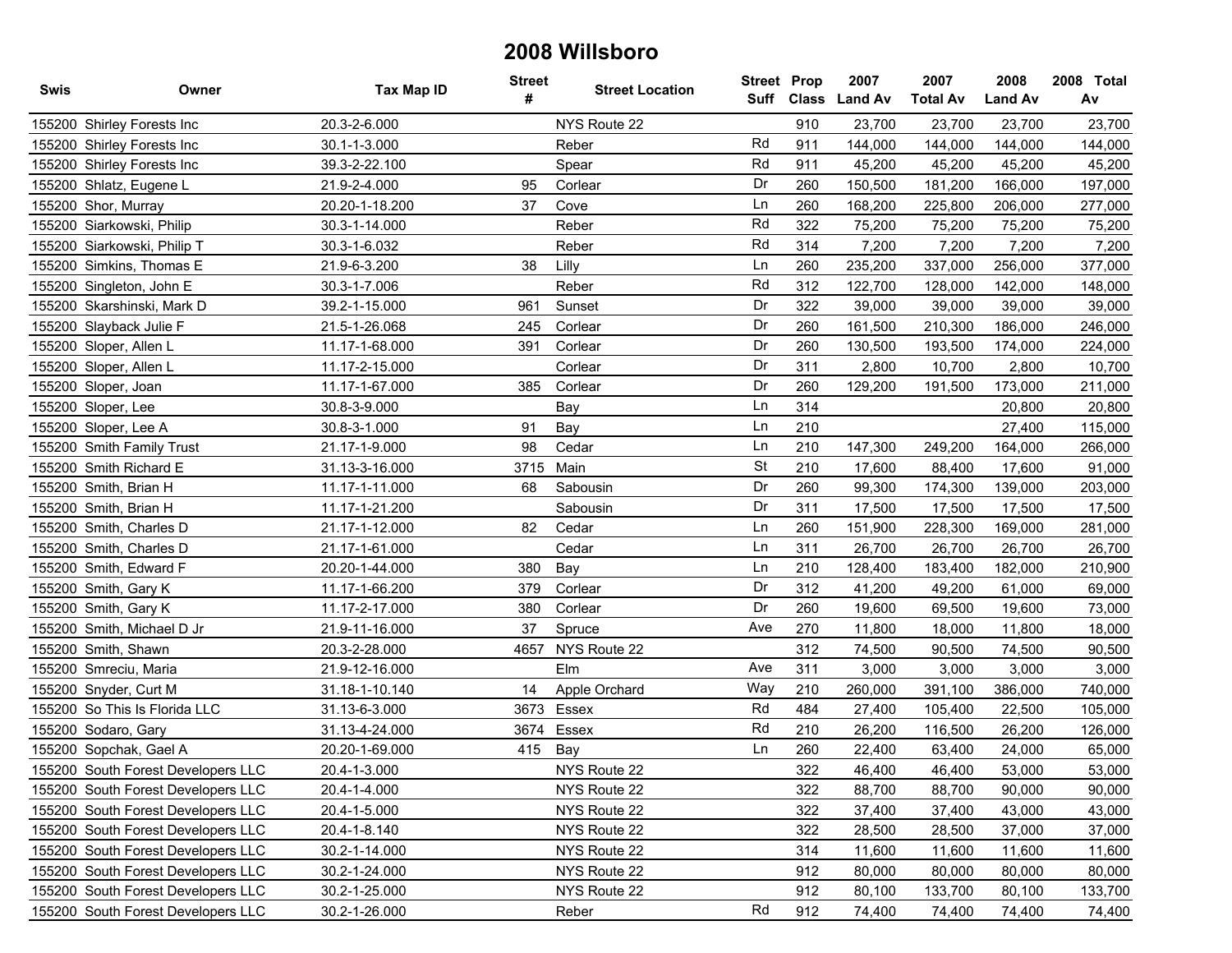| Swis | Owner                                | Tax Map ID     | <b>Street</b><br># | <b>Street Location</b> | <b>Street Prop</b><br>Suff |     | 2007<br>Class Land Av | 2007<br><b>Total Av</b> | 2008<br><b>Land Av</b> | 2008 Total<br>Av |
|------|--------------------------------------|----------------|--------------------|------------------------|----------------------------|-----|-----------------------|-------------------------|------------------------|------------------|
|      | 155200 South Forest Developers LLC   | 30.4-1-10.000  |                    | Joe Rivers             | Ln                         | 910 | 77,500                | 77,500                  | 77,500                 | 77,500           |
|      | 155200 Sowizdrzal, Peter             | 21.10-1-49.000 |                    | Point                  | Rd                         | 311 | 16,300                | 16,300                  | 16,300                 | 16,300           |
|      | 155200 Sowizdrzal, Peter             | 21.13-2-21.000 |                    | Hilton                 | Ter                        | 311 | 16,500                | 16,500                  | 16,500                 | 16,500           |
|      | 155200 Sowizdrzal, Peter             | 21.14-1-7.000  | 50                 | Hilton                 | Ter                        | 260 | 14,000                | 58,600                  | 14,000                 | 58,600           |
|      | 155200 Spannagel, James              | 21.13-1-25.000 |                    | Boat Launch            | Ln                         | 270 | 31,500                | 33,800                  | 31,500                 | 33,800           |
|      | 155200 Special Property VI LLC       | 31.13-6-24.200 | 45                 | Woodlawn               | Ln                         | 210 | 23,700                | 134,600                 | 23,700                 | 150,000          |
|      | 155200 Spierto, Thomas               | 21.5-1-71.300  | 282                | Corlear                | Dr                         | 311 | 20,700                | 20,700                  | 20,700                 | 20,700           |
|      | 155200 Spierto, Thomas G             | 21.5-1-8.000   | 281                | Corlear                | Dr                         | 260 | 99,300                | 212,000                 | 125,000                | 215,000          |
|      | 155200 Spilling, Ann M               | 11.13-1-2.000  |                    | Corlear                | Dr                         | 311 | 19,100                | 19,100                  | 19,100                 | 19,100           |
|      | 155200 Spilling, Ann M               | 11.13-1-6.000  | 499                | Corlear                | Dr                         | 260 | 111,700               | 158,600                 | 114,000                | 165,000          |
|      | 155200 Spilling, Ann M               | 11.13-1-61.000 | 494                | Corlear                | Dr                         | 260 | 28,200                | 75,900                  | 30,900                 | 180,000          |
|      | 155200 Spilling, Ann-Marie           | 11.13-1-60.000 |                    | Corlear                | Dr                         | 311 | 21,600                | 21,600                  | 22,300                 | 22,300           |
|      | 155200 Spooner, Gerald               | 31.17-3-7.000  | 1191               | Middle                 | Rd                         | 210 | 25,900                | 69,600                  | 25,900                 | 70,000           |
|      | 155200 Spooner, Gerald E             | 31.13-4-43.000 | 3760               | Main                   | St                         | 483 | 23,300                | 82,700                  | 26,400                 | 85,000           |
|      | 155200 Spooner, Jim                  | 21.9-12-19.000 | 29                 | Elm                    | Ave                        | 270 | 12,000                | 18,700                  | 12,000                 | 18,700           |
|      | 155200 Spooner, Tina A               | 40.1-2-24.200  | 843                | Middle                 | Rd                         | 210 | 25,000                | 79,800                  | 25,000                 | 75,000           |
|      | 155200 Spring, James B               | 30.20-2-2.000  | 1167               | Sunset                 | Dr                         | 210 | 25,800                | 98,200                  | 25,800                 | 100,000          |
|      | 155200 Spring, Lawrence              | 39.2-1-22.200  | 902                | Sunset                 | Dr                         | 210 | 27,600                | 55,900                  | 27,600                 | 53,000           |
|      | 155200 Spring, Vesta                 | 39.2-1-20.000  | 912                | Sunset                 | Dr                         | 210 | 26,100                | 135,800                 | 26,100                 | 135,000          |
|      | 155200 St Dennis, Richard            | 39.3-2-9.300   | 207                | Spear                  | Rd                         | 210 | 18,600                | 87,400                  | 18,600                 | 89,000           |
|      | 155200 St Francis, Brenda            | 31.13-4-36.000 | 3740               | Main                   | <b>St</b>                  | 210 | 19,600                | 64,200                  | 19,600                 | 64,200           |
|      | 155200 St Louis, Keith               | 21.13-2-47.000 | 30                 | Lakeshore              | Dr                         | 210 | 124,900               | 225,000                 | 166,000                | 238,000          |
|      | 155200 St Marie, Ileen M             | 30.20-1-1.200  | 613                | <b>Mountain View</b>   | Dr                         | 270 | 21,100                | 37,600                  | 21,100                 | 37,600           |
|      | 155200 St Phillips Catholic Cemetery | 31.14-1-6.000  | 3494               | Essex                  | Rd                         | 695 | 6,400                 | 6,400                   | 6,400                  | 6,400            |
|      | 155200 Stadtlander, Erika            | 11.18-1-2.000  | 16                 | <b>Brothers</b>        | Way                        | 311 | 63,000                | 103,800                 | 65,000                 | 65,000           |
|      | 155200 Stadtlander, Norma            | 11.13-2-6.200  |                    | Sabousin               | Dr                         | 311 | 20,100                | 20,100                  | 20,100                 | 20,100           |
|      | 155200 Stadtlander, Rev John         | 11.13-1-38.000 | 643                | Corlear                | Dr                         | 260 | 188,700               | 257,500                 | 237,000                | 314,000          |
|      | 155200 Stafford, Kenneth L           | 31.13-3-23.024 | 1287               | Sunset                 | Dr                         | 210 | 34,300                | 173,100                 | 34,300                 | 186,000          |
|      | 155200 Stafford, Spencer R           | 31.9-1-30.000  |                    | Maple                  | <b>St</b>                  | 311 | 15,500                | 15,500                  | 15,500                 | 15,500           |
|      | 155200 Stafford, Spencer R           | 31.9-1-31.000  | 53                 | Maple                  | <b>St</b>                  | 210 | 13,400                | 116,500                 | 13,400                 | 116,500          |
|      | 155200 Stainken, Mark H              | 21.5-1-17.000  | 225                | Corlear                | Dr                         | 312 | 250,000               | 293,100                 | 273,000                | 293,000          |
|      | 155200 Stainken, Mark H              | 21.5-1-67.000  |                    | Corlear                | Dr                         | 695 | 600                   | 600                     | 600                    | 600              |
|      | 155200 Stanton, Richard P            | 21.17-1-26.000 | 355                | Farrell                | Rd                         | 260 | 158,800               | 225,900                 | 176,000                | 243,000          |
|      | 155200 Stanton, Richard P            | 21.17-1-27.000 | 357                | Farrell                | Rd                         | 260 | 125,200               | 183,200                 | 127,000                | 185,000          |
|      | 155200 Stark, Michael R              | 20.20-3-1.000  | 174                | Cedar                  | Ln                         | 210 | 70,700                | 127,300                 | 125,000                | 347,000          |
|      | 155200 State Of New York             | 30.12-2-45.038 |                    | NYS Route 22           |                            | 311 | 13,500                | 13,500                  | 13,500                 | 13,500           |
|      | 155200 Staub, William F              | 21.17-1-50.200 | 269                | Farrell                | Rd                         | 240 | 138,300               | 195,600                 | 101,000                | 345,000          |
|      | 155200 Steeves, Jon M                | 31.13-4-30.000 |                    | 3710 Main              | St                         | 210 | 26,400                | 80,500                  | 26,400                 | 80,500           |
|      | 155200 Stefanik, Melanie E           | 21.10-1-22.200 | 134                | Lakeshore              | Dr                         | 210 | 94,400                | 295,000                 | 119,000                | 419,000          |
|      | 155200 Stefankiewicz, John K         | 20.3-2-27.000  |                    | 4655 NYS Route 22      |                            | 260 | 62,200                | 87,700                  | 93,000                 | 106,000          |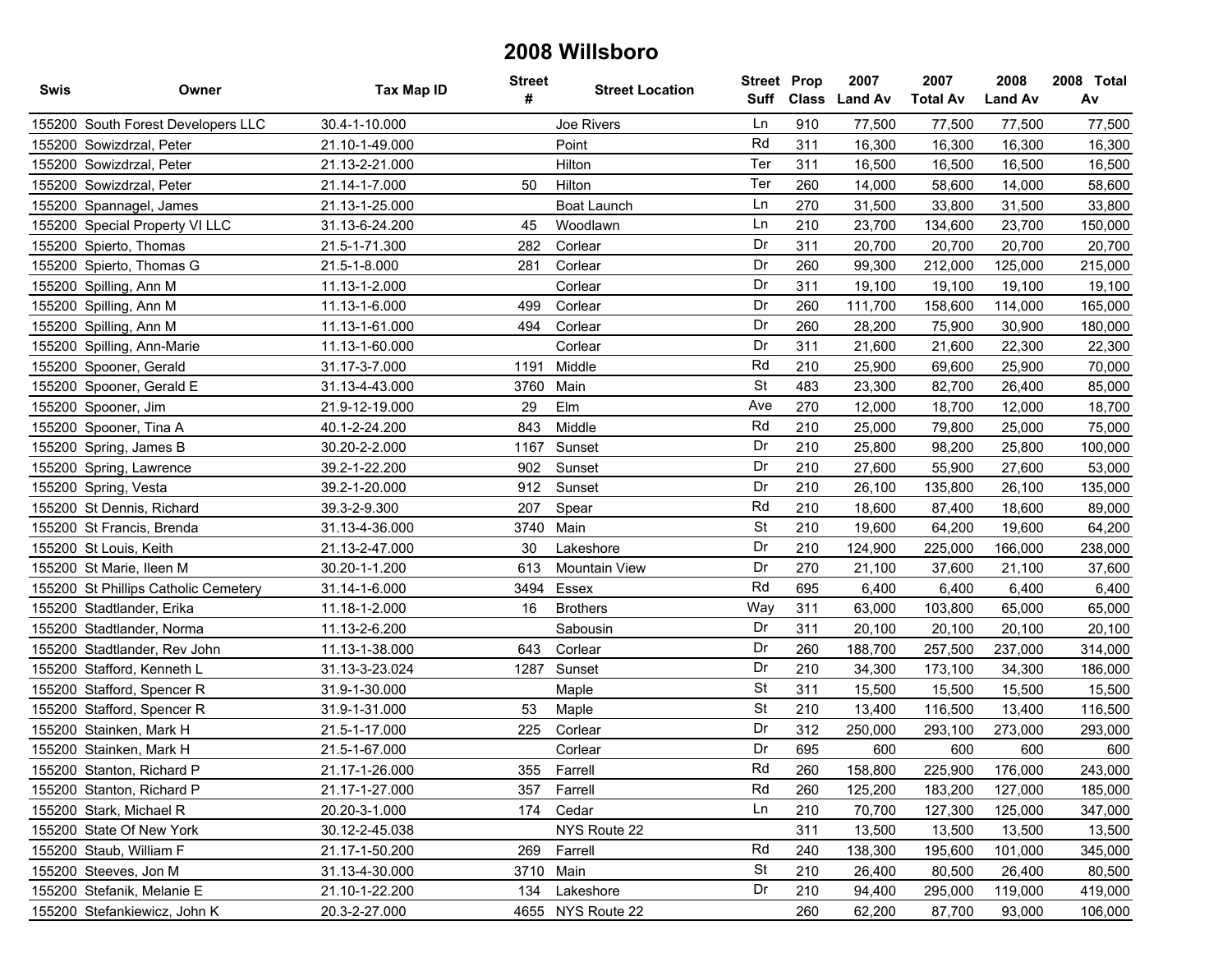| <b>Swis</b> | Owner                        | <b>Tax Map ID</b> | <b>Street</b><br># | <b>Street Location</b> | <b>Street Prop</b> | Suff Class | 2007<br><b>Land Av</b> | 2007<br><b>Total Av</b> | 2008<br><b>Land Av</b> | 2008 Total<br>Av |
|-------------|------------------------------|-------------------|--------------------|------------------------|--------------------|------------|------------------------|-------------------------|------------------------|------------------|
|             | 155200 Stefankiewicz, Sabina | 20.3-2-26.000     |                    | 4645 NYS Route 22      |                    | 260        | 74,800                 | 132,800                 | 111,000                | 196,000          |
|             | 155200 Stewart, Caryl J      | 40.1-2-28.210     |                    | Middle                 | Rd                 | 311        | 29,700                 | 39,700                  | 29,700                 | 29,700           |
|             | 155200 Stoker, Anthony J Jr  | 31.13-2-10.000    | 942                | <b>Mountain View</b>   | Dr                 | 210        | 15,300                 | 72,700                  | 15,300                 | 82,000           |
|             | 155200 Stoker, Arnold        | 31.9-3-1.002      | 52                 | Gilliland              | Ln                 | 210        | 12,600                 | 65,700                  | 12,600                 | 65,700           |
|             | 155200 Stoker, Arnold        | 31.9-3-2.000      |                    | Gilliland              | Ln                 | 311        | 11,400                 | 11,400                  | 11,400                 | 11,400           |
|             | 155200 Stoker, Gary          | 31.13-2-19.000    | 13                 | Stoker                 | Ln                 | 210        | 15,900                 | 67,200                  | 15,900                 | 77,000           |
|             | 155200 Stoker, Gary          | 31.13-2-21.000    |                    | <b>Mountain View</b>   | Dr                 | 311        | 400                    | 400                     | 400                    | 400              |
|             | 155200 Stoker, Wayne         | 31.17-3-44.000    | 1149               | Middle                 | Rd                 | 210        | 25,800                 | 68,700                  | 25,800                 | 85,000           |
|             | 155200 Stokes, Christopher   | 30.3-1-17.000     |                    | Reber                  | Rd                 | 910        | 106,900                | 106,900                 | 106,900                | 106,900          |
|             | 155200 Stokes, Christopher A | 21.17-1-60.000    |                    | Cedar                  | Ln                 | 311        | 19,100                 | 19,100                  | 22,300                 | 22,300           |
|             | 155200 Strand, Ronald F      | 30.1-2-3.000      | 26                 | Beaver                 | Way                | 210        | 146,500                | 209,700                 | 146,000                | 210,000          |
|             | 155200 Stratton, John E      | 11.17-1-82.000    | 457                | Corlear                | Dr                 | 260        | 138,200                | 204,200                 | 154,000                | 220,000          |
|             | 155200 Stratton, John E      | 11.17-3-1.100     | 3                  | Mohawk                 | PI                 | 311        | 20,900                 | 20,900                  | 20,900                 | 20,900           |
|             | 155200 Stratton, Martha L    | 11.17-3-4.000     |                    | Mohawk                 | P <sub>1</sub>     | 311        | 13,800                 | 13,800                  | 18,800                 | 18,800           |
|             | 155200 Stratton, Martha L    | 11.17-3-5.000     |                    | Mohawk                 | P <sub>1</sub>     | 311        | 1,400                  | 1,400                   | 18,800                 | 18,800           |
|             | 155200 Stratton, Martha L    | 11.17-3-6.000     |                    | Mohawk                 | P <sub>1</sub>     | 311        | 1,400                  | 1,400                   | 14,300                 | 14,300           |
|             | 155200 Stratton, Thomas      | 11.17-3-1.200     |                    | Corlear                | Dr                 | 311        | 20,600                 | 20,600                  | 20,600                 | 20,600           |
|             | 155200 Stratton, Thomas S    | 11.17-3-2.000     |                    | Mohawk                 | P <sub>1</sub>     | 311        | 13,800                 | 13,800                  | 13,800                 | 13,800           |
|             | 155200 Stratton, Thomas S    | 11.17-3-3.000     |                    | Mohawk                 | P <sub>1</sub>     | 311        | 1,400                  | 1,400                   | 16,400                 | 16,400           |
|             | 155200 Strong Stephen A      | 39.1-1-19.200     | 283                | Spear                  | Rd                 | 210        | 27,400                 | 114,300                 | 27,400                 | 114,000          |
|             | 155200 Strong, Ricky A       | 31.13-1-25.200    | 853                | Mountain View          | Dr                 | 210        | 25,800                 | 35,000                  | 25,800                 | 55,000           |
|             | 155200 Strong, Ronald C      | 31.13-2-27.000    | 860                | <b>Mountain View</b>   | Dr                 | 210        | 26,300                 | 95,400                  | 26,300                 | 96,000           |
|             | 155200 Strong, Ronald C      | 39.1-1-19.100     | 233                | Spear                  | Rd                 | 112        | 187,800                | 298,700                 | 191,000                | 298,000          |
|             | 155200 Sunset Farm Ltd       | 40.1-2-16.000     | 3051               | Essex                  | Rd                 | 210        | 25,900                 | 77,700                  | 25,900                 | 94,000           |
|             | 155200 Sunset Farm Ltd       | 40.1-2-22.002     | 3061               | Essex                  | Rd                 | 321        | 263,500                | 263,500                 | 307,000                | 307,000          |
|             | 155200 Sunset Farm Ltd       | 40.7-1-4.212      | 44                 | Elizabeth              | Way                | 313        | 306,600                | 707,900                 | 417,000                | 818,000          |
|             | 155200 Sunset Farm Ltd       | 40.11-2-1.100     |                    | Essex                  | Rd                 | 311        | 359,800                | 359,800                 | 387,000                | 387,000          |
|             | 155200 Sunset Farm Ltd       | 40.11-2-1.200     |                    | 3062 Essex             | Rd                 | 312        | 137,400                | 149,200                 | 138,000                | 150,000          |
|             | 155200 Svec, Steven T        | 30.3-1-28.000     | 637                | Reber                  | Rd                 | 210        | 27,900                 | 81,100                  | 27,900                 | 81,100           |
|             | 155200 Swan, David           | 30.1-2-2.010      |                    | Beaver                 | Way                | 313        | 73,600                 | 73,600                  | 73,600                 | 73,600           |
|             | 155200 Swan, Jack            | 30.1-1-23.000     |                    | Reber                  | Rd                 | 322        | 23,800                 | 23,800                  | 23,800                 | 23,800           |
|             | 155200 Swan, John S          | 30.1-1-31.131     |                    | Reber                  | Rd                 | 322        | 782,600                | 782,600                 | 940,000                | 940,000          |
|             | 155200 Swan, John S          | 30.2-1-10.000     |                    | 4403 NYS Route 22      |                    | 220        | 31,200                 | 269,700                 | 31,200                 | 345,000          |
|             | 155200 Swan, John S Sr       | 30.2-1-5.100      |                    | 82 Beaver              | Way                | 260        | 161,000                | 223,600                 | 161,000                | 223,600          |
|             | 155200 Sweatt Jason D        | 39.1-2-9.000      | 43                 | <b>Mountain View</b>   | Dr                 | 270        | 25,800                 | 60,400                  | 25,800                 | 55,000           |
|             | 155200 Sweatt, Daniel T      | 31.17-3-8.000     |                    | 1185 Middle            | Rd                 | 210        | 25,800                 | 116,000                 | 25,800                 | 116,000          |
|             | 155200 Sweatt, Jacob M       | 21.17-1-69.000    | 155                | Cedar                  | Ln                 | 210        | 26,200                 | 70,600                  | 32,900                 | 73,000           |
|             | 155200 Sweatt, Korey A       | 30.12-2-3.000     | 37                 | Bay                    | Ln                 | 210        | 27,400                 | 94,300                  | 28,500                 | 123,000          |
|             | 155200 Sweeney, Glenn P      | 20.4-1-11.000     |                    | NYS Route 22           |                    | 322        | 88,700                 | 88,700                  | 88,700                 | 88,700           |
|             | 155200 Swires, Randy J       | 31.13-4-23.200    |                    | 3664 Essex             | Rd                 | 210        | 14,900                 | 52,100                  | 14,900                 | 52,000           |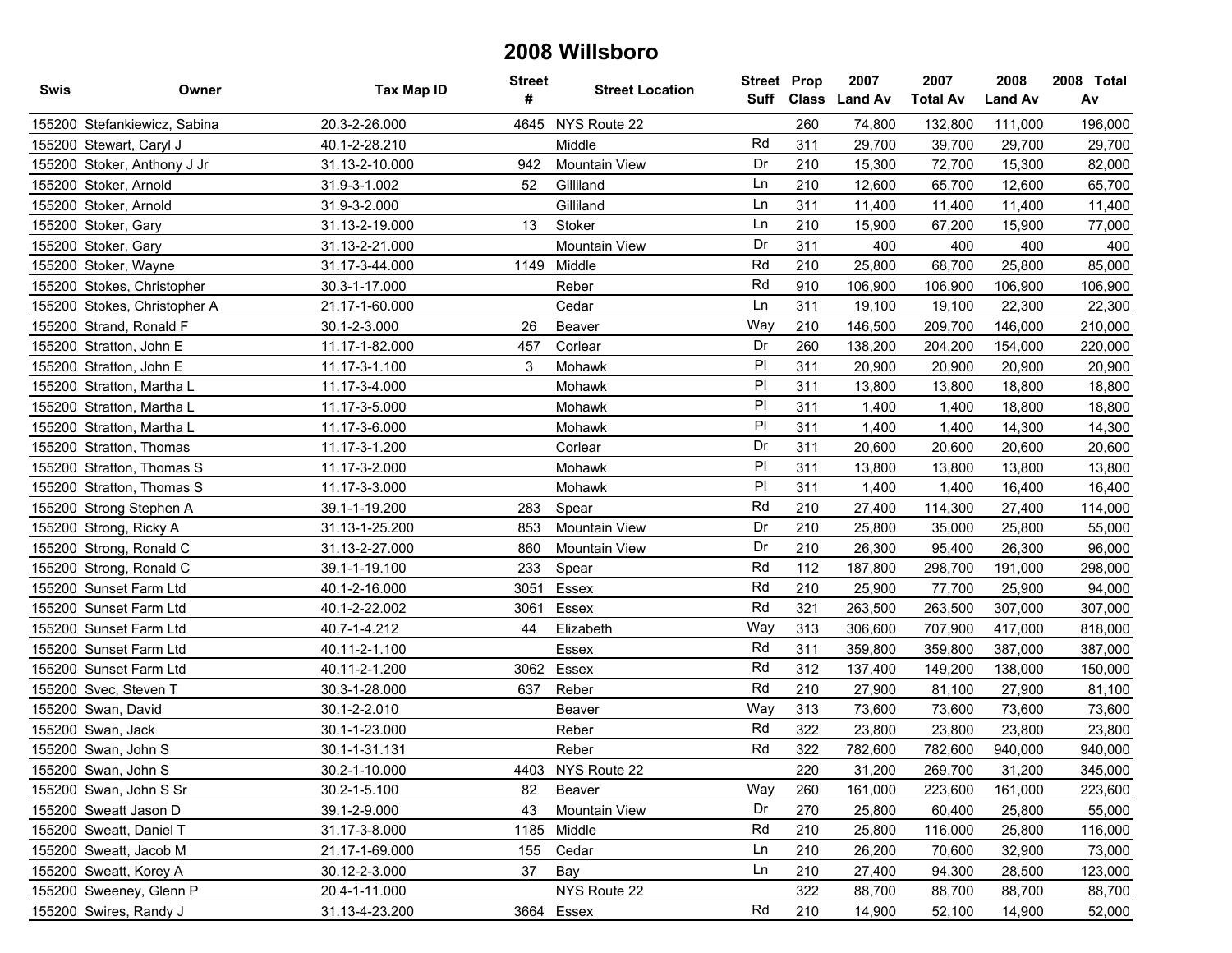| Swis   | Owner                         | Tax Map ID     | <b>Street</b><br># | <b>Street Location</b> | <b>Street Prop</b><br>Suff |     | 2007<br>Class Land Av | 2007<br><b>Total Av</b> | 2008<br><b>Land Av</b> | 2008 Total<br>Av |
|--------|-------------------------------|----------------|--------------------|------------------------|----------------------------|-----|-----------------------|-------------------------|------------------------|------------------|
|        | 155200 Taft John              | 21.9-8-1.000   |                    | Oak                    | Ave                        | 311 | 1,400                 | 1,400                   | 1,400                  | 1,400            |
|        | 155200 Taft John              | 21.9-8-3.000   |                    | Oak                    | Ave                        | 311 | 3,000                 | 3,000                   | 3,000                  | 3,000            |
|        | 155200 Taft John              | 21.9-13-4.100  |                    | Cyprus                 | Ave                        | 312 | 25,000                | 28,300                  | 29,200                 | 29,300           |
|        | 155200 Taft Properties LLC    | 21.9-11-11.000 | 42                 | <b>Birch</b>           | Ave                        | 270 | 11,600                | 12,000                  | 11,900                 | 24,900           |
|        | 155200 Taft Properties LLC    | 21.9-13-4.200  | $\overline{7}$     | Lilac                  | Ave                        | 270 | 15,600                | 50,900                  | 16,100                 | 50,000           |
|        | 155200 Taft Properties LLC    | 21.9-13-25.000 |                    | Point                  | Rd                         | 311 | 10,000                | 10,000                  | 10,000                 | 10,000           |
|        | 155200 Taft, John             | 21.9-9-1.100   |                    | Grove                  | Ave                        | 311 |                       |                         | 17,000                 | 17,000           |
|        | 155200 Taft, John             | 21.9-9-14.311  |                    | Pine                   | Ave                        | 311 |                       |                         | 15,700                 | 15,700           |
|        | 155200 Taft, John             | 21.9-9-14.313  |                    | Pine                   | Ave                        | 311 |                       |                         | 15,700                 | 15,700           |
|        | 155200 Taft, John             | 21.9-9-16.014  |                    | Pine                   | Ave                        | 311 | 14,700                | 14,700                  | 14,700                 | 14,700           |
|        | 155200 Taft, John             | 21.9-9-20.000  |                    | Grove                  | Ave                        | 311 | 13,800                | 13,800                  | 13,800                 | 13,800           |
|        | 155200 Talbot, Robert L       | 21.9-8-7.100   | $\overline{7}$     | Oak                    | Ave                        | 270 | 12,600                | 19,900                  | 13,200                 | 19,900           |
| 155200 | Talbot, Robert L              | 21.9-8-7.200   | 5                  | Oak                    | Ave                        | 311 | 14,700                | 14,700                  | 14,700                 | 14,700           |
|        | 155200 Tchetchik, Katrin      | 21.10-1-4.000  | 810                | Point                  | Rd                         | 260 | 283,200               | 512,800                 | 397,000                | 557,000          |
|        | 155200 Teillon, L Pierre      | 40.6-1-1.000   | 3270               | Essex                  | Rd                         | 260 | 149,900               | 395,900                 | 224,000                | 547,000          |
|        | 155200 Tekowitz, John         | 40.6-1-7.200   | 3184               | Essex                  | Rd                         | 210 | 171,400               | 344,500                 | 195,000                | 383,000          |
|        | 155200 Thabault, John E       | 21.17-1-68.000 |                    | Cedar                  | Ln                         | 311 | 26,000                | 26,000                  | 26,000                 | 26,000           |
|        | 155200 Therrien, Francis N Sr | 30.12-2-28.000 | 3985               | NYS Route 22           |                            | 210 | 26,500                | 75,300                  | 26,500                 | 75,300           |
|        | 155200 Thoma, John L          | 21.10-1-27.282 | 88                 | Hilton                 | Ter                        | 260 | 22,300                | 66,400                  | 22,300                 | 77,000           |
|        | 155200 Thoma, John L          | 21.13-2-48.000 | 26                 | Lakeshore              | Dr                         | 210 | 302,300               | 370,900                 | 342,000                | 453,000          |
|        | 155200 Thomas, Ronald L       | 21.9-10-7.000  | 17                 | <b>Birch</b>           | Ave                        | 270 | 15,000                | 28,800                  | 15,700                 | 28,000           |
|        | 155200 Thompson, Cynthia EA   | 21.9-8-2.000   |                    | Oak                    | Ave                        | 311 | 15,700                | 15,700                  | 15,700                 | 15,700           |
|        | 155200 Thompson, Jeffrey M    | 40.1-2-6.000   | 962                | Middle                 | Rd                         | 322 | 41,000                | 41,000                  | 46,000                 | 46,000           |
|        | 155200 Thompson, John J       | 30.8-3-2.000   | 63                 | Bay                    | Ln                         | 270 |                       |                         | 26,500                 | 35,000           |
| 155200 | Thompson, William             | 21.13-2-28.000 |                    | Hilton                 | Ter                        | 311 | 3,000                 | 3,000                   | 3,000                  | 3,000            |
|        | 155200 Thompson, William H    | 21.14-1-20.021 | 28                 | Beach                  | Dr                         | 210 | 18,300                | 99,800                  | 18,300                 | 119,000          |
|        | 155200 Thompson, William H Sr | 21.14-1-10.002 |                    | Hilton                 | Ter                        | 311 | 16,400                | 16,400                  | 16,400                 | 16,400           |
|        | 155200 Thomson, Mark E        | 21.13-1-19.000 | 51                 | Rowley                 | Way                        | 210 | 112,400               | 357,000                 | 153,000                | 375,000          |
|        | 155200 Thorley, Gene L        | 21.17-1-6.000  | 106                | Cedar                  | Ln                         | 210 | 128,100               | 258,100                 | 143,000                | 279,000          |
|        | 155200 Thornton, Thomas J     | 20.4-1-9.000   | 4362               | NYS Route 22           |                            | 210 | 97,800                | 132,800                 | 145,000                | 164,000          |
|        | 155200 Thuresson, Robert B    | 31.13-1-25.100 | 857                | Mountain View          | Dr                         | 210 | 26,900                | 142,600                 | 26,900                 | 176,000          |
|        | 155200 Tilliquist, George     | 11.13-1-52.000 |                    | Cayuga                 | PI                         | 311 | 18,500                | 18,500                  | 18,500                 | 18,500           |
|        | 155200 Tilton, Florence M     | 31.13-3-25.000 |                    | 1281 Sunset            | Dr                         | 270 | 11,400                | 23,400                  | 11,400                 | 23,400           |
|        | 155200 Timm, Warner           | 21.13-2-35.000 | 43                 | Lakeshore              | Dr                         | 260 | 20,000                | 56,500                  | 20,000                 | 68,000           |
|        | 155200 Tobiassen Trust        | 21.17-1-29.000 | 365                | Farrell                | Rd                         | 210 | 155,400               | 324,500                 | 231,000                | 371,000          |
|        | 155200 Torczyner, James       | 21.17-1-34.000 | 84                 | Champine               | Way                        | 210 | 240,200               | 335,500                 | 421,000                | 518,000          |
|        | 155200 Town Of Willsboro      | 21.6-2-4.200   | 852                | Point                  | Rd                         | 312 | 27,300                | 27,300                  | 27,300                 | 27,300           |
|        | 155200 Town Of Willsboro      | 30.4-1-11.016  |                    | Joe Rivers             | Ln                         | 311 | 25,200                | 25,200                  | 25,200                 | 25,200           |
|        | 155200 Town Of Willsboro      | 30.12-1-1.200  |                    | NYS Route 22           |                            | 330 | 12,000                | 12,000                  | 12,000                 | 12,000           |
|        | 155200 Town Of Willsboro      | 30.12-1-13.200 | 26                 | Sportsmans             | Ln                         | 852 | 8,200                 | 8,200                   | 8,200                  | 8,200            |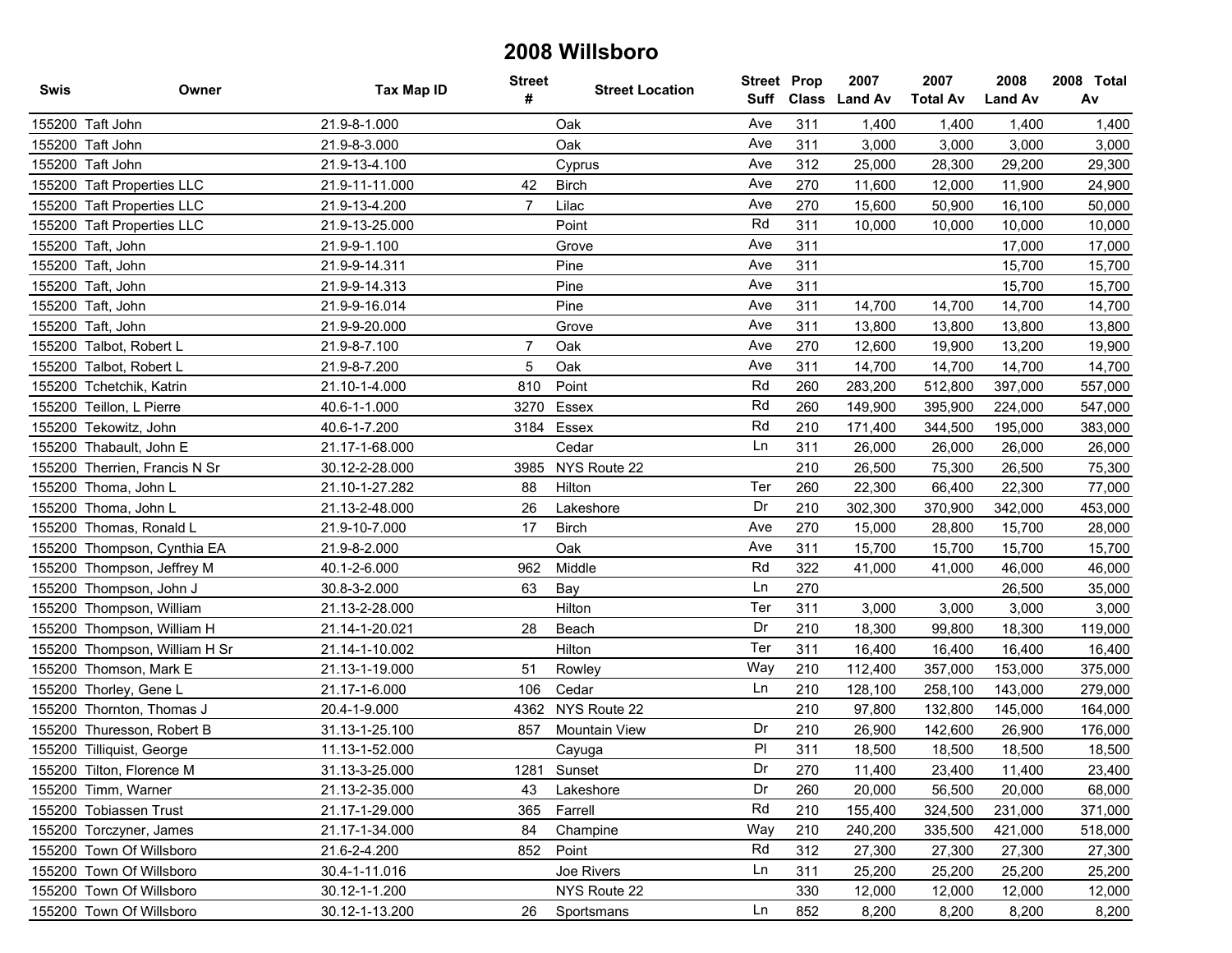| <b>Swis</b> | Owner                           | <b>Tax Map ID</b> | Street<br># | <b>Street Location</b> | <b>Street Prop</b><br>Suff | Class | 2007<br><b>Land Av</b> | 2007<br><b>Total Av</b> | 2008<br><b>Land Av</b> | 2008 Total<br>Av |
|-------------|---------------------------------|-------------------|-------------|------------------------|----------------------------|-------|------------------------|-------------------------|------------------------|------------------|
|             | 155200 Town Of Willsboro        | 30.12-1-14.100    | 47          | Sportsmans             | Ln                         | 852   | 41,800                 | 46,500                  | 41,800                 | 46,500           |
|             | 155200 Town Of Willsboro        | 31.9-1-4.003      | 5           | Farrell                | Rd                         | 652   | 47,700                 | 157,400                 | 57,000                 | 158,000          |
|             | 155200 Town Of Willsboro        | 31.9-1-20.100     |             | Mill                   | Ln                         | 330   | 18,700                 | 18,700                  | 35,000                 | 35,000           |
| 155200      | Town Of Willsboro               | 31.9-1-42.300     | 3866        | NYS Route 22           |                            | 330   | 18,200                 | 18,200                  | 39,000                 | 39,000           |
|             | 155200 Town Of Willsboro        | 31.9-1-45.001     | 76          | Gilliland              | Ln                         | 853   | 102,900                | 519,800                 | 102,900                | 519,800          |
| 155200      | Town of Willsboro               | 31.9-2-4.400      |             | Gilliland              | Ln                         | 681   | 0                      | 0                       | 14,200                 | 106,000          |
| 155200      | Town Of Willsboro               | 31.13-2-5.000     |             | Main                   | <b>St</b>                  | 330   | 2,400                  | 2,400                   | 2,400                  | 2,400            |
|             | 155200 Town Of Willsboro        | 31.13-2-20.000    | 17          | Stoker                 | Ln                         | 692   | 52,200                 | 162,100                 | 54,000                 | 180,000          |
|             | 155200 Town Of Willsboro        | 31.13-3-9.000     | 3743        | Main                   | <b>St</b>                  | 662   | 32,200                 | 124,600                 | 32,200                 | 124,600          |
| 155200      | Town Of Willsboro               | 31.18-1-2.100     |             | Essex                  | Rd                         | 330   | 29,300                 | 29,300                  | 36,000                 | 36,000           |
|             | 155200 Town Of Willsboro        | 31.18-1-7.200     | 92          | Noblewood              | Ln                         | 210   | 165,900                | 281,400                 | 166,000                | 288,000          |
| 155200      | Trainor, Thomas P III           | 21.13-2-32.000    |             | Lakeshore              | Dr                         | 311   | 21,600                 | 21,600                  | 21,600                 | 21,600           |
|             | 155200 Trefry, Joel             | 21.9-2-22.000     | 27          | Corlear                | Dr                         | 260   | 141,600                | 185,100                 | 153,000                | 203,000          |
|             | 155200 Tripp, Leona A           | 11.17-1-73.000    | 415         | Corlear                | Dr                         | 312   | 110,200                | 114,500                 | 110,000                | 114,000          |
|             | 155200 Trost, David A           | 40.1-2-19.000     | 3019        | Essex                  | Rd                         | 210   | 109,200                | 190,200                 | 109,000                | 196,000          |
|             | 155200 Trowbridge, Peter W      | 21.9-9-14.320     | 10          | Grove                  | Ave                        | 210   | 18,000                 | 18,000                  | 18,000                 | 96,000           |
|             | 155200 Trudeau, Robert          | 40.6-1-7.100      |             | 3186 Essex             | Rd                         | 210   | 485,900                | 686,300                 | 528,000                | 786,000          |
| 155200      | Trudeau, Sally M                | 30.20-2-3.000     | 1161        | Sunset                 | Dr                         | 210   | 29,200                 | 92,200                  | 29,200                 | 92,200           |
|             | 155200 Trulsen, Donald T Jr     | 21.9-4-26.000     | 58          | Frisbie                | Rd                         | 312   | 17,600                 | 17,600                  | 18,500                 | 18,500           |
|             | 155200 Trzaskos, Brian L        | 20.20-1-32.200    | 61          | Tunnel                 | Ln                         | 210   | 34,400                 | 155,400                 | 34,400                 | 162,000          |
|             | 155200 Trzaskos, Laurence S     | 20.20-1-10.002    | 64          | Tunnel                 | Ln                         | 210   | 99,600                 | 241,400                 | 142,000                | 281,000          |
|             | 155200 Trzaskos, Todd J         | 31.13-4-32.000    | 3720        | Main                   | <b>St</b>                  | 210   | 32,000                 | 104,000                 | 32,000                 | 127,000          |
|             | 155200 Tucker, James F          | 31.13-1-23.000    | 885         | <b>Mountain View</b>   | Dr                         | 210   | 17,600                 | 71,200                  | 17,600                 | 71,000           |
|             | 155200 Tucker, Jerry T          | 31.13-1-13.000    | 16          | Maple                  | <b>St</b>                  | 210   | 13,400                 | 75,200                  | 13,400                 | 91,000           |
|             | 155200 Turner, K                | 21.9-12-21.000    | 23          | Elm                    | Ave                        | 270   | 11,400                 | 18,900                  | 11,400                 | 18,900           |
|             | 155200 Tybush, Helen A          | 21.13-1-5.000     | 603         | Point                  | Rd                         | 260   | 29,600                 | 104,000                 | 30,400                 | 104,000          |
|             | 155200 Tyrrell, Ronald J        | 31.13-1-31.000    | 6           | <b>Clarence Oliver</b> | Ln                         | 210   | 12,400                 | 85,000                  | 21,700                 | 94,000           |
|             | 155200 Uhlig, James S           | 21.17-1-14.000    | 72          | Cedar                  | Ln                         | 260   | 158,100                | 207,800                 | 176,000                | 227,000          |
|             | 155200 Uhlig, Johnston S        | 30.2-1-13.000     | 4307        | NYS Route 22           |                            | 210   | 54,300                 | 243,000                 | 58,000                 | 229,000          |
|             | 155200 Valachovic, Aaron        | 39.1-1-2.000      | 563         | Reber                  | Rd                         | 210   | 27,400                 | 87,800                  | 27,400                 | 89,000           |
|             | 155200 Valachovic, Carol        | 20.20-1-20.000    |             | Bay                    | Ln                         | 311   | 7,200                  | 7,200                   | 8,800                  | 8,800            |
|             | 155200 Valachovic, Carol        | 20.20-1-21.000    | 422         | Bay                    | Ln                         | 260   | 122,900                | 175,700                 | 253,000                | 303,000          |
|             | 155200 Valachovic, Philip       | 31.13-5-10.000    |             | 1262 Sunset            | Dr                         | 210   | 19,600                 | 71,600                  | 19,600                 | 72,000           |
|             | 155200 Valachovic, Steven       | 20.20-1-49.001    |             | Bay                    | Ln                         | 311   | 24,200                 | 24,200                  | 24,200                 | 24,200           |
|             | 155200 Valachovic, Steven       | 20.20-1-71.000    | 423         | Bay                    | Ln                         | 210   | 31,600                 | 153,800                 | 31,600                 | 236,000          |
|             | 155200 Valachovic, Steven       | 21.13-1-13.000    | 52          | Boat Launch            | Ln                         | 449   | 172,900                | 219,200                 | 340,000                | 475,000          |
|             | 155200 Valentine-James, Deborah | 21.9-14-8.000     | 86          | Corlear                | Dr                         | 210   | 31,700                 | 121,000                 | 34,600                 | 143,000          |
|             | 155200 VanAbs, Arno W           | 21.9-2-23.000     | 23          | Corlear                | Dr                         | 260   | 139,000                | 185,800                 | 148,000                | 194,000          |
|             | 155200 Vanags, Sheila J         | 21.17-1-50.120    |             | Farrell                | Rd                         | 311   | 18,700                 | 18,700                  | 23,700                 | 23,700           |
|             | 155200 Vandemark Michael        | 21.10-1-26.000    |             | Hilton                 | Ter                        | 311   | 3,100                  | 3,100                   | 3,100                  | 3,100            |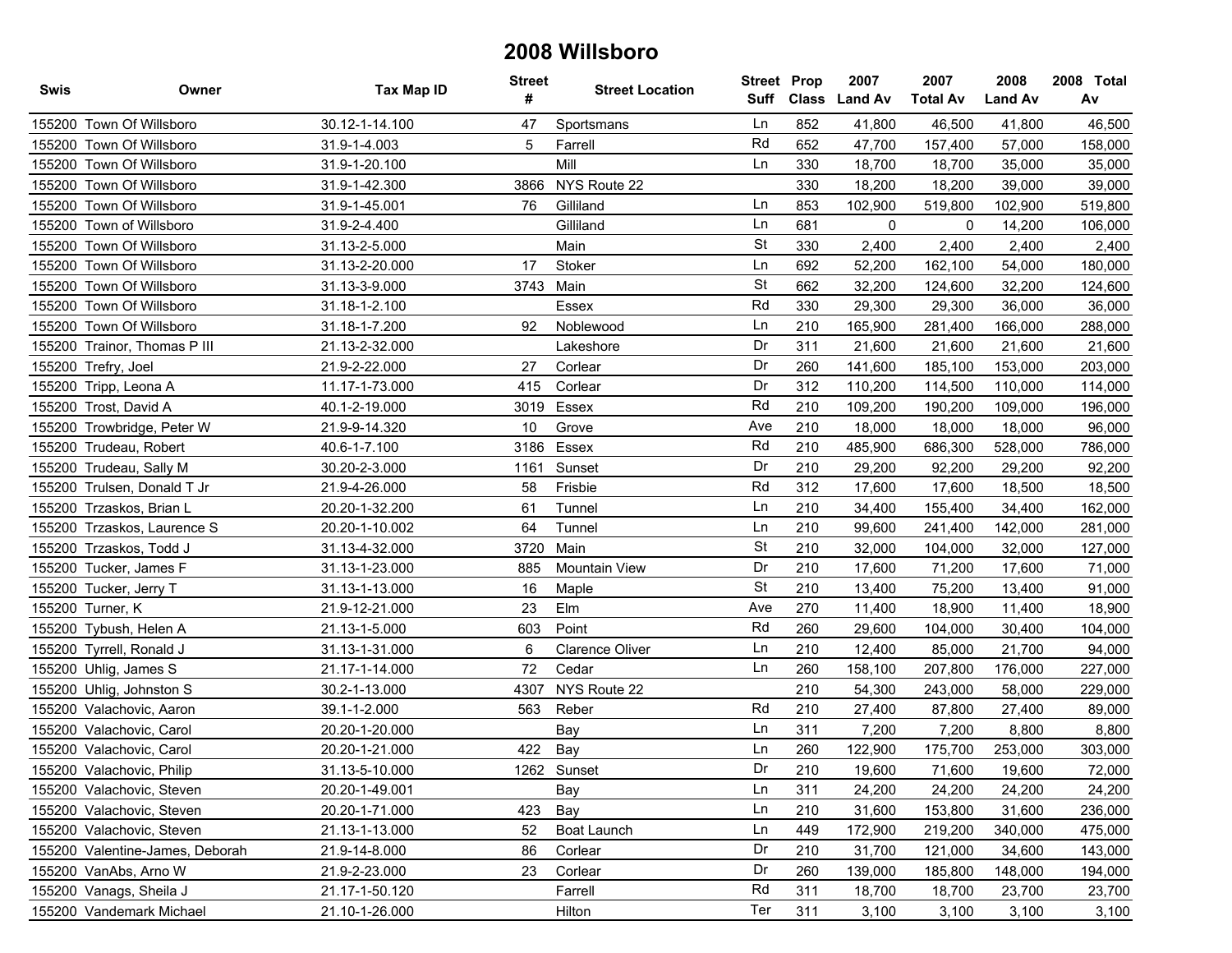| Swis | Owner                             | Tax Map ID             | <b>Street</b><br># | <b>Street Location</b> | <b>Street Prop</b><br>Suff | <b>Class</b> | 2007<br><b>Land Av</b> | 2007<br><b>Total Av</b> | 2008<br><b>Land Av</b> | 2008 Total<br>Av |
|------|-----------------------------------|------------------------|--------------------|------------------------|----------------------------|--------------|------------------------|-------------------------|------------------------|------------------|
|      | 155200 VanDemark, Elizabeth       | 11.18-1-5.000          | 1044               | Point                  | Rd                         | 260          | 133,100                | 137,900                 | 178,000                | 233,000          |
|      | 155200 VanDemark, William         | 21.10-1-25.000         | 123                | Lakeshore              | Dr                         | 260          | 77,100                 | 77,100                  | 20,100                 | 71,000           |
|      | 155200 VanDemark, William         | 21.14-2-6.000          | 110                | Lakeshore              | Dr                         | 311          | 98,700                 | 98,700                  | 100,000                | 100,000          |
|      | 155200 VanderHorst, Gary J        | 21.14-2-23.000         | 46                 | Lakeshore              | Dr                         | 260          | 264,400                | 332,500                 | 308,000                | 396,000          |
|      | 155200 Vanni, Robert J            | 21.9-2-2.200           | 115                | Corlear                | Dr                         | 210          | 148,800                | 247,700                 | 166,000                | 270,000          |
|      | 155200 VanOrnam, Janet M          | 30.2-1-21.000          | 1521               | Reber                  | Rd                         | 260          | 111,700                | 130,500                 | 111,700                | 130,500          |
|      | 155200 Varian-Sheehan, Margaret M | 21.10-1-62.002         | 23                 | Club                   | Dr                         | 210          | 23,800                 | 104,800                 | 23,800                 | 104,800          |
|      | 155200 Varian, Charles            | 21.10-1-57.000         |                    | Club                   | Dr                         | 312          | 6,200                  | 6,800                   | 6,200                  | 6,800            |
|      | 155200 Varian, Charles J Jr       | 21.10-1-47.000         | 91                 | Hilton                 | Ter                        | 260          | 17,800                 | 54,100                  | 17,800                 | 54,100           |
|      | 155200 Varian, Maureen A          | 21.10-1-60.000         | 17                 | Club                   | Dr                         | 210          | 29,400                 | 82,500                  | 28,500                 | 105,000          |
|      | 155200 Vedder, Willem             | 40.11-2-5.000          |                    | 3010 Essex             | Rd                         | 240          | 563,600                | 814,300                 | 606,000                | 902,000          |
|      | 155200 VerHagen, Peter G Jr       | 21.13-2-44.000         | $\overline{7}$     | Lakeshore              | Dr                         | 260          | 18,500                 | 67,100                  | 18,500                 | 67,100           |
|      | 155200 Verizon New York Inc       | 31.13-4-31.000         |                    | 3714 Main              | <b>St</b>                  | 831          | 13,900                 | 62,800                  | 13,900                 | 62,800           |
|      | 155200 Verizon New York Inc       | 652.-9999-631.900/1881 |                    | Outside Plant          |                            | 836          | 0                      | 472,391                 | 0                      | 401,408          |
|      | 155200 Virgini, Tony              | 21.10-1-59.100         | 694                | Point                  | Rd                         | 270          | 35,900                 | 78,800                  | 37,500                 | 78,000           |
|      | 155200 Vista DeMontana Inc        | 31.9-1-41.100          |                    | 3873 NYS Route 22      |                            | 421          | 29,800                 | 29,800                  | 29,800                 | 244,000          |
|      | 155200 Vista DeMontana Inc        | 31.9-1-41.200          |                    | NYS Route 22           |                            | 311          | 3,700                  | 3,700                   | 3,700                  | 3,700            |
|      | 155200 Vystrcil, John             | 20.3-2-36.000          |                    | NYS Route 22           |                            | 314          | 1,600                  | 1,600                   | 1,600                  | 1,600            |
|      | 155200 Wade, Jeff A               | 31.17-5-9.000          | 1098               | Middle                 | Rd                         | 270          |                        |                         | 33,800                 | 64,000           |
|      | 155200 Wade, Joyce M              | 30.16-1-2.000          | 120                | Fish And Game          | Dr                         | 210          | 20,100                 | 33,100                  | 20,100                 | 66,000           |
|      | 155200 Wade, Mary                 | 31.17-5-10.000         | 1096               | Middle                 | Rd                         | 240          |                        |                         | 44,000                 | 157,000          |
|      | 155200 Wade, Patrick W            | 30.16-1-7.000          | 1190               | Sunset                 | Dr                         | 210          | 17,600                 | 81,700                  | 17,600                 | 81,000           |
|      | 155200 Wade, Richard              | 30.8-1-4.000           | 40                 | Dane                   | Ln                         | 210          | 12,900                 | 22,500                  | 25,800                 | 35,000           |
|      | 155200 Wade, Wanda                | 31.17-3-20.100         | $\overline{2}$     | Woodlawn               | Ln                         | 210          | 17,400                 | 21,300                  | 17,400                 | 27,000           |
|      | 155200 Wadhams, Emily E           | 39.3-2-8.000           |                    | Spear                  | Rd                         | 105          | 93,200                 | 93,200                  | 111,000                | 111,000          |
|      | 155200 Wagner, Janet R            | 21.14-2-5.000          | 112                | Lakeshore              | Dr                         | 240          | 122,400                | 161,500                 | 124,000                | 164,000          |
|      | 155200 Walker, Carolyn S          | 30.3-1-13.100          |                    | Reber                  | Rd                         | 322          | 25,800                 | 25,800                  | 25,800                 | 25,800           |
|      | 155200 Walker, Carolyn S          | 30.12-2-29.000         |                    | 3995 NYS Route 22      |                            | 210          | 12,600                 | 24,200                  | 12,600                 | 24,200           |
|      | 155200 Walker, Carolyn S          | 30.12-2-30.000         | 3997               | NYS Route 22           |                            | 210          | 21,700                 | 66,000                  | 21,700                 | 66,000           |
|      | 155200 Walker, Carolyn S          | 30.12-2-32.000         |                    | NYS Route 22           |                            | 311          | 23,700                 | 23,700                  | 23,700                 | 23,700           |
|      | 155200 Walker, Heather A          | 39.2-1-1.000           | 94                 | Nolette                | Ln                         | 240          | 34,500                 | 194,700                 | 62,000                 | 202,000          |
|      | 155200 Walker, John T Jr          | 30.2-1-17.019          | 4270               | NYS Route 22           |                            | 240          | 65,900                 | 112,200                 | 76,000                 | 126,000          |
|      | 155200 Wallace, Edmund            | 21.17-1-45.242         | 329                | Point                  | Rd                         | 210          | 58,300                 | 212,500                 | 58,000                 | 307,000          |
|      | 155200 Wallace, Randall           | 21.9-4-22.000          | 44                 | Frisbie                | Rd                         | 270          | 12,000                 | 18,400                  | 12,600                 | 22,600           |
|      | 155200 Walsh Joseph W             | 21.9-14-10.000         | 76                 | Corlear                | Dr                         | 260          | 27,900                 | 112,200                 | 28,300                 | 121,000          |
|      | 155200 Walsh, Janet D             | 11.17-1-61.000         | 357                | Corlear                | Dr                         | 260          | 136,300                | 170,900                 | 151,000                | 192,000          |
|      | 155200 Walsh, Joseph W            | 21.9-9-21.003          | 57                 | Cyprus                 | Ave                        | 210          | 24,000                 | 60,100                  | 26,600                 | 74,000           |
|      | 155200 Walters, Harry             | 40.1-2-1.241           |                    | Middle                 | Rd                         | 314          | 25,500                 | 25,500                  | 25,500                 | 25,500           |
|      | 155200 Wanklin, Claud             | 30.16-1-5.001          | 746                | <b>Mountain View</b>   | Dr                         | 240          | 33,600                 | 33,600                  | 70,000                 | 210,000          |
|      | 155200 Ward, Sidney J III         | 30.12-2-25.000         |                    | 3977 NYS Route 22      |                            | 210          | 11,400                 | 77,300                  | 11,400                 | 77,300           |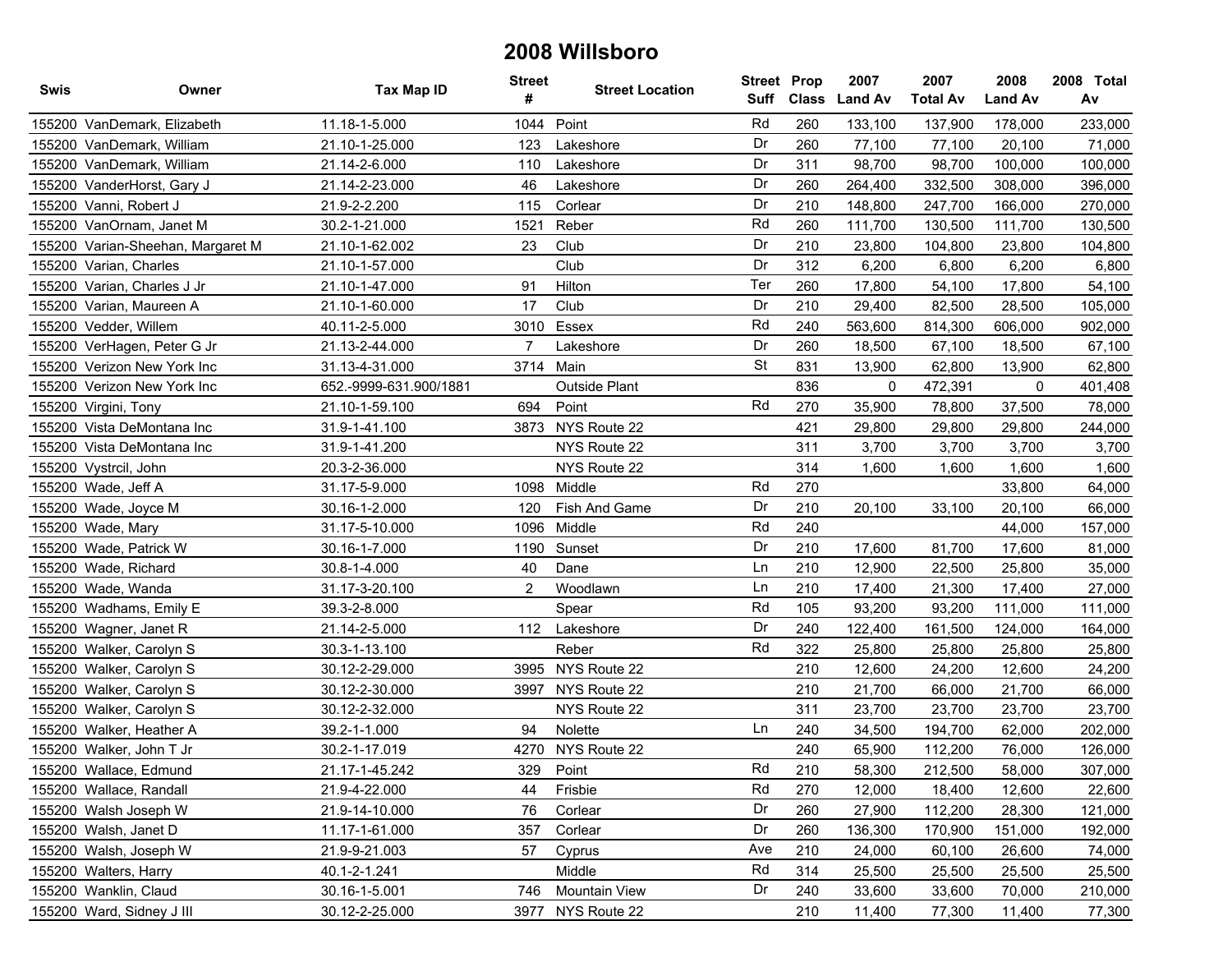| <b>Swis</b> | Owner                            | <b>Tax Map ID</b> | <b>Street</b><br># | <b>Street Location</b> | <b>Street Prop</b><br>Suff | Class | 2007<br><b>Land Av</b> | 2007<br><b>Total Av</b> | 2008<br><b>Land Av</b> | 2008 Total<br>Av |
|-------------|----------------------------------|-------------------|--------------------|------------------------|----------------------------|-------|------------------------|-------------------------|------------------------|------------------|
|             | 155200 Warner, Diane L           | 21.14-2-11.000    | 90                 | Lakeshore              | Dr                         | 260   | 117,800                | 179,100                 | 120.000                | 200,000          |
|             | 155200 Warner, Scott M           | 20.20-1-15.000    | 27                 | Cove                   | Ln                         | 260   | 112,800                | 153,900                 | 120,000                | 161,000          |
|             | 155200 Warner, Thomas P          | 21.13-2-81.000    |                    | Ryan                   | Dr                         | 311   | 8,800                  | 8,800                   | 8,800                  | 8,800            |
|             | 155200 Warner, Thomas P          | 21.13-2-82.000    |                    | Ryan                   | Dr                         | 311   | 3,000                  | 3,000                   | 3,000                  | 3,000            |
|             | 155200 Warner, Thomas P          | 21.13-2-83.100    |                    | Point                  | Rd                         | 311   | 21,600                 | 21,600                  | 21,600                 | 21,600           |
|             | 155200 Water District No 2       | 21.17-1-19.000    | 343                | Farrell                | Rd                         | 822   | 101,700                | 144,900                 | 101,700                | 144,900          |
|             | 155200 Weaver, Albert C          | 21.14-1-17.100    | 113                | Lakeshore              | Dr                         | 311   | 8,800                  | 8,800                   | 8,800                  | 8,800            |
|             | 155200 Weber, Michael J          | 21.9-13-9.000     | 16                 | Frisbie                | Rd                         | 270   | 12,000                 | 19,000                  | 12,000                 | 19,000           |
|             | 155200 Weber, Michael J          | 21.9-13-10.000    | 14                 | Frisbie                | Rd                         | 270   | 15,800                 | 22,200                  | 15,800                 | 22,200           |
|             | 155200 Webler, Mary A            | 20.20-3-9.000     | 136                | Cedar                  | Ln                         | 210   | 128,500                | 218,900                 | 172,000                | 310,000          |
|             | 155200 Weeks, Sue                | 21.13-2-14.000    |                    | Point                  | Rd                         | 311   | 3,000                  | 3,000                   | 3,000                  | 3,000            |
|             | 155200 Weimann, Bruce R          | 21.13-1-9.000     | 127                | Marina                 | Ln                         | 210   | 51,400                 | 148,800                 | 52,000                 | 171,000          |
| 155200      | Weiskotten, David R              | 21.6-1-3.000      | 974                | Point                  | Rd                         | 260   | 132,900                | 208,700                 | 168,000                | 251,000          |
|             | 155200 Weiskotten, Edward F      | 11.18-1-11.100    | 996                | Point                  | Rd                         | 260   | 358,400                | 380,000                 | 400,000                | 464,000          |
|             | 155200 Weiskotten, Lillian       | 11.18-1-12.110    | 994                | Point                  | Rd                         | 260   | 310,000                | 351,500                 | 352,000                | 411,000          |
|             | 155200 Weiskotten, Thomas R      | 21.13-2-7.100     | 626                | Point                  | Rd                         | 210   | 18,000                 | 87,600                  | 18,000                 | 112,000          |
|             | 155200 Weiskotten, Thomas R      | 21.13-2-7.200     |                    | Point                  | Rd                         | 311   | 3,000                  | 3,000                   | 3,000                  | 3,000            |
|             | 155200 Weiskotten, Thomas R      | 21.13-2-7.300     |                    | Point                  | Rd                         | 311   | 3,000                  | 3,000                   | 3,000                  | 3,000            |
|             | 155200 Weiskotten, Thomas R      | 21.13-2-8.000     |                    | Point                  | Rd                         | 311   | 3,000                  | 3,000                   | 3,000                  | 3,000            |
| 155200      | Weiskotten, Thomas R             | 21.13-2-9.000     |                    | Point                  | Rd                         | 311   | 3,000                  | 3,000                   | 4,500                  | 4,500            |
|             | 155200 Wells, Thomas J           | 31.17-3-5.200     | 1207               | Middle                 | Rd                         | 210   | 22,700                 | 93,800                  | 22,700                 | 116,000          |
|             | 155200 Wellspeak, Richard        | 21.5-1-35.000     | 211                | Corlear                | Dr                         | 210   | 151,900                | 285,300                 | 169,000                | 336,000          |
|             | 155200 Wellspeak, Richard        | 21.5-1-64.100     |                    | Corlear                | Dr                         | 311   | 20,200                 | 20,200                  | 20,200                 | 20,200           |
|             | 155200 Wellspeak, Richard P      | 21.5-1-65.000     | 212                | Corlear                | Dr                         | 312   | 20,800                 | 38,300                  | 20,400                 | 39,000           |
|             | 155200 West, Douglas A           | 39.1-1-39.111     |                    | Deerhead               | Rd                         | 105   | 112,300                | 112,300                 | 133,000                | 133,000          |
|             | 155200 West, Douglas A           | 39.3-2-10.200     | 96                 | Spear                  | Rd                         | 270   | 28,400                 | 95,500                  | 28,400                 | 95,500           |
|             | 155200 West, Douglas A           | 39.3-2-21.000     | 243                | Reber                  | Rd                         | 105   | 61,500                 | 61,500                  | 72,000                 | 72,000           |
|             | 155200 West, Douglas A           | 39.3-2-22.200     |                    | Spear                  | Rd                         | 314   | 2,600                  | 2,600                   | 2,600                  | 2,600            |
|             | 155200 West, Wanda               | 30.3-1-1.120      |                    | Reber                  | Rd                         | 322   | 38,800                 | 38,800                  | 43,000                 | 43,000           |
|             | 155200 West, Wanda               | 30.3-1-4.100      | 935                | Reber                  | Rd                         | 312   | 30,800                 | 35,900                  | 30,800                 | 35,900           |
|             | 155200 Westmount Learning Center | 40.7-1-2.000      | 35                 | Dalton                 | Way                        | 210   | 218,600                | 461,900                 | 263,000                | 514,000          |
|             | 155200 Wever, Benjamin           | 39.2-1-11.111     | 445                | <b>Mountain View</b>   | Dr                         | 112   | 54,100                 | 54,100                  | 386,000                | 499,000          |
|             | 155200 Whalen, Brian K           | 30.20-3-4.000     |                    | 1162 Sunset            | Dr                         | 210   | 15,500                 | 110.800                 | 15,500                 | 110,800          |
|             | 155200 Whalen, James P           | 20.4-1-7.000      |                    | NYS Route 22           |                            | 322   | 17,200                 | 17,200                  | 17,200                 | 17,200           |
|             | 155200 Whalen, James P           | 30.2-1-27.210     |                    | 4356 NYS Route 22      |                            | 210   | 34,000                 | 87,500                  | 34,000                 | 87,500           |
|             | 155200 Whalen, James P Jr        | 30.2-1-27.220     |                    | 4344 NYS Route 22      |                            | 311   | 22,100                 | 22,100                  | 22,100                 | 22,100           |
|             | 155200 Whalen, John K            | 30.4-1-4.000      | 302                | Joe Rivers             | Ln                         | 314   | 23,600                 | 23,600                  | 23,600                 | 23,600           |
|             | 155200 Whalen, Ricky A           | 20.4-1-8.120      |                    | NYS Route 22           |                            | 322   | 15,800                 | 15,800                  | 15,800                 | 15,800           |
|             | 155200 Whicher, Rex A Jr         | 21.5-1-58.000     |                    | Corlear                | Dr                         | 311   | 19,100                 | 19,100                  | 19,100                 | 19,100           |
|             | 155200 Whitcomb, Richard Jr      | 21.13-2-75.000    | $\overline{2}$     | Park                   | PI                         | 210   | 19,200                 | 49,700                  | 19,200                 | 49,700           |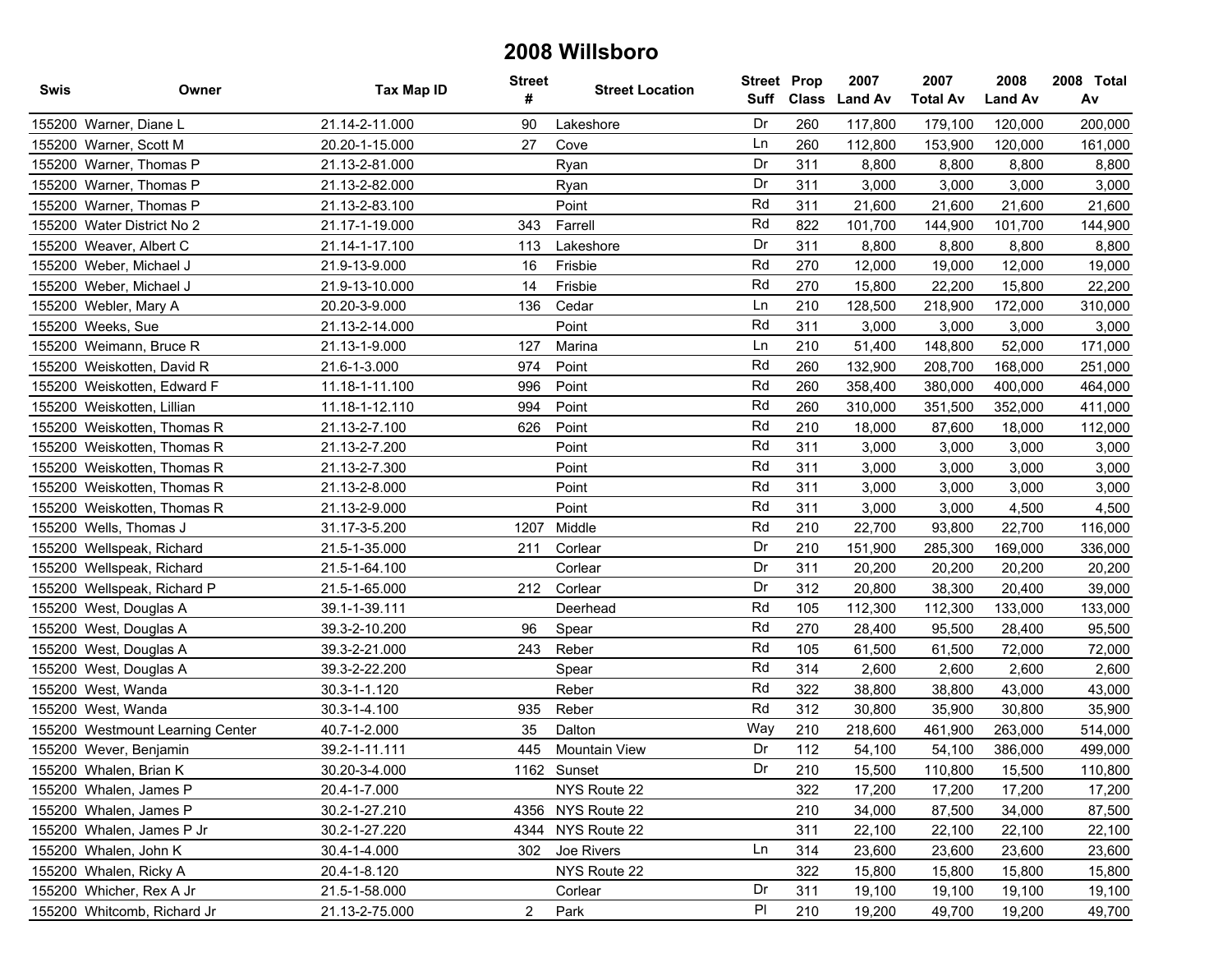| <b>Swis</b> | Owner                             | <b>Tax Map ID</b> | <b>Street</b><br># | <b>Street Location</b> | <b>Street Prop</b><br>Suff | <b>Class</b> | 2007<br><b>Land Av</b> | 2007<br><b>Total Av</b> | 2008<br><b>Land Av</b> | 2008 Total<br>Av |
|-------------|-----------------------------------|-------------------|--------------------|------------------------|----------------------------|--------------|------------------------|-------------------------|------------------------|------------------|
|             | 155200 White-Ferris, Mary E       | 21.9-6-3.100      | 6                  | Lilly                  | Ln                         | 210          | 272,700                | 491,000                 | 316,000                | 602,000          |
|             | 155200 White-Ferris, Mary E       | 30.3-1-1.110      | 975                | Reber                  | Rd                         | 322          | 33,500                 | 33,500                  | 37,500                 | 37,500           |
|             | 155200 White-Ferris, Mary E       | 31.13-3-15.100    | 3721               | Main                   | <b>St</b>                  | 484          | 20,200                 | 34,800                  | 20,200                 | 34,800           |
|             | 155200 White-Lief, David          | 30.1-2-4.000      |                    | Beaver                 | Way                        | 311          | 91,000                 | 91,000                  | 91,000                 | 91,000           |
|             | 155200 White, David               | 30.1-1-9.105      |                    | 1245 Reber             | Rd                         | 210          | 80,900                 | 147,000                 | 103,000                | 187,000          |
|             | 155200 White, David W             | 30.1-1-15.200     |                    | Reber                  | Rd                         | 311          | 64,000                 | 64,000                  | 64,000                 | 64,000           |
|             | 155200 White, Helen L             | 20.3-2-42.120     |                    | Carver                 | Ln                         | 311          | 129,400                | 129,400                 | 133,000                | 133,000          |
|             | 155200 White, Helen L             | 20.3-2-42.200     | 231                | Carver                 | Ln                         | 240          | 765,700                | 1,107,200               | 810,000                | 1,290,000        |
|             | 155200 White, Helen L             | 30.1-1-9.300      |                    | Carver                 | Ln                         | 311          | 120,400                | 120,400                 | 130,000                | 130,000          |
|             | 155200 White, Helen L             | 30.1-1-15.100     |                    | Reber                  | Rd                         | 311          | 64,900                 | 64,900                  | 64,900                 | 64,900           |
|             | 155200 White, Paul                | 31.14-1-5.200     | 3502               | Essex                  | Rd                         | 444          | 10,400                 | 33,300                  | 38,000                 | 51,000           |
|             | 155200 White, Polly S             | 40.7-1-3.000      | 79                 | Dalton                 | Way                        | 260          | 501,600                | 638,900                 | 532,000                | 680,000          |
|             | 155200 White, Thomas J            | 20.3-2-19.000     | 3                  | Weigands               | Way                        | 260          | 65,800                 | 99,000                  | 98,000                 | 132,000          |
|             | 155200 Whittemore, Edward E       | 11.13-1-44.200    | 132                | Sabousin               | Dr                         | 210          | 296,400                | 452,400                 | 386,000                | 620,000          |
|             | 155200 Wick, Timothy C            | 21.10-1-17.000    | 158                | Lakeshore              | Dr                         | 260          | 148,800                | 229,900                 | 166,000                | 253,000          |
|             | 155200 Widman, Kenneth R          | 21.13-2-20.000    | 12                 | Beach                  | Dr                         | 260          | 22,500                 | 63,400                  | 22,300                 | 75,000           |
|             | 155200 Wilcox, Maureen C          | 21.13-2-15.000    |                    | Beach                  | Dr                         | 311          | 3,000                  | 3,000                   | 3,000                  | 3,000            |
|             | 155200 Wilcox, Maureen C          | 21.13-2-23.111    |                    | Hilton                 | Ter                        | 311          | 1,700                  | 1,700                   | 1,700                  | 1,700            |
|             | 155200 Wilcox, Maureen C          | 21.13-2-87.112    |                    | Hilton                 | Ter                        | 311          | 1,300                  | 1,300                   | 6,300                  | 6,300            |
|             | 155200 Wilcox, Maureen C          | 21.14-2-25.000    | 38                 | Lakeshore              | Dr                         | 210          | 139,700                | 253,100                 | 210,000                | 306,000          |
|             | 155200 Wilcox, Richard P          | 21.10-1-65.000    |                    | Vista                  | Dr                         | 311          | 21,600                 | 21,600                  | 21,600                 | 21,600           |
|             | 155200 Wiley, Kathleen            | 21.13-1-21.000    | 39                 | Boat Launch            | Ln                         | 210          | 37,800                 | 84,300                  | 39,300                 | 94,000           |
|             | 155200 Wilkins, Gale              | 20.20-1-55.100    |                    | Bay                    | Ln                         | 311          | 14,400                 | 14,400                  | 14,400                 | 14,400           |
|             | 155200 Wilkins, Gale              | 20.20-1-55.200    |                    | Bay                    | Ln                         | 311          | 9,900                  | 9,900                   | 9,900                  | 9,900            |
|             | 155200 Wilkins, Gale              | 20.20-1-55.300    |                    | Bay                    | Ln                         | 311          | 14,700                 | 14,700                  | 14,700                 | 14,700           |
|             | 155200 Wilkins, Gale              | 21.9-7-1.200      | 112                | Frisbie                | Rd                         | 210          | 27,500                 | 110,000                 | 27,500                 | 110,000          |
|             | 155200 Wilkins, Gale F            | 20.20-1-42.000    | 386                | Bay                    | Ln                         | 210          | 228,300                | 306,900                 | 276,000                | 370,000          |
|             | 155200 Wilkins, Gale F            | 31.13-5-8.000     | 1248               | Sunset                 | Dr                         | 210          | 15,500                 | 61,000                  | 15,500                 | 61,000           |
|             | 155200 Wilkinson, Charles         | 21.9-11-2.000     | 12                 | <b>Birch</b>           | Ave                        | 270          | 14,900                 | 20,800                  | 14,900                 | 20,800           |
|             | 155200 Williams, Catherine H      | 11.13-1-17.000    |                    | Corlear                | Dr                         | 311          | 126,000                | 150,700                 | 170,000                | 170,000          |
|             | 155200 Williams, Catherine H      | 11.13-1-18.000    | 549                | Corlear                | Dr                         | 260          | 138,500                | 195,600                 | 155,000                | 223,000          |
|             | 155200 Williams, Catherine H      | 11.13-1-29.068    |                    | Corlear                | Dr                         | 311          | 23,000                 | 23,000                  | 23,000                 | 23,000           |
|             | 155200 Williams, Hubert M         | 21.9-13-22.000    | 670                | Point                  | Rd                         | 260          | 22,300                 | 58,500                  | 22,300                 | 58,000           |
|             | 155200 Williams, James R Sr       | 31.10-1-5.000     | 86                 | Perrys Point           | Way                        | 260          | 127,700                | 184,500                 | 131,000                | 192,000          |
|             | 155200 Williams, Lacey M          | 21.5-1-43.000     | 171                | Corlear                | Dr                         | 260          | 158,700                | 246,000                 | 177,000                | 276,000          |
|             | 155200 Williamson, Martha W       | 30.2-1-1.000      | 137                | Beaver                 | Way                        | 260          | 181,000                | 264,300                 | 181,000                | 264,300          |
|             | 155200 Willsboro Bay Holdings LLC | 21.17-1-28.000    | 361                | Farrell                | Rd                         | 415          | 131,900                | 225,100                 | 132,000                | 275,000          |
|             | 155200 Willsboro Bay Marina Inc   | 21.13-1-1.211     |                    | Marina                 | Ln                         | 330          | 206,600                | 206,600                 | 339,000                | 339,000          |
|             | 155200 Willsboro Bay Marina Inc   | 21.13-1-2.100     |                    | Marina                 | Ln                         | 311          | 85,800                 | 85,800                  | 93,000                 | 93,000           |
|             | 155200 Willsboro Bay Marina Inc   | 21.13-1-8.100     |                    | Marina                 | Ln                         | 322          | 44,500                 | 44,500                  | 58,000                 | 58,000           |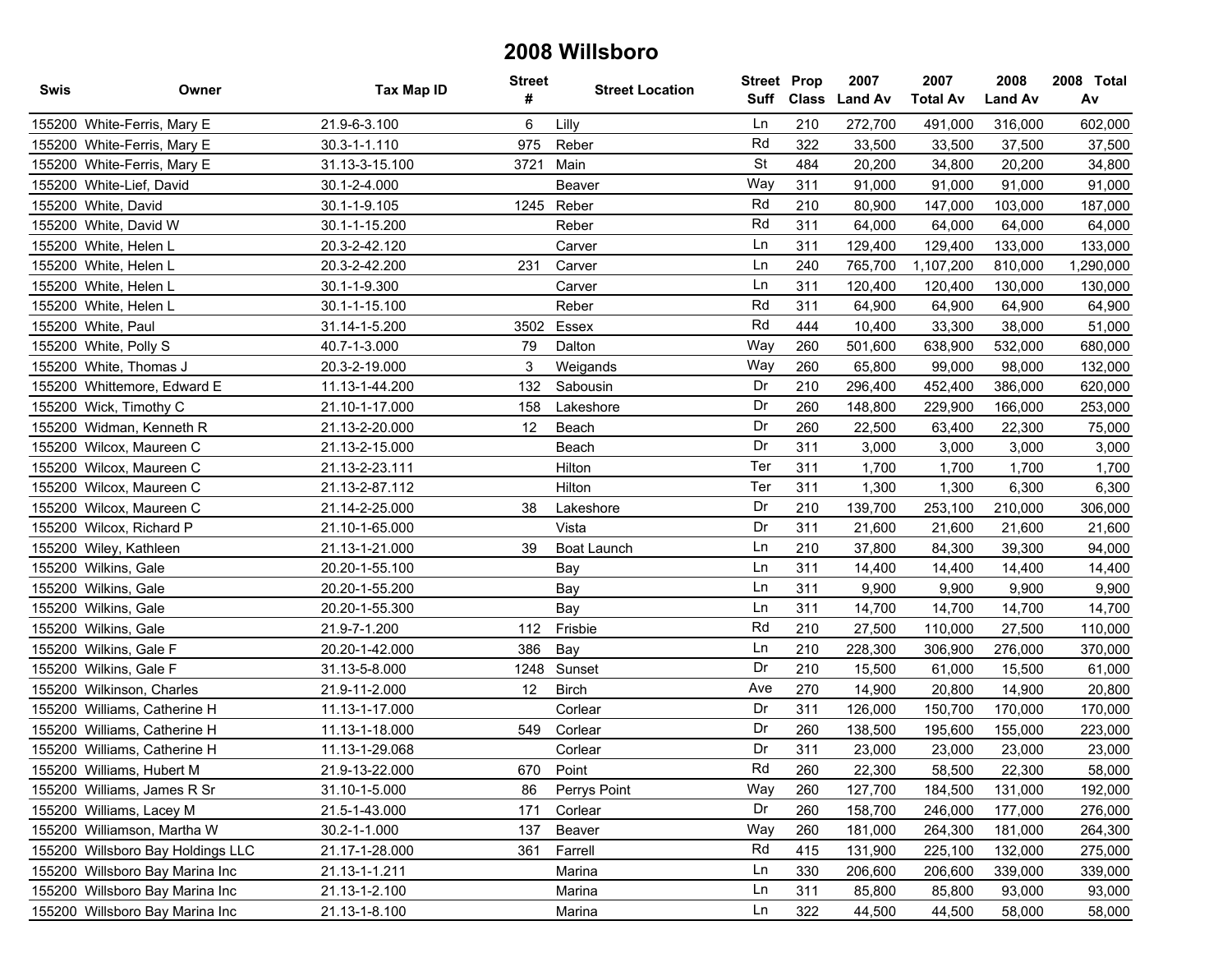| <b>Swis</b> | Owner                                | <b>Tax Map ID</b> | <b>Street</b><br># | <b>Street Location</b> | <b>Street Prop</b><br>Suff | Class | 2007<br><b>Land Av</b> | 2007<br><b>Total Av</b> | 2008<br><b>Land Av</b> | 2008 Total<br>Av |
|-------------|--------------------------------------|-------------------|--------------------|------------------------|----------------------------|-------|------------------------|-------------------------|------------------------|------------------|
|             | 155200 Willsboro Bay Marina Inc      | 21.13-1-10.000    | 26                 | Klein                  | Way                        | 570   | 312,500                | 636,600                 | 512,000                | 962,000          |
|             | 155200 Willsboro Bay Marina Inc      | 21.13-1-11.120    |                    | Point                  | Rd                         | 311   | 321,600                | 321,600                 | 494,000                | 494,000          |
|             | 155200 Willsboro Central School Dist | 31.5-1-14.000     | 29                 | School                 | Ln                         | 116   | 60,200                 | 150,700                 | 67,000                 | 150,000          |
|             | 155200 Willsboro Central School Dist | 31.9-2-4.100      | 6                  | Gilliland              | Ln                         | 612   | 57,800                 | 112,000                 | 185,000                | 239,000          |
|             | 155200 Willsboro Central School Dist | 31.9-2-4.200      |                    | Stower                 | Ln                         | 612   | 0                      | 0                       | 54,000                 | 252,000          |
| 155200      | <b>Willsboro Central School Dist</b> | 31.9-2-4.300      |                    | Gilliland              | Ln                         | 612   | 0                      | $\mathbf{0}$            | 69,900                 | 70,000           |
| 155200      | Willsboro Central School Dist        | 31.9-2-4.500      |                    | Gilliland              | Ln                         | 311   | 0                      | 0                       | 100                    | 100              |
|             | 155200 Willsboro Enterprises LLC     | 31.9-3-18.000     | 45                 | Mill                   | Ln                         | 449   | 45,500                 | 137,800                 | 59,000                 | 159,000          |
|             | 155200 Willsboro Fire District       | 31.9-1-6.120      | 17                 | Farrell                | Rd                         | 662   | 41,700                 | 272,500                 | 51,000                 | 270,000          |
| 155200      | Willsboro Fish & Game Club Inc       | 30.4-1-12.011     |                    | Joe Rivers             | Ln                         | 920   | 120,500                | 150,400                 | 120,500                | 150,400          |
|             | 155200 Willsboro Industries Inc      | 31.9-1-15.111     |                    | Mill                   | Ln                         | 322   | 48,200                 | 48,200                  | 51,000                 | 51,000           |
| 155200      | Willsboro Point Prop LLC             | 21.9-9-14.001     |                    | Grove                  | Ave                        | 311   | 5,700                  | 5,700                   | 5,700                  | 5,700            |
| 155200      | Willsboro Point Prop LLC             | 21.9-9-14.111     |                    | Grove                  | Ave                        | 311   | 15,000                 | 15,000                  | 15,000                 | 15,000           |
|             | 155200 Willsboro Point Prop LLC      | 21.9-9-14.312     | 19                 | Pine                   | Ave                        | 210   |                        |                         | 15,700                 | 86,000           |
|             | 155200 Willsboro Point Prop LLC      | 21.9-10-1.110     |                    | Pine                   | Ave                        | 311   | 14,000                 | 14,000                  | 20,800                 | 20,800           |
|             | 155200 Willsboro Point Prop LLC      | 21.9-10-1.400     |                    | Pine                   | Ave                        | 311   | 11,900                 | 11,900                  | 11,900                 | 11,900           |
|             | 155200 Willsboro Senior Housing Corp | 31.9-1-55.120     | 15                 | Senior                 | Ln                         | 633   | 106,400                | 615,700                 | 102,000                | 800,000          |
| 155200      | Wilson, Howard                       | 31.17-3-2.000     |                    | Middle                 | Rd                         | 311   | 57,500                 | 57,500                  | 61,000                 | 61,000           |
|             | 155200 Wilt, Russell L               | 21.5-1-39.000     | 187                | Corlear                | Dr                         | 210   | 120,300                | 241,800                 | 167,000                | 274,000          |
|             | 155200 Wing, Earl                    | 30.16-1-1.014     |                    | Fish And Game          | Dr                         | 311   | 24,600                 | 24,600                  | 27,700                 | 27,700           |
|             | 155200 Wing, Earl                    | 30.20-1-1.104     | 633                | <b>Mountain View</b>   | Dr                         | 105   | 128,900                | 174,300                 | 130,000                | 170,000          |
|             | 155200 Wing, Earl C                  | 30.20-1-3.100     | 660                | <b>Mountain View</b>   | Dr                         | 210   | 35,900                 | 122,000                 | 35,900                 | 122,000          |
|             | 155200 Winn, Florence G              | 11.17-1-10.000    | 74                 | Sabousin               | Dr                         | 210   | 165,800                | 225,900                 | 199,000                | 261,000          |
| 155200      | Winn, Florence G                     | 11.17-1-22.000    |                    | Sabousin               | Dr                         | 311   | 18,500                 | 18,500                  | 18,500                 | 18,500           |
| 155200      | Wintermute, John W                   | 30.8-1-2.000      | 4144               | NYS Route 22           |                            | 240   | 74,500                 | 254,000                 | 88,000                 | 288,000          |
| 155200      | Wirsch, William H                    | 21.9-4-19.200     | 34                 | Frisbie                | Rd                         | 270   | 16,400                 | 28,400                  | 16,400                 | 28,400           |
|             | 155200 Witkolski, Ryszeard           | 21.9-12-18.000    | 33                 | Elm                    | Ave                        | 270   | 12,000                 | 20,800                  | 12,000                 | 20,800           |
|             | 155200 Wojnicki, Andrew J            | 21.13-2-18.000    |                    | Beach                  | Dr                         | 311   | 3,000                  | 3,000                   | 3,000                  | 3,000            |
| 155200      | Wojnicki, Andrew J                   | 21.13-2-19.000    |                    | Beach                  | Dr                         | 311   | 16,500                 | 16,500                  | 16,500                 | 16,500           |
|             | 155200 Wolken, Christina A           | 20.20-1-25.000    | 410                | Bay                    | Ln                         | 260   | 149,500                | 176,700                 | 163,000                | 194,000          |
| 155200      | Woznack, Susan B                     | 21.9-2-6.000      | 83                 | Corlear                | Dr                         | 260   | 216,500                | 265,500                 | 263,000                | 322,000          |
|             | 155200 Wright, Audrey                | 21.17-1-33.000    | 96                 | Champine               | Way                        | 260   | 292,300                | 368,000                 | 328,000                | 410,000          |
|             | 155200 Wright, Donald A              | 21.5-1-10.000     | 275                | Corlear                | Dr                         | 260   | 116,400                | 180,900                 | 119,000                | 209,000          |
|             | 155200 Wrisley, Alton T              | 30.3-1-26.000     |                    | Reber                  | Rd                         | 322   | 25,000                 | 25,000                  | 28,000                 | 28,000           |
|             | 155200 Wrisley, Alton T              | 39.1-1-4.110      | 496                | Reber                  | Rd                         | 112   | 141,600                | 259,500                 | 159,000                | 276,000          |
|             | 155200 Wukovits, Maryellen           | 20.3-2-22.000     | 11                 | Weigands               | Way                        | 260   | 45,900                 | 145,100                 | 49,000                 | 145,000          |
|             | 155200 Wyatt Family Trust            | 20.20-2-1.000     | 194                | Cedar                  | Ln                         | 260   | 134,000                | 163,600                 | 143,000                | 173,000          |
|             | 155200 Yeager, Richard A             | 31.13-6-2.000     |                    | 3679 Essex             | Rd                         | 210   | 17,600                 | 93,500                  | 17,600                 | 93,500           |
|             | 155200 Yetman, Donald E              | 21.17-1-8.000     | 102                | Cedar                  | Ln                         | 210   | 120,100                | 312,900                 | 160,000                | 342,000          |
|             | 155200 Yocum, Teresa A               | 21.17-1-57.000    |                    | Cedar                  | Ln                         | 311   | 19,000                 | 19,000                  | 22,200                 | 22,200           |